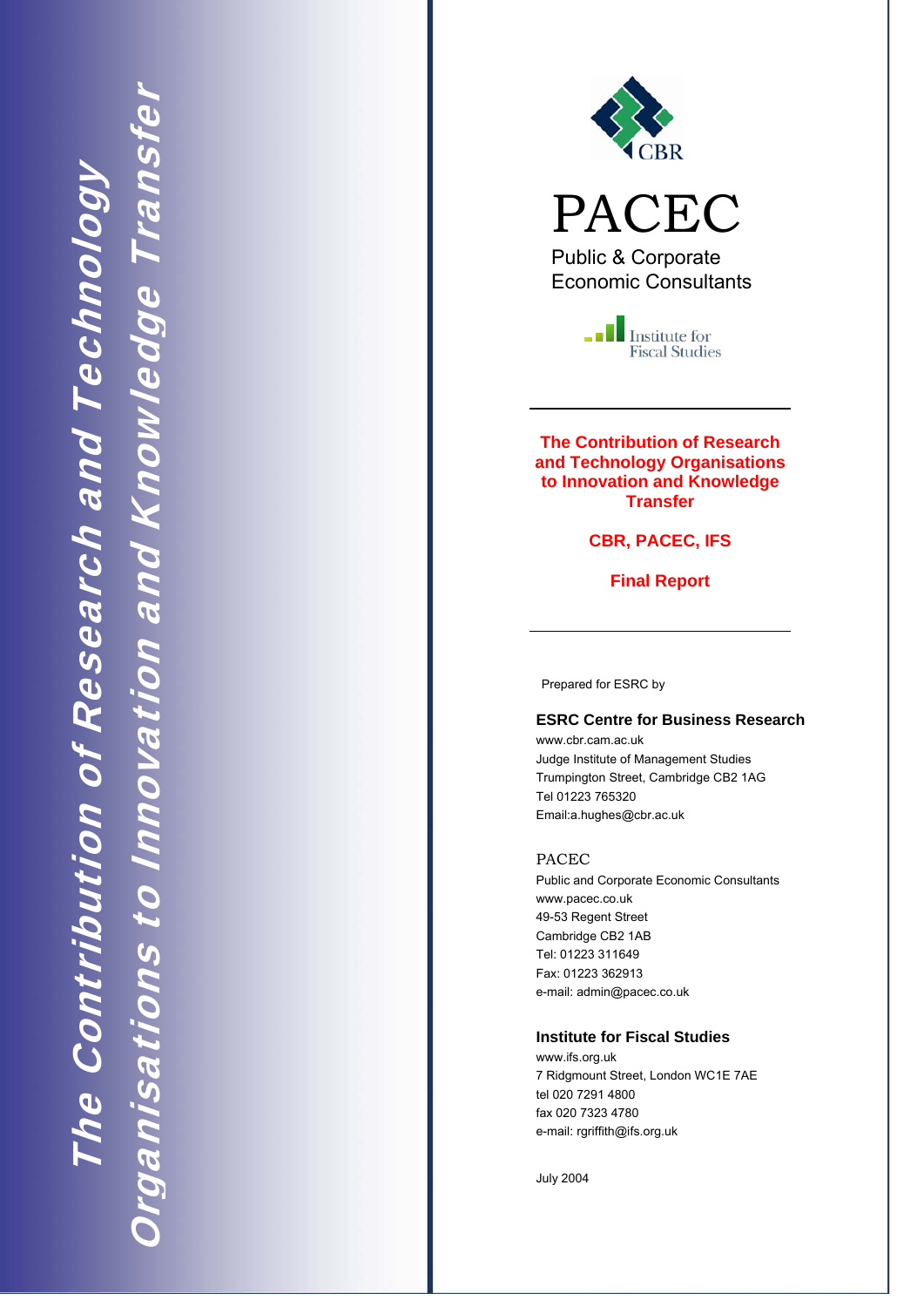**This report was prepared by a project team consisting of** 

**CBR: Alan Hughes, Andy Cosh** 

**PACEC: Rod Spires, Patricia Seex** 

**IFS: Rachel Griffiths, Rupert Harrison**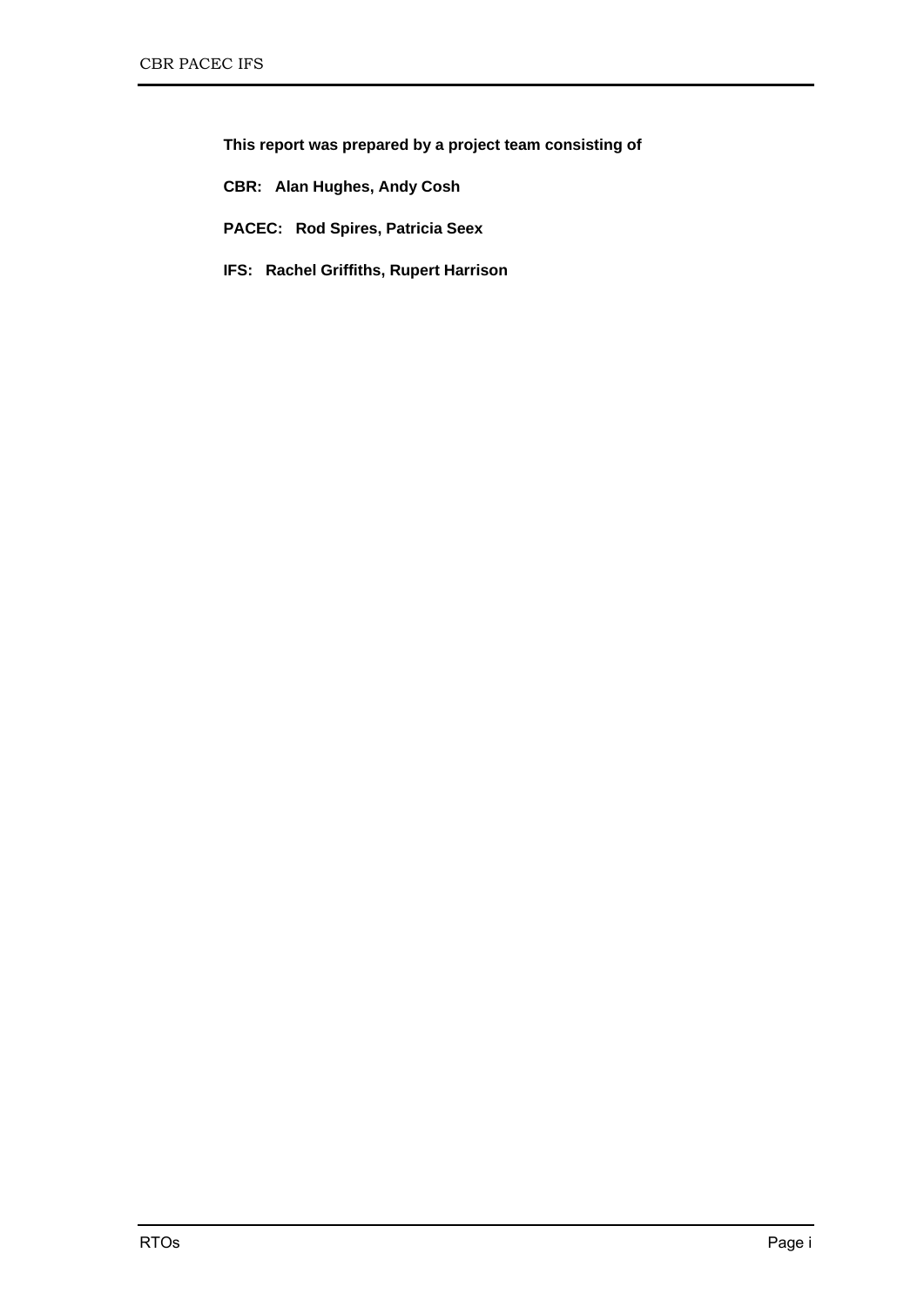# Contents

| $\mathbf 1$    |            |                                                                         |  |
|----------------|------------|-------------------------------------------------------------------------|--|
|                | 1.1        |                                                                         |  |
|                | 1.2        |                                                                         |  |
|                | 1.3        |                                                                         |  |
|                | 1.4        |                                                                         |  |
| $\overline{2}$ |            |                                                                         |  |
|                | 2.1        |                                                                         |  |
|                | 2.2        |                                                                         |  |
|                | 2.3        | Spillovers and the Rationale for Subsidising the Activities of RTOs  12 |  |
|                | 2.4        |                                                                         |  |
|                | 2.5        |                                                                         |  |
|                | 2.6        |                                                                         |  |
|                | 2.7        |                                                                         |  |
|                | 2.8        |                                                                         |  |
|                | 2.9        |                                                                         |  |
|                | 2.10       |                                                                         |  |
|                | 2.11       |                                                                         |  |
|                | 2.12       |                                                                         |  |
| 3              |            |                                                                         |  |
|                | 3.2        | Exemption From Corporation Tax Under Section 508 (ERTO Status) 45       |  |
|                | 3.3        | General Tax System - Corporation Income Taxes and Capital Allowances 52 |  |
|                | 3.4        |                                                                         |  |
| 4              |            |                                                                         |  |
|                | 4.1        |                                                                         |  |
|                | 4.2        |                                                                         |  |
|                | 4.3        |                                                                         |  |
|                | 4.4        |                                                                         |  |
|                | 4.5        |                                                                         |  |
|                | 4.6        |                                                                         |  |
|                | 4.7        |                                                                         |  |
|                | 4.8        | Independent R&D Activity Funded Through Non-Contractual Contributions69 |  |
|                | 4.9        |                                                                         |  |
|                | 4.10       |                                                                         |  |
| 5              |            |                                                                         |  |
|                | 5.2        |                                                                         |  |
|                | 5.3        |                                                                         |  |
|                | 5.4        |                                                                         |  |
|                | 5.5        |                                                                         |  |
|                | 5.6        |                                                                         |  |
|                | Appendix A |                                                                         |  |
|                | A1         |                                                                         |  |
|                | A2         |                                                                         |  |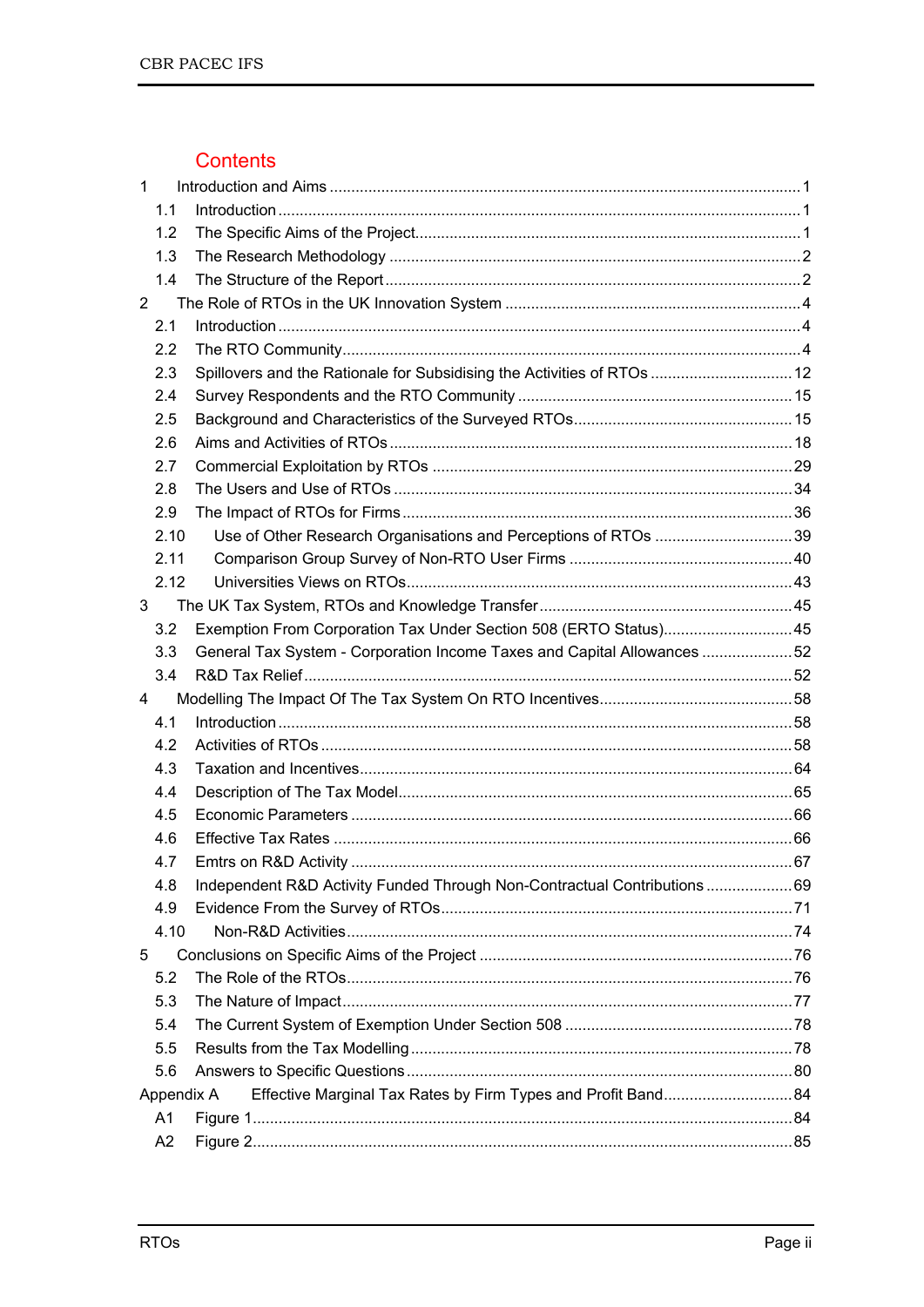# **1 Introduction and Aims**

### 1.1 Introduction

- 1.1.1 In October 2003 the Economic and Social Research Council (ESRC) on behalf of HM Treasury, the Department of Trade and Industry (DTI) and the Inland Revenue commissioned the ESRC Centre for Business Research (CBR) at the University of Cambridge, Public & Corporate Economic Consultants (PACEC), and the Institute for Fiscal Studies (IFS) to carry out research on the role of Research and Technology Organisations (RTOs). The focus was on the contribution of RTOs to innovation and knowledge transfer and the influence of fiscal policies and taxation on their activities.
- 1.1.2 The background to the project is the premise that technology-based innovation in the UK is a complex system, including a diverse array of:
	- a Companies (multinational, UK 'middle market' and smaller growing enterprises),
	- b Research-base organisations (universities, Research Council Institutes, public sector research establishments), and
	- c Research and Technology Organisations (RTOs).
- 1.1.3 The role of each of these groups, and the sub-groups within them, is changing. Commercial R&D faces new financial pressures in many sectors, while the longer term imperative to innovate in order to retain value added activities in the UK is becoming stronger for many sectors.
- 1.1.4 In addition, the government has significantly developed its fiscal policies with respect to RTOs and the tax incentives for scientific research, and research and development. There are a number of incentives including Section 508 (under the Income and Corporation Taxes Act 1988), capital allowances for R&D expenditure and R&D tax credits. The government has also conducted a major consultation exercise aimed at resolving the definition of R&D and eligibility criteria for tax relief.

# 1.2 The Specific Aims of the Project

- 1.2.1 Within this context the project was designed to:
	- Map the role of RTOs in the UK, sector by sector, identifying their linkages with the research base on the one hand, and companies applying technology-based innovation on the other.
	- Assess the scale and nature of the impact of RTOs on commercial innovation, identifying different modes of operation and the potential for 'spillover' benefits which may not be fully captured by the RTO and its contractual counterparts.
	- Explore the impact of the various tax regimes applying to different types of RTOs on their ability to sustain and invest in their technology capabilities. Within this context, the following questions should also be addressed:
		- To what extent do current tax exemption/relief measures encourage knowledge transfer?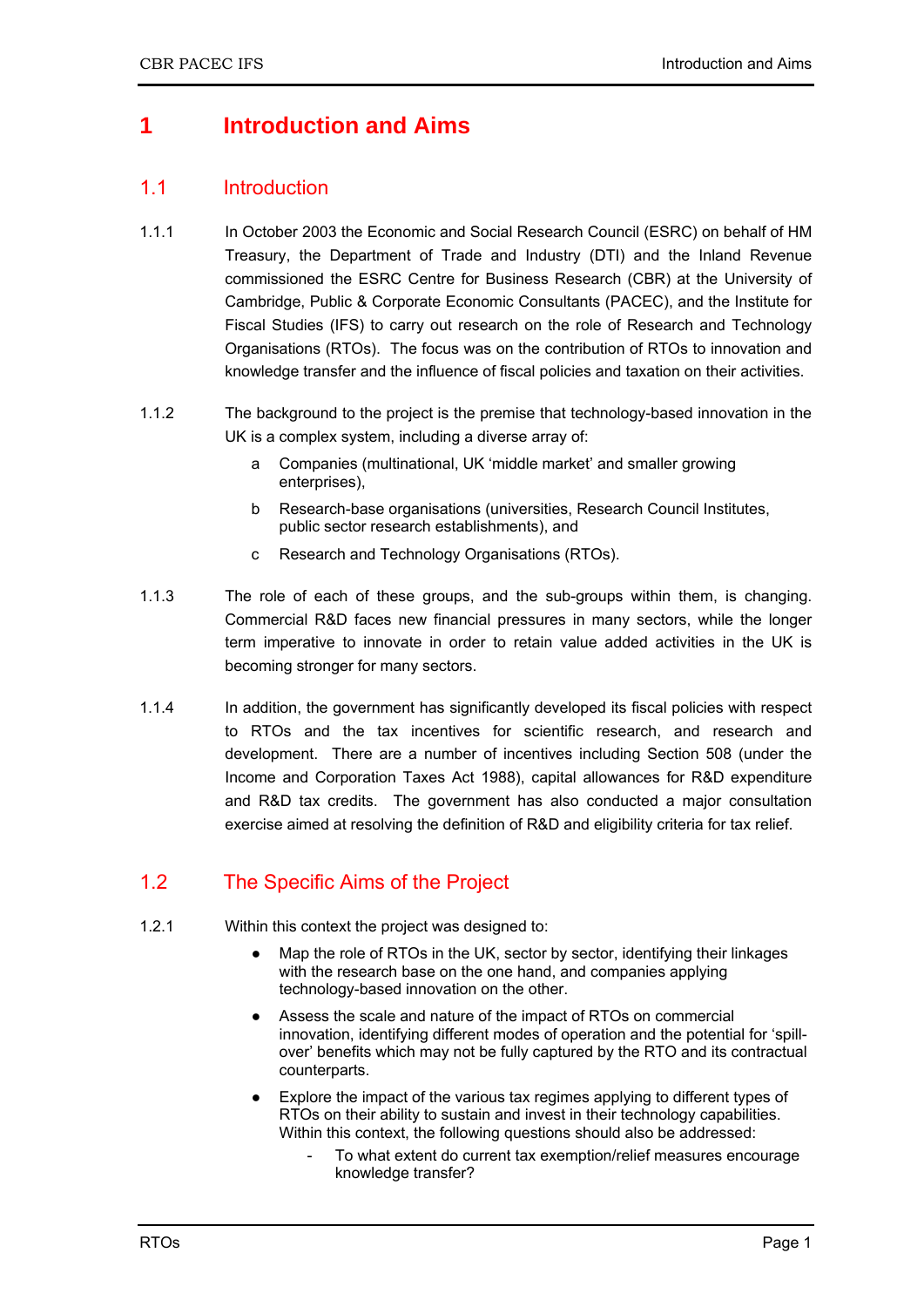- What are the interactions between the tax exemption/relief measures based on the nature of the organisation undertaking the activity and those based on the type of activity undertaken?
- What would be the impact of using the definition of R&D used for tax credits for all R&D exemption/relief measures?
- What are the economically-valid boundaries for the use of R&D tax exemption/relief measures?
- How valid is the research spill over rationale for the application of tax exemption/relief in the value-chain from idea to [value-added] application, with the aim of improving wealth creation through innovation in the UK economy?

# 1.3 The Research Methodology

- 1.3.1 To address the issues, an integrated research programme has been designed with HMT, DTI, and IR, and implemented as follows:
	- a Discussions with HTM, DTI and IR on the issues, the population of RTOs and their characteristics, the nature of the tax regime, incentives, and procedures
	- b A desk study on the activities of the RTOs: their number, and coverage by industrial sector and/or technologies
	- c Interviews with AIRTO as the industry body representing RTOs and some thirty individual RTOs. These interviews covered a group with tax exemption under section 508, referred to as exempt RTOs (ERTOs) and a comparison group of those without, non exempt RTOs (NERTOs)
	- d A telephone survey of some 90 firms who use RTO services mainly as members of the associations, providers of contract R&D, testing and prototyping services and consultancy or recipients of information through publications or events. A comparison survey of some 60 firms with similar characteristics but do not use RTOs
	- e Interviews with other intermediaries, mainly universities, who contribute to the science base and RTO activity
	- f The development and deployment of a model which explored the impact of the tax regime on the activities of RTOs
- 1.3.2 The research explored common themes for each group of organisations which allowed their responses to be compared. The interviews with RTOs and firms who use their services provide qualitative outputs, while the tax model is a quantitative assessment of the influence of the tax regime on R&D.

# 1.4 The Structure of the Report

1.4.1 Following this introduction Chapter 2 considers the role of the RTOs in principle and draws on secondary and primary sources and the surveys with RTOs and firms to assess their role in practice. Chapter 2 also introduces the rationale for supporting this role through the tax system. Chapter 3 proceeds to look at the structure of the UK tax system for R&D for RTOs, setting out some of the tax relief available and eligibility for these, including section 508 relief for Scientific Research Associations, corporation income taxes, R&D tax relief and R&D tax credits, and general capital allowances. Chapter 4 provides a tax modelling exercise to demonstrate the impact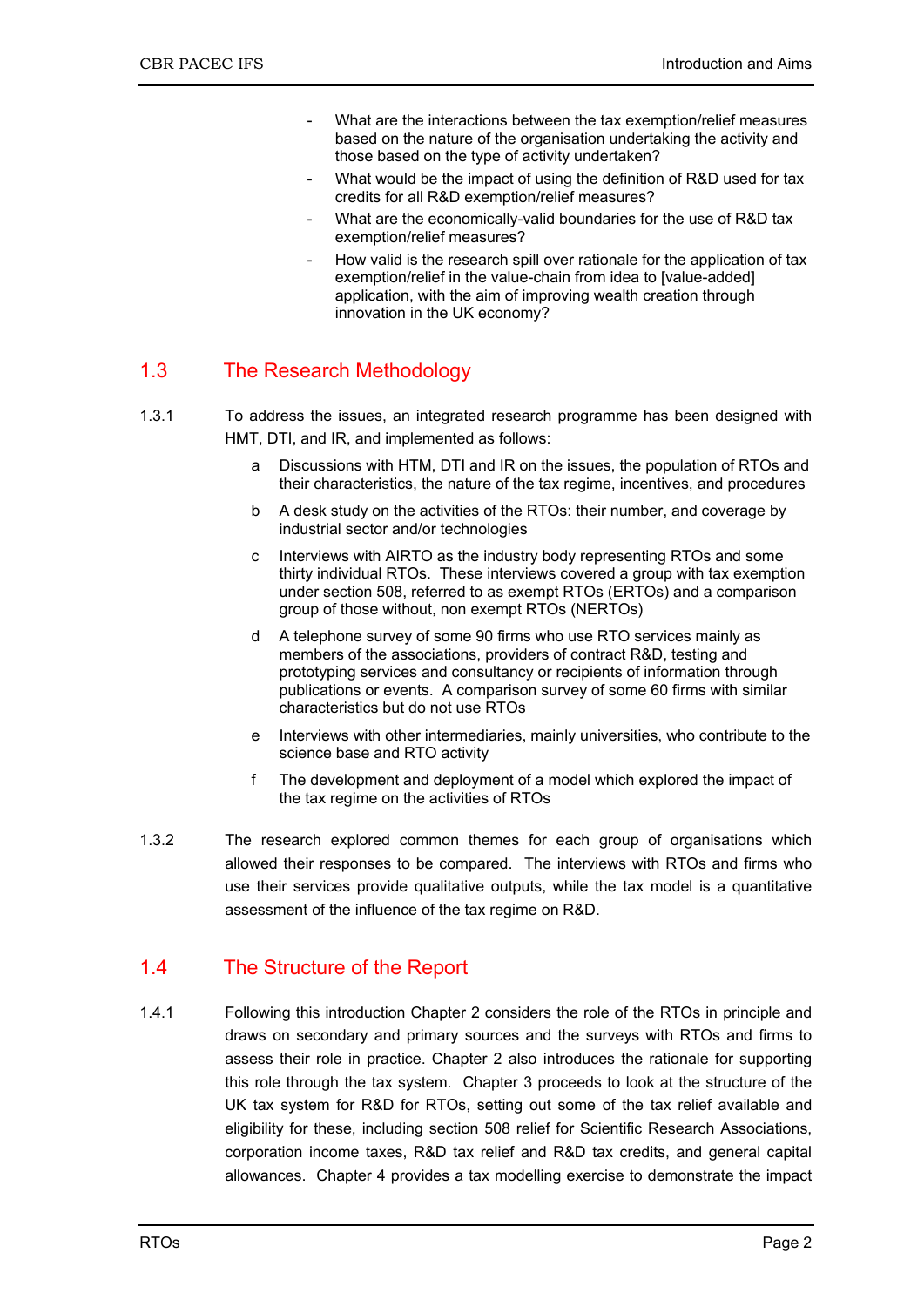of the tax system on research and development. Chapter 5 draws conclusions and addresses the specific issues of the brief. An annex to the report shows the principle activities of RTOs.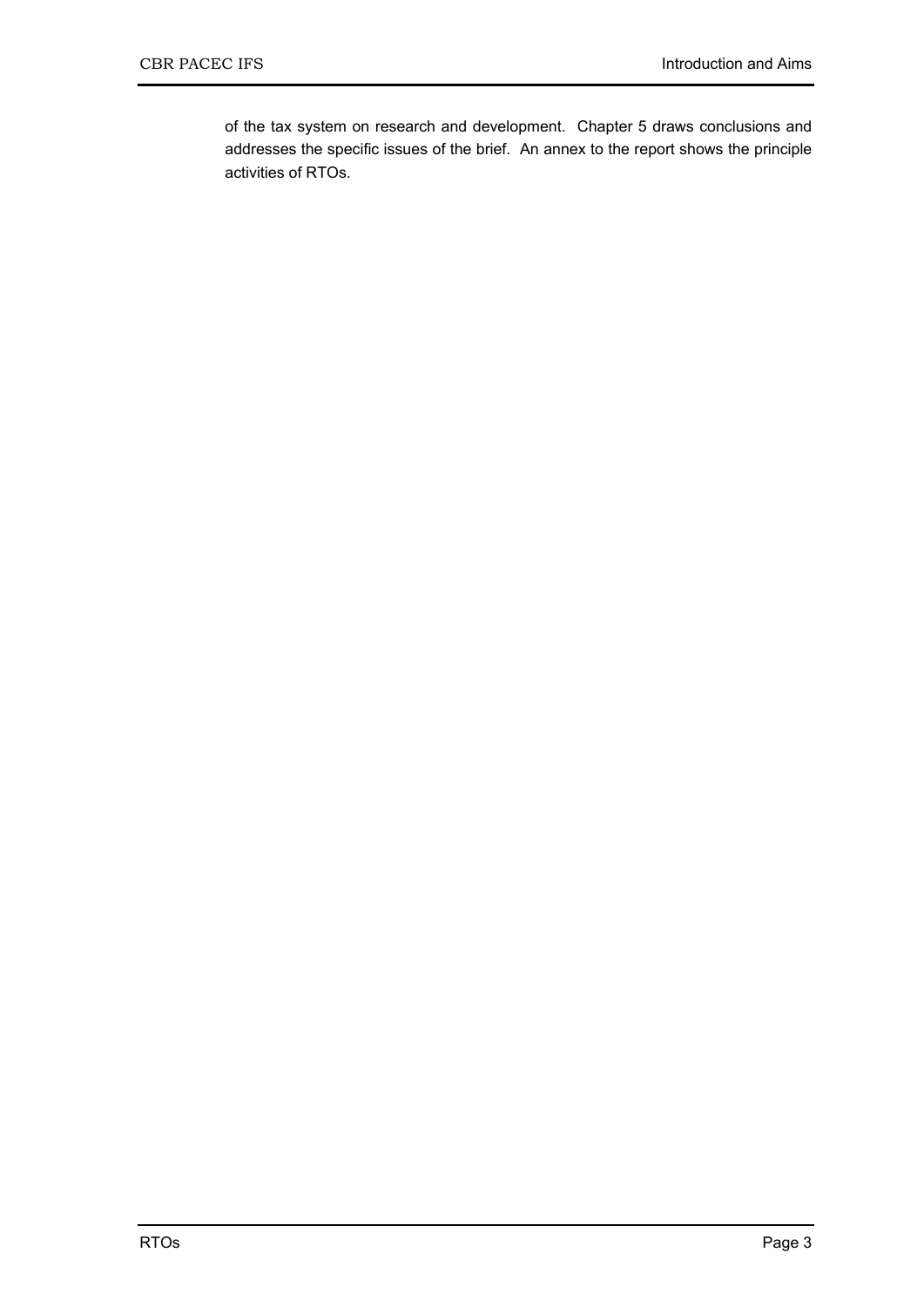# **2 The Role of RTOs in the UK Innovation System**

### 2.1 Introduction

2.1.1 This chapter looks at the role of the RTOs in the UK Innovation System. It will consider firstly the role of the RTOs in principle and the rationale for supporting this role through the tax system. It will then go on to assess the role of RTOs in practice, looking firstly at the size of the RTO community and their contribution to R&D in the UK. Drawing on the surveys with RTOs and firms, and discussions with universities, the final sections will look at the services RTOs provide to firms and the impact this has on innovation, R&D, and performance of firms.

# 2.2 The RTO Community

- 2.2.1 Mapping the role of Research and Technology Organisations in the UK system of innovation requires a working definition within which to collate and assess relevant data.
- 2.2.2 The Invitation to Tender distinguishes three types of organisation:
	- Companies including multinationals, middle market and smaller enterprises
	- Research base organisations such as Universities, Research Councils and public sector research establishments
	- Research and Technology Organisations (RTOs)
- 2.2.3 The implication of this classification is that RTOs can be distinguished readily from the private commercial sector and the publicly funded research base. This distinction is usually framed in terms of an intermediary role between the latter two. Thus in the recent DTI Innovation Report<sup>1</sup>, RTOs are defined as 'technology intermediaries', and their main activities are summarized as:
	- Support for company innovation champions by providing in-sourcing expertise, business models and technology to increase productivity
	- 'Translating' and managing the integration process of 'raw' knowledge into applications in a way understood by management
	- Working with universities
		- to develop ideas and competences into a form attractive to second stage funding
		- to optimize contract spin out and licensing activities
	- Auditing organisations to uncover exploitable innovation assets
	- Raising R&D capability in low R&D organisations

<sup>1</sup> <sup>1</sup> Competing in the Global Economy: the innovation challenge, DTI London December 2003 \$ 3.39-\$3.42 pp.63-4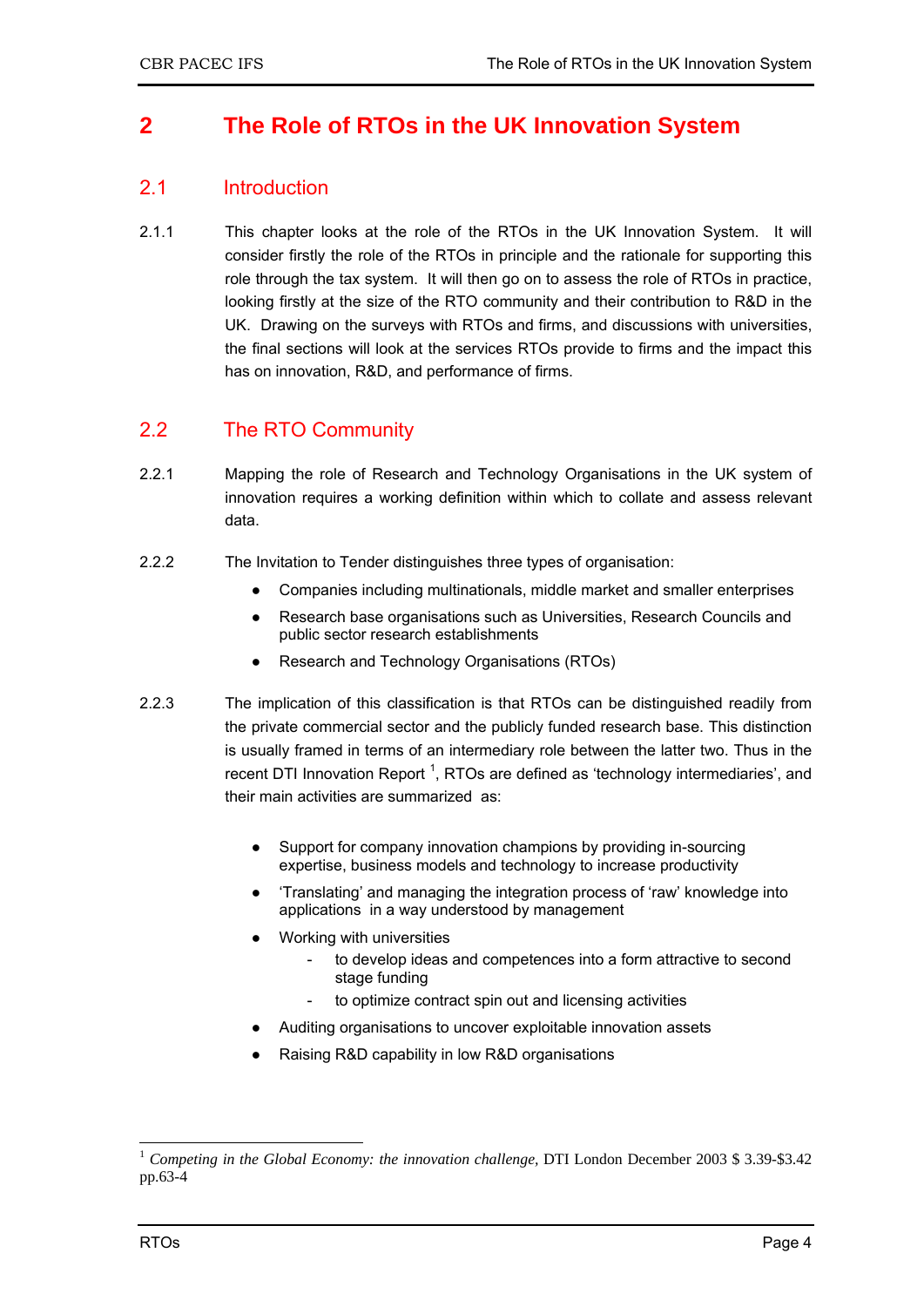- 2.2.4 The report posits an important role for RTOs in developing and implementing the Technology Strategy proposed in the review. It notes in particular their role in the proposed structure of Knowledge Transfer Networks<sup>2</sup>. These networks are one of the five 'products' through which DTI support for technological innovation will be available. These knowledge transfer networks build upon the collaborative Faraday Partnerships which connect universities and RTOs with business and finance in key areas of technology.
- 2.2.5 A further definition of RTO is provided by AIRTO which stands for both Applied Industrial Research Trading Organisations and for the Association of Independent Research and Technology Organisations (website http://www.airto.co.uk).
- 2.2.6 AIRTO's mission in relation to independent research and technology organisations is to:
	- Stimulate knowledge sharing by networking and benchmarking
	- Improve the market climate for the trading activities of their members
	- Increase demand in industry and government for AIRTO member expertise
	- Provide AIRTO member collective views to industry leaders, UK government and the EU on knowledge transfer in the private sector
- 2.2.7 AIRTO defines their members as 'value adding traders in knowledge', with in-depth specialist knowledge of either sectors or technologies. This reinforces the intermediation role identified in the DTI innovation report. AIRTO members are further defined as engaged in *for-profit* activities including
	- Techno-business consultancy
	- Single-client, or multiple-client contract research
	- Accreditation and testing services to international acceptance and accreditation standards
	- Skills training and conferences
	- Technology and management information services including bibliographic and database resources
	- Individual and collective early stage funding and incubation activities
- 2.2.8 This list includes research and experimental development activities which overlap with those carried out in both the public sector science base organisations and in the commercial sector, for instance the R&D consultancy and R&D Services sectors. This diversity is reflected in the organisational forms adopted by AIRTO members, which include both for-profit and not-for-profit forms and holding company structures with subsidiaries operating both for-profit and not-for-profit purposes. These reflect the interaction between the tax system and the development of organisational forms that will best meet the purposes for which they are designed.

1

<sup>2</sup> *Competing in the Global Economy: the innovation challenge,* DTI London December 2003 \$3.32 p 62.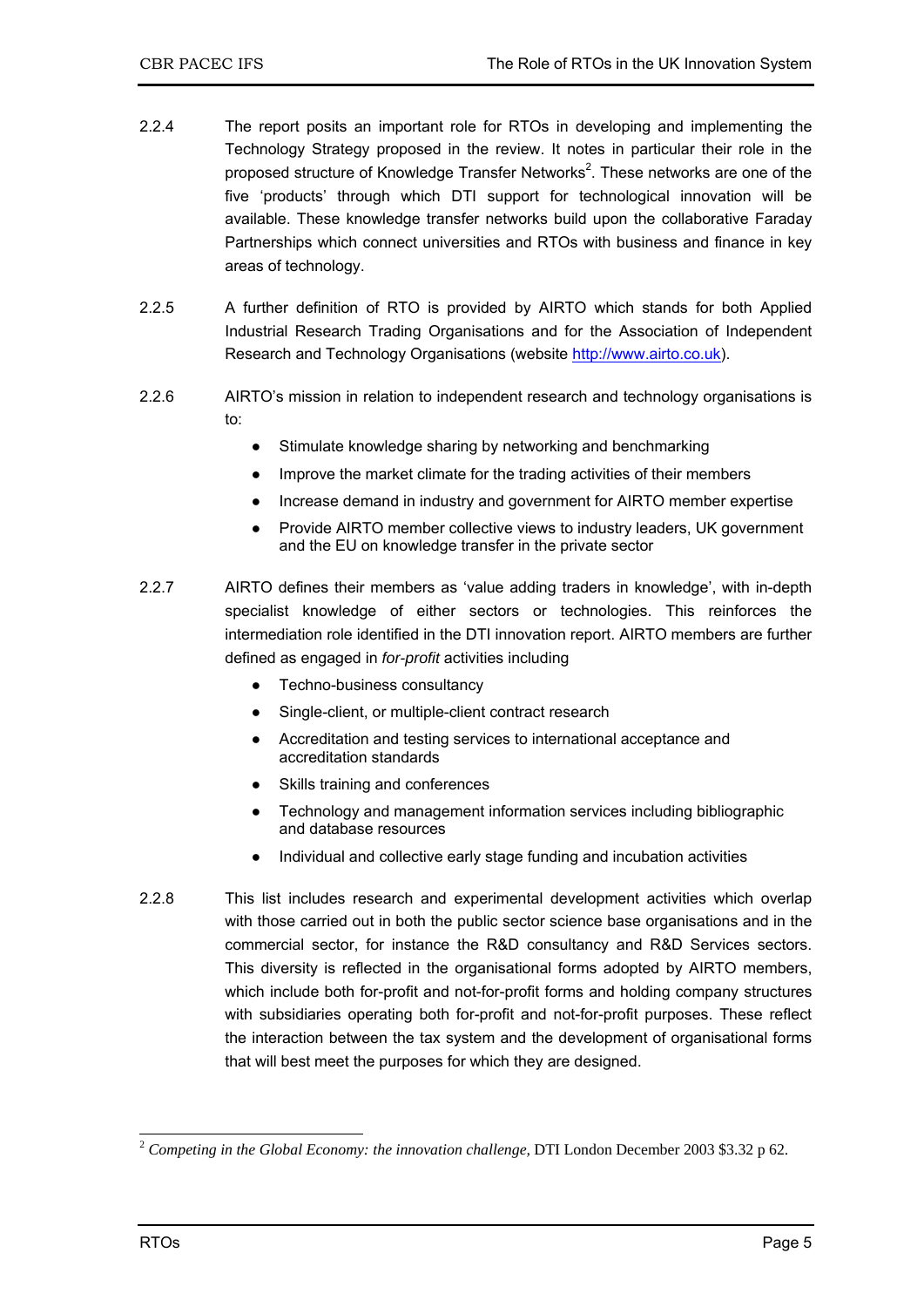- 2.2.9 AIRTO membership includes a particular group of RTOs which Section 508 of the Income and Corporation Tax Act 1988 defines, for tax exemption purposes, as Scientific Research Associations (SRAs). For expositional purposes we will refer to these as ERTOs (*E*xempt RTOs) and to other RTOs as NERTOs *N*on-*E*xempt RTOs). The term RTO will mean both ERTOs and NERTOs.
- 2.2.10 ERTOs in terms of Section 508 of the Act are essentially *not-for-profit* associations having the *sole* object of undertaking scientific research which may lead to an extension of any class or classes of trade. Scientific research for this purpose is in turn defined as the:
	- Application of new scientific principles in an existing area of research
	- Application of existing scientific principles in a new area of research
- 2.2.11 This approach in principle excludes the applications of existing principles in existing areas which is treated as technological rather than scientific research. It also excludes organisations which provide a range of innovation service activities such as knowledge transfer or the dissemination of knowledge which are frequently included in wider discussions of the role of Research and Technology Organisations. It also appears to limit the extent to which activities benefit a single company rather than a 'class of trade' and hence the conduct of contract research. The details of this categorization and its interrelationship with the tax system are a major concern of this report and are considered in detail in chapters 3 and 4 below.
- 2.2.12 Estimating the scale and impact of the RTO sector is not straightforward. The AIRTO website reports over 50 members, with a joint turnover of £1billion and science and engineer employment of 10,000 and reports figures for the 'collective authority' of the AIRTO community of over 20,000 scientists and an annual turnover of over £2billion (cited in the DTI innovation report). It is not clear why this figure is so much higher.
- 2.2.13 We attempted to derive an estimate of RTO activity based upon the company accounts of RTOs deposited at Companies House. Our sampling frame consisted of a current membership list from the AIRTO website, a membership list for 2001 which AIRTO made available to us, along with a list of a small number of other RTOs provided by a consultant to the sector. This yielded a list of 46 RTOs. For each of these we tried wherever possible to identify the consolidated accounts appropriate to the RTO activity for the latest year available and for the prior year. We used these accounts to measure employment, research and technology employment, turnover and s508 exempt status. Since exemption under s508 is retrospective it is not easy to define ERTO status precisely since some accounts will state they are in the process of applying and some shown as having exempt status may have since lost it or not applied for it. Since some RTOs are small enough to have entitlement to submit abbreviated accounts it was not always possible to obtain the full data required. In general our estimates will be an underestimate since apart from companies submitting abbreviated accounts not all companies report employment data. Moreover where RTOs are not organised as companies they will not appear in the Companies House records.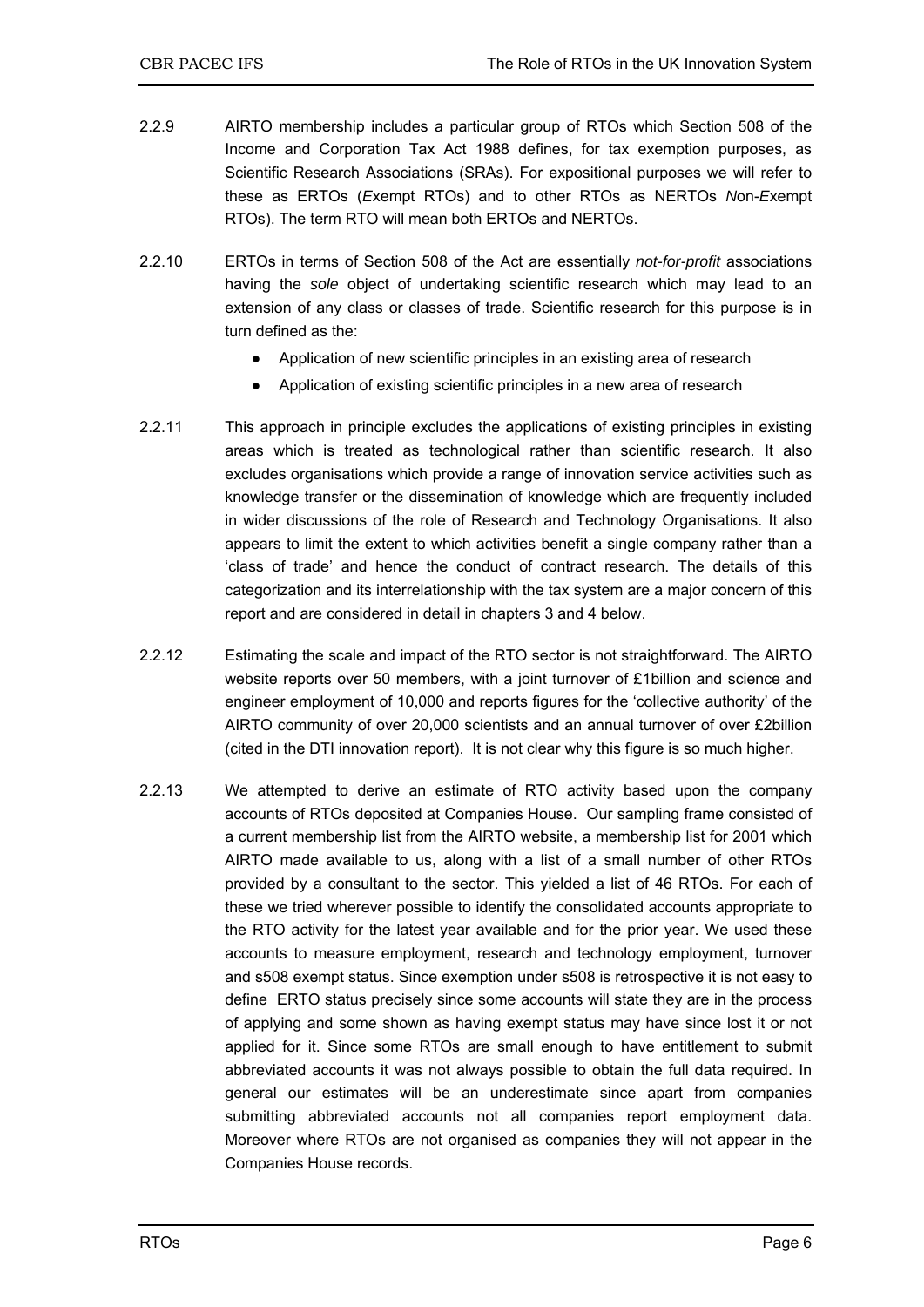2.2.14 In all we obtained information for 46 RTO companies of which, in financial year 2002- 03, 11 were ERTOs and 35 NERTOs. Qinetiq, the largest RTO is substantially larger than all the other RTOs and skews all the data on the scale of the RTO community, figures for Qinetiq are therefore not included in the table below but are commented on in the text. Table 2.1 shows that turnover for this group was £489 million £501 million in 2002 excluding Qinetiq, and £1.2 billion in 2001 and £1.1 billion in 2002 including Qinetiq. These estimates are very close to the lower of the two estimates referred to above. The table also shows total employment of around 6,000 and researcher employment of around 3,400. This is lower than the figure reported by DTI and largely reflects the fact that we were unable to breakdown the employment data for Qinetiq, the largest RTO. Qinetiq employs around 10,000 staff. If 7,000 of them are scientists and engineers, then our sample employment estimates would be, for 2002, 16,000 employees and over 10,000 scientists, very close to the AIRTO estimates.

|                                                     | <b>ERTO</b> |      | <b>NERTO</b>    |      | Total           |
|-----------------------------------------------------|-------------|------|-----------------|------|-----------------|
|                                                     | No.         | %    | No.             | %    | No.             |
| <b>RTOs</b>                                         | 11          | 23.9 | 34 <sup>1</sup> | 76.1 | 45 <sup>1</sup> |
|                                                     |             |      | 2002            |      |                 |
| Turnover £000                                       | 179,800     | 14.1 | 320,901         | 85.9 | 500,701         |
| Employment                                          | 3,100       | 50.8 | 2,998           | 49.2 | 6,098           |
| Researchers                                         | 1,855       | 54.2 | 1,569           | 45.8 | 3,424           |
|                                                     |             |      | 2001            |      |                 |
| Turnover £000                                       | 176,287     | 15.4 | 312,555         | 84.6 | 488,842         |
| Employment                                          | 3,073       | 52.7 | 2,763           | 47.3 | 5,836           |
| Researchers                                         | 1,876       | 55.4 | 1,513           | 44.6 | 3,389           |
| Source: Company Accounts<br><b>Excludes Qinetig</b> |             |      |                 |      |                 |

### **Table 2.1 RTO Turnover and Employment, 2001 and 2002**

2.2.15 The definition of scientists and engineers used in these estimates is not provided in the DTI or AIRTO sources nor in the company accounts data. As a rough order of magnitude it may be noted that the total number of 'researchers' engaged on R&D in the business enterprise sector is around 86,000, and in government departments and the research councils combined is around  $30,000^3$ . This suggests that the RTOs we have identified, (the vast majority of which are in AIRTO) account for around 5% of private business sector science and engineering employment in R&D activities in the UK, or an estimated 15% including Qinetiq. An alternative way of estimating the significance of RTO research employment is to compare the RTO research employment data with the total R&D employment in those SIC sectors to which RTOs

 3 (J. Morgan 'Research and Development Statistics 2000' *Economic Trends* No 585 August 2002 Table 12 p.53).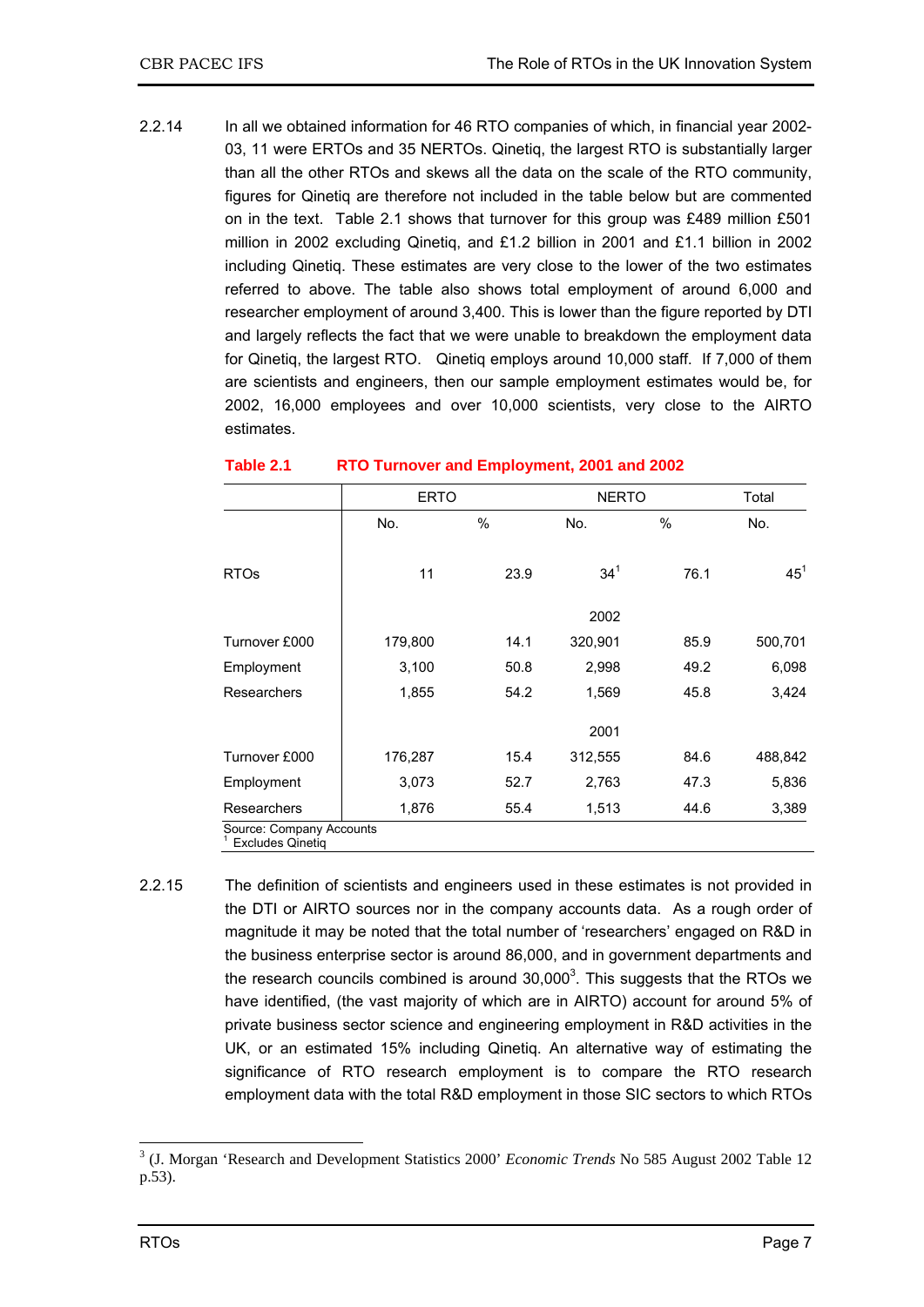are classified in the UK R&D statistics. These sectors are principally research and development services, computer related services, and technical testing and analysis. Around 30,000 were employed on R&D in these sectors in 2002 so research employment in the RTOs accounts for 15% of this total excluding Qinetiq and around a third including Qinetiq. This is clearly a significant contribution.

- 2.2.16 Neither the company accounts data nor AIRTO sources give complete data on R&D expenditure by the RTOs. However our survey of RTOs, discussed below, showed among the 22 organisations which provided an estimate, total R&D expenditure of £60 million (15% of turnover) excluding Qinetiq. Grossed up for all 46 identified RTOs this would suggest R&D spending in the region of £80 to £85 million excluding Qinetiq. As an indication of the significance of RTO contribution to total R&D spending, extramural expenditure on R&D in the UK by UK businesses in 2002 in the R&D services, computer related services, and technical testing and analysis sectors was £90 million. On the basis of the estimates above, RTO spending on R&D accounts for approximately 6-8% of the £1294 million total extramural expenditure on R&D in the UK by UK businesses $4$  excluding Qinetiq. This reiterates the significance of RTOs activities.
- 2.2.17 Despite the fact that significant amounts of data on ERTOs are collected as part of the regulatory process it has not been possible for confidentiality reasons to utilise any official data relating to their scale or scope. An analysis by the project team of AIRTO member company returns to Companies House, AIRTO membership lists, interviews with the Inland Revenue and the DTI, and our own survey of AIRTO members (set out in detail below) suggest that currently there are around 10-15 successful applications for exemptions each year with a combined turnover of between £150 and £250million. The current estimate of the value of the tax exemption relief to ERTOs provided to the team by HM Inland Revenue is less than £3million (see chapter 3) This suggests that they are a small part of overall RTO activity. Table 2.1 reveals that we could only identify 11 ERTOs from information in the accounts data and that they are relatively small in turnover terms but much more significant in terms of research employment which is consistent with the nature of their exempt status.
- 2.2.18 The role of RTOs in the innovation system in the UK is reflected not only in terms of the magnitude of their resource inputs into R&D. Their role is also reflected in the extent to which they contribute to and participate in aspects of UK policy development and implementation. Thus the DTI Innovation Report notes (p.62) that 27 independent RTOs are involved in the 25 Faraday Partnerships which have been set up in the last 5 years. The pattern of this interaction is captured in Table 2.2, which is based on an examination of the relevant Faraday and individual RTO websites.

 4 ('Research and Development in UK Businesses', *Business Monitor* MA14: Data for 2002, London, The Stationary Office, 2003 Table 6 p15)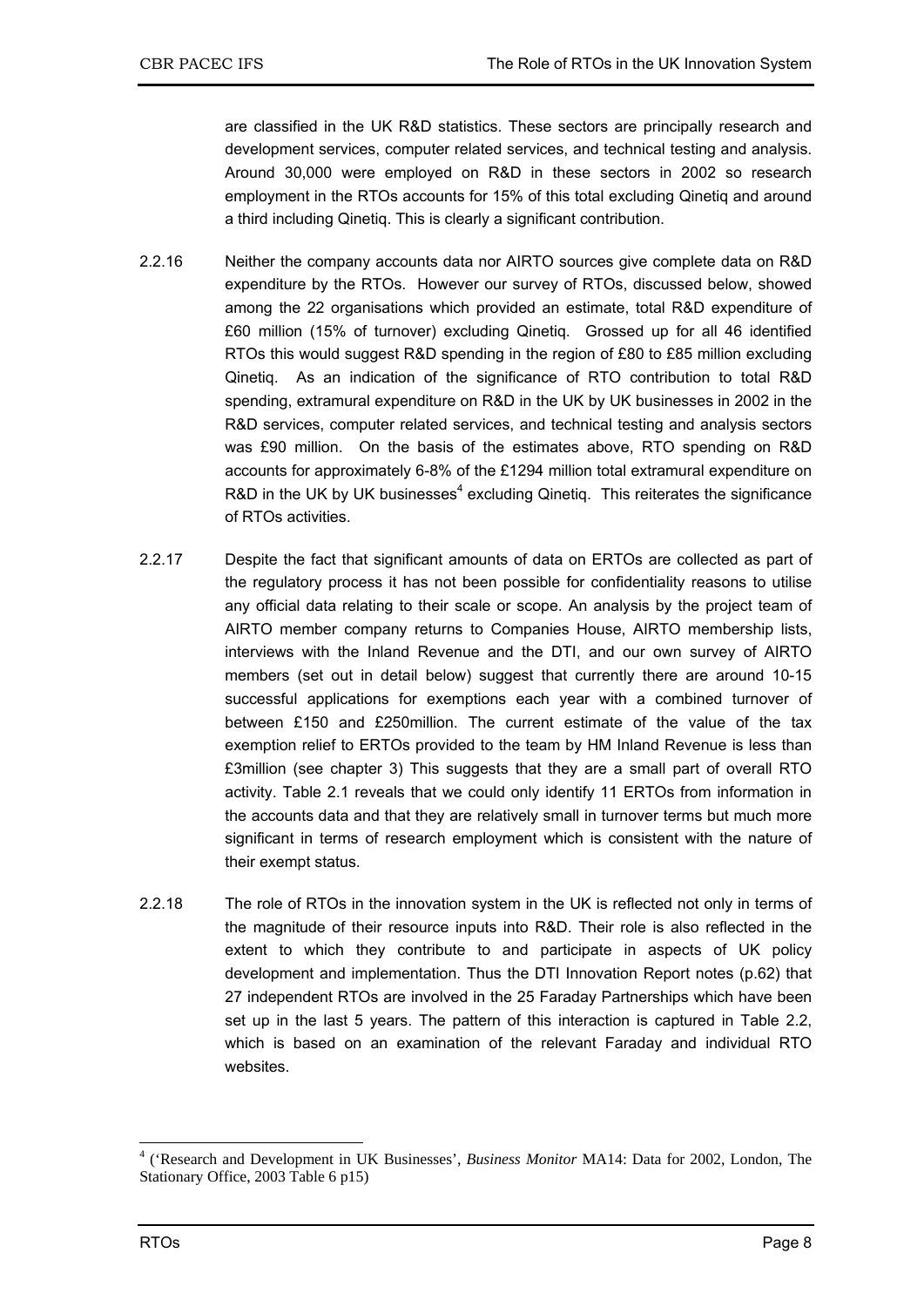| Faraday                                                | <b>Description</b>                                                                                                | <b>Partnership Website</b>             | <b>RTO Core</b>                                     |
|--------------------------------------------------------|-------------------------------------------------------------------------------------------------------------------|----------------------------------------|-----------------------------------------------------|
| Partnership                                            |                                                                                                                   |                                        | <b>Partners</b>                                     |
| <b>ADVANCE</b>                                         | Automotive and Aerospace<br>materials                                                                             | www.faraday-<br>advance.net            | <b>MIRA</b>                                         |
| <b>COMIT</b>                                           | <b>Communications and Mobile</b><br>Information Technology                                                        | www.comit.uk.com                       | Quinitiq                                            |
| <b>CRYSTAL</b>                                         | Green Technology for the<br>Chemical and Allied Industry                                                          | www.crystalfaraday.org                 |                                                     |
| <b>EPPIC</b>                                           | <b>Electronics and Photonics</b><br>Packaging and Interconnection                                                 | www.eppic-faraday.com                  | <b>ITRI</b><br>TWI                                  |
| <b>FIRST</b>                                           | <b>Innovative Remediation Science</b><br>and Technology                                                           | www.firstfaraday.com                   | <b>PERA</b>                                         |
| Food<br>Processing                                     | Developing the underpinning<br>materials, equipment and<br>process knowledge applicable to<br>food processing     | www.pera.com/foodfara<br>day/index.asp | <b>PERA</b><br>Leatherhead<br>Food<br>International |
| Genesis                                                | Farm Animal Genetics and<br>Genomics                                                                              | www.genesis-<br>faraday.org            |                                                     |
| <b>High Power</b><br><b>RF</b>                         | Industrial applications of high<br>power radio frequency<br>engineering                                           | www.powerfaraday.org.<br>uk            | <b>CCLRC</b><br><b>TWI</b>                          |
| Imaging                                                | Digital Imaging                                                                                                   | www.imagingfp.org.uk                   | <b>SIRA</b>                                         |
| <b>IMPACT</b>                                          | <b>Innovative Materials</b><br>Development and Product<br>Formulation by the application of<br>Colloid Technology | www.impactfp.org                       | <b>CCFRA</b>                                        |
| Industrial<br>Mathematics<br>and System<br>Engineering | Industrial Mathematics and<br><b>System Engineering</b>                                                           | www.smithinst.ac.uk                    | Smith Institute                                     |
| <b>INREB</b>                                           | Integration of new and<br>renewable energy in buildings                                                           | www.inreb.org                          | <b>BRE</b>                                          |
| Insight                                                | High throughput technologies for<br>new product and process<br>development                                        | www.insightfaraday.org                 | LGC                                                 |
| Intersect                                              | Intelligent sensors for control<br>technologies                                                                   | www.intersect.org.uk                   | <b>SIRA</b><br><b>NPL</b>                           |
| Medical<br>Devices                                     | <b>Medical Devices</b>                                                                                            | www.medical-devices-<br>faraday.com    | TWI                                                 |
| Mini-waste                                             | Novel Technologies and<br>processes for the minimisation of<br>industrial waste                                   | www.mini-waste.com                     |                                                     |
| Packaging                                              | Practical Innovation for fast-<br>moving consumer goods (fmcg)<br>packaging, its manufacture and<br>supply        | www.faradaypackaging.<br>com           | <b>PIRA</b>                                         |
| Pinpoint                                               | Global navigation satellite<br>systems (GNSS) applications                                                        | www.pinpoint-<br>faraday.org.uk        | <b>NPL</b>                                          |
| <b>Plastics</b>                                        | Enabling research to meet the<br>critical technological challenges<br>of the plastics sector                      | www.faraday-<br>plastics.com           | <b>RAPRA</b>                                        |
| <b>PRIME</b>                                           | Smart Products (products with<br>inter-dependent mechanical and<br>electronic parts)                              | www.primefaraday.org.u<br>ĸ            | <b>PERA</b>                                         |
| Pro-Bio                                                | Bio-catalytic processes for<br>manufacturing                                                                      | www.pro-bio-<br>faraday.com            | <b>BHR</b>                                          |

### **Table 2.2 Faraday Partnerships**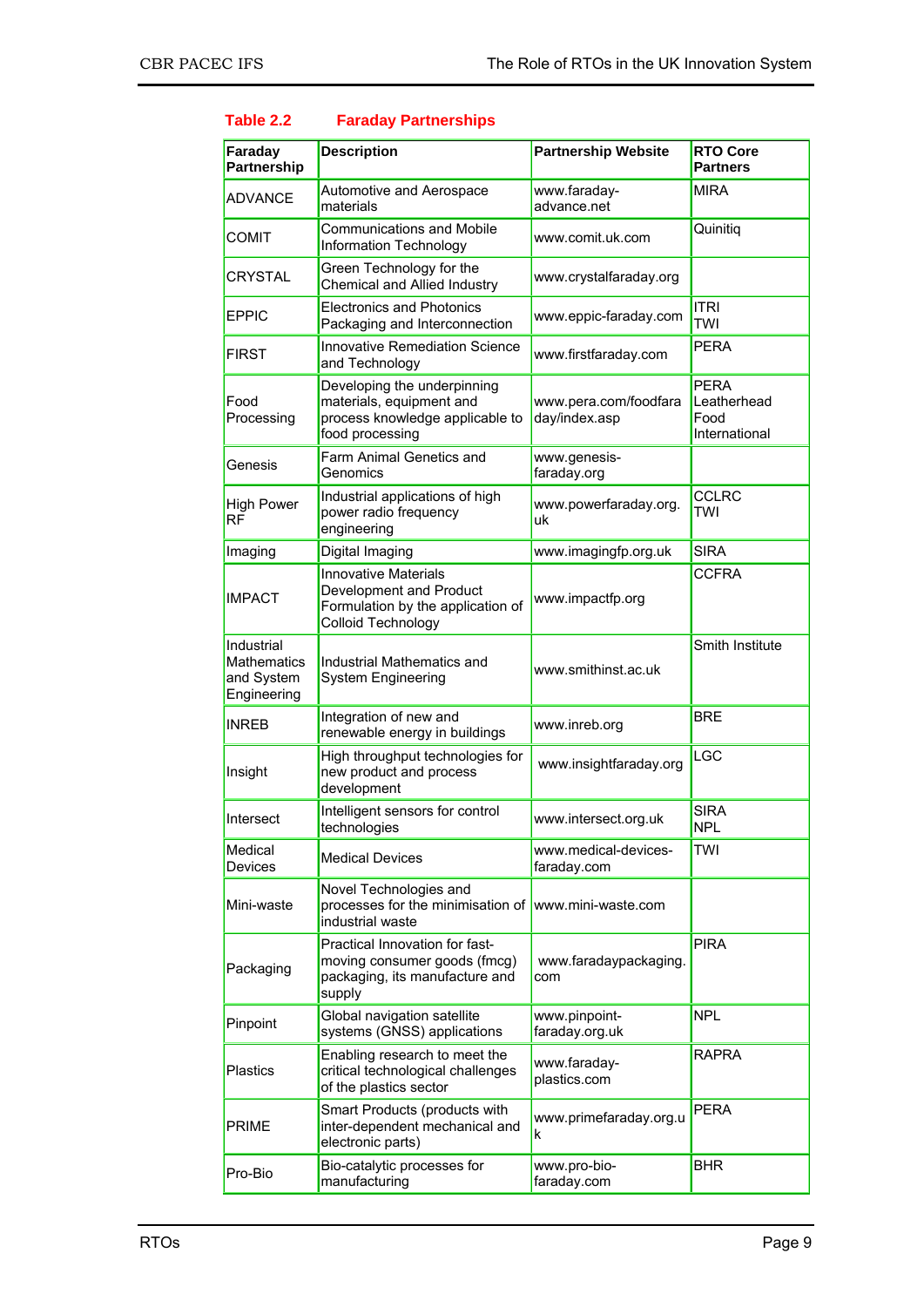|                           | PowdermatriX Rapid manufacturing through<br>powder processes | www.powdermatrix.org        | <b>ICFRAM</b><br><b>INPL</b> |
|---------------------------|--------------------------------------------------------------|-----------------------------|------------------------------|
| Smart Optics Smart Optics |                                                              | www.smartoptics.org         | <b>ISIRA</b>                 |
| Technitex                 | Technical textiles                                           | www.technitex.hw.ac.uk BTTG |                              |

2.2.19 AIRTO members themselves cover an even wider sectoral range than the Faraday network. This is shown in Table 2.3.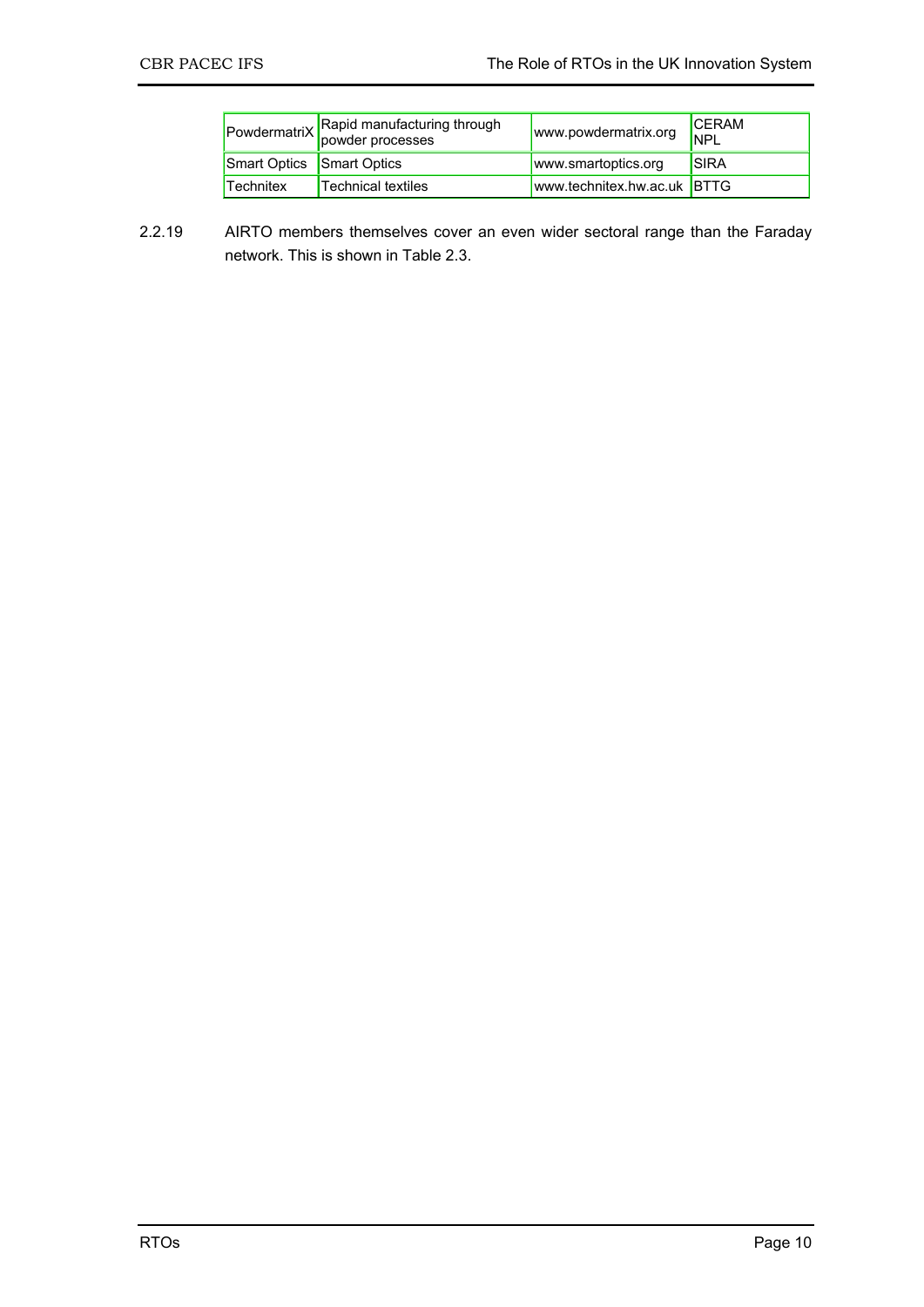| Name (Initial)   | Name (Full)                                                           | <b>RTO SIC</b><br>code | <b>Main Sector Covered by</b><br><b>RTO</b> members<br>(2 digit SIC) |
|------------------|-----------------------------------------------------------------------|------------------------|----------------------------------------------------------------------|
| <b>ADVANTICA</b> | Advantica Technologies<br>Ltd                                         | 7310                   | Electricity, Gas, Water                                              |
| AMTRI            | AMTRI                                                                 | 7310                   | <b>Mechanical Engineering</b>                                        |
| ARA              | Aircraft Research<br><b>Association Ltd</b>                           | 7310                   | Aerospace                                                            |
| <b>BHRA</b>      | <b>BHR Group Limited</b>                                              | 7310                   | Electricity, Gas, Water                                              |
| <b>BLC</b>       | <b>BLC Leather Technology</b><br>Centre                               | 7310 7430              | Leather                                                              |
| BMT              | <b>British Maritime</b><br><b>Technology Ltd</b>                      | 7310 6322<br>6321 6323 | Transport                                                            |
| BRE              | <b>Building Research</b><br>Establishment                             | 7310                   | Construction                                                         |
| <b>BRI</b>       | <b>Brewing Research</b><br>International                              | 7310 7487              | <b>Drink</b>                                                         |
| <b>BSRIA</b>     | The Building Services<br>Research and Information<br>Association      | 7310                   | Construction                                                         |
| <b>BTTG</b>      | <b>British Textile Technology</b><br>Group                            |                        | 7310 7430 Made Up Textiles                                           |
| <b>CCFRA</b>     | Campden & Chorleywood<br>Food Research<br>Association                 | 7310                   | Food and Drink                                                       |
| <b>CERAM</b>     | <b>British Ceramic Research</b><br>Limited                            | 7310                   | Man. Non Metallic<br><b>Minerals</b>                                 |
| <b>CIRIA</b>     | <b>Construction Industry</b><br>Research & Information<br>Association | 7310                   | Construction                                                         |
| <b>CLRC</b>      | <b>CLRC - Rutherford</b><br>Appleton Laboratory                       |                        | Misc.                                                                |
| FIRA             | FIRA International Ltd                                                | 7430 7420 Furniture    |                                                                      |
| HRL              | <b>HR Wallingford Groups</b><br>Ltd                                   | 7487                   | Architecture and<br>Engineering                                      |
| <b>IST</b>       | Institute of Spring<br>Technology                                     |                        | 7310 9112 Metal Goods                                                |
| <b>ITRI</b>      | <b>ITRI Ltd</b>                                                       | 9305                   | <b>Basic Metals</b>                                                  |
| LFI              | Leatherhead Food<br>International                                     | 9305                   | Food and Drink                                                       |
| LGC              | Laboratory of the<br><b>Government Chemist</b>                        |                        | Misc.                                                                |
| MERL             | <b>Materials Engineering</b><br>Research Laboratory<br>Limited        | 7420                   | <b>Rubber and Plastics</b>                                           |
| <b>MIRA</b>      | Motor Industry Research<br><b>Association Ltd</b>                     | 9999                   | <b>Motor Vehicles</b>                                                |
| <b>MIRO</b>      | Mineral Industry<br>Research Organisation                             | 7310                   | <b>Extraction and</b><br>Processing                                  |
| <b>MIRRC</b>     | Motor Insurance Repair                                                | 7310                   | <b>Motor Repairs</b>                                                 |

### **Table 2.3 Sector Coverage of RTOs**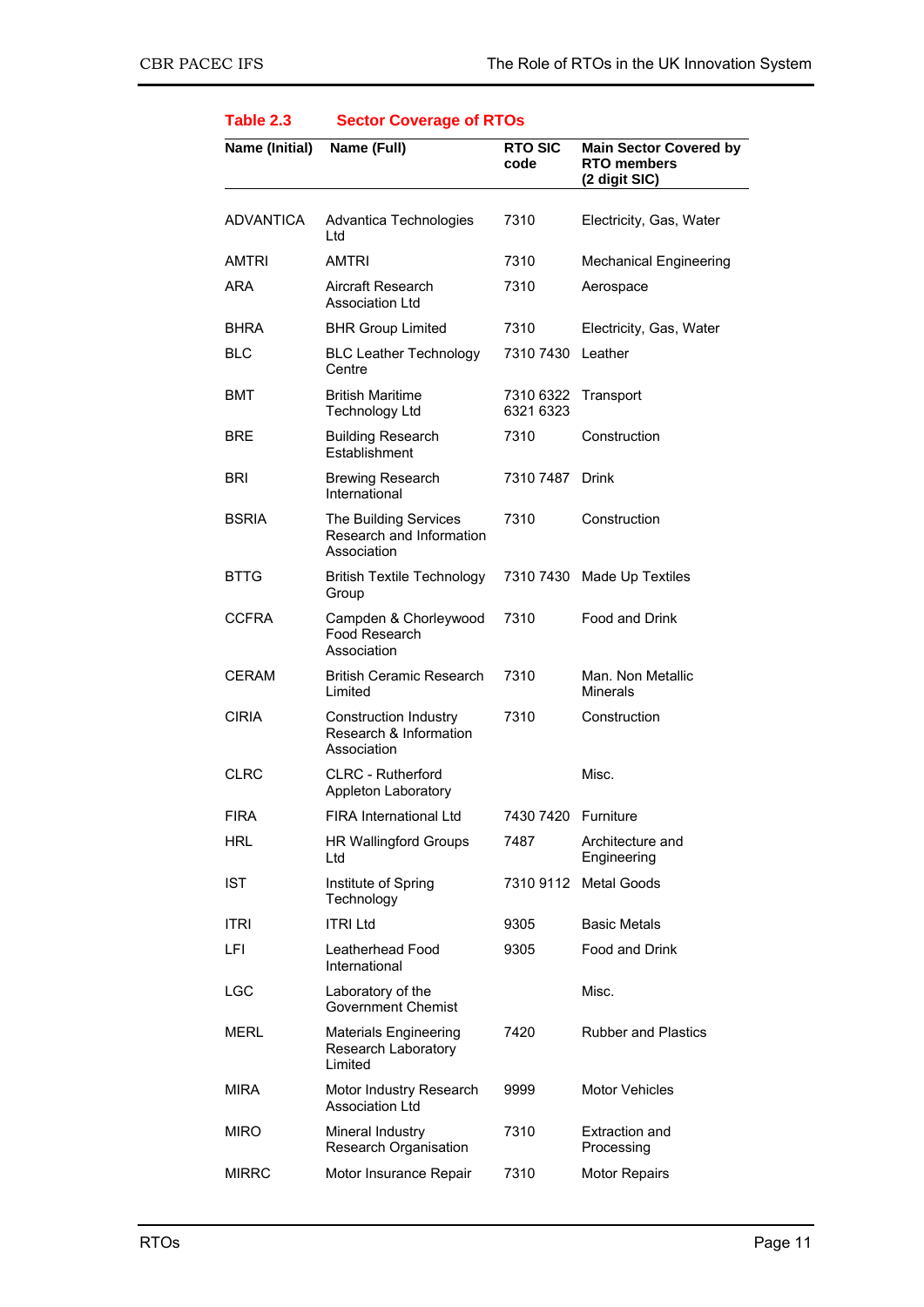|                    | Research Centre                                                         |                        |                               |
|--------------------|-------------------------------------------------------------------------|------------------------|-------------------------------|
| NCC                | <b>National Computing</b><br>Centre Ltd                                 | 7220 7260<br>7310 7413 | Misc.                         |
| <b>NCIMB</b>       | National Collections of<br><b>Industrial and Marine</b><br>Bacteria Ltd | 7310                   | Misc.                         |
| NPL                | <b>National Physical</b><br>Laboratory                                  | 7499                   | Misc.                         |
| PERA               | <b>PERA</b>                                                             | 7487                   | Manufacturing                 |
| PIRA               | <b>PIRA</b> International                                               | 2215 7414<br>7482 7430 | Printing and Publishing       |
| PRA                | Paint Research<br>Association                                           | 7310 7430<br>7487      | <b>Other Chemicals</b>        |
| QinetiQ            | QuinetiQ Group Ltd                                                      | 7415                   | Defence                       |
| RAPRA              | <b>RAPRA</b>                                                            | 7310 7499              | <b>Rubber and Plastics</b>    |
| SATRA              | <b>SATRA</b>                                                            | 7310                   | Made Up Textiles              |
| SCI                | <b>Steel Construction</b><br>Institute                                  | 7310                   | Construction                  |
| Sira               | Sira Ltd                                                                | 7310                   | Instruments                   |
| Smith<br>Institute | Smith Institute                                                         | 7310                   | Misc.                         |
| STRI               | Sports Turf Institute                                                   | 7310                   | Agriculture                   |
| SWRI               | Scottish Whisky Research<br>Institute                                   | 7310                   | Man, Drink                    |
| TNO                | <b>TNO BIBRA International</b><br>Ltd                                   | 7310                   | Medical                       |
| TRADA              | <b>TRADA Technology Ltd</b>                                             | 7310 7487<br>7420      | Wood                          |
| <b>TRF</b>         | <b>Transport Research</b><br>Foundation                                 | 7310                   | Transport                     |
| TWI                | TWI                                                                     | 7310 7487<br>8021      | <b>Mechanical Engineering</b> |
| WRC                | WRC                                                                     | 7310 7420<br>7487      | Electricity, Gas, Water       |
|                    |                                                                         |                        |                               |

### 2.3 Spillovers and the Rationale for Subsidising the Activities of RTOs

2.3.1 RTOs in the UK are involved directly, and through their intermediation role, indirectly in scientific research and in research and experimental development activity. A particular feature of the mode of operation of these organisations is that they are in the main membership based organisations which promote collaborative as well as single client linked activities. The ERTO category is specifically targeted at the scientific research and collaborative end of the spectrum. These characteristics suggest several ways in which, in principle, a case for subsidization of RTO activities, and within that ERTO activities, could be made.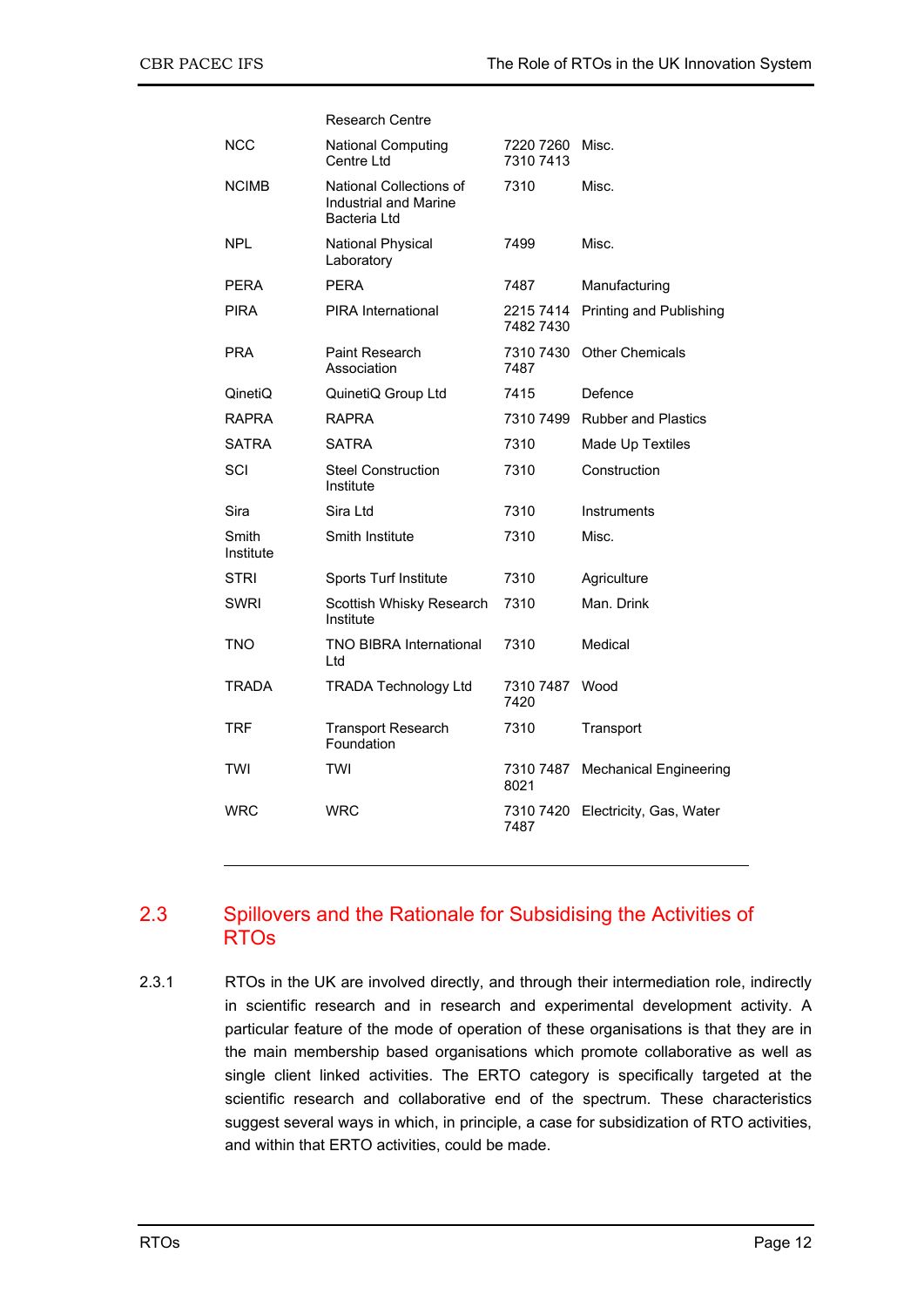- 2.3.2 It is widely recognized that the overall benefit that society enjoys from R&D activity exceeds the private returns gained by the firms who carry it out and who innovate as result of that activity. The social rate of return to R&D in principle and in practice therefore exceeds the private rate of return. The 'spillover' benefits to society which are represented by the gap between the social and private rates of return are not reflected in the gains from R&D and innovation appropriated by the private sector. Left to itself the private market will not therefore fully capture the social value of the investment in R&D activity and the level of R&D and innovation will be less than optimal.
- 2.3.3 Spillover benefits arise in several ways. Jaffe  $(1996)^5$ , for instance, distinguishes between;
	- 'knowledge spillovers' which can arise from both basic research and applied research and development as a result of voluntary dissemination of findings (e.g.publications) or other mechanisms such as reverse engineering of products by competitors
	- 'market spillovers' which arise when market forces prevent innovators from capturing the full benefit of their improved product or process offerings because it is passed on in lower prices/higher quality to consumers or producers who purchase them,
	- 'network spillovers' which arise when the gain to a firm from its R&D activities is strongly interdependent with activities by other firms with similar or complementary technologies e.g. the interdependence between the value of a software platform and the development of applications for it, or the development of common standards within which a technology will be developed.

### *Knowledge spillovers*

- 2.3.4 The gains from knowledge spillovers are particularly relevant in the case of RTOs. Scientific research, especially where the results are widely disseminated, is very likely to generate knowledge spillovers. To the extent that RTOs allow groups of firms to fund collaborative research and share the resulting information, they enable groups of firms to internalise these externalities. Apart from helping to overcome the considerable difficulties involved in establishing these types of cooperative arrangements in the first place, justification for further support on the basis of knowledge spillovers must rest on there being further benefits to firms outside the group. This is quite likely since other firms may have an incentive to "free-ride" on the research results without contributing to the costs.
- 2.3.5 It is important to note that raising the level of research effort and dissemination may not only raise firms' level of original or novel innovation but also their ability to imitate innovations introduced by others, and to introduce incremental innovation changes in-house. Incremental and diffusion innovations are powerful mechanisms by which

-

<sup>&</sup>lt;sup>5</sup> For a useful succinct overview in relation to a major US public sector support programme for applied research and technology activity see Jaffe,A.B. Economic Analysis of Research Spillovers Impliatioons for the Advanced Technology Programme December 1996 (http://www.atp.nist.gov/eao/gcr708.htm)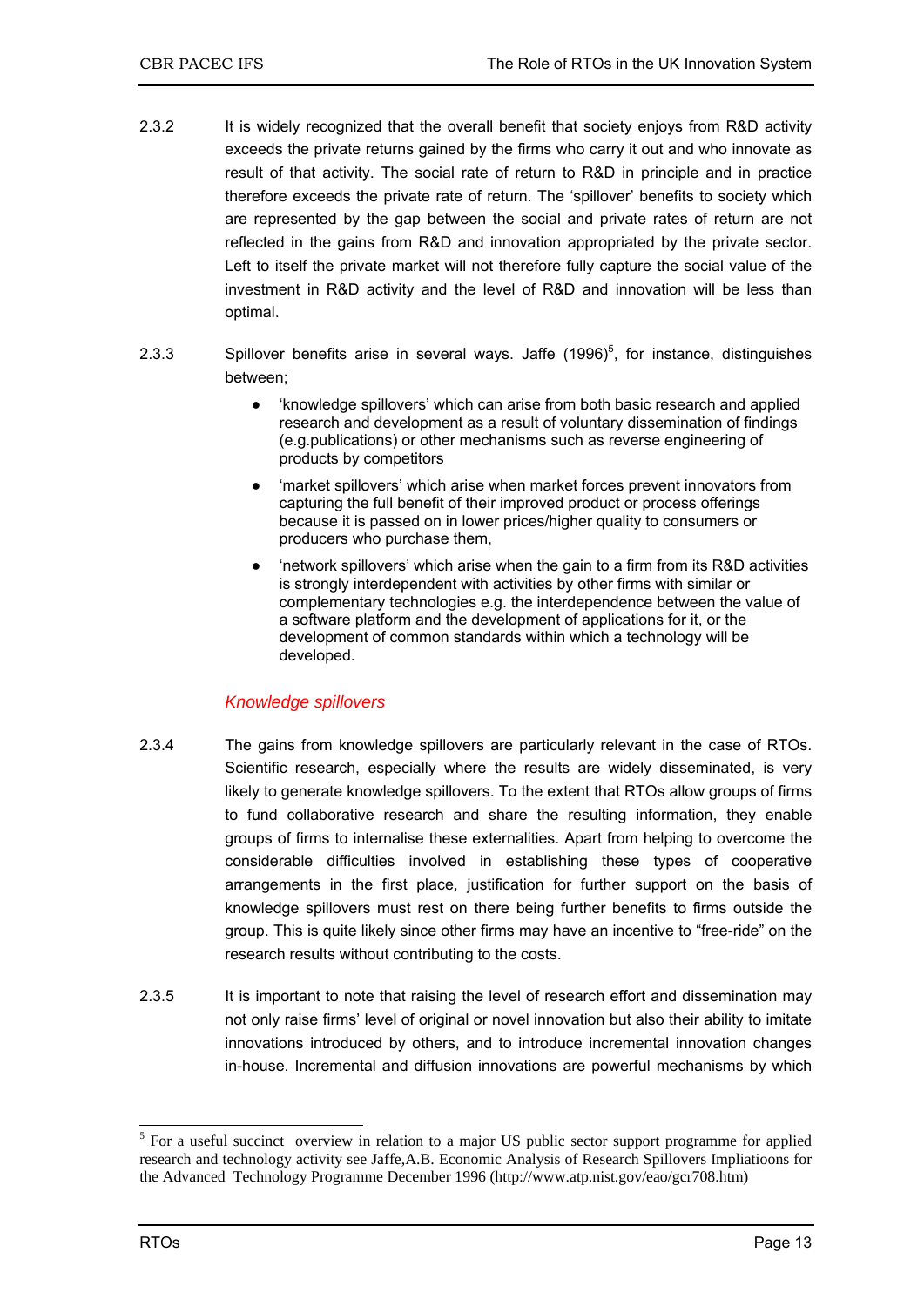the average level of performance is raised in the aftermath of original more novel innovative activity.

### *Network spillovers*

- 2.3.6 The extent to which RTO activities generate network spillovers depends upon the extent to which a single firm is limited in its ability to either handle all of the components in-house or effectively sub-contract for those parts it cannot. The more complex the interaction required and the more difficult sub-contracting becomes because of the problems of coordinating investment commitments between different firms then the more important collective networking relationships become.
- 2.3.7 It is generally acknowledged that over time the complexity of technological advances and the interdependence of R&D activity is raising the extent to which such collaborative efforts are involved. The extent and effectiveness of these networking and collaborative activities has thus become a central feature of private sector business performance and public sector innovation policy. This is reflected in the widespread development of joint venture and related collaborations in the private sector as well as the development of public programmes to help identify and resolve coordination and network problems. The ability of RTOs to help identify and resolve some of these coordination problems through their activities is therefore an important aspect of their role in overcoming the problems of network spillovers.
- 2.3.8 Since the formation of organisations such as an RTOs themselves involves private cost to those who seek to establish them, and yet who will not reap their full benefit, there is an important seedcorn role for public funding in assisting their formation. This is separate from the argument that, once founded, their activities may yield benefits which reach beyond their members by virtue of knowledge or network spillovers, or which will be undertaken as a group for group benefit but would not have occurred if each firm sought purely to act independently.

### *Activities of RTOs*

- 2.3.9 It is likely that not all activities of RTOs generate spillovers, so any government support should be targeted at those activities which are most likely to have spillover benefits. For example, for collaborative R&D, and especially R&D where the results are widely disseminated, the knowledge spillover rationale for intervention is especially relevant. In contrast, knowledge transfer activities that simply involve testing under existing standards, or paying for access to existing information, are less likely to suffer from spillover related market failures other than inadequate provision of information.
- 2.3.10 In our survey based empirical analysis we attempt to identify the main activities of RTOs and their members which may be associated with knowledge based and network spillovers. Our analysis of this information is then combined in chapters 3 and 4 with an analysis of the current system of tax subsidy for R&D generally and for ERTO activity in particular.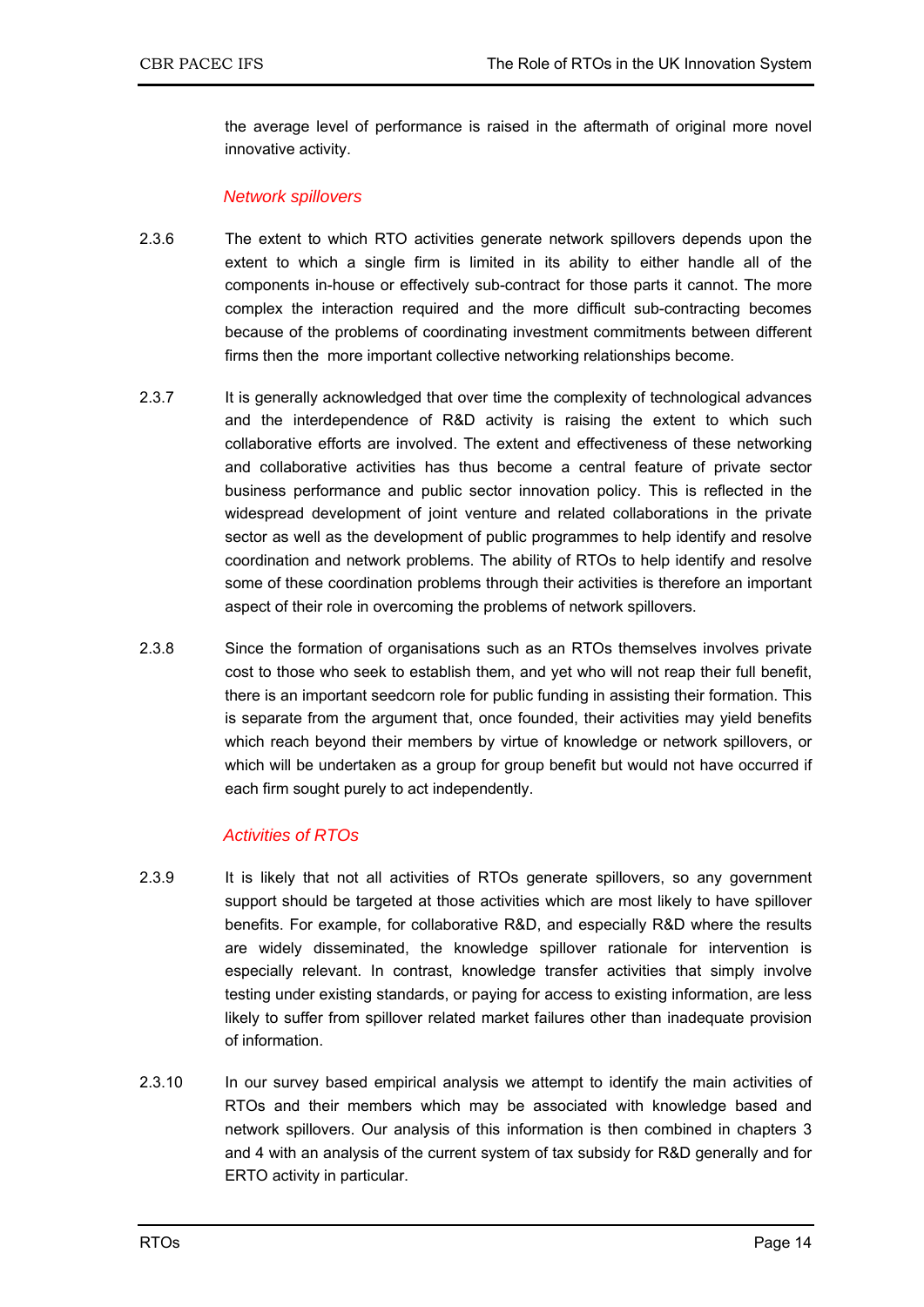### 2.4 Survey Respondents and the RTO Community

- 2.4.1 In view of the lack of detailed information about the sector, the recognized significance of AIRTO and in the absence of any sampling frame for ERTOs we undertook an interview based survey of the RTO sample described in Table 2.1 above.
- 2.4.2 Table 2.4 sets out the extent to which our respondents correspond with that sample. It shows that we obtained 29 interview responses and that the organisations interviewed accounted for around 57% of NERTOs and 80% of ERTOs.
- 2.4.3 The table also shows that the respondents accounted for the vast majority of the turnover and employment reported in the companies house files, even excluding Qinetiq. This is partly due to the presence of Qinetiq which is by far the largest RTO and was a respondent. If we exclude Qinetiq the sample still accounts for 88% of turnover, 77% of employment and 68% of research employment of the Company Accounts RTO sample.

|                                             | <b>ERTO</b>                                                                     | <b>NERTO</b> | Total |  |
|---------------------------------------------|---------------------------------------------------------------------------------|--------------|-------|--|
| RTOs Surveyed. No.                          | 9                                                                               | 20           | 29    |  |
| Proportion of Companies House<br>samples. % | 81.8%                                                                           | 57.1%        | 63.0% |  |
|                                             | Surveyed RTOs as a proportion of the Companies<br>House RTO sample <sup>1</sup> |              |       |  |
| Turnover £000. %                            | 80.8                                                                            | 88.5%        | 85.7% |  |
| Employment. %                               | 83.0                                                                            | 76.8%        | 80.0% |  |
| Researchers, %                              | 75.5                                                                            | 67.9%        | 72.0% |  |

### **Table 2.4 The Significance of the Sample RTOs, 2002**

Source: Company Accounts

Note: <sup>1</sup> Not all RTOs provided all the data required in their accounts. The percentages reflect those which did relative to the totals for all RTOs for which company accounts were available and are reported in Table 2.1 above. The data excludes Qinetiq.

2.4.4 In our discussion of the survey results which follow we note whenever the presence of Qinetiq may distort results. We also divide the results into ERTO and NERTO on the basis of the interview survey responses themselves rather than the company accounts data so as to provide the most up to date context for the responses. Ten of the 29 RTOs we have spoken to currently claim tax exemption under section 508. We anticipate this is most of the organisations currently claiming tax exemption under section 508.

# 2.5 Background and Characteristics of the Surveyed RTOs

2.5.1 Seventy percent of the RTOs have membership schemes, this is all of the ERTOs and half of the other RTOs. Figure 2.1 shows that the size of the membership base varies considerably with a median membership of 275 members and a mean membership of 544 members. On the whole ERTOs tend to have a larger membership base than NERTOs. The largest organisation has over 3000 members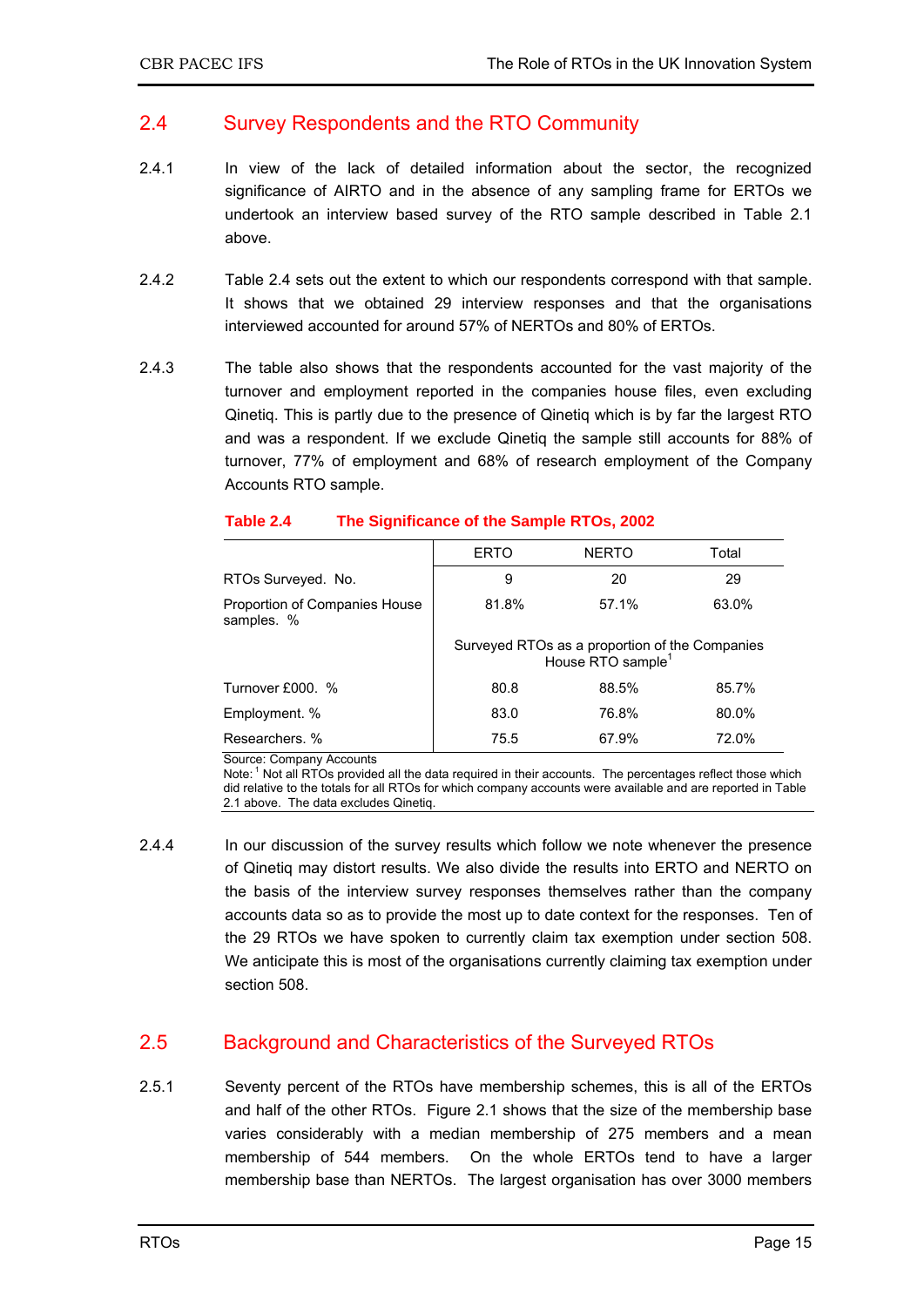whilst around half have less than 250 members. Those with very few members do not offer membership services but have members for legal reasons.



#### **Figure 2.1 RTO Membership Distribution**

2.5.2 For most organisations a substantial proportion, and in a minority of cases, a majority of their membership is from outside the UK. Most RTOs, with members, claimed that membership was stable or it had increased over the past three years (especially amongst ERTOs) in recent years. Around half considered that their membership was reasonably representative of the UK industry/sectors they provided services for. Where it was not it was mainly because many firms in the sector were small and/or did not carry out R&D or did not use consultancy or testing facilities. Table 2.5 shows that member firms are mainly medium and large firms, reflecting the comments above, the very many small and micro businesses in some sectors are not captured within RTO membership.

|                              | Percentage of all respondents (by<br>S508 Status) |              |    |  |
|------------------------------|---------------------------------------------------|--------------|----|--|
|                              | Total                                             | <b>NERTO</b> |    |  |
| Yes                          | 56                                                | 56           | 57 |  |
| No                           | 38                                                | 33           | 43 |  |
| Don't know                   | 6                                                 | 11           | 0  |  |
| Number of respondents        | 16                                                | 9            |    |  |
| Source: PACEC Survey (q112a) |                                                   |              |    |  |

#### **Table 2.5 Is your membership representative of the UK industry you serve?**

2.5.3 The size of RTOs in employment terms also varies enormously, ranging from just six employees to almost 10,000. The greatest variation is amongst the NERTOs, a majority of ERTOs have between 100 and 250 employees.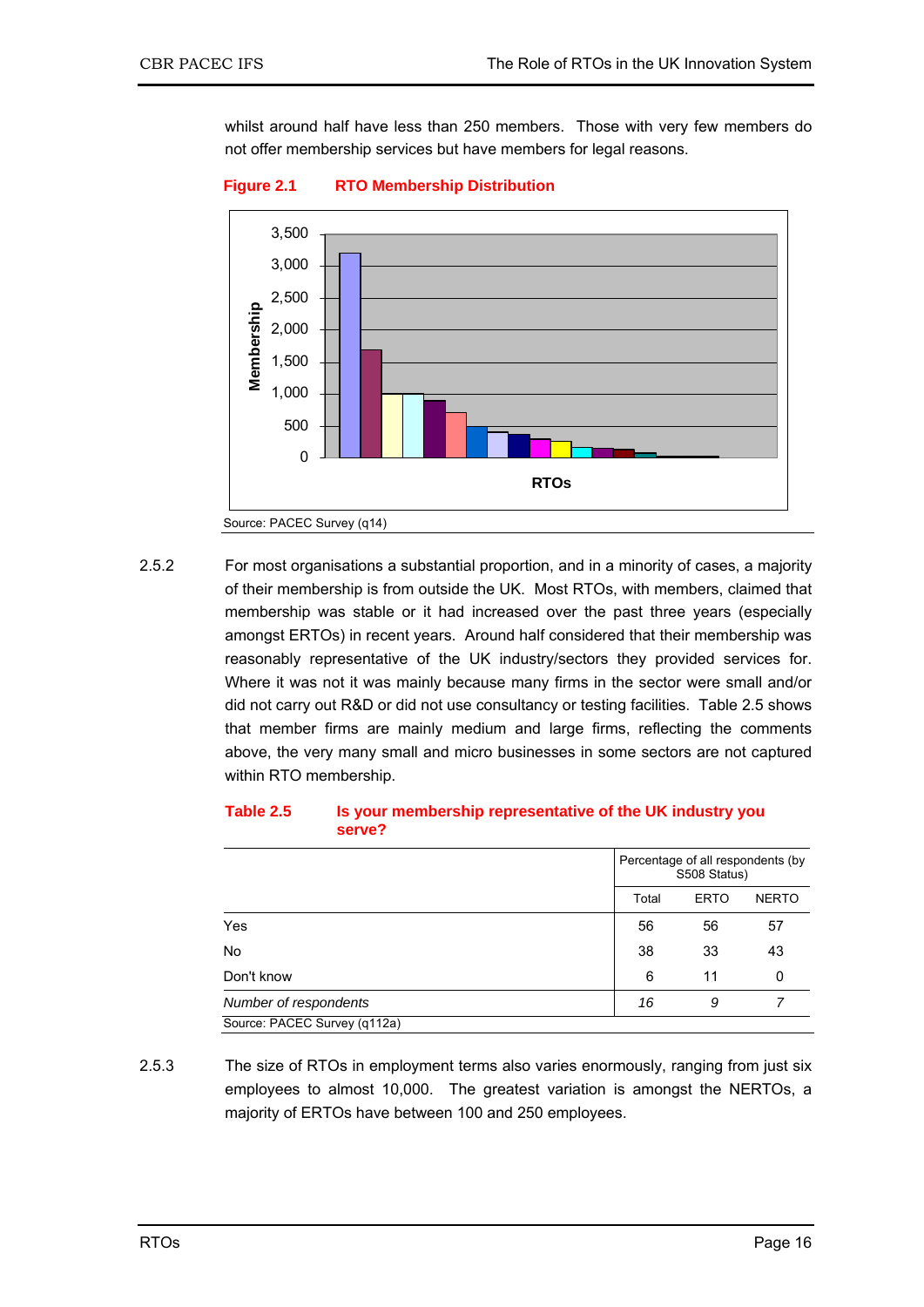|                                                                                           |       | Statistics of all respondents. (by<br>S508 Status) <sup>2</sup> |     |  |
|-------------------------------------------------------------------------------------------|-------|-----------------------------------------------------------------|-----|--|
|                                                                                           | Total | <b>NERTO</b>                                                    |     |  |
| Median                                                                                    | 143   | 165                                                             | 138 |  |
| Mean                                                                                      | 280   | 207                                                             | 321 |  |
| Min                                                                                       | 6     | 50                                                              | 6   |  |
| Max                                                                                       | 700   | 420                                                             | 700 |  |
| Number of respondents                                                                     | 29    | 10                                                              | 19  |  |
| Source: PACEC Survey (Q6)<br>Notes: $1$ Where possible the data refers to the whole group |       |                                                                 |     |  |

#### **Table 2.6 How many people does the organisation / company employ?**

Notes: 1 Where possible the data refers to the whole group 2 Excludes the largest RTO

2.5.4 Taking the turnover of all RTOs in their last operating year (with different monthly ends in 2003), the minimum was £0.7m with the maximum of £800m. The median was £9.1m with the mean of £18.8m (excluding the largest RTO). The ERTOs had a minimum turnover of £2.3m and a maximum of £33.0m. NERTOs had a wider range (and there were several smaller than the smallest ERTO).

### **Table 2.7 Turnover of RTOs<sup>1</sup> (£m) Last Operating Year**



2.5.5 Income came from a range of sources for the RTOs whether or not they had tax exemption. On average taking all RTOs the main source of income was consultancy (ie 22%) followed by testing and prototyping services (ie 20%). On average, around 10% came from contract research for the public sector, collaborative research using public sector funds (eg Link or TCS) and contract research for the private sector. The pattern was similar for ERTOs and NERTOs. The exception was ERTOs which tended to undertake more contract and collaborative research with private sector (ie membership) funds and less with public sector funds, while NERTOs derive more private sector income from consultancy and testing.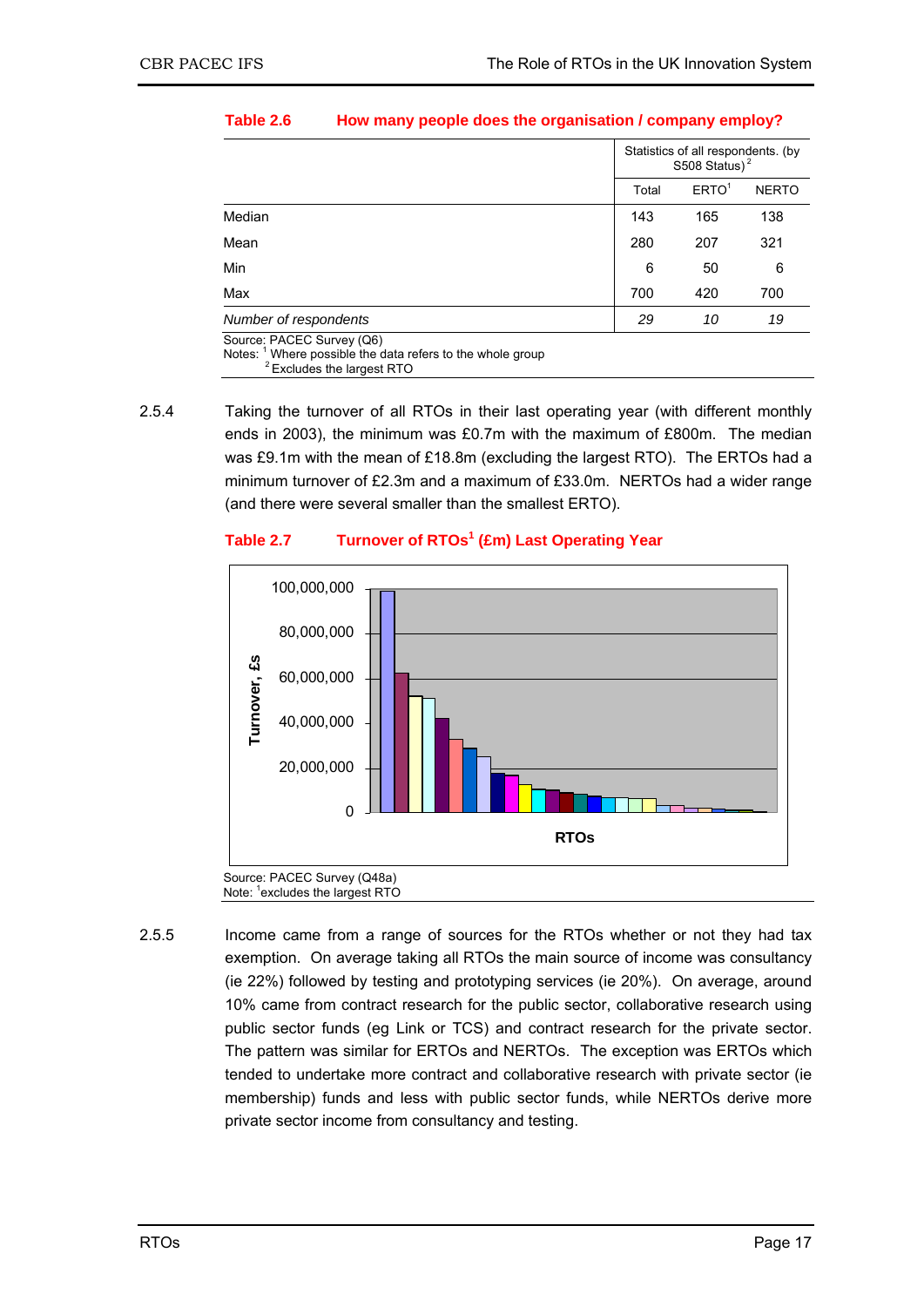|                                                    |       | Average (mean) of all respondents.<br>(by S508 Status) |              |  |
|----------------------------------------------------|-------|--------------------------------------------------------|--------------|--|
|                                                    | Total | <b>ERTO</b>                                            | <b>NERTO</b> |  |
| Consultancy                                        | 21.6  | 14.7                                                   | 26.2         |  |
| Providing facilities / prototyping / testing       | 19.1  | 14.0                                                   | 22.6         |  |
| Collaborative research (with public sector funds)  | 9.3   | 7.3                                                    | 10.7         |  |
| Contract research (private sector)                 | 8.4   | 15.2                                                   | 3.9          |  |
| Contract research(public sector)                   | 8.3   | 4.1                                                    | 11.1         |  |
| Exploitation of products / processes               | 6.8   | 16.1                                                   | 0.7          |  |
| Membership fees                                    | 6.2   | 6.4                                                    | 6.1          |  |
| Collaborative research (with private sector funds) | 5.1   | 7.3                                                    | 3.7          |  |
| Training                                           | 3.1   | 4.9                                                    | 1.9          |  |
| <b>Publications</b>                                | 2.4   | 0.3                                                    | 3.7          |  |
| Conferences / Networks                             | 2.3   | 1.1                                                    | 3.1          |  |
| Other                                              | 7.5   | 8.7                                                    | 6.7          |  |
| Number of respondents                              | 25    | 10                                                     | 15           |  |
| Source: PACEC Survey (q49)                         |       |                                                        |              |  |

### **Table 2.8 If we take the most recent year can you say what the sources of income have been?**

- 2.5.6 The share of income from collaborative research with public sector funds averaged 9% for ERTOs and 12% for NERTOs. However, the minimum was no use of these funds while the maximum comprised some 67% of income in the NERTO sector.
- 2.5.7 The most popular organisational form is a company limited by guarantee. Other NERTOs are private companies limited by shares or employee benefit trust companies.
- 2.5.8 Overall NERTOs organisations tend to be smaller than ERTOs in membership, employment and turnover, although there is much more variation amongst NERTOs. Two thirds of NERTOs have previously claimed tax exemption. A significant minority of these retain the structure and profile of activities that would allow them to claim, and mostly don't apply for exemption at the moment because of a recent history of forecast of losses.
- 2.5.9 We look in more depth at the income and activities of RTOs in Chapter 4 when we assess the interaction of this tax system with the expenditure patterns and structure of income. We note here, however, that in the last financial year for which data were available, one third of the surveyed RTOs made losses.

# 2.6 Aims and Activities of RTOs

2.6.1 The survey confirms that the aims of the RTOs are concerned in broad terms with the development of knowledge and technology, its application and commercial exploitation. The development of knowledge and technology is usually through undertaking pure or scientific research (usually in collaboration), with a more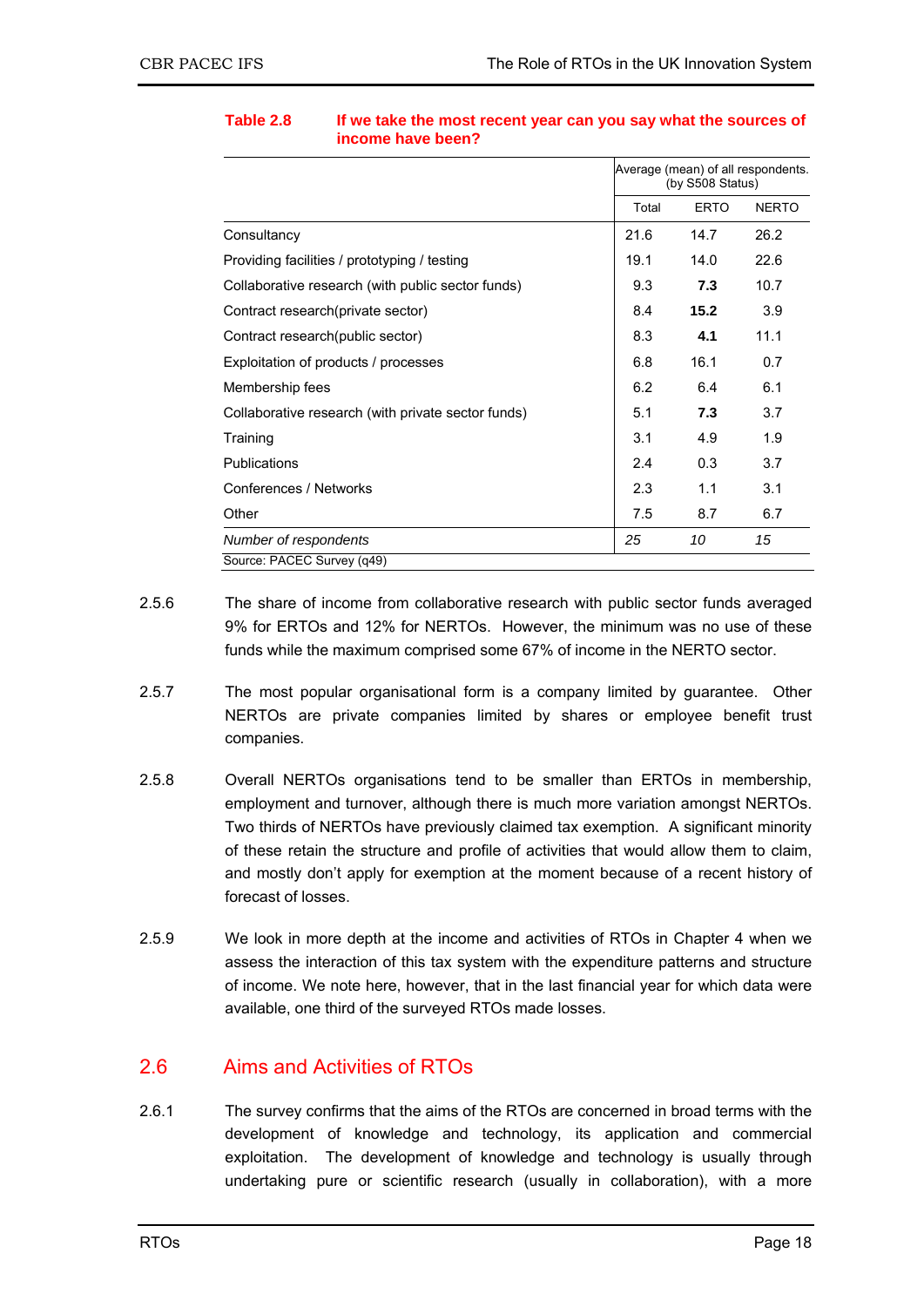significant input by a minority of RTOs, through to research and development (under contract or through collaboration) for all of the RTOs. Application and exploitation is linked to the R&D and underpinned by a range of consulting, brokerage, prototyping, and testing services. Dissemination occurs at one level through these activities, in the short term via the collaboration activities, and the programme of events and publications. Hence RTOs aim to offer services, insights, and ideas, at all stages of the value chain. Their corporate and group aims are to grow, show "reasonable" profits and build shareholder value.

2.6.2 There is an even split of organisations focussing on a particular science or technology and a particular industry, although all the RTOs target their services at industry. The ERTOs tend to retain a focus on a particular industry (60%). NERTOs are more likely to focus on a science / technology and serve a wider range of industries.

|                             |                      | Percentage of all respondents (by<br>S508 Status) |    |              |
|-----------------------------|----------------------|---------------------------------------------------|----|--------------|
|                             | Total<br><b>ERTO</b> |                                                   |    | <b>NERTO</b> |
| Science/Technology          |                      | 45                                                | 30 | 53           |
| Industry                    |                      | 45                                                | 60 | 37           |
| <b>Both</b>                 |                      | 7                                                 | 10 | 5            |
| Other                       |                      | 3                                                 | 0  | 5            |
| Number of respondents       |                      | 29                                                | 10 | 19           |
| Source: PACEC Survey (q18a) |                      |                                                   |    |              |

#### **Table 2.9 Does your organisation focus more on a particular science /technology or a particular industry(s)?**

2.6.3 0 below shows the sector and technology coverage of the RTOs, the membership of the RTO and an indication of the number of British firms in the sector, broken down by size. This gives some indication of the strengths of RTOs however it must be borne in mind that RTOs have a wider client base than their members. It should also be noted that it has not been possible to disaggregate the membership of RTOs across the different sectors served.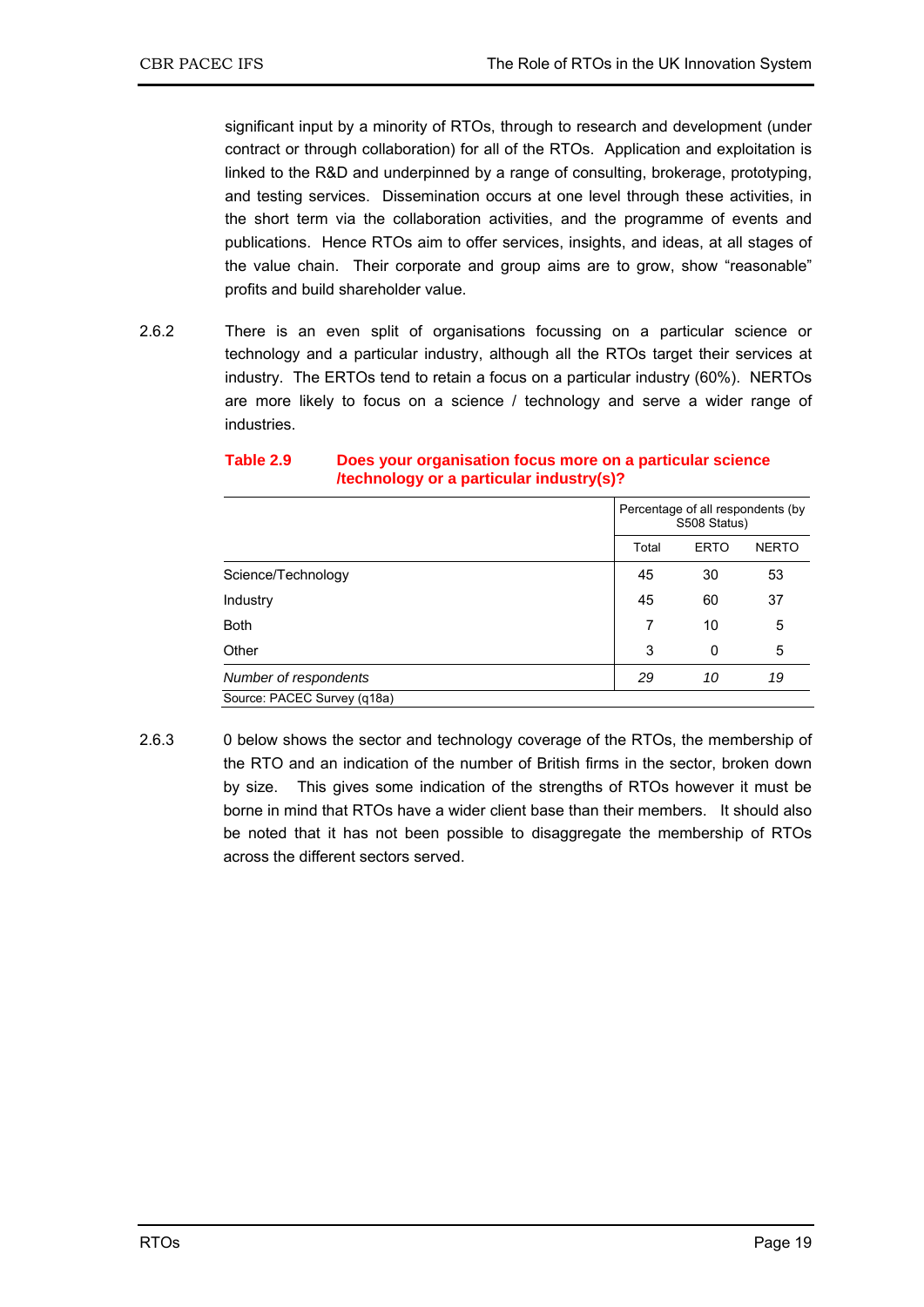|                                          | <b>RTOs</b><br>Citing<br>Sector | Combined<br>Membership<br>of RTOs | Total Firms in Sector, GB, 2002 |        |        |       |
|------------------------------------------|---------------------------------|-----------------------------------|---------------------------------|--------|--------|-------|
| Sector                                   |                                 |                                   | Total                           | Small  | Medium | Large |
| Aerospace                                | 5                               | 4017                              | 856                             | 647    | 126    | 83    |
| Apparel                                  | 1                               | 900                               | 5560                            | 5369   | 165    | 26    |
| Automotive                               | 2                               | 213                               | 3206                            | 2630   | 369    | 207   |
| Ceramics                                 | 1                               | 300                               | 1074                            | 962    | 83     | 29    |
| Chemicals                                | 2                               | 160                               | 4691                            | 3812   | 609    | 270   |
| Civil Engineering                        | 1                               | 16                                | 73671                           | 71807  | 1537   | 327   |
| Construction                             | 3                               | 1513                              | 193999                          | 190910 | 2623   | 466   |
| Defence                                  | 3                               | 20                                | 1626                            | 1305   | 195    | 126   |
| <b>Electrical Appliances</b>             | 1                               | 143                               | 602                             | 511    | 59     | 32    |
| Energy                                   | 5                               | 166                               | 2029                            | 1523   | 318    | 188   |
| Engineering                              | 1                               | 400                               | 20314                           | 18446  | 1472   | 396   |
| Finance                                  | 2                               | 1000                              | 47359                           | 44270  | 2191   | 898   |
| Food/Drink (manufacture)                 | 6                               | 2023                              | 9901                            | 8362   | 992    | 547   |
| Footwear                                 | 1                               | 900                               | 403                             | 349    | 42     | 12    |
| Furniture                                | 1                               | 900                               | 7685                            | 7197   | 375    | 113   |
| Healthcare                               | 1                               | 20                                | 43767                           | 39224  | 3595   | 948   |
| Leather Production                       | 1                               | 500                               | 151                             | 140    | 8      | 3     |
| Leather Retail                           | 1                               | 500                               | 8916                            | 8866   | 48     | 2     |
| Manufacture of leather goods             | 1                               | 500                               | 845                             | 777    | 55     | 13    |
| Manufacturing                            | 3                               | 1015                              | 175316                          | 162433 | 10006  | 2877  |
| <b>Medical Devices</b>                   | 1                               | 143                               | 1906                            | 1777   | 111    | 18    |
| Paper                                    | 1                               |                                   | 2771                            | 2303   | 393    | 75    |
| Pharmaceuticals                          | 3                               | 643                               | 631                             | 462    | 79     | 90    |
| Printing                                 | 1                               | 16                                | 20837                           | 20191  | 553    | 93    |
| <b>Public Sector</b>                     |                                 | 250                               | 187527                          | 163477 | 20351  | 3699  |
| Publishing                               | 2                               | 1000                              | 10828                           | 10314  | 367    | 147   |
| Retail                                   | 1                               | 250                               | 291770                          | 283763 | 5837   | 2170  |
| Security                                 | 1                               | 1000                              | 2105                            | 1980   | 106    | 19    |
| Spring manufacture                       | 1                               |                                   | 606                             | 539    | 60     | 7     |
| Telecoms                                 | 1                               | 360                               | 10865                           | 10054  | 505    | 306   |
| Transport                                |                                 | 3                                 | 77663                           | 74451  | 2434   | 778   |
| Water and Waste Water<br>Treatment       | 2                               | 143                               | 1111                            | 952    | 116    | 43    |
| Technology                               |                                 |                                   |                                 |        |        |       |
|                                          | 1                               | $\overline{\mathbf{4}}$           |                                 |        |        |       |
| Aerodynamics<br><b>Built Environment</b> |                                 | 400                               |                                 |        |        |       |
|                                          | 1                               |                                   |                                 |        |        |       |
| Chemistry                                | 2                               | 1860                              |                                 |        |        |       |
| Clean Technologies                       | 2                               | 900                               |                                 |        |        |       |
| Computing/IT                             | 3                               | 1400                              |                                 |        |        |       |
| Engineering                              | $\overline{3}$                  | 16                                |                                 |        |        |       |

### **Sector and Technology Coverage of RTOs**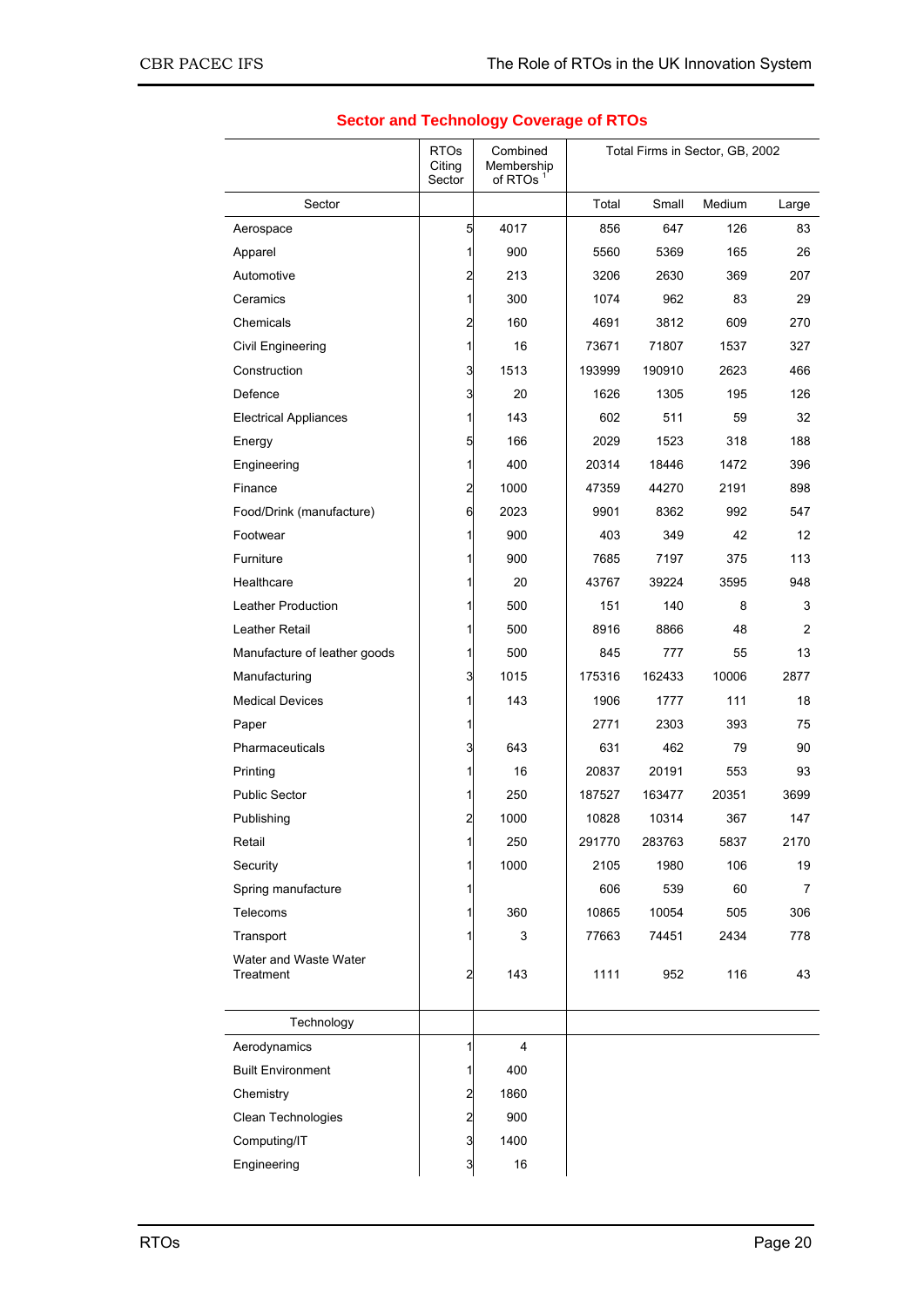| <b>Environmental Hydraulics</b> | 16   |  |
|---------------------------------|------|--|
| <b>Fluid Engineering</b>        |      |  |
| Food Science/ Technology        | 400  |  |
| Forensic Science                |      |  |
| Joining Processes               | 3200 |  |
| Manufacturing Technology        | 415  |  |
| <b>Materials Science</b>        | 300  |  |
| <b>Mathematics</b>              |      |  |
| Microbiology                    | 1700 |  |
| Pesticides                      |      |  |
| Physics                         |      |  |
| Polymers                        | 543  |  |
| Treatment techniques            | 500  |  |

<sup>1</sup> The majority of RTOs cited more than one sector. It has not been possible to disaggregate membership by sector. Not all RTOs have members and all will serve a wider client base. Source: PACEC Survey (q19 and 20); ABI, 2002, ONS

- 2.6.4 All the RTOs need to demonstrate the that they lead on and respond to the market on technology requirements, some examples of RTOs adapting to changing industrial context and demands are increased activity across the RTOs where technologies are becoming cross cutting and integrated, such as wider networks, the application of technology in new product markets, and greater steps to increase market intelligence. Some areas of new technology for RTOs are materials forming, integrated computing and security systems, and food processing and its interface with electronics and engineering.
- 2.6.5 Table 2.10 shows the activities provided by the RTO sector including those provided by tax exempt parent companies and subsidiary companies. The most commonly offered services and activities are:
	- a Consultancy services, this will often include trouble shooting and failure diagnosis
	- b Contract research for the private sector of a more strategic nature
	- c Collaborative research programmes such as those funded by DTI and European Framework programme
	- d Training
	- e New product, service and process development
	- f Testing and analytical services
- 2.6.6 On the whole some of the less offered activities are:
	- a Commercial exploitation of new development such as licensing agreements and strategic partnerships /ventures;
	- b Hosting post graduate research
	- c Setting industry standards.
- 2.6.7 Some areas of significant difference between ERTOs and NERTOs are in:
	- a Pure, scientific research, which as we might expect, is more common amongst ERTOs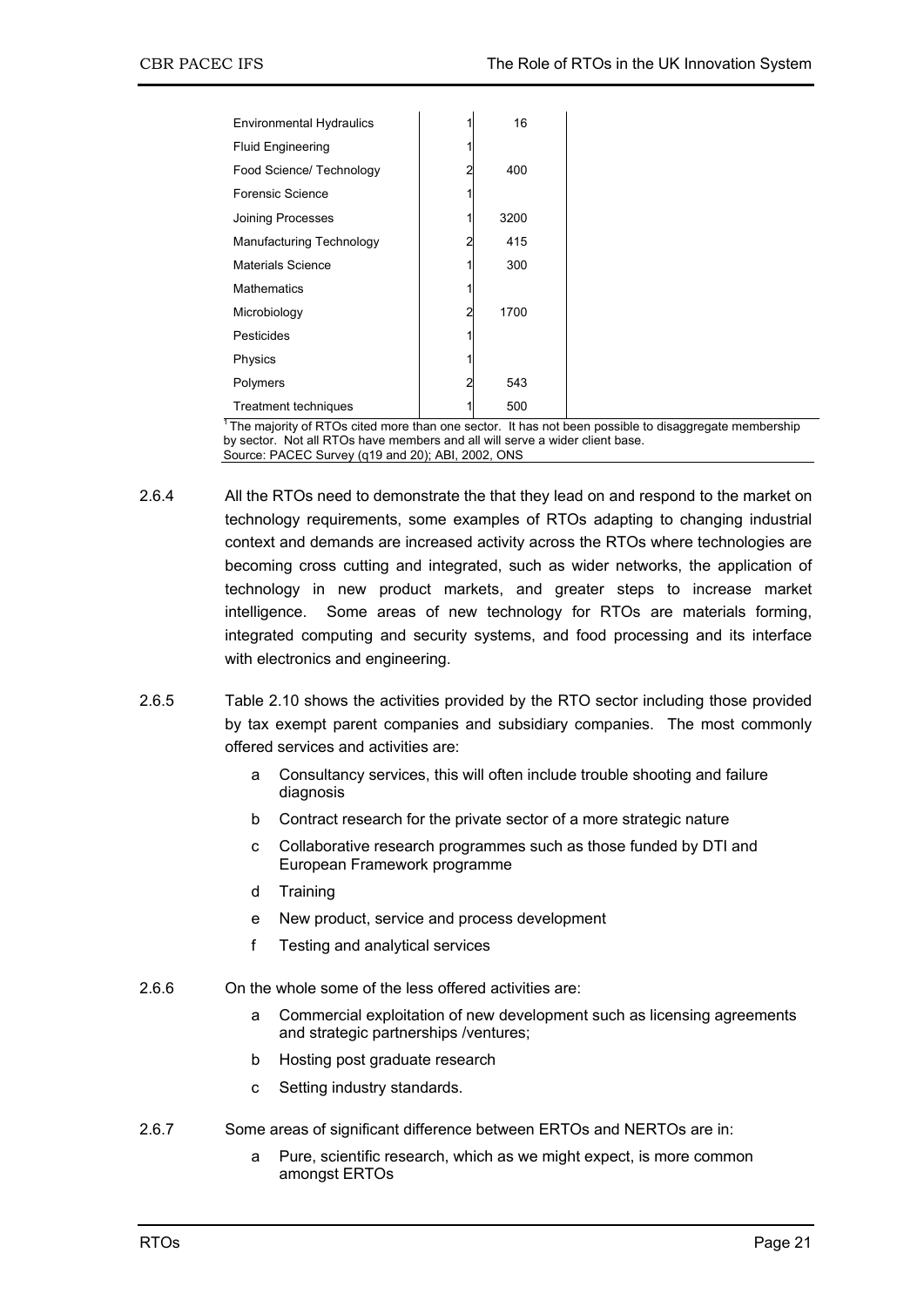- b Contract research for the public sector, which is more common amongst NERTOs organisations, perhaps reflecting some of the industries and sectors this group serves, eg construction / built environment and defence
- 2.6.8 There was little difference between the two groups in their engagement in collaborative research with a majority of both groups managing and undertaking publicly funded collaborative research, and a majority of both groups undertaking collaborative research paid for with private sector funds from clients or members. For NERTOs this is more commonly applied research or market research than basic / scientific research.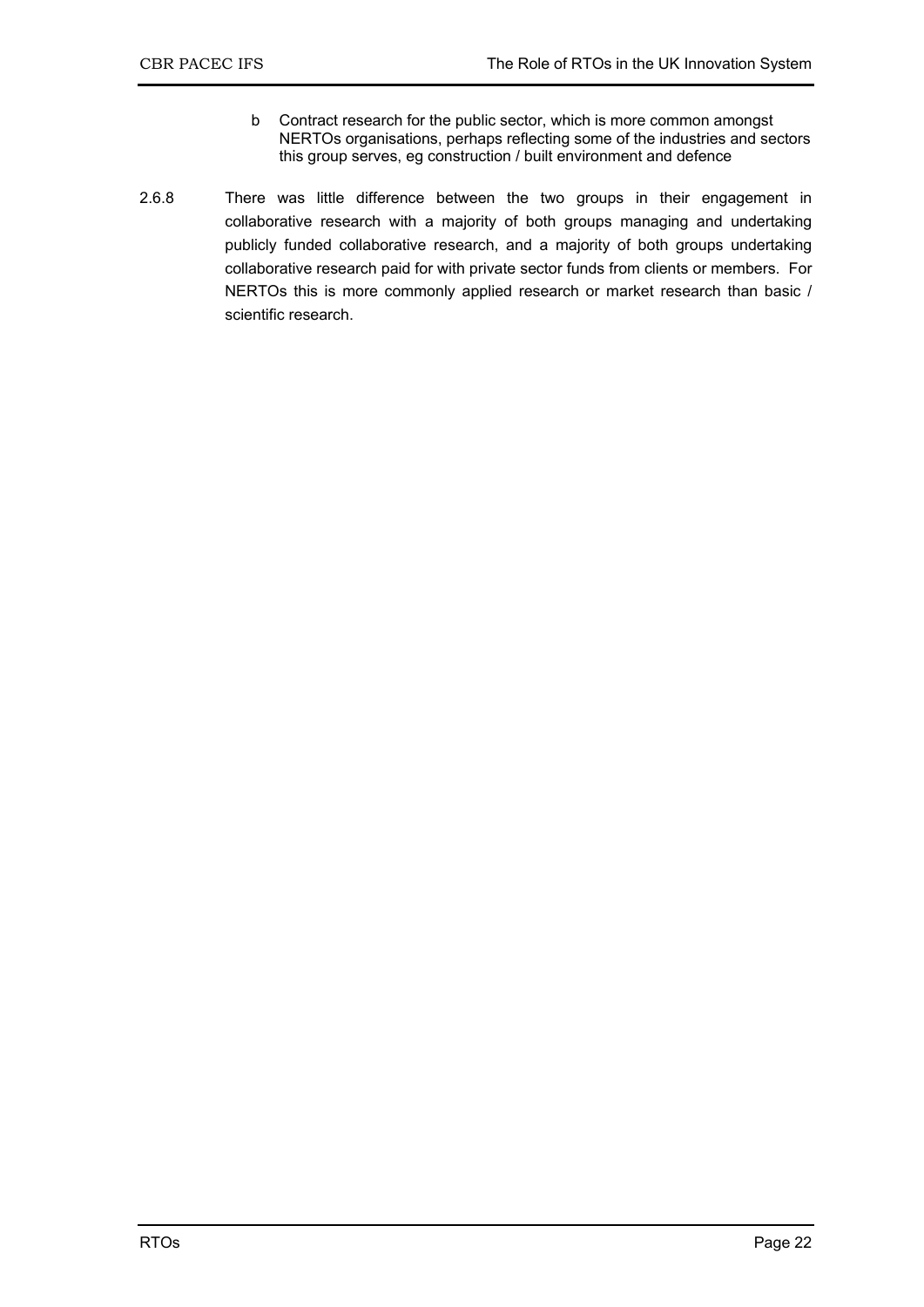|                                                    |       | Percentage of all respondents (by<br>S508 Status) |              |  |
|----------------------------------------------------|-------|---------------------------------------------------|--------------|--|
|                                                    | Total | ERTO <sup>1</sup>                                 | <b>NERTO</b> |  |
| Own internal research                              | 45    | 40                                                | 47           |  |
| Pure research                                      | 41    | 60                                                | 32           |  |
| Contract research (private sector)                 | 90    | 80                                                | 95           |  |
| Contract research (public sector)                  | 72    | 50                                                | 84           |  |
| Collaborative research (with private sector funds) | 76    | 80                                                | 74           |  |
| Collaborative research (with public sector funds)  | 86    | 70                                                | 95           |  |
| Managing collaborative research                    | 69    | 80                                                | 63           |  |
| Consultancy                                        | 90    | 80                                                | 95           |  |
| Technology brokerage                               | 48    | 60                                                | 42           |  |
| Training                                           | 83    | 70                                                | 89           |  |
| Conferences                                        | 72    | 70                                                | 74           |  |
| <b>Networks</b>                                    | 55    | 70                                                | 47           |  |
| Public research                                    | 72    | 80                                                | 68           |  |
| Other dissemination                                | 45    | 60                                                | 37           |  |
| New product/service development                    | 79    | 80                                                | 79           |  |
| New process development                            | 72    | 50                                                | 84           |  |
| Prototyping                                        | 41    | 60                                                | 32           |  |
| Testing/test facilities and certification          | 72    | 70                                                | 74           |  |
| Evaluation                                         | 55    | 40                                                | 63           |  |
| Commercial application / exploitation              | 41    | 40                                                | 42           |  |
| <b>Strategic Partnerships / Ventures</b>           | 31    | 30                                                | 32           |  |
| Obtain patents / IPR                               | 45    | 30                                                | 53           |  |
| Licence agreements                                 | 31    | 20                                                | 37           |  |
| <b>General Advice</b>                              | 66    | 70                                                | 63           |  |
| <b>Enquiry Service</b>                             | 66    | 80                                                | 58           |  |
| Library / abstract service                         | 62    | 70                                                | 58           |  |
| Briefing / newsletter                              | 59    | 60                                                | 58           |  |
| Post graduate research                             | 31    | 20                                                | 37           |  |
| Setting industry standards                         | 21    | 20                                                | 21           |  |
| Other                                              | 24    | 10                                                | 32           |  |
| Number of respondents                              | 29    | 10                                                | 19           |  |

#### **Table 2.10 What activities / services do you provide?**

Note:<sup>1</sup> This refers to the whole group, not the tax exempt body alone.

- 2.6.9 Amongst ERTOs there is a division on the activities between the parent body which is exempt from tax and their subsidiary companies (Table 2.11). The tax exempt parent bodies undertake:
	- Pure research
	- Collaborative research with private sector funds
	- Managing collaborative research, and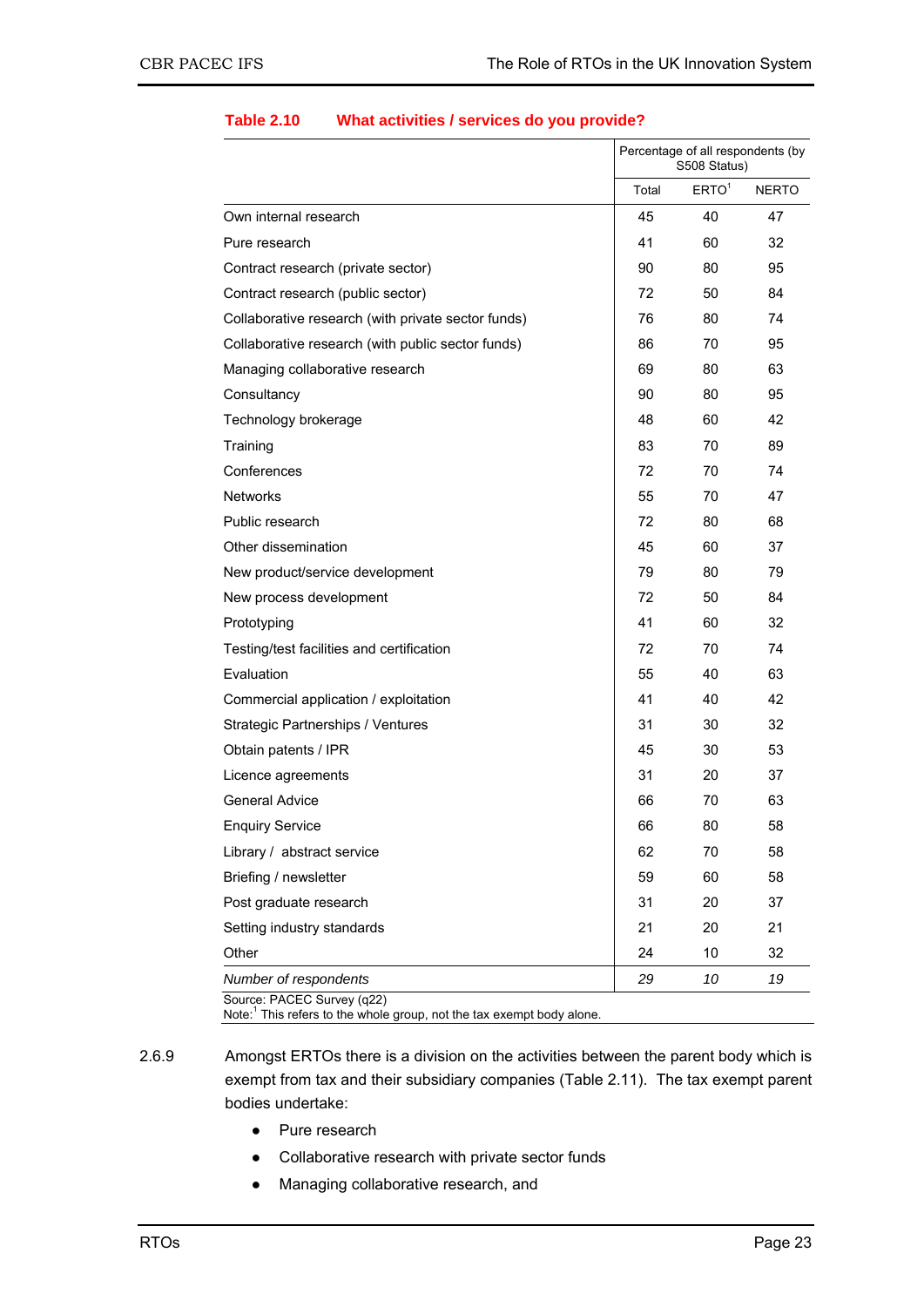- Facilitating networks
- 2.6.10 Subsidiary companies undertake:
	- Contract research
	- Collaborative research with public sector funds
	- Consultancy
	- Training
	- Testing and other support for commercial exploitation
- 2.6.11 Advice, enquiry and briefing services are undertaken by a mixture of parent and subsidiary companies.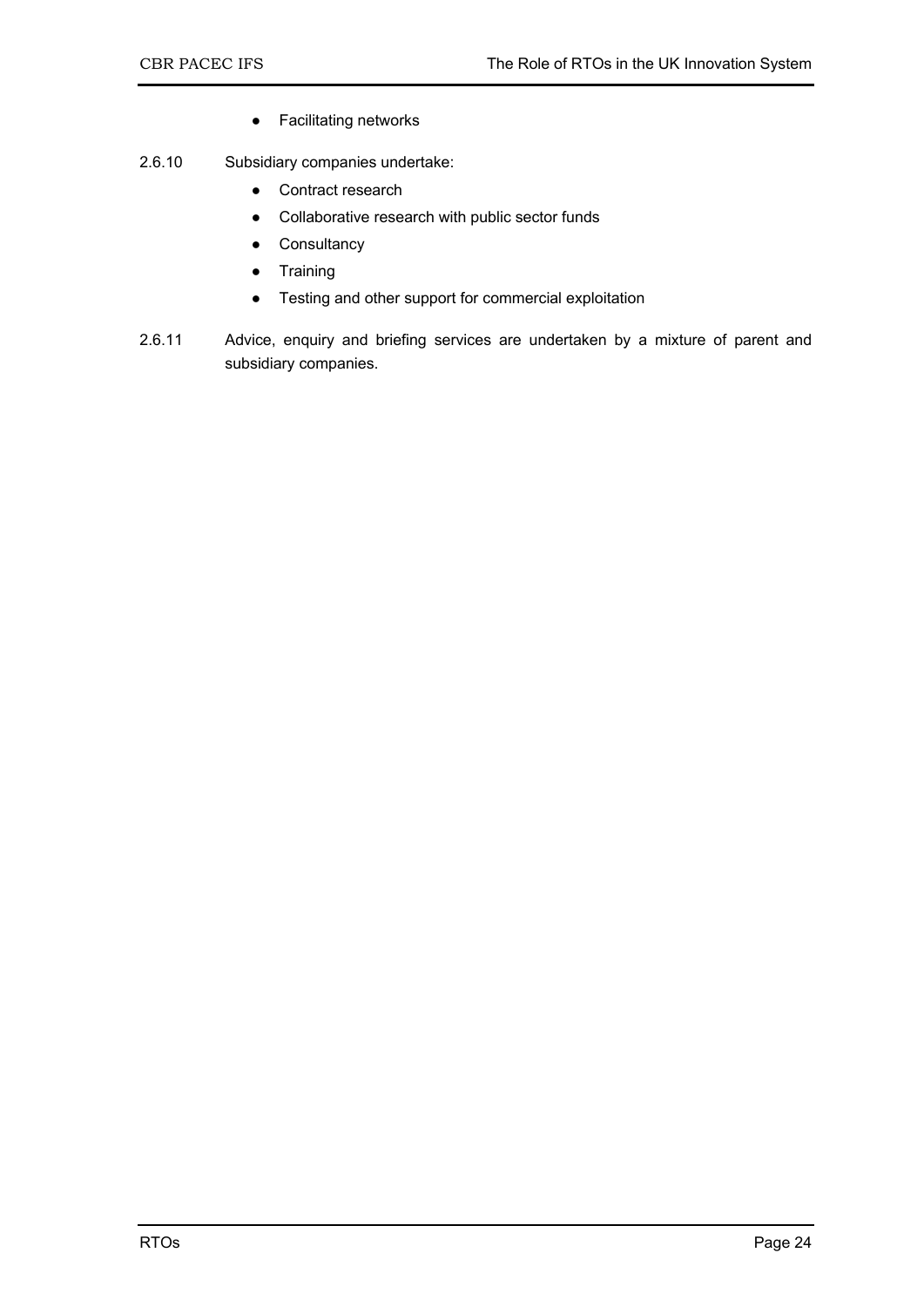| Own internal research<br>Pure research<br>Contract research (private sector)<br>Contract research (public sector)<br>Collaborative research (with private sector funds)<br>Collaborative research (with public sector funds)<br>Managing collaborative research<br>Consultancy<br>Technology brokerage<br>Training<br>Conferences<br><b>Networks</b><br>Public research<br>Other dissemination | Tax Exempt<br>Parent<br>3<br>6 | Subsidiary<br>1 |
|------------------------------------------------------------------------------------------------------------------------------------------------------------------------------------------------------------------------------------------------------------------------------------------------------------------------------------------------------------------------------------------------|--------------------------------|-----------------|
|                                                                                                                                                                                                                                                                                                                                                                                                |                                |                 |
|                                                                                                                                                                                                                                                                                                                                                                                                |                                |                 |
|                                                                                                                                                                                                                                                                                                                                                                                                |                                | 1               |
|                                                                                                                                                                                                                                                                                                                                                                                                | 1                              | 7               |
|                                                                                                                                                                                                                                                                                                                                                                                                | 1                              | 6               |
|                                                                                                                                                                                                                                                                                                                                                                                                | 7                              | 7               |
|                                                                                                                                                                                                                                                                                                                                                                                                | 3                              | 4               |
|                                                                                                                                                                                                                                                                                                                                                                                                | 6                              | 4               |
|                                                                                                                                                                                                                                                                                                                                                                                                | 0                              | 8               |
|                                                                                                                                                                                                                                                                                                                                                                                                | 0                              | 6               |
|                                                                                                                                                                                                                                                                                                                                                                                                | $\overline{2}$                 | 7               |
|                                                                                                                                                                                                                                                                                                                                                                                                | 5                              | 4               |
|                                                                                                                                                                                                                                                                                                                                                                                                | 6                              | 4               |
|                                                                                                                                                                                                                                                                                                                                                                                                | 5                              | 5               |
|                                                                                                                                                                                                                                                                                                                                                                                                | 4                              | 3               |
| New product/service development                                                                                                                                                                                                                                                                                                                                                                | 0                              | 8               |
| New process development                                                                                                                                                                                                                                                                                                                                                                        | 0                              | 5               |
| Prototyping                                                                                                                                                                                                                                                                                                                                                                                    | 1                              | 5               |
| Testing/test facilities and certification                                                                                                                                                                                                                                                                                                                                                      | 1                              | 9               |
| Evaluation                                                                                                                                                                                                                                                                                                                                                                                     | 0                              | 4               |
| Commercial application / exploitation                                                                                                                                                                                                                                                                                                                                                          | 0                              | 4               |
| <b>Strategic Partnerships / Ventures</b>                                                                                                                                                                                                                                                                                                                                                       | 0                              | 3               |
| Obtain patents / IPR                                                                                                                                                                                                                                                                                                                                                                           | 0                              | 3               |
| Licence agreements                                                                                                                                                                                                                                                                                                                                                                             | 0                              | 2               |
| <b>General Advice</b>                                                                                                                                                                                                                                                                                                                                                                          | 5                              | 4               |
| <b>Enquiry Service</b>                                                                                                                                                                                                                                                                                                                                                                         | 7                              | 4               |
| Library / abstract service                                                                                                                                                                                                                                                                                                                                                                     | 5                              | 4               |
| Briefing / newsletter                                                                                                                                                                                                                                                                                                                                                                          | 5                              | 4               |
| Post graduate research                                                                                                                                                                                                                                                                                                                                                                         | 1                              | 2               |
| Setting industry standards                                                                                                                                                                                                                                                                                                                                                                     | 0                              | 2               |
| Other                                                                                                                                                                                                                                                                                                                                                                                          |                                |                 |
| Number of respondents<br>Source: PACEC Survey (q22)                                                                                                                                                                                                                                                                                                                                            | 0                              | 1               |

### **Table 2.11 Activities / services of ERTOs and Subsidiaries**

2.6.12 The extent to which these patterns of activities are reflected in R&D expenditure is discussed in detail in Chapter 4 in relation to the tax system. It is important to note here, however, that the relative research intensity of ERTOs is reflected in the fact that the median ratio of R&D to overall expenditure is 22% for that group, compared to around 10% for NERTOs.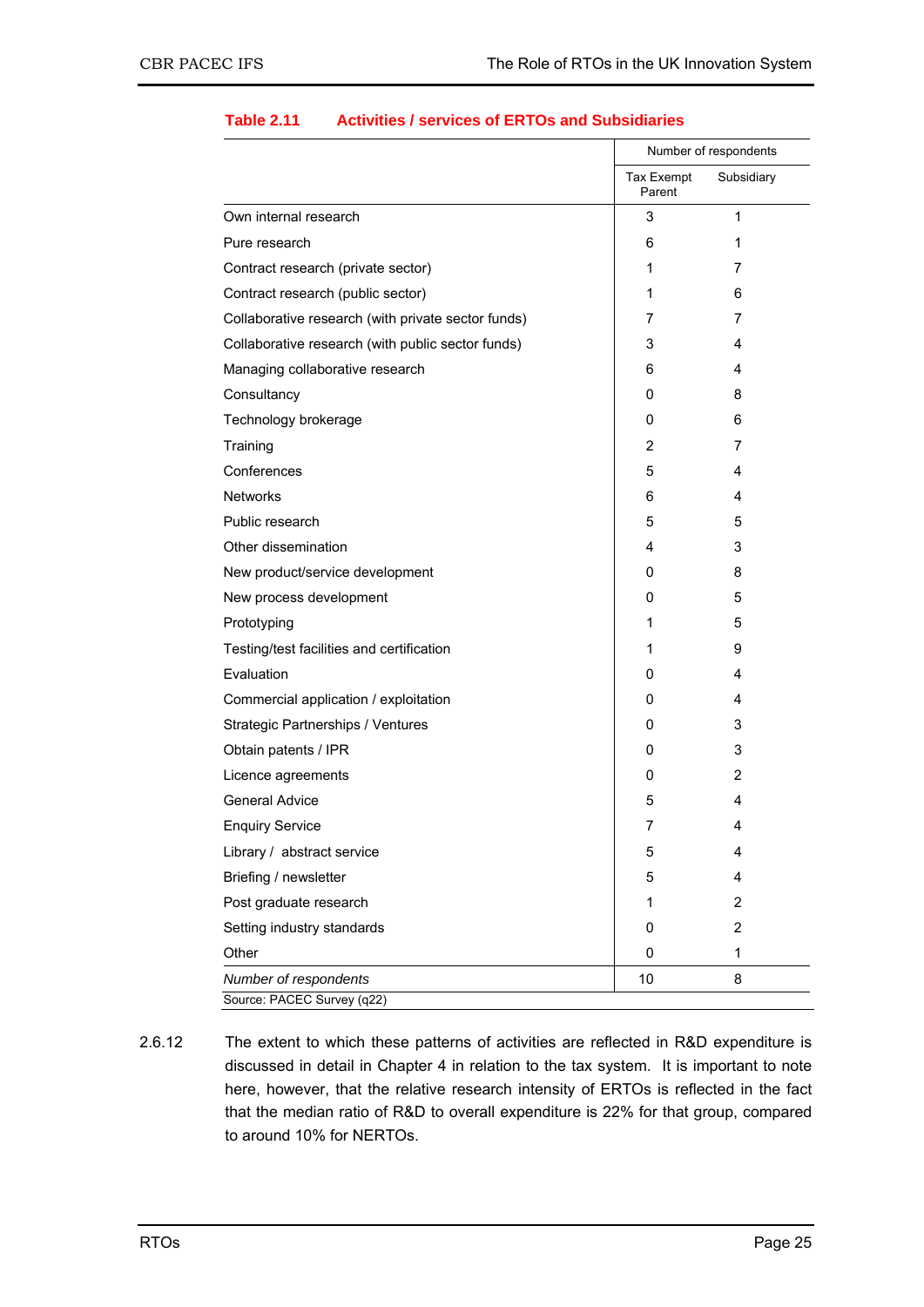# Publicly Funded Collaborative Research

- 2.6.13 All but two of the RTOs participate to some extent in collaborative research programmes, although for some this is a peripheral activity.
- 2.6.14 The most commonly used programmes are European Framework 6 (74%), Link (56%), and Faraday (52%). Fifteen of the RTOs surveyed are core partners in a Faraday Partnership and receive funding for infrastructure, managing and facilitating the partnership. A wide variety of other programmes are used including Partners in Innovation and Carrier Technologies (DTI), CRAFT (EU) and funding from other government departments and agencies, particularly DEFRA and associated agencies such as the Food Standards Agency.
- 2.6.15 Such activities contribute two thirds of the income of one RTO but more typically around ten percent of income and for some of the more commercial RTOs less than one percent.

|                             |       | Percentage of all respondents (by<br>S508 Status) |              |  |
|-----------------------------|-------|---------------------------------------------------|--------------|--|
|                             | Total | <b>ERTO</b>                                       | <b>NERTO</b> |  |
| Faraday                     | 52    | 50                                                | 53           |  |
| Foresight                   | 11    | 10                                                | 12           |  |
| Link                        | 56    | 60                                                | 53           |  |
| Foresight link              | 30    | 40                                                | 24           |  |
| Smart                       | 19    | 0                                                 | 29           |  |
| TCS / KTPs                  | 33    | 40                                                | 29           |  |
| Other DTI                   | 44    | 60                                                | 35           |  |
| <b>Research Council</b>     | 22    | 30                                                | 18           |  |
| European Framework          | 74    | 80                                                | 71           |  |
| Other EU                    | 19    | 20                                                | 18           |  |
| Other                       | 44    | 60                                                | 35           |  |
| Number of respondents       | 27    | 10                                                | 17           |  |
| Source: PACEC Survey (q25a) |       |                                                   |              |  |

### **Table 2.12 Which public sector funds are used?**

2.6.16 For most of these projects the RTO will have initiated and led the project, developed the proposal and brought the partnership together. In fewer cases the RTO may have been asked by others to coordinate and lead the project or be a partner in a project managed by an other agency.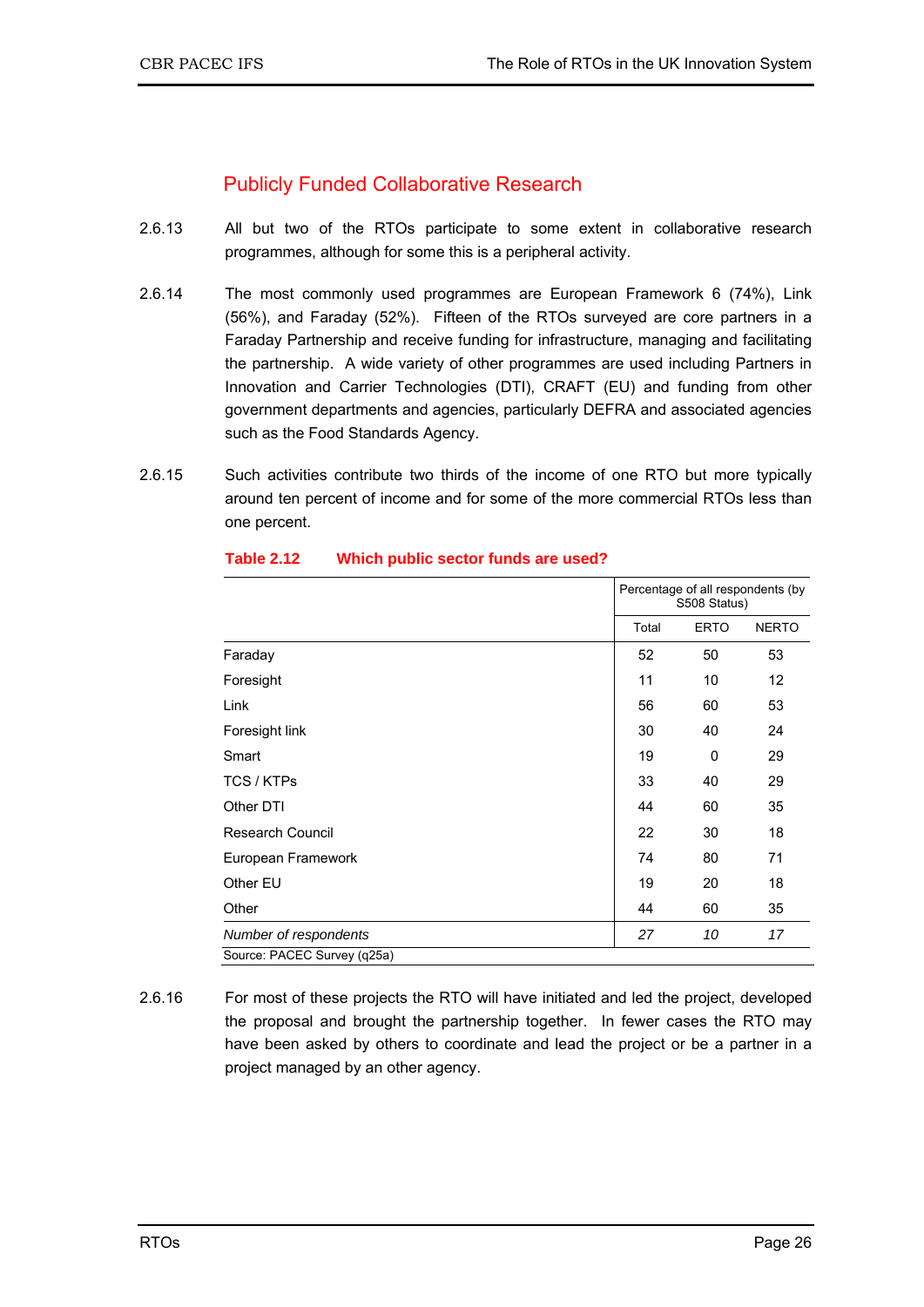|                             | Percentage of all respondents (by<br>S508 Status) |              |     |
|-----------------------------|---------------------------------------------------|--------------|-----|
|                             | Total                                             | <b>NERTO</b> |     |
| Initiate and Lead           | 94                                                | 86           | 100 |
| Coordinate and Lead         | 61                                                | 86           | 45  |
| Partner                     | 56                                                | 71           | 45  |
| Number of respondents       | 18                                                |              | 11  |
| Source: PACEC Survey (q27a) |                                                   |              |     |

### **Table 2.13 What is your role in the project(s)?**

- 2.6.17 Other participants in these projects are mostly universities (82%) and members (36%) or other firms (55%). For some schemes the RTO themselves can participate as a commercial partner and may collaborate with other RTOs on a project.
- 2.6.18 The main beneficiaries of collaborative research projects are perceived to be firms and RTO members, followed by universities, research organisations, the government, and those such as the RTO who have participated directly in the project.

|                             | Percentage of all respondents (by<br>S508 Status) |             |                |
|-----------------------------|---------------------------------------------------|-------------|----------------|
|                             | Total                                             | <b>ERTO</b> | <b>NERTO</b>   |
| Firms                       | 76                                                | 100         | 64             |
| <b>Members</b>              | 52                                                | 71          | 43             |
| Universities                | 33                                                | 57          | 21             |
| Government                  | 33                                                | 43          | 29             |
| Research organisations      | 29                                                | 43          | 21             |
| Consumers                   | 19                                                | 14          | 21             |
| Other                       | 10                                                | 14          | 7              |
| Participants / Partners     | 10                                                | 14          | $\overline{7}$ |
| The RTO                     | 19                                                | 14          | 21             |
| Number of respondents       | 21                                                | 7           | 14             |
| Source: PACEC Survey (q32a) |                                                   |             |                |

### **Table 2.14 Who are usually the main beneficiaries of the projects (eg firms, research groups, individuals), and how do they benefit?**

- 2.6.19 In order to address the question of whether there are spill over effects of collaborative research projects the RTOs were asked whether there would be wider beneficiaries not directly involved in these activities. All respondents felt the benefits of collaborative projects did spill over to other beneficiaries, mainly other firms, but also universities and the government.
- 2.6.20 The additionality of the RTOs involvement in collaborative research programmes was sought by asking respondents to what extent they thought the benefits of the project would have occurred without their involvement. The vast majority of the organisations perceived that the benefits would not have occurred to the same extent without their involvement in the project. In the main this was felt to be because the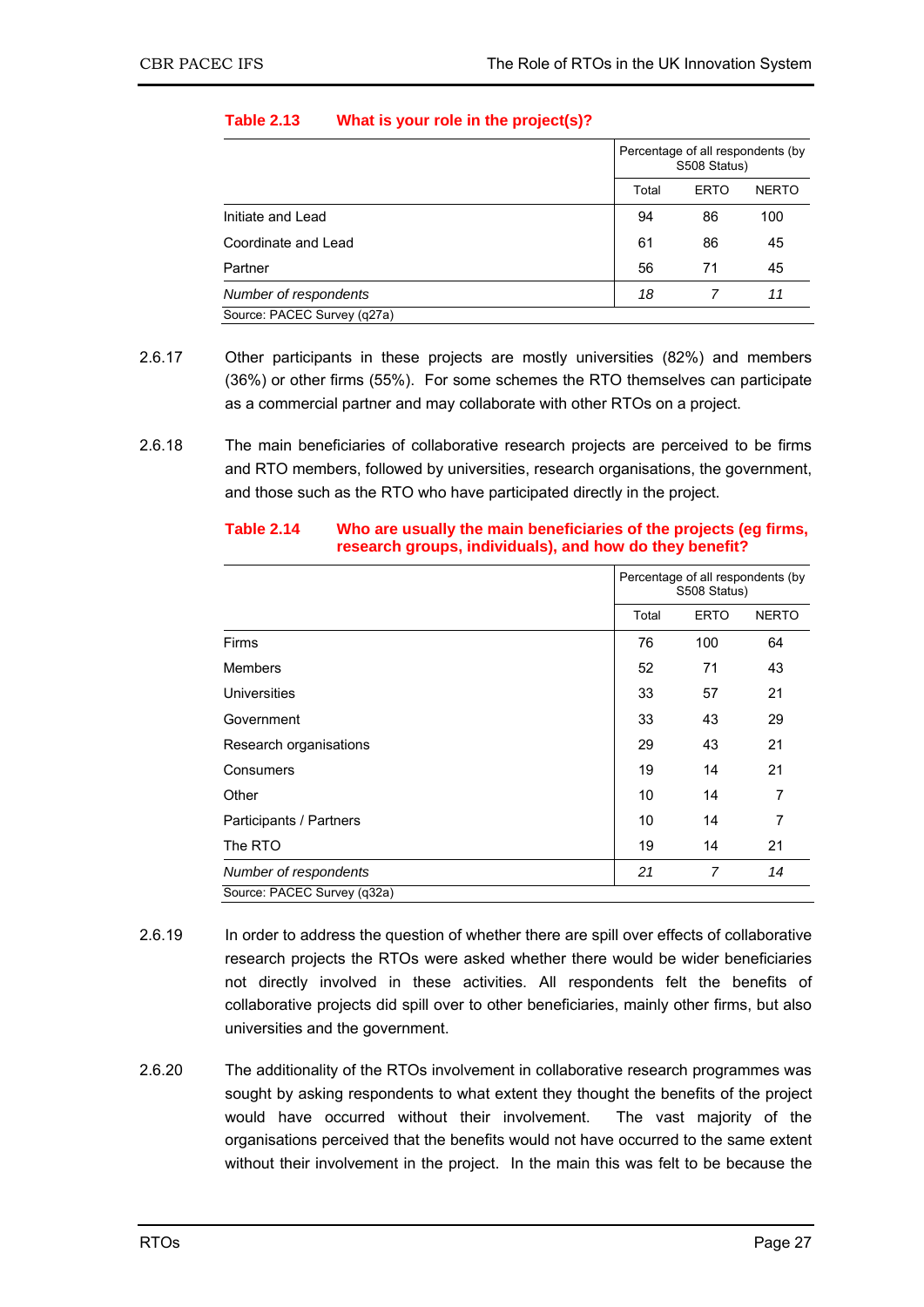ideas were generated and project created by the RTO, or because of RTOs strong links with industry which ensures that projects address industry needs and are disseminated widely. Only one respondent was rather pessimistic about the benefits of RTOs.

#### **Table 2.15 To what extent do you think these benefits would have occurred without your involvement in collaborative projects?**

|                             | Percentage of all respondents (by<br>S508 Status) |             |              |  |
|-----------------------------|---------------------------------------------------|-------------|--------------|--|
|                             | Total                                             | <b>ERTO</b> | <b>NERTO</b> |  |
| To the same extent          | 14                                                | 0           | 21           |  |
| To a limited extent         | 48                                                | 57          | 43           |  |
| Not at all                  | 38                                                | 43          | 36           |  |
| Number of respondents       | 21                                                |             | 14           |  |
| Source: PACEC Survey (q34a) |                                                   |             |              |  |

# Privately Funded Collaborative and Scientific Research

2.6.21 All of the ERTOs undertake scientific research, mainly collaboratively with or for members, but also within their own research and development programme. Less than half of NERTOs offer this service and tend to concentrate on applied or commercial research such as consumer research and market trends.

#### **Table 2.16 Do you undertake any scientific research which is not funded by public sector grants (and is not privately contracted)?**

| Yes<br>No             | Percentage of all respondents (by<br>S508 Status) |             |              |
|-----------------------|---------------------------------------------------|-------------|--------------|
|                       | Total                                             | <b>ERTO</b> | <b>NERTO</b> |
|                       | 64                                                | 100         | 44           |
|                       | 36                                                | 0           | 56           |
| Number of respondents | 25                                                | 9           | 16           |

A number is shown in bold where, taking into account the margin of error due to sampling, we are 95% certain that it is different from the number in the left hand total column (using a Chi-Squared statistical test) Source: PACEC Survey (q89a)

- 2.6.22 These activities are all led by the RTO, for ERTOs and membership based organisations a research panel of members determine and direct the project aims and focus. Other organisations may approach clients directly or produce a prospectus of potential projects to offer clients.
- 2.6.23 Firms, members and research organisations are felt to be the main beneficiaries of the research, followed in a minority of cases by consumers / the general public. In the majority of cases these projects will have wider beneficiaries in other firms and research organisations.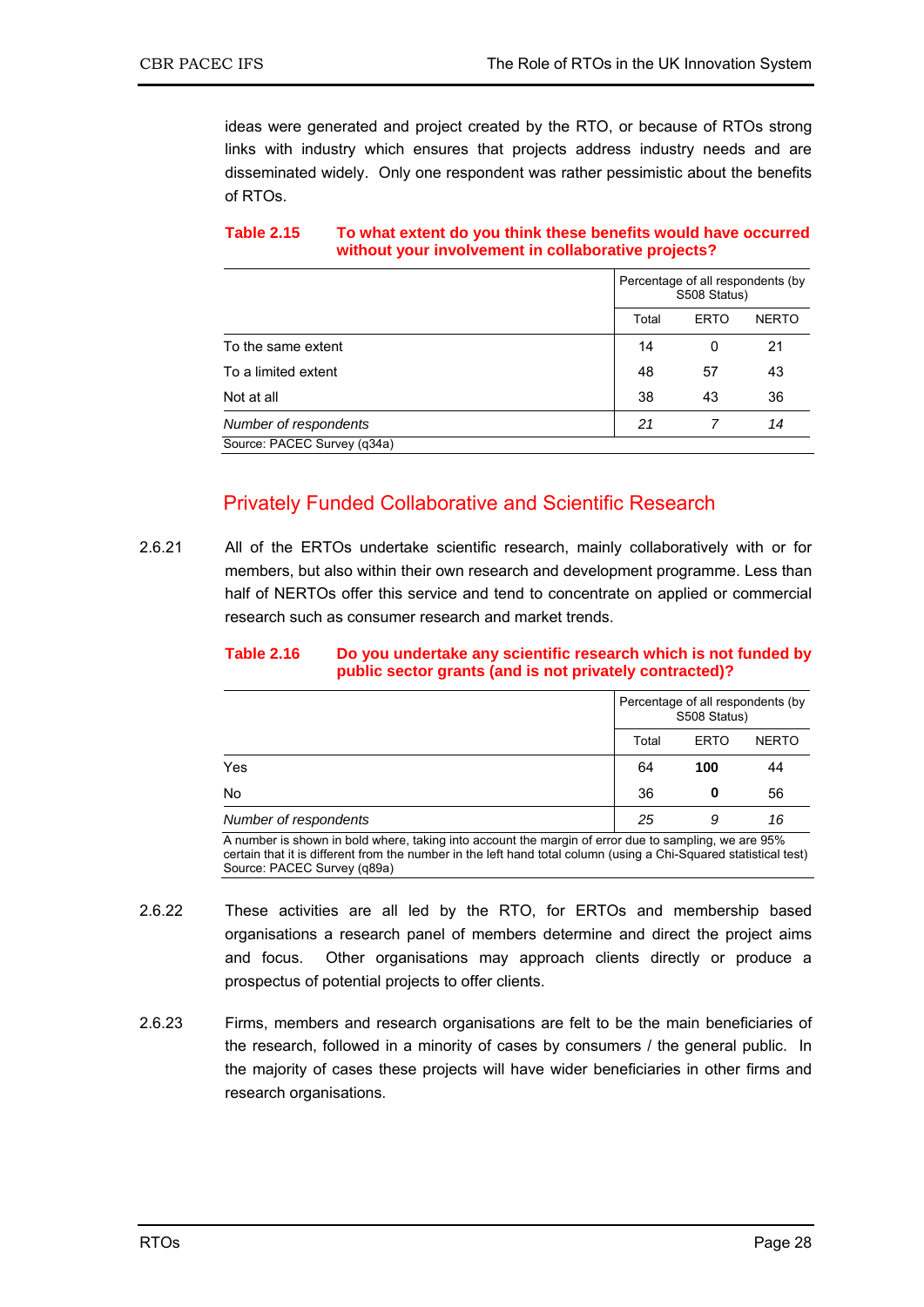|                             | Percentage of all respondents (by<br>S508 Status) |             |              |
|-----------------------------|---------------------------------------------------|-------------|--------------|
|                             | Total                                             | <b>ERTO</b> | <b>NERTO</b> |
| Firms                       | 83                                                | 83          | 83           |
| Research organisations      | 58                                                | 67          | 50           |
| Members                     | 58                                                | 83          | 33           |
| Universities                | 50                                                | 67          | 33           |
| Government                  | 50                                                | 50          | 50           |
| Consumers                   | 17                                                | 33          | 0            |
| Number of respondents       | 12                                                | 6           | 6            |
| Source: PACEC Survey (q97a) |                                                   |             |              |

#### **Table 2.17 Who are usually the main beneficiaries of the projects (eg members, firms, research groups, individuals), and how do they benefit?**

- 2.6.24 A critical issue is whether the scientific research carried out by the RTOs (especially ERTOs) stimulates other activities. All but one of RTOs said this was the case. The main activities stimulated in the ERTOs were further interest in research, help to set the research agenda, and making it easier to attract members. In the subsidiaries, the scientific research in the parent tax exempt companies stimulated collaborative R&D, exploitation and commercialisation (to some extent by the RTO), consultancy/brokerage and dissemination.
- 2.6.25 In order to address the question of whether there are spill over effects of scientific research the RTOs were asked whether there would be wider beneficiaries not directly involved in these activities. Almost all the RTOs (and especially ERTOs) considered that there would be wider beneficiaries not directly involved in these activities but benefits of the spill over would be limited. These were mainly other RTOs and firms (and members) together with the universities and government departments.
- 2.6.26 The majority of respondents felt these activities were largely additional with the benefits occurring only to a limited extent without the RTOs involvement.
- 2.6.27 ERTOs were asked to what extent they thought their involvement in some key activities would change if tax exemption under section 508 did not exist, these were scientific research, other research and development, collaboration, and membership services. For the most part it was felt that the other research, collaboration and membership services would continue at the same level, however all but one of the respondents felt they would undertake less scientific research in the absence of section 508.

# 2.7 Commercial Exploitation by RTOs

2.7.1 Three quarters of RTOs seek to commercially exploit the knowledge and technology developed within the organisation. For most RTOs this will be the development of new products or a combination of new product and new service development, but for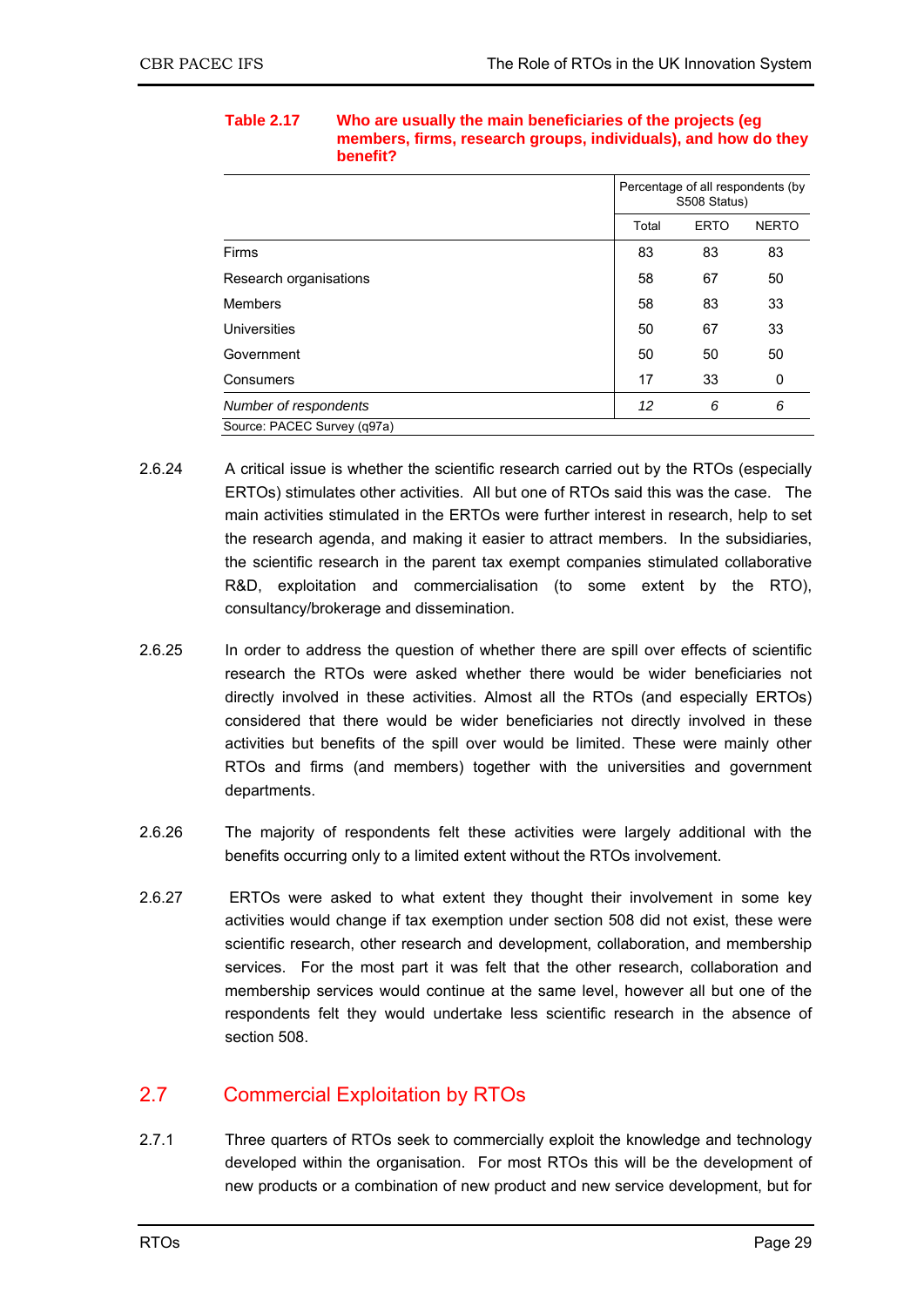one or two this is only or mainly the development of new or a wider range of services. This section focuses on the exploitation of tangible products.

#### **Table 2.18 Is your organisation involved in the commercial exploitation of research and technology for the organisation?**

|                            | Percentage of all respondents (by<br>S508 Status) |              |    |  |
|----------------------------|---------------------------------------------------|--------------|----|--|
|                            | Total                                             | <b>NERTO</b> |    |  |
| Yes                        | 77                                                | 75           | 78 |  |
| <b>No</b>                  | 23                                                | 25           | 22 |  |
| Number of respondents      | 26                                                | 8            | 18 |  |
| Source: PACEC Survey (q41) |                                                   |              |    |  |

2.7.2 Table 2.19 shows the main methods used by RTOs to exploit technology. Over half do so themselves selling products directly to clients, and half use licensing agreements. Other methods include joint ventures, for example with a software development company, developing IPR and selling the products through third parties, and new entities.

|                                                       |       | Percentage of all respondents (by<br>S508 Status) |              |  |
|-------------------------------------------------------|-------|---------------------------------------------------|--------------|--|
|                                                       | Total | <b>ERTO</b>                                       | <b>NERTO</b> |  |
| Directly by RTO                                       | 56    | 80                                                | 46           |  |
| Licensing agreements                                  | 50    | 60                                                | 46           |  |
| Developing Intellectual Property rights and ownership | 33    | 20                                                | 38           |  |
| New services                                          | 33    | 0                                                 | 46           |  |
| New entities                                          | 28    | 0                                                 | 38           |  |
| Joint venture                                         | 22    | 0                                                 | 31           |  |
| Other                                                 | 6     | 0                                                 | 8            |  |
| Number of respondents                                 | 18    | 5                                                 | 13           |  |
| Source: PACEC Survey (g42b)                           |       |                                                   |              |  |

### **Table 2.19 What are the methods used?**

2.7.3 Ninety percent of RTOs involved in exploitation will initiate and lead some projects, 50% will coordinate and lead some projects, and relatively few will be a partner in a project led by others.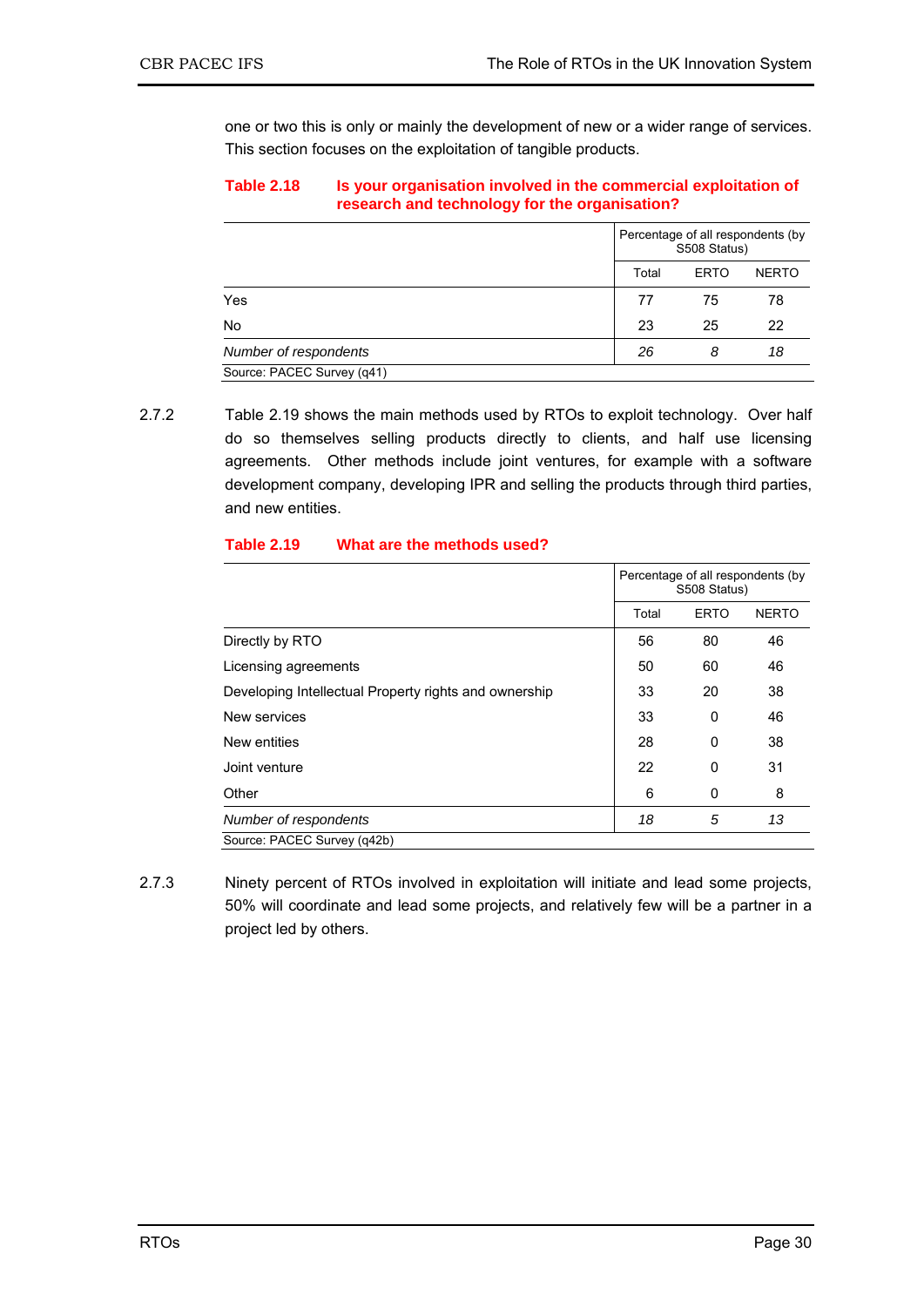|                                                            | Percentage of all respondents (by<br>S508 Status) |             |                                      |
|------------------------------------------------------------|---------------------------------------------------|-------------|--------------------------------------|
|                                                            | Total                                             | <b>ERTO</b> | <b>NERTO</b>                         |
| Initiate and Lead                                          | 90                                                | 100         | 86                                   |
| Coordinate and Lead                                        | 50                                                | 100         | 29                                   |
| Partner                                                    | 50                                                | 33          | 57                                   |
| Number of respondents                                      | 10                                                | 3           |                                      |
| .<br>$\sim$<br>$\sim$<br>$\cdot$ $\cdot$ $\cdot$<br>$\sim$ | $\blacksquare$                                    | $\cdots$    | $\mathbf{a} = \mathbf{a} \mathbf{v}$ |

### **Table 2.20 What is the role / activity of the organisation?**

A number is shown in bold where, taking into account the margin of error due to sampling, we are 95% certain that it is different from the number in the left hand total column (using a Chi-Squared statistical test) Source: PACEC Survey (q43a)

- 2.7.4 Bringing products to market is felt to have wider beneficiaries by 85% of respondents; these are typically firms and research organisations.
- 2.7.5 Almost 90% of respondents consider that similar projects or benefits would have occurred only to a limited extent or not at all without the involvement of the RTO.

| would have occurred without involvement of your organisation? |  |                                                   |             |              |
|---------------------------------------------------------------|--|---------------------------------------------------|-------------|--------------|
|                                                               |  | Percentage of all respondents (by<br>S508 Status) |             |              |
|                                                               |  | Total                                             | <b>ERTO</b> | <b>NERTO</b> |
| To the same extent                                            |  | 17                                                |             |              |
| To a limited extent                                           |  | 50                                                |             |              |

Not at all 50 and 50 and 50 and 50 and 50 and 50 and 50 and 50 and 50 and 50 and 50 and 50 and 50 and 50 and 50 *Number of respondents* 12 6 6 6 6 **6** 

# **Table 2.21 To what extent do you think these projects / commercialisation**

# Commercial Exploitation by Non RTOs

Source: PACEC Survey (q47a)

2.7.6 Almost all the RTOs (especially ERTOs) said that the knowledge and technology developed by them through their activities with firms was usually exploited commercially to some degree by firms over time. The time scale and form of exploitation varied and although not all the commercial applications were entirely successful, knowledge was accumulated.

#### **Table 2.22 Is knowledge and technology developed by you exploited commercially by others?**

|                             | Percentage of all respondents (by<br>S508 Status) |             |              |
|-----------------------------|---------------------------------------------------|-------------|--------------|
|                             | Total                                             | <b>ERTO</b> | <b>NERTO</b> |
| Yes                         | 86                                                | 89          | 85           |
| No                          | 14                                                | 11          | 15           |
| Number of respondents       | 22                                                | 9           | 13           |
| Source: PACEC Survey (q101) |                                                   |             |              |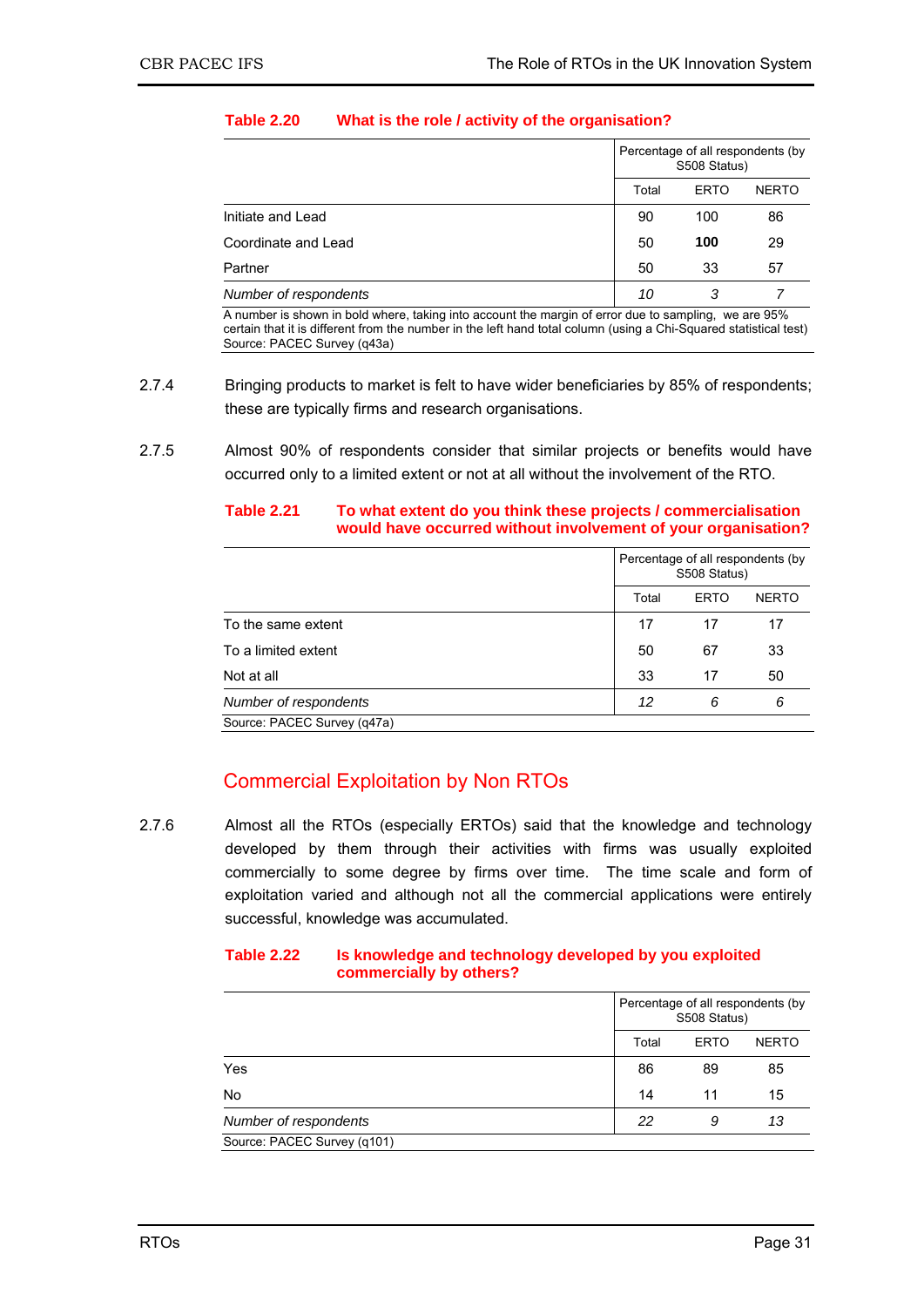2.7.7 The main contribution to this, and the involvement of the RTOs, was mainly through sub-contract research and consultancy/brokerage which was close to market and resulted mainly in new products with some impact on the development of processes.

|                              | Percentage of all respondents (by<br>S508 Status) |             |              |
|------------------------------|---------------------------------------------------|-------------|--------------|
|                              | Total                                             | <b>ERTO</b> | <b>NERTO</b> |
| Sub contract research        | 79                                                | 100         | 67           |
| New product development      | 53                                                | 57          | 50           |
| New process development      | 42                                                | 43          | 42           |
| Testing/prototyping          | 32                                                | 14          | 42           |
| Consultancy                  | 37                                                | 57          | 25           |
| <b>Brokerage</b>             | 32                                                | 43          | 25           |
| Other                        | 5                                                 | 0           | 8            |
| Number of respondents        | 19                                                | 7           | 12           |
| Source: PACEC Survey (g103b) |                                                   |             |              |

#### **Table 2.23 What is your involvement?**

- 2.7.8 Firms usually exploited the technology directly or in the form of spin outs and new entities. It was considered that ultimately there were wider benefits and spillover effects as the technology captured in products and processes became transparent and "public".
- 2.7.9 Most of the RTOs said that the development in technology and exploitation would have occurred to some extent (or to a limited extent) without their involvement. About a third thought exploitation would have occurred to the same extent in the absence of their involvement.

# Knowledge Transfer and Dissemination

2.7.10 All but one of the organisations considered it was involved in the transfer and dissemination of knowledge, although interpretations of knowledge transfer varied. For many this is not a discrete activity but an integral part of all of their work. This is illustrated in the high position of 'consultancy' in the table below which shows the main methods used.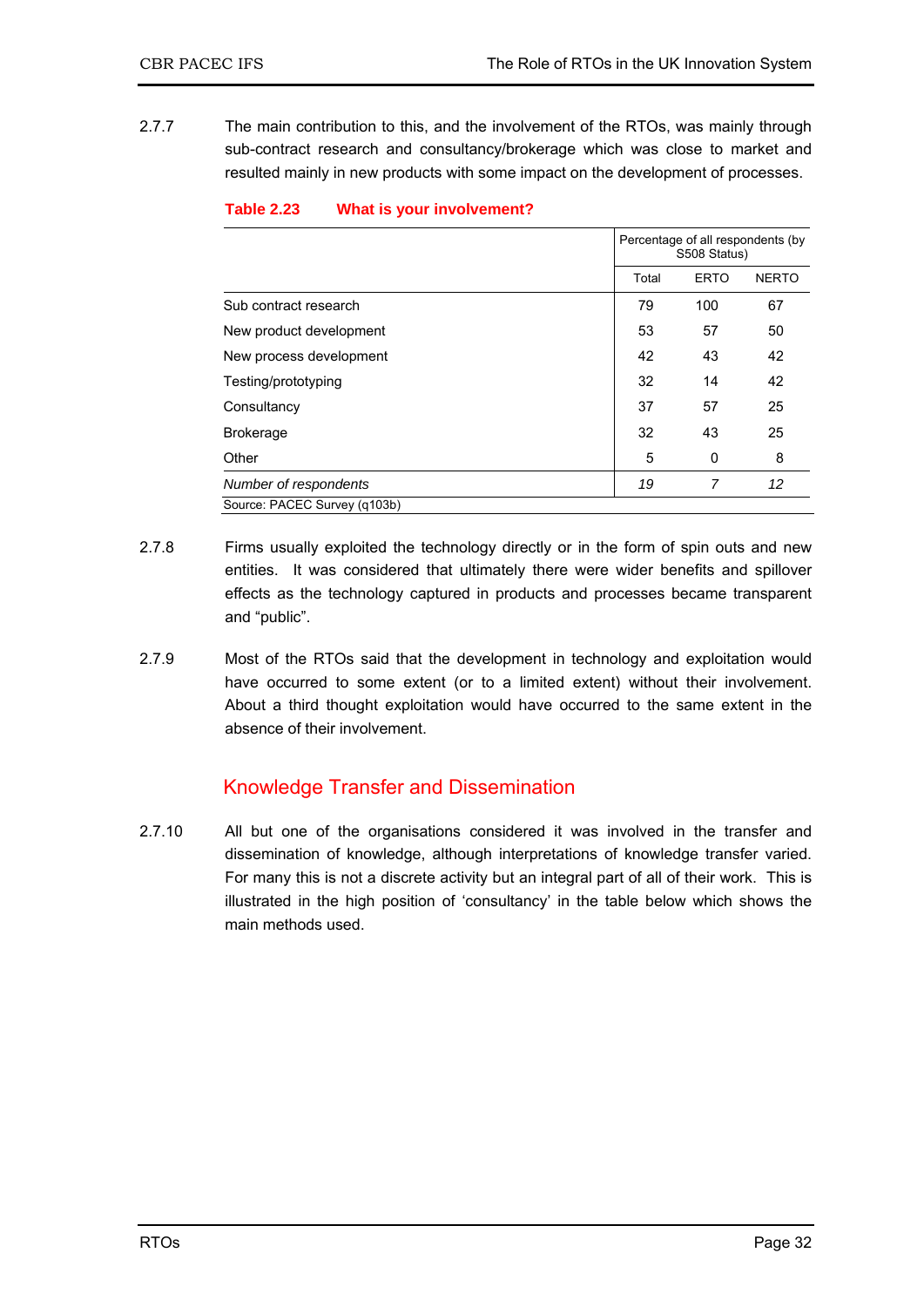|                             | Percentage of all respondents (by<br>S508 Status) |             |              |
|-----------------------------|---------------------------------------------------|-------------|--------------|
|                             | Total                                             | <b>ERTO</b> | <b>NERTO</b> |
| Workshops                   | 57                                                | 40          | 67           |
| Consultancy                 | 43                                                | 40          | 44           |
| ICT / web dissemination     | 29                                                | 40          | 22           |
| Conferences                 | 21                                                | 40          | 11           |
| Training                    | 14                                                | 20          | 11           |
| <b>Networks</b>             | 14                                                | 20          | 11           |
| <b>Brokerage</b>            | 14                                                | 20          | 11           |
| Exchange people             | 7                                                 | 0           | 11           |
| <b>Publish Research</b>     | 7                                                 | 20          | 0            |
| Other                       | 29                                                | 20          | 33           |
| Number of respondents       | 14                                                | 5           | 9            |
| Source: PACEC Survey (q36a) |                                                   |             |              |

#### **Table 2.24 What are the methods used?**

- 2.7.11 The most effective methods were felt to be those which allow some personal contact, such as consultancy and workshops, and ICT /web dissemination which can efficiently make information available to many people within an organisation.
- 2.7.12 Overwhelmingly the main beneficiaries of knowledge transfer are firms (83%) and members ERTOs.

|                             | Percentage of all respondents (by<br>S508 Status) |             |              |
|-----------------------------|---------------------------------------------------|-------------|--------------|
|                             | Total                                             | <b>ERTO</b> | <b>NERTO</b> |
| <b>Firms</b>                | 83                                                | 100         | 79           |
| Research organisations      | 39                                                | 50          | 36           |
| Universities                | 33                                                | 50          | 29           |
| Individuals                 | 17                                                | 25          | 14           |
| <b>Members</b>              | 44                                                | 75          | 36           |
| Consumers                   | 6                                                 | 25          | 0            |
| Government                  | 33                                                | 50          | 29           |
| Number of respondents       | 18                                                | 4           | 14           |
| Source: PACEC Survey (q39a) |                                                   |             |              |

#### **Table 2.25 Who will be the main beneficiaries? How will they benefit?**

2.7.13 The additionality of the benefits of these activities is felt to be high with over ninety percent of respondents considering they would have occurred only to a limited extent or not at all but for the RTOs activities. The main reason for this is felt to be RTOs strong links with industry.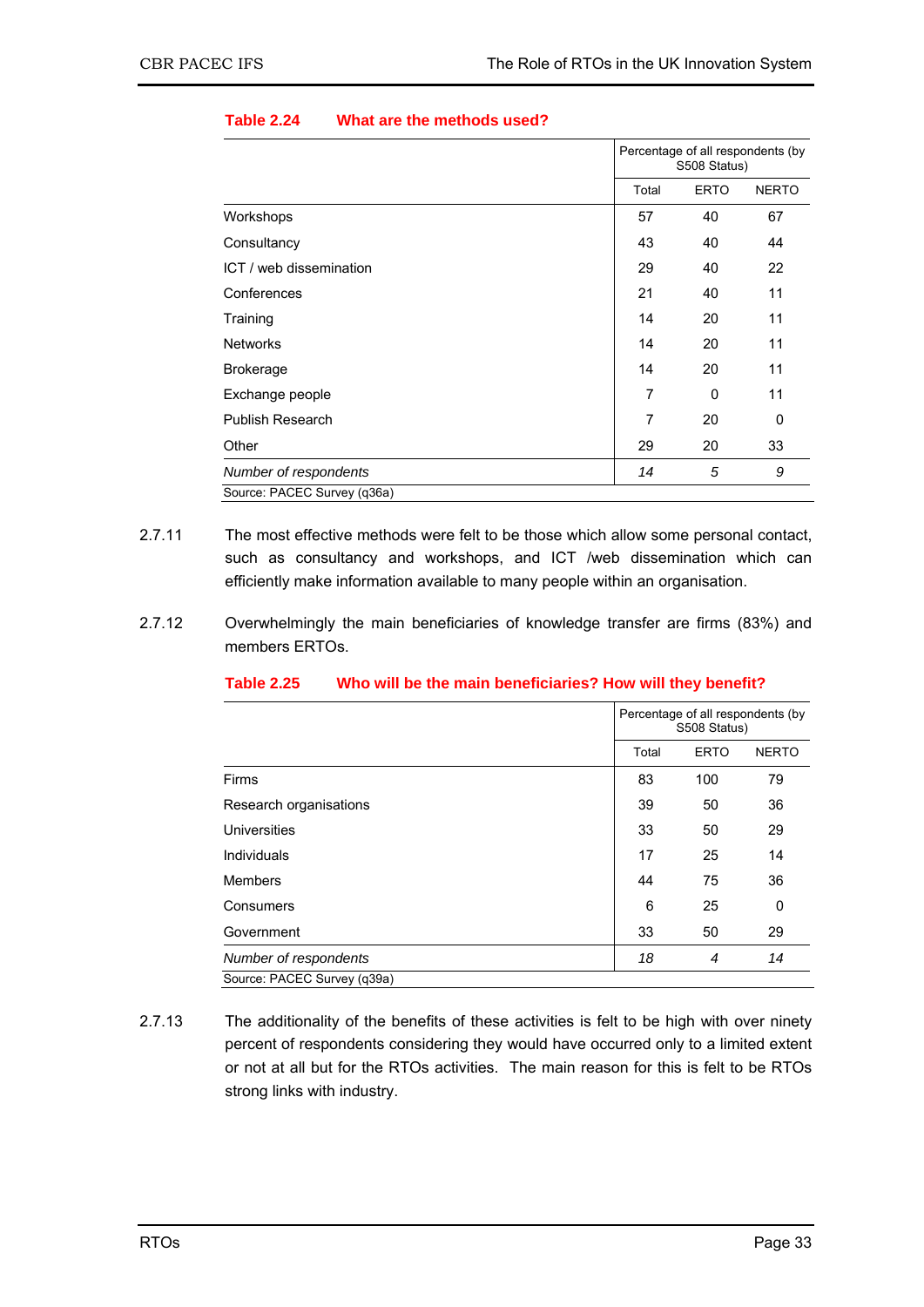|                             | Percentage of all respondents (by<br>S508 Status) |             |              |
|-----------------------------|---------------------------------------------------|-------------|--------------|
|                             | Total                                             | <b>ERTO</b> | <b>NERTO</b> |
| To the same extent          | 6                                                 | 0           | 10           |
| To a limited extent         | 82                                                | 71          | 90           |
| Not at all                  | 12                                                | 29          | 0            |
| Number of respondents       | 17                                                |             | 10           |
| Source: PACEC Survey (q40a) |                                                   |             |              |

### **Table 2.26 To what extent do you think these benefits would have occurred without your activities?**

# 2.8 The Users and Use of RTOs

- 2.8.1 The survey of firms is inevitably influenced by the difficulties of acquiring contact details for firms. The survey relied on contact details for industrial members being provided by the RTOs. Due to data confidentiality, commercial confidentiality and other considerations many of the RTOs felt unable to provide details of firm. Contact details were provided by eight RTOs (TWi, CCFRA, Leatherhead Food International, SIRA, PERA, BLC Leather Technology, BMT, Smith Institute). Mostly details were of a small selection of members with significant involvement with the RTO and had agreed to participate. It is therefore important to recognise that the survey is not of a representative group but is of an illustrative group of RTO members. From the contacts provided 91 responses were achieved.
- 2.8.2 The survey of firms shows that the users of RTOs services are mainly but not exclusively engaged in manufacturing, 66%. Wholesale, retail, repair and other (nonbusiness) services are the next most significant sectors among the sample.

|                                   | Percentage of all respondents (by number of<br>employees) |         |           |          |
|-----------------------------------|-----------------------------------------------------------|---------|-----------|----------|
|                                   | Total                                                     | 1 to 50 | 51 to 250 | over 250 |
| Manufacturing                     | 66                                                        | 59      | 54        | 75       |
| Other service                     | 13                                                        | 18      | 15        | 5        |
| Wholesale, retail, repair         |                                                           | 18      | 8         | 4        |
| Electricity, gas and water supply | 4                                                         | 0       | 0         |          |
| Transport & communication         | 3                                                         | 0       | 8         | 4        |
| Financial intermediation          | 2                                                         | 0       | 15        | 0        |
| Business support, real estate     | 2                                                         | 6       | 0         | 2        |
| Public admin, defence             |                                                           | 0       | $\Omega$  | 2        |
| Health and social work            |                                                           | 0       | 0         | 2        |
| Number of respondents             | 90                                                        | 17      | 13        | 55       |

#### **Table 2.27 What is the main activity at this site?**

A number is shown in bold where, taking into account the margin of error due to sampling, we are 95% certain that it is different from the number in the left hand total column (using a Chi-Squared statistical test) Source: PACEC Survey (q6b)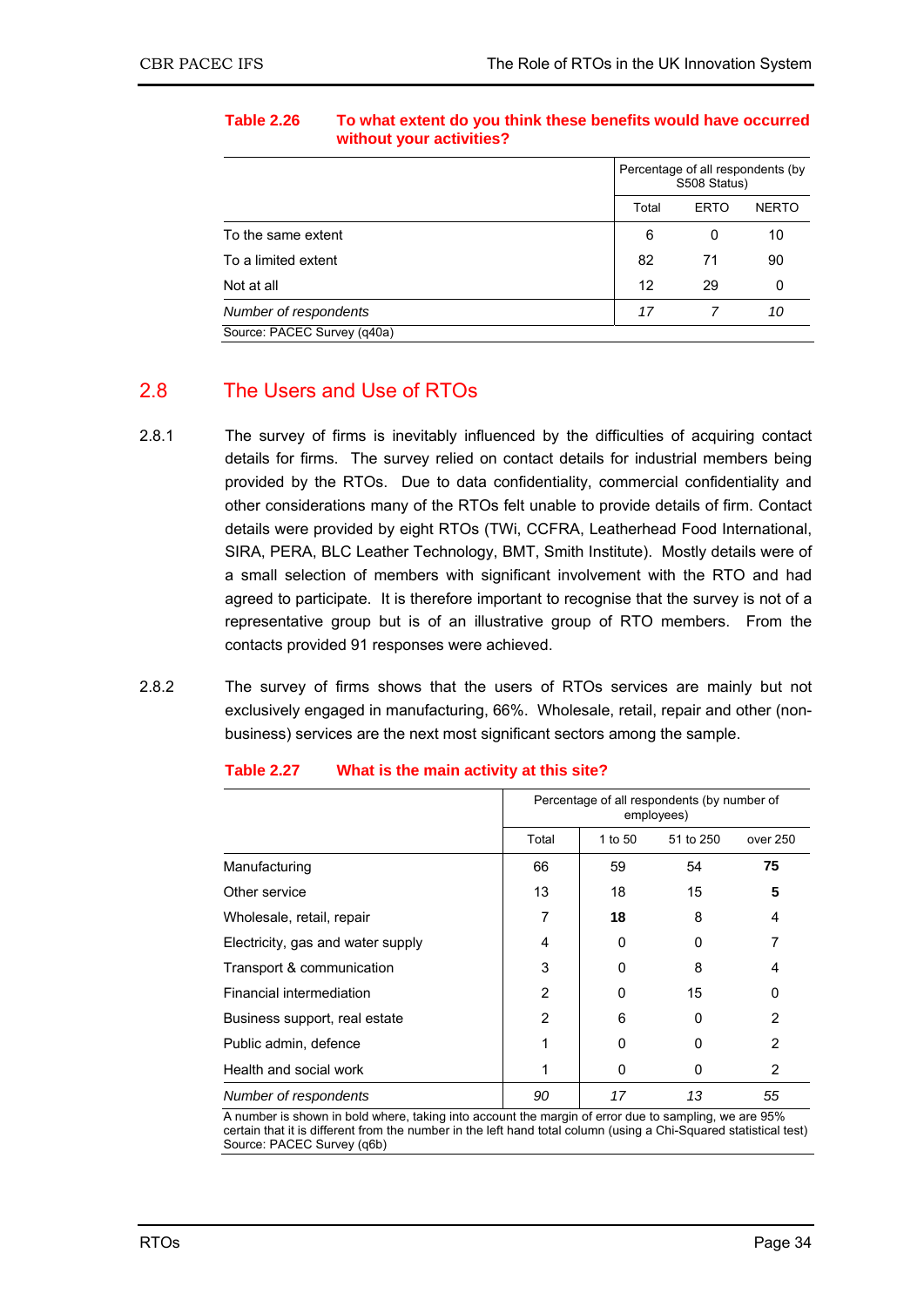2.8.3 Two thirds of the respondents are large firms employing 250 or more staff. Small firms of up to 50 employees are particularly underrepresented in the sample, less than 20% of respondents. Almost 90% of firms considered themselves to be 'mature', with almost a third of small firm 'going for growth'.

| Table 2.28 | Including any part-time workers and working directors, how |
|------------|------------------------------------------------------------|
|            | many people does your firm employ?                         |

|                       |       | Percentage of all respondents (by number of<br>employees) |           |          |  |
|-----------------------|-------|-----------------------------------------------------------|-----------|----------|--|
|                       | Total | 1 to 50                                                   | 51 to 250 | over 250 |  |
| 1 to 50               | 19    | 100                                                       |           | 0        |  |
| 51 to 250             | 17    | 0                                                         | 100       | 0        |  |
| 251 and over          | 64    | 0                                                         | 0         | 100      |  |
| Number of respondents | 86    | 17                                                        | 13        | 56       |  |

A number is shown in bold where, taking into account the margin of error due to sampling, we are 95% certain that it is different from the number in the left hand total column (using a Chi-Squared statistical test) Source: PACEC Survey (q8bnd)

- 2.8.4 Table 2.29 shows the main RTO services used by firms and the types of involvement. Over half of the respondents are members and have been involved in collaborative projects, training/conference/events, and used consultancy services. Further questions on knowledge transfer activities show that use of conference and events are considerably higher than use of other training, and also that visits from RTO staff are an important element of knowledge transfer. There is no significant difference in the use of services by size of firm.
- 2.8.5 Discussions with the RTOs suggest that use of RTOs services reach far wider than their members and that membership and involvement in collaborative research projects are probably disproportionately high amongst the contact provided. Other forms of involvement tend to be greater personal involvement from an individual such as sitting on advisory panels.

| <b>Table 2.29</b> | How have you been involved with the RTO? |  |  |
|-------------------|------------------------------------------|--|--|
|-------------------|------------------------------------------|--|--|

|                                               | Percentage of all respondents (by number of<br>employees) |         |           |          |
|-----------------------------------------------|-----------------------------------------------------------|---------|-----------|----------|
|                                               | Total                                                     | 1 to 50 | 51 to 250 | over 250 |
| Collaborative research project                | 70                                                        | 65      | 69        | 71       |
| Member                                        | 65                                                        | 59      | 62        | 64       |
| Consultancy                                   | 55                                                        | 59      | 69        | 54       |
| Training/conferences/events                   | 55                                                        | 53      | 69        | 48       |
| <b>Networks</b>                               | 49                                                        | 47      | 62        | 45       |
| Contract research                             | 26                                                        | 18      | 38        | 29       |
| Commercial application / exploitation support | 20                                                        | 24      | 23        | 20       |
| Strategic Partnerships/Ventures               | 16                                                        | 24      | 15        | 16       |
| Other                                         | 13                                                        | 12      | 15        | 14       |
| Number of respondents                         | 91                                                        | 17      | 13        | 56       |
| Source: PACEC Survey (q17a)                   |                                                           |         |           |          |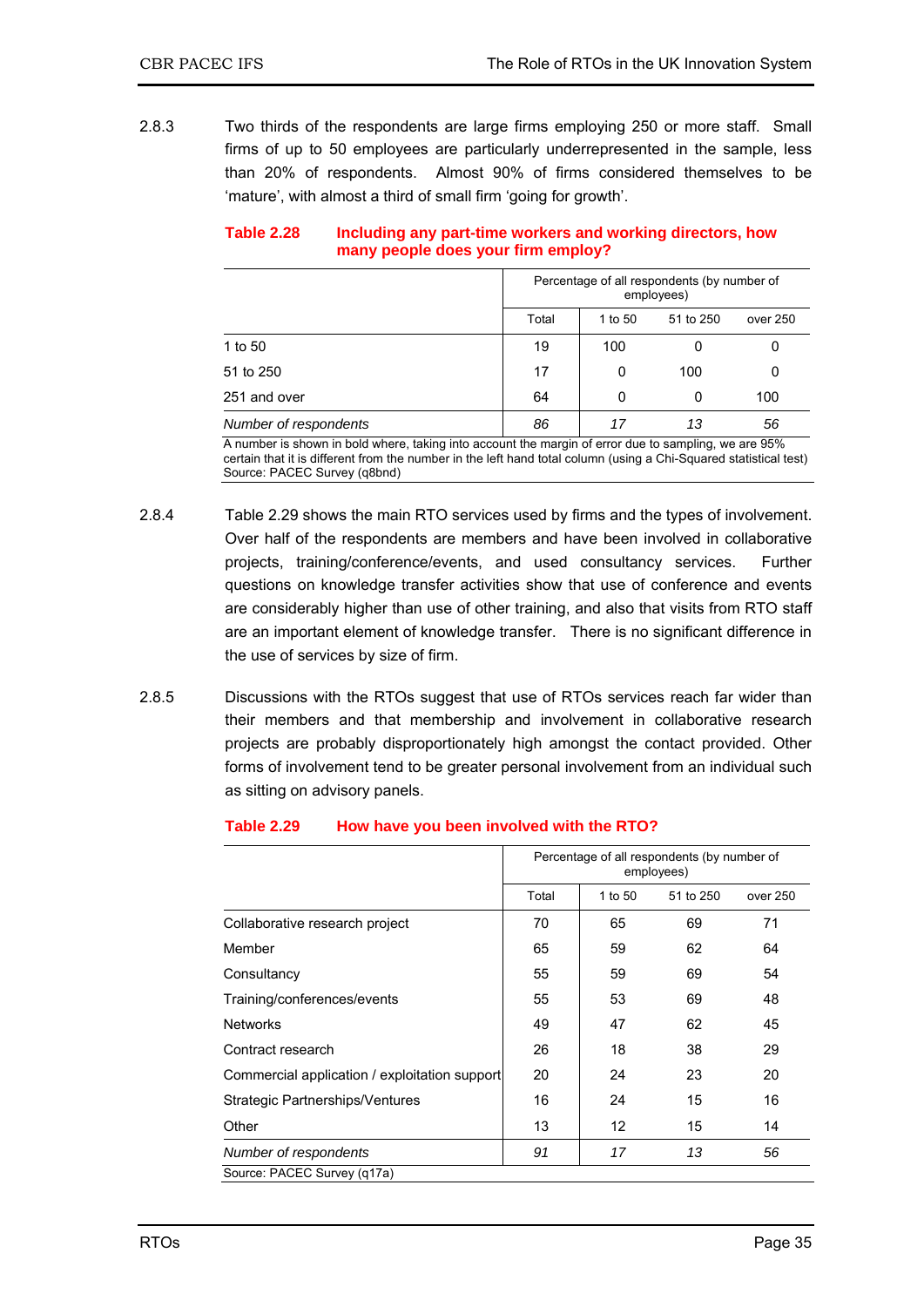2.8.6 Keeping abreast of technology and industry development and networking are the main objectives and rationale for involvement with an RTO. Strengthening R&D capabilities and access to technical support and expertise are more important among small and medium firms than large firms.

|                                                 | Percentage of all respondents (by number of<br>employees) |         |           |          |
|-------------------------------------------------|-----------------------------------------------------------|---------|-----------|----------|
|                                                 | Total                                                     | 1 to 50 | 51 to 250 | over 250 |
| Keep abreast of technology developments         | 62                                                        | 44      | 67        | 65       |
| Keep abreast of industry developments           | 61                                                        | 38      | 67        | 67       |
| Networking                                      | 59                                                        | 38      | 67        | 58       |
| Improve technical skills                        | 57                                                        | 44      | 50        | 65       |
| Strengthen R&D capabilities                     | 55                                                        | 63      | 67        | 51       |
| Get new ideas                                   | 50                                                        | 38      | 50        | 56       |
| Develop new<br>product/process/material/service | 50                                                        | 44      | 25        | 58       |
| Early access to new technology                  | 46                                                        | 31      | 58        | 47       |
| Improve product/process/material/service        | 43                                                        | 44      | 42        | 44       |
| Overcome a technical problem                    | 41                                                        | 31      | 33        | 49       |
| Gain a competitive edge                         | 39                                                        | 38      | 42        | 40       |
| Improve other skills                            | 34                                                        | 25      | 25        | 42       |
| Early access to new<br>product/process/material | 28                                                        | 25      | 42        | 28       |
| Other                                           | 22                                                        | 13      | 25        | 26       |
| Number of respondents                           | 74                                                        | 16      | 12        | 43       |

### **Table 2.30 What were your aims in becoming involved?**

A number is shown in bold where, taking into account the margin of error due to sampling, we are 95% certain that it is different from the number in the left hand total column (using a Chi-Squared statistical test) Source: PACEC Survey (q18a)

# 2.9 The Impact of RTOs for Firms

- 2.9.1 Table 2.31 provides a summary of firms' perceptions of the improvement in the activities, skills and capabilities of the firm as a result of involvement with the RTO. Firms were asked whether the impact of the project or event(s) they were involved in was 'substantial', 'moderate', 'none' or 'too early / don't know'. The table below shows the percentage of respondents identifying a substantial change for four areas of activity.
- 2.9.2 The table shows the greatest impact of most activities is perceived to have been on the ability to innovate and adopt new technology, and on technical skills and capabilities. In general there has been less impact on introducing new products / services and processes or improving existing products / services / processes with one fifth of firms reporting no change in these areas regardless of the nature of the project or activity. However amongst the relatively small number of firms involved in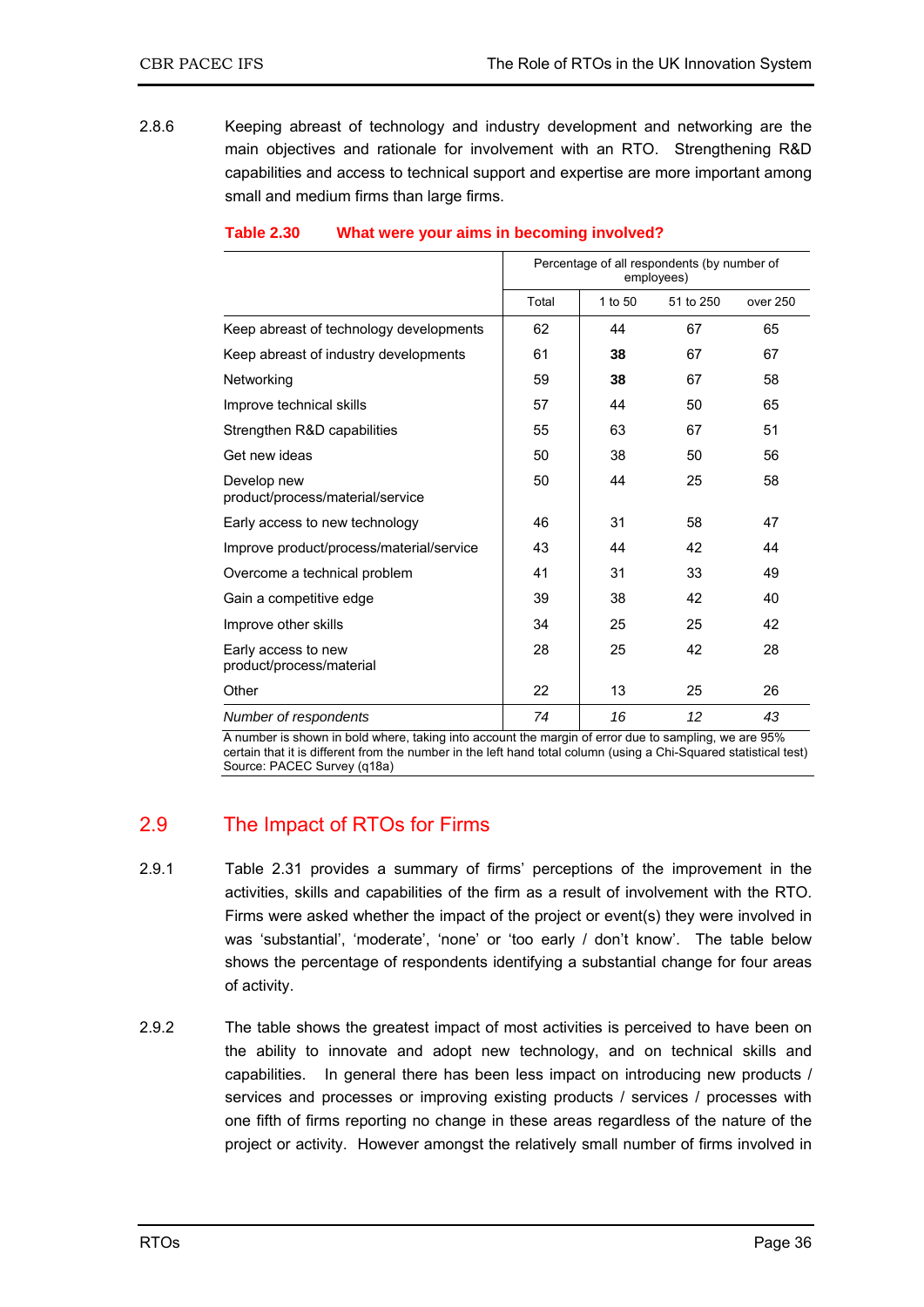a commercial exploitation project this has had a substantial effect on products / services / processes for over a third of firms.

2.9.3 The table confirms and illustrates the arguments earlier in the chapter on the importance of the diffusion and dissemination of knowledge generated through research. Knowledge transfer, through visits, conferences, events and other dissemination, and to a slightly lesser degree, collaborative research projects, have a more substantial impact on small firms than large firms.

|                                         |                                     |          | Percentage of all respondents |                            |
|-----------------------------------------|-------------------------------------|----------|-------------------------------|----------------------------|
|                                         | Collaborative Knowledge<br>Research | Transfer | Consultancy                   | Commercial<br>Exploitation |
| Percentage respondents involved         | 75                                  | 76       | 44                            | 25                         |
| R&D capabilities                        | 27                                  | 29       | 9                             | 31                         |
| <b>Technical capabilities</b>           | 28                                  | 31       | 18                            | 41                         |
| Improved technical skills               | 30                                  | 32       | 18                            | 35                         |
| Improved other skills                   | 15                                  | 22       | 18                            | 31                         |
| Introduced new processes                | 25                                  | 28       | 20                            | 38                         |
| Improved existing processes             | 23                                  | 26       | 27                            | 35                         |
| Introduced new products / services      | 23                                  | 28       | 9                             | 31                         |
| Improved quality of products / services | 21                                  | 27       | 9                             | 41                         |
| Ability to innovate                     | 30                                  | 34       | 9                             | 50                         |
| Ability to adopt new technology         | 32                                  | 34       | 9                             | 44                         |
| Number of respondents                   | 67                                  | 67       | 11                            | 19                         |

#### **Table 2.31 Impact on capabilities and skills, respondents reporting a 'substantial' impact**

A number is shown in bold where, taking into account the margin of error due to sampling, we are 95% certain that it is different from the number in the left hand total column (using a Chi-Squared statistical test) Source: PACEC Survey

- 2.9.4 The above suggests that RTOs make an important contribution to improving innovation and R&D capabilities of firms. To assess the additionality of the role of RTOs, firms were asked to what extent these improvements would have happened anyway, without being involved in an event or project with the RTO and whether they would have taken alternative steps to in the absence of the RTO.
- 2.9.5 Table 2.32 shows the extent to which firms perceived the improvements as wholly additional, ie would not have happened at all without involvement in an event or project. The table suggest there is a reasonably high degree of additionality, particularly with commercial exploitation projects.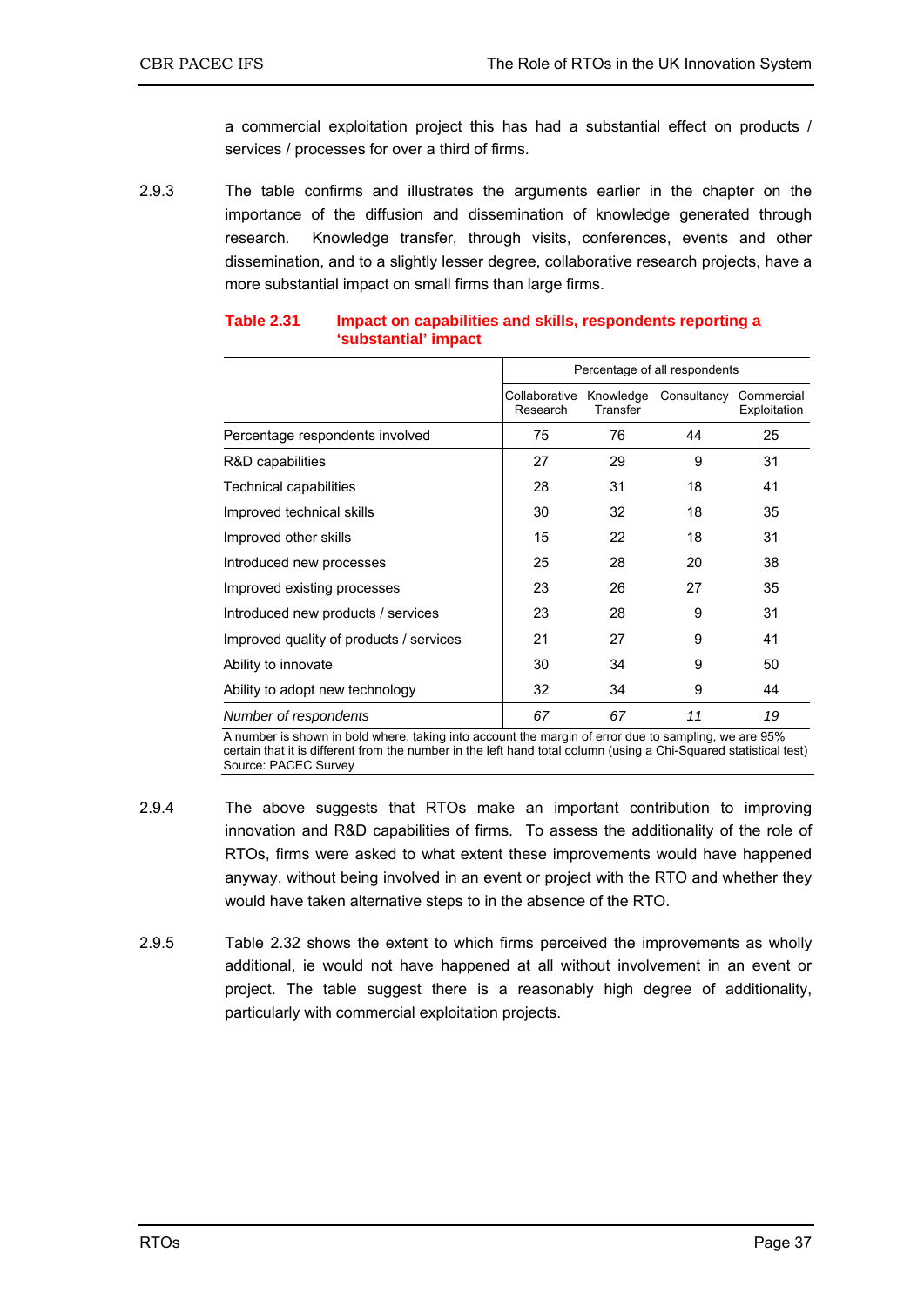### **Table 2.32 Extent to which this impact would have occurred without involvement with an RTO, respondents reporting 'not at all'.**

|                       |                           | Percentage of all respondents |             |                            |  |
|-----------------------|---------------------------|-------------------------------|-------------|----------------------------|--|
|                       | Collaborative<br>Research | Knowledge<br>Transfer         | Consultancy | Commercial<br>Exploitation |  |
| Total                 | 25                        | 18                            | 0           | 39                         |  |
| 1 to 50 employees     | 17                        | 33                            | 0           | 50                         |  |
| 51 to 250 employees   | 56                        | 57                            | 0           | 33                         |  |
| Over 250 employees    | 23                        | 10                            | 0           | 38                         |  |
| Number of respondents | 64                        | 65                            | 9           | 18                         |  |

A number is shown in bold where, taking into account the margin of error due to sampling, we are 95% certain that it is different from the number in the left hand total column (using a Chi-Squared statistical test) Source: PACEC Survey (q18a)

#### **Table 2.33 Would you have taken alternative steps to achieve these effects in the absence of the RTO? Respondents reporting 'definitely or probably not'.**

|                       |                           | Percentage of all respondents |             |                            |  |
|-----------------------|---------------------------|-------------------------------|-------------|----------------------------|--|
|                       | Collaborative<br>Research | Knowledge<br>Transfer         | Consultancy | Commercial<br>Exploitation |  |
| Total                 | 21                        | 25                            | 9           | 12                         |  |
| 1 to 50 employees     | 25                        | 40                            | 50          | 50                         |  |
| 51 to 250 employees   | 25                        | 57                            | 0           | 0                          |  |
| Over 250 employees    | 19                        | 15                            | 0           | 9                          |  |
| Number of respondents | 63                        | 65                            | 11          | 16                         |  |

A number is shown in bold where, taking into account the margin of error due to sampling, we are 95% certain that it is different from the number in the left hand total column (using a Chi-Squared statistical test) Source: PACEC Survey (q23)

2.9.7 Less than half of the firm consulted felt able to comment on the impact of involvement with the RTO on their business performance. Amongst those who could comment just under one third considered there had been an increase in turnover and export but only ten percent considered there had been an increase in employment as a result of involvement with the RTO.

<sup>2.9.6</sup> Table 2.33 also indicates the improvements were wholly additional for around one fifth of firms who reported that they would not have taken any alternative steps to achieve these improvements.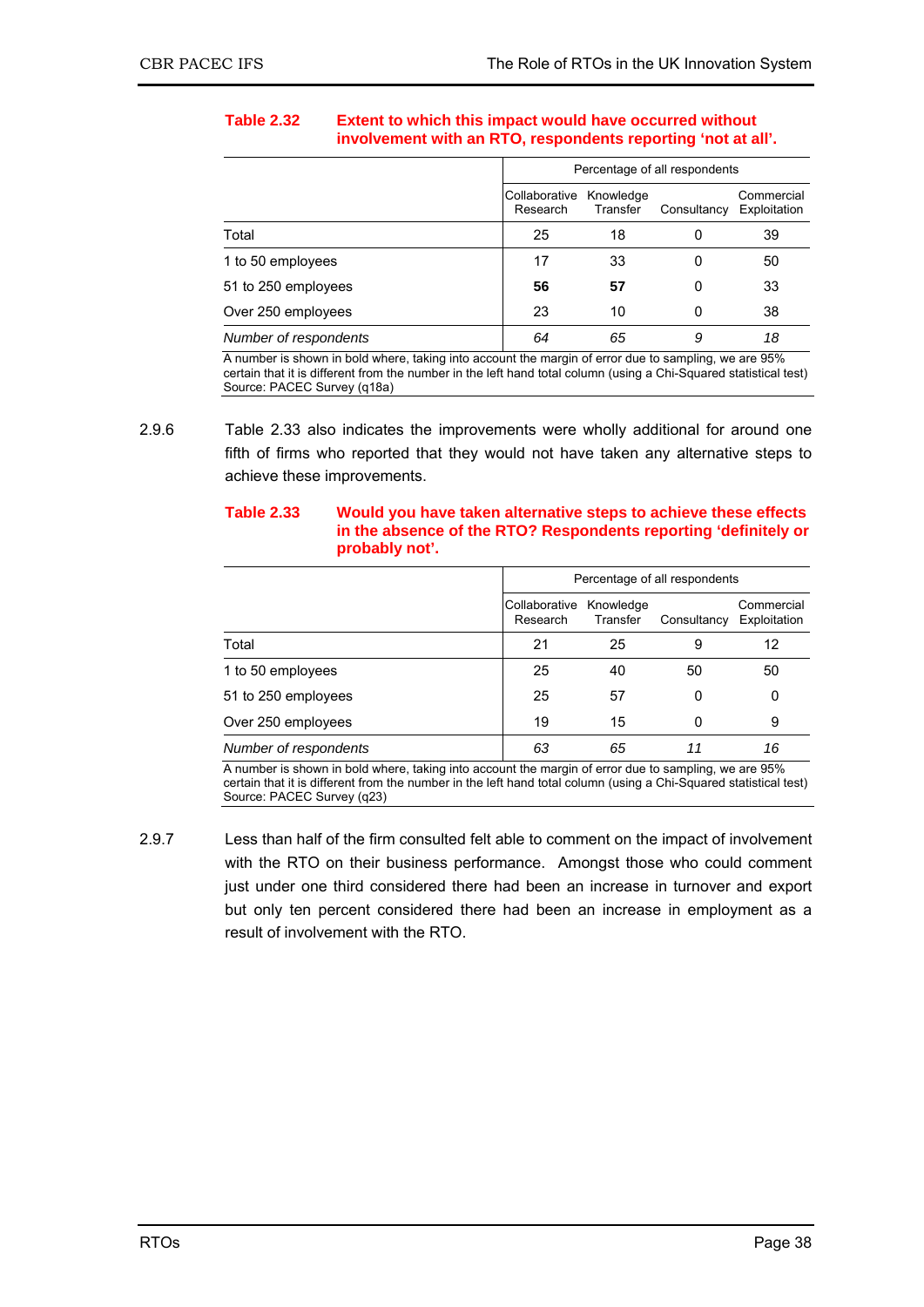|       | Percentage of all respondents (by number of<br>employees) |           |          |  |
|-------|-----------------------------------------------------------|-----------|----------|--|
| Total | 1 to 50                                                   | 51 to 250 | over 250 |  |
| 29    | 0                                                         | 57        | 26       |  |
| 29    | 33                                                        | 33        | 28       |  |
| 11    | 0                                                         | 0         | 15       |  |
| 38    | 3                                                         |           | 27       |  |
|       |                                                           |           |          |  |

**Table 2.34 How has the performance of your business changed as a result of your involvement with the RTO? Respondents reporting 'increase'.** 

Source: PACEC Survey (q38a)

# 2.10 Use of Other Research Organisations and Perceptions of RTOs

2.10.1 Over 90% of firms had used other organisations for support with innovation and R&D, however there is a significant difference between small and medium firms and large firms in this respect, with 100% of large firm using other organisations compared with 75% of small and medium firms. Universities were the most commonly used alternative (91%), followed some way behind by consultancies (45%). Other companies in the sector and suppliers were also cited.

| <b>Table 2.35</b> | Have you used any other organisation in undertaking R&D? |
|-------------------|----------------------------------------------------------|
|-------------------|----------------------------------------------------------|

|                       | Percentage of all respondents (by number of<br>employees) |         |           |          |  |
|-----------------------|-----------------------------------------------------------|---------|-----------|----------|--|
|                       | Total                                                     | 1 to 50 | 51 to 250 | over 250 |  |
| Yes                   | 92                                                        | 80      | 69        | 100      |  |
| No                    | 8                                                         | 20      | 31        | 0        |  |
| Number of respondents | 83                                                        | 15      | 13        | 51       |  |

A number is shown in bold where, taking into account the margin of error due to sampling, we are 95% certain that it is different from the number in the left hand total column (using a Chi-Squared statistical test) Source: PACEC Survey (q52a)

### **Table 2.36 What kind of organisations?**

|                             |       | Percentage of all respondents (by number of<br>employees) |           |          |  |  |
|-----------------------------|-------|-----------------------------------------------------------|-----------|----------|--|--|
|                             | Total | 1 to 50                                                   | 51 to 250 | over 250 |  |  |
| University                  | 91    | 83                                                        | 90        | 94       |  |  |
| Consultancy                 | 45    | 33                                                        | 40        | 51       |  |  |
| Other RTO                   | 26    | 17                                                        | 20        | 29       |  |  |
| Other                       | 21    | 17                                                        | 20        | 22       |  |  |
| Number of respondents       | 77    | 12                                                        | 10        | 51       |  |  |
| Source: PACEC Survey (q52b) |       |                                                           |           |          |  |  |

2.10.2 For most working with universities, consultancies and others has been less beneficial than working with an RTO. Consultancies were felt to be expensive and lacking in practical or specialist knowledge. Universities were felt to lack commercial understanding and did not operate to appropriate timescales for businesses. On the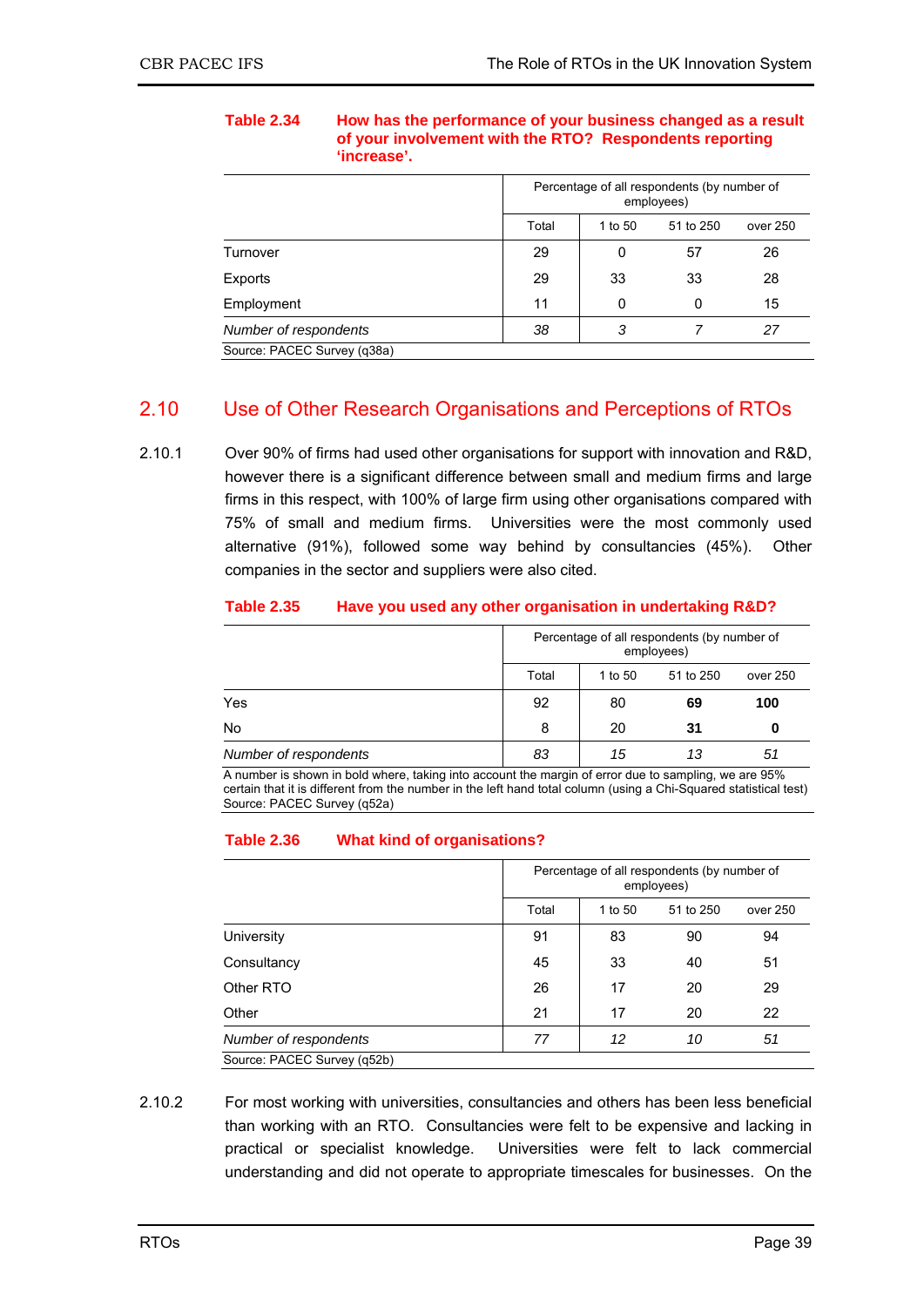other hand universities were felt to do more research and innovation than RTOs, have greater expertise and are more likely to sell IPR than RTOs.

- 2.10.3 Ninety percent of firms believed the RTOs to have particular strengths over others. The main strengths can be summed up as 'specialist knowledge with practical application'. Other strengths were having skills in the sector, a business like and business friendly approach, and offering good networking opportunities. Just under half of firm also identified some particular weaknesses of RTOs, two common weaknesses were 'lack of knowledge in specific sector' and 'expensive'.
- 2.10.4 The vast majority of firms who use RTO services consider the RTOs are significant in promoting innovation (Table 2.37).

|                             | Percentage of all respondents (by number of<br>employees) |         |           |          |  |
|-----------------------------|-----------------------------------------------------------|---------|-----------|----------|--|
|                             | Total                                                     | 1 to 50 | 51 to 250 | over 250 |  |
| Very significant            | 51                                                        | 50      | 46        | 47       |  |
| Some significance           | 41                                                        | 31      | 46        | 47       |  |
| Not at all                  | 5                                                         | 6       | 8         | 4        |  |
| Don't know                  | 3                                                         | 13      | 0         | 2        |  |
| Number of respondents       | 87                                                        | 16      | 13        | 53       |  |
| Source: PACEC Survey (q43a) |                                                           |         |           |          |  |

#### **Table 2.37 Overall, how significant do you think RTOs are in promoting innovation in your sector?**

# 2.11 Comparison Group Survey of Non-RTO User Firms

- 2.11.1 The comparison group survey of non RTO member firms is drawn from a matching sample to the survey of RTO members. The sampling frame for the comparison group survey was the Business Select database and a sample of firms which mirrored the size (employees) and sector (two digit SIC code) of respondents to the RTO users survey. The comparison group is therefore not a representative sample of all businesses but a comparison sample of respondents to the survey of RTO members. Similarly the comparison group is over representative of large firms and certain sectors. It is also worth highlighting that in taking a matching sample the comparison group firms are drawn from sectors in which at least one RTO operates.
- 2.11.2 The comparison group survey sought to compare the experience of firms using external sources of support for R&D other than RTOs with those of the firms above. Responses were received from 68 companies, some eleven of which were found to be RTO members and have been excluded from the results. This gives full responses for comparative purposes from 57 companies. A further 38 businesses did not use any external sources of support for R&D and were asked a small subset of the questions.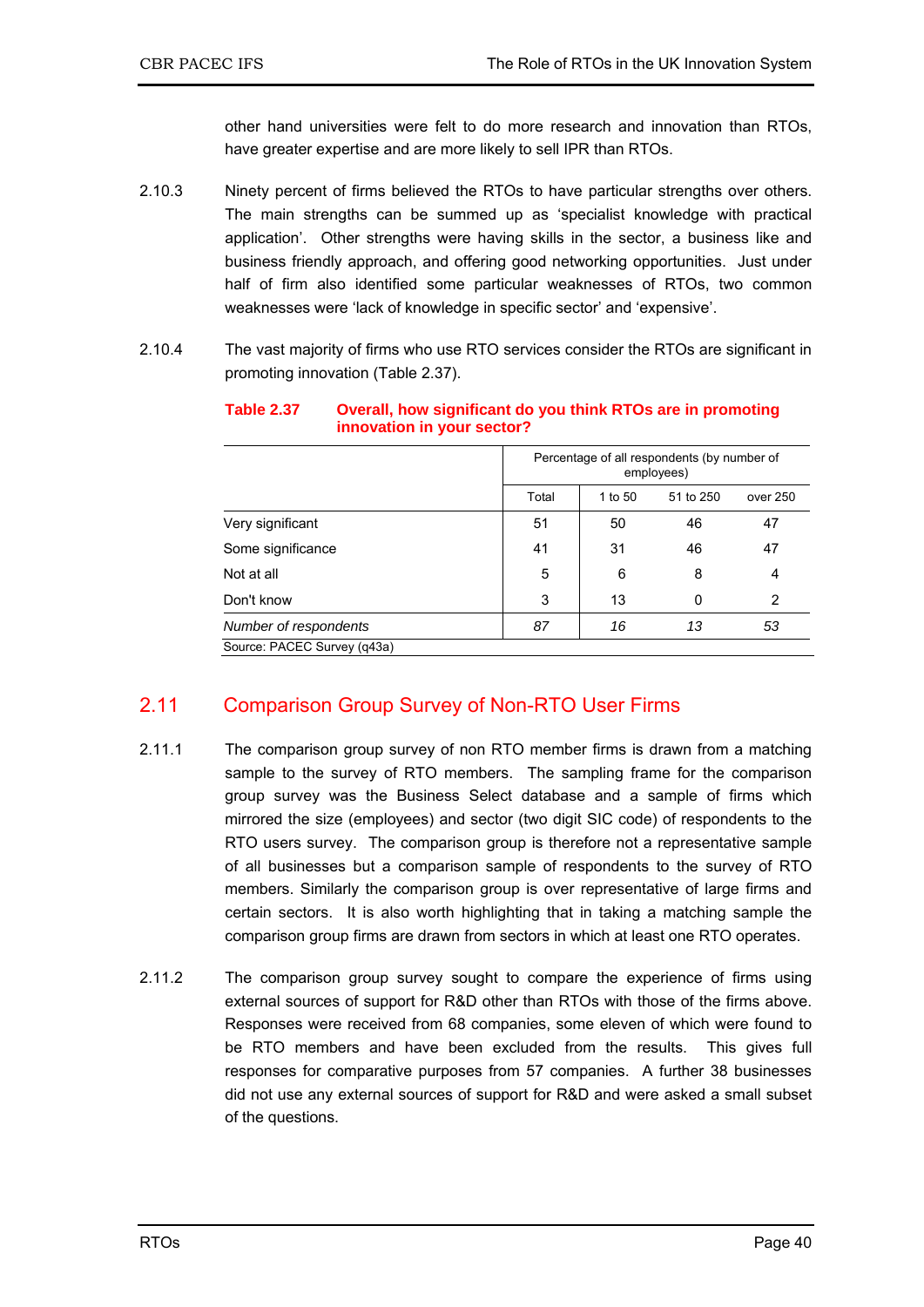2.11.3 Table 2.38 and Table 2.39 show that whilst the respondents in the comparison group of firms are very similar in sector to those in RTO Users group, overall a greater percentage of non users are small firms.

|                                |                  | Percentage of all respondents |
|--------------------------------|------------------|-------------------------------|
|                                | <b>RTO Users</b> | <b>Comparison Group</b>       |
| Manuf: Food and drink          | 21               | 20                            |
| Manuf: Machinery and equipment | 12               | 13                            |
| Other business activities      | 12               | 4                             |
| Manuf: Leather and footwear    | 10               | $\overline{2}$                |
| Manuf: Chemicals               | 6                | 9                             |
| Manuf: Other transport         | 4                | 7                             |
| Manuf: Other non-metallic      | 3                | 7                             |
| Manuf: Rubber and plastics     | $\overline{2}$   | 7                             |
| Other                          | 30               | 31                            |
| Number of respondents          | 89               | 54                            |
| Source: PACEC Survey (q43a)    |                  |                               |

#### **Table 2.38 Main Sectors of RTO Users and Comparison Group Firms**

#### **Table 2.39 Including any part-time workers and working directors, how many people does your firm employ?**

|                       | Percentage of all respondents |                         |  |
|-----------------------|-------------------------------|-------------------------|--|
|                       | <b>RTO Users</b>              | <b>Comparison Group</b> |  |
| 1 to 50               | 19                            | 27                      |  |
| 51 to 250             | 15                            | 14                      |  |
| 251 and over          | 65                            | 60                      |  |
| Number of respondents | 86                            | 52                      |  |

- 2.11.4 The main alternative sources of support used by the comparison groups of firms were universities (48%), consultancies, and other companies in the sector/ suppliers. A fifth of firms, mainly large firms, have had some involvement with an RTO but are not a member. This demonstrates the value of RTO activities, which reach beyond their membership.
- 2.11.5 Table 2.40 shows the nature of support or firms involvement with these supporting organisations. The main uses of support from other organisations is Collaborative Research Projects (45% compared with 75% of RTO users, Training/ Conferences/ Events (45% compared with 55% of RTO users) – particularly among small and medium firms, and Consultancy (30% compared with 55%). Support for commercial application / exploitation is particularly low amongst the comparison group firms (7%). Overall these lower percentages suggest less comprehensive use of alternative sources of support than RTOs, ie each firm is engaged in fewer types of support with the provider.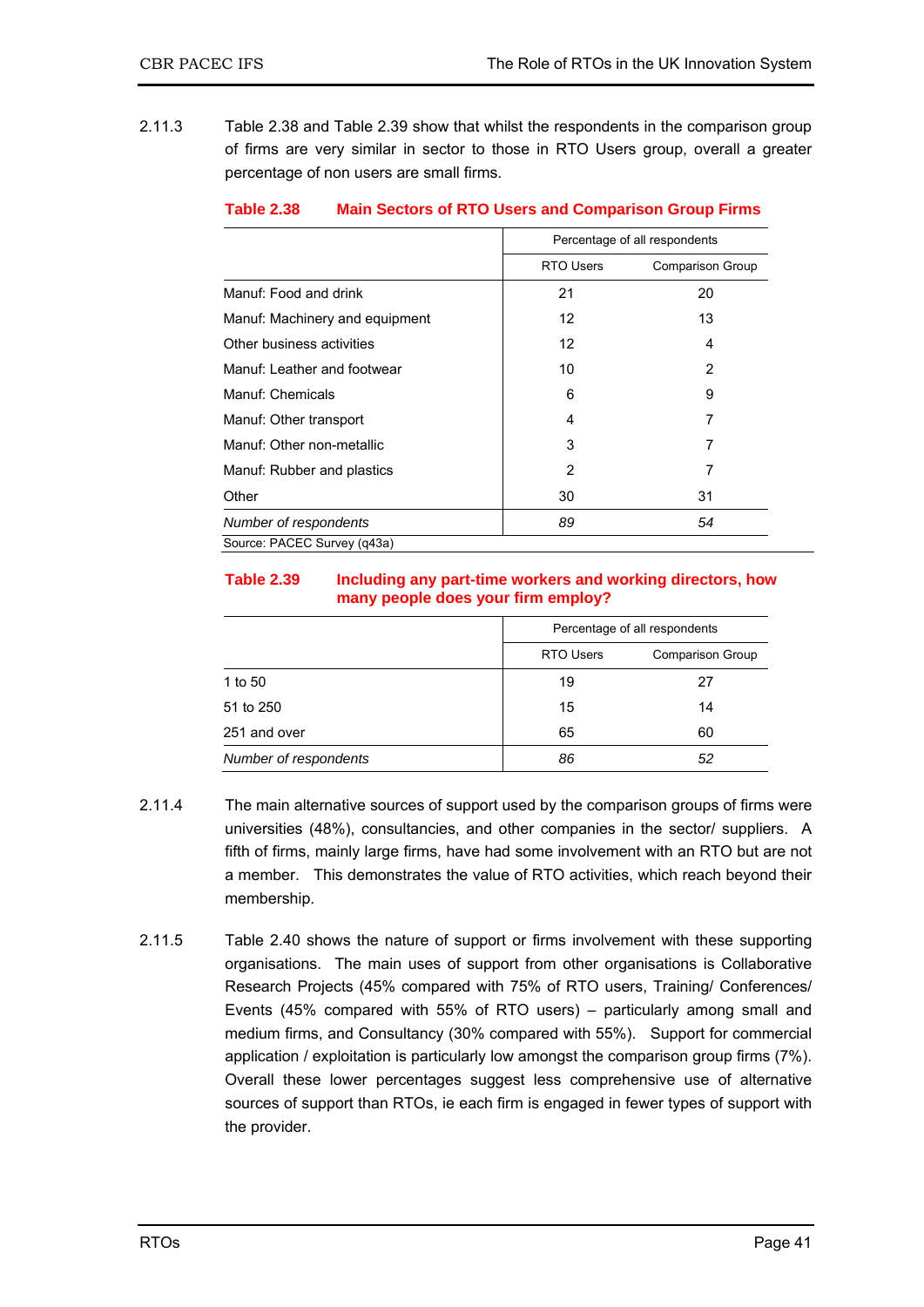|                                     |       | Percentage of all respondents |             |            |  |  |
|-------------------------------------|-------|-------------------------------|-------------|------------|--|--|
|                                     | Total | University                    | Consultancy | <b>RTO</b> |  |  |
| Collaborative research project      | 45    | 56                            | 53          | 64         |  |  |
| Contract research                   | 20    | 28                            | 27          | 27         |  |  |
| Consultancy                         | 31    | 36                            | 67          | 45         |  |  |
| Training/Conferences/Events         | 47    | 40                            | 27          | 64         |  |  |
| <b>Networks</b>                     | 26    | 16                            | 27          | 27         |  |  |
| Commercial application/Exploitation | 8     | 40                            | 20          | 9          |  |  |
| Strategic Partnerships/Ventures     | 11    | 12                            | 0           | 9          |  |  |
| Other                               | 18    | 12                            | 13          | 37         |  |  |
| Number of respondents               | 51    | 25                            | 15          | 11         |  |  |
| Source: PACEC Survey (g16a)         |       |                               |             |            |  |  |

### **Table 2.40 Support or Involvement by Type of Organisation**

- 2.11.6 The aims of comparison group firms in becoming involved with the support organisations are similar to those of RTO users:
	- Improving technical skills
	- Keeping abreast of technology developments
- 2.11.7 Networking and keeping abreast of industry developments are less important aims for those using universities and other alternative sources of support.
- 2.11.8 The impact of the alternative sources of support on the skills, capabilities and activities of firms has been more moderate than that of RTOs on their users. For example, in contrast to Table 2.31 above, the impact of involvement in a collaborative research project on the various capabilities was moderate in around 40% of cases and substantial in around 10%. Similarly the impact of involvement in training / conferences or events was found to be moderate in 50-60% of cases and substantial in around 10%. An exception to this general trend has been the impact of involvement in collaborative research projects for the introduction of new products / services, perhaps because this is a more proactive activity for comparison group firms.
- 2.11.9 The impact of the alternative sources of support on business performance appears to be very significant with a third of firms considering turnover and employment had increased as a result of involvement in the project/service however with low response rates the difference between the comparison group firms and the RTO user firms may not be significant.
- 2.11.10 More than half of the comparison group of firms were aware of an RTO for their sector but there is very stark difference in this respect between medium and large firms (70%) and small firms (20%). Forty percent of the comparison group firms felt the RTOs are significant in promoting innovation within the sector but very many did not know or felt unable to comment. RTOs were felt to offer a focal point for support and played a central role within sectors / industries. They also offer opportunities for networking and collaborative research.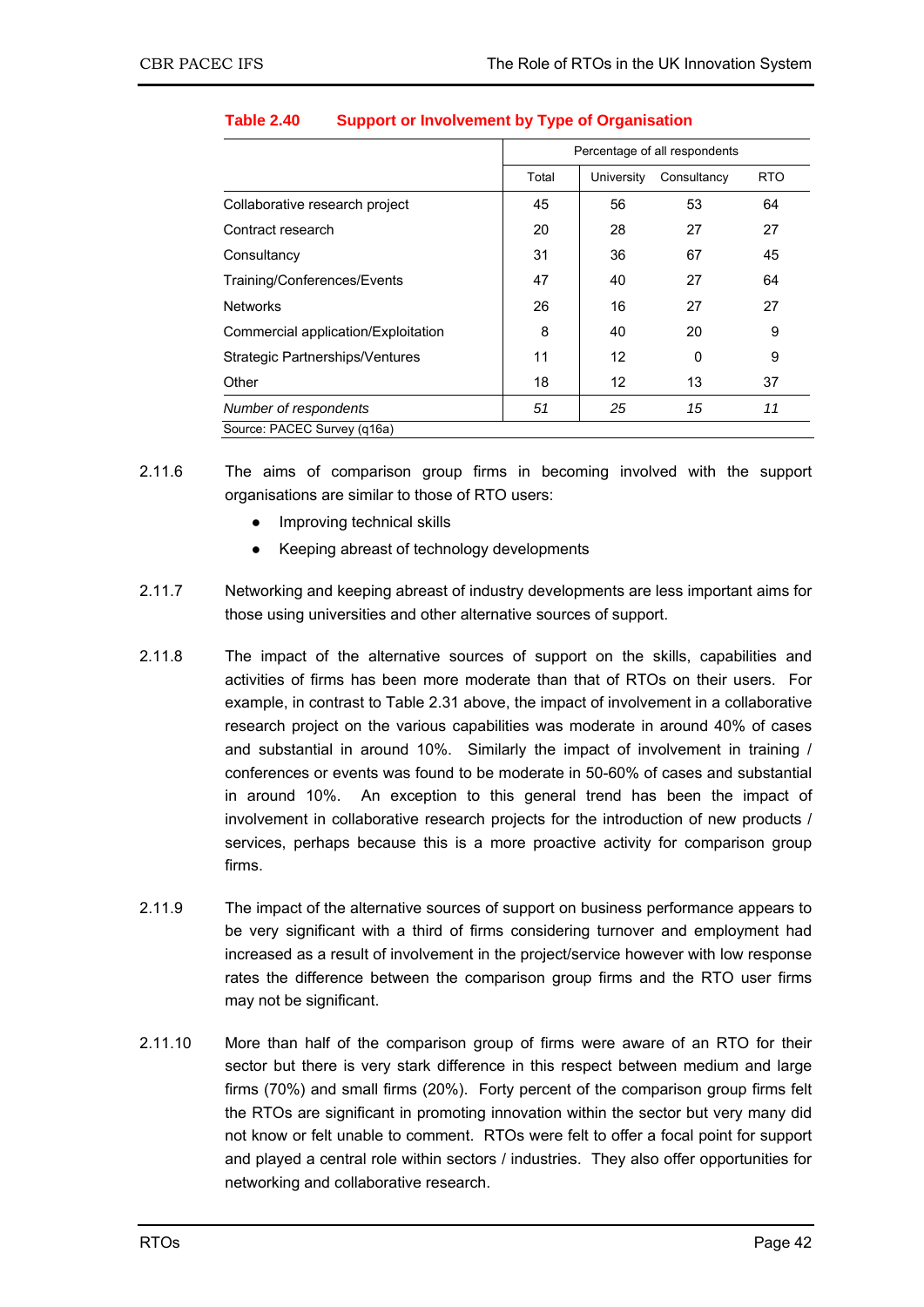- 2.11.11 Just under 40% of firms contacted through the matching sample answered only a small subset of questions targeted at those who do not use external sources of support. Amongst this group, over a third are a member of a trade association such as the Federation of Bakers or the British Cement Association.
- 2.11.12 Forty percent of the matching sample are aware of an organisation offering some of the services RTOs offer, eg consultancy, training and conferences, and collaborative research projects, and most are members of such a body. These organisations included, trade associations, universities and some RTOs.
- 2.11.13 Firms who are aware of support organisations but are not a member use such services on an ad hoc basis. Amongst those who are not aware of an organisation for their sector half think it would be a good idea and expect they would use such an organisation occasionally and support research.

# 2.12 Universities Views on RTOs

- 2.12.1 Most universities have working relationships with RTOs and some have strong relationships and are familiar with their contributions to research funding and partner working. Recognition and understanding of the term RTO was not universal, particularly in University Industrial Liaison offices however relationships between the University and RTO are often at the level of an individual academic or department.
- 2.12.2 The importance of a university's relationship with other research companies and R&D intensive companies was recognised to be more significant than with RTOs, offering greater opportunities for funding, collaborative relationships and income generation. These range from international companies such as Nestle, Procter and Gamble, Welcome Trust, BAE Systems and Rolls Royce as well as local SMEs at on-campus innovation centres (including related spin out companies) and laboratories. However the direction for research relationships with RTOs was said to be towards a more collaborative, mutually beneficial one.
- 2.12.3 Relationships with RTOs are often departmental or held at an individual academic level. Involvement is very often through a Faraday Partnership. Collaboration in a project is the main form a relationship with an RTO and is becoming more important. Some departments are closer to applied research than others and these departments usually have closer relationships with industry and RTOs. Such departments include: Engineering (Chemical, Civil, Mechanical and Electrical), Applied Mathematics, Computer Science, Medicine and the Built Environment. Likewise five star (excellent) research departments were more fully involved in relationships with RTOs.
- 2.12.4 Other involvement includes:
	- Academics representation on advisory boards
	- RTOs for sponsorship for MSc, PhD research programmes, and post-doctoral research projects.
- 2.12.5 The benefits to the university are as follows: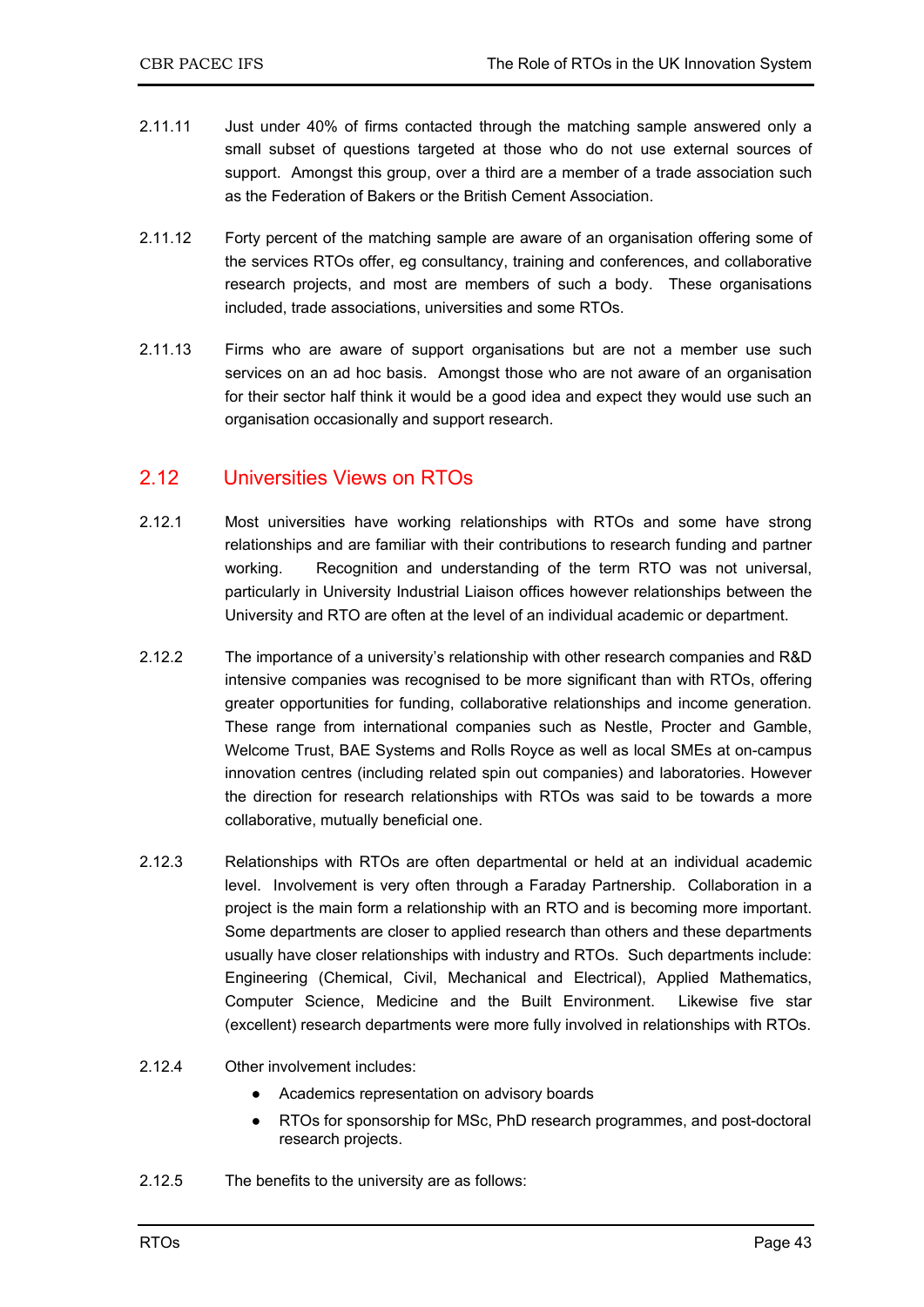- RTOs sit between industry and research and provide universities with an insight into 'real world and current problems for industry.
- RTOs provided a positive contribution for research funding. Funding allows academics to work at the cutting edge of their discipline and potentially create revenue for the university, partners and industry through commercialisation and exploitation.
- RTO may offer post-graduate sponsorship, case studies and work experience/ placements to postgraduate students.
- Faraday Partnerships are perceived to have benefited greatly from RTO involvement.

On the other hand RTOs are seen to compete for research funding with universities.

2.12.6 RTOs are recognised as playing an important role in the innovation process. RTOs link university and industry together - they facilitate the spread of new technology to a broader business environment. RTOs comprise an important part in the matrix of technology transfer and at their best RTOs were seen as a powerful mechanism in the innovation process, providing incentives and enabling universities to work closely with business. For others, whilst RTOs are a partner their involvement is less significant than other research companies.

### 2.13 Summary Overview

- 2.13.1 RTOs play a significant role as intermediary organisations in the process of technology transfer. The majority of them have membership schemes which are representative of the sectors or technologies they serve. Where it is not representative this is typically as a result of relatively few smaller enterprises having membership. Around half is sector specific and a half is focused on specific technologies.
- 2.13.2 RTO income comes principally from consulting, testing and prototyping services which are important mechanisms of knowledge transfer and intermediation. ERTOs are relatively more likely to derive income from private sector funded research and product/process exploitation.
- 2.13.3 RTOs are extensively involved in collaborative activities, very frequently in a lead capacity. In a high proportion of cases, partners are inventors indicating a significant role for RTOs as intermediaries in this important area.
- 2.13.4 There is evidence that RTO activity generates spillovers beyond their immediate members and RTO industry users value their intermediation role in terms of costs (relative to private sector consultancies) and in terms of commercial understanding and timescales compared to universities.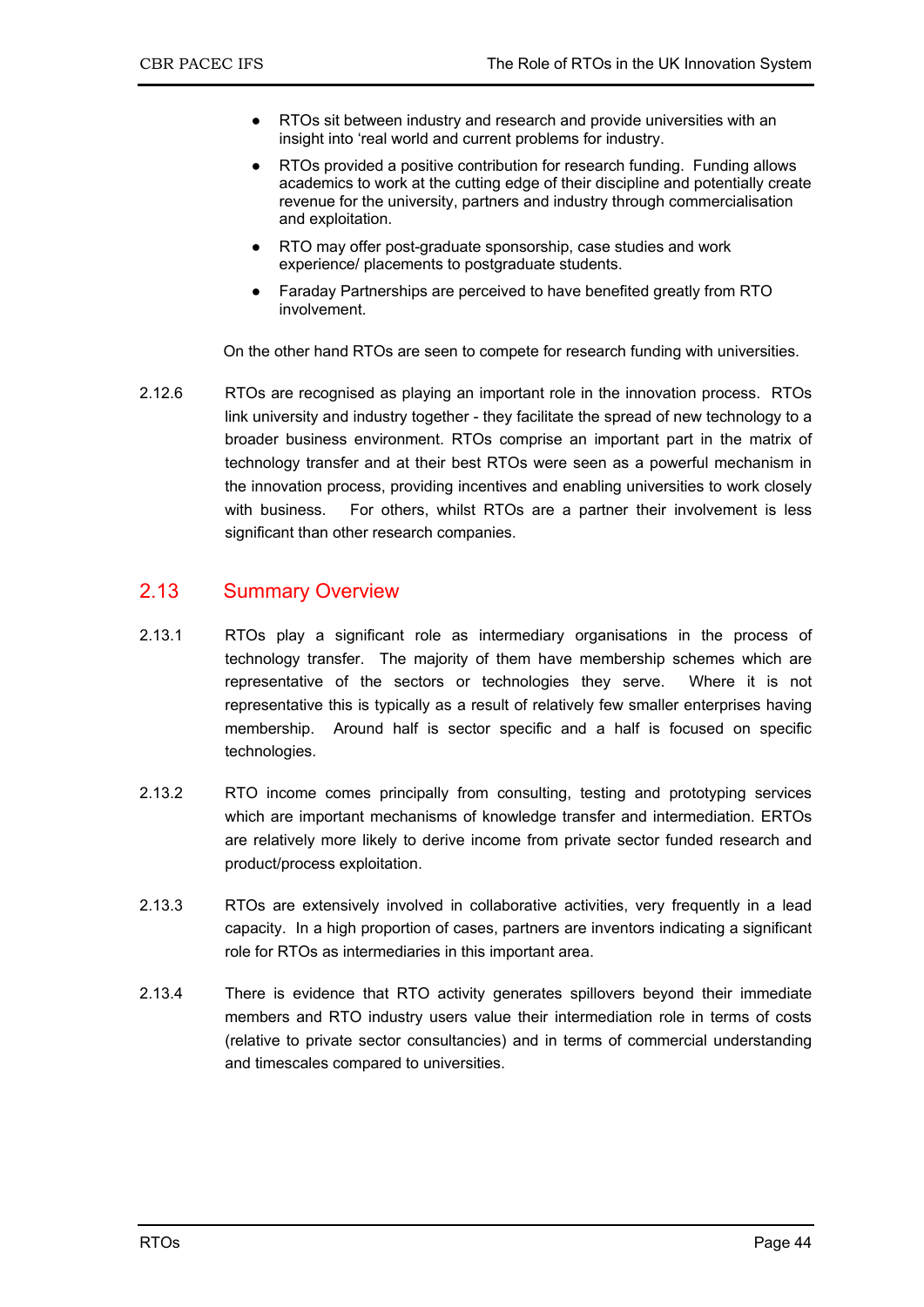# **3 The UK Tax System, RTOs and Knowledge Transfer**

- 3.1.1 In this chapter we discuss aspects of the tax system that are relevant to the activities of RTOs and knowledge transfer activity generally.
- 3.1.2 There are three key aspects of the tax system that affect incentives to undertake activities that may be associated with knowledge creation and knowledge transfer. These are: (1) exemption from corporation tax under Section 508; (2) the general tax system, in particular statutory corporate income tax rates and capital allowances; (3) R&D tax reliefs. We discuss each in turn.

### 3.2 Exemption from corporation tax under Section 508 (ERTO status)

- 3.2.1 We first discuss the system of exemption from corporation tax under Section 508, and present evidence on RTOs' perceptions of the current regime.
- 3.2.2 S.508 status grants companies the non-tax-paying status of a charity. Tax exempt status is retrospectively determined by the DTI on a discretionary basis. The legislation requires that S.508 bodies must not distribute their profits, and must exclusively undertake "scientific research" that may support an "extension of trade". There are also restrictions on contract research that gives any firm an exclusive advantage. There are several aspects of the S.508 rules that merit particular discussion.

### *Definitions of "scientific research" and "extension of trade"*

- 3.2.3 Scientific research is defined in the legislation as "any activities in the fields of natural or applied science for the extension of knowledge". Under the new guidelines which came into force in 1998 this is now interpreted fairly strictly, with the key test being one of innovation. Thus activities are likely to involve scientific research if they consist of the application of *new* scientific principles in an existing area of research, or the application of existing scientific principles in a *new* area of research. Many activities that might come under the heading of "knowledge transfer" are thus not included, for example "passing on the research of others" is explicitly excluded in the guidelines. However the guidelines do state that "an activity which added value by giving an insight into how existing knowledge could be applied in a new area" could qualify as scientific research.
- 3.2.4 The requirement that research must have as its aim an "extension of trade" is taken to rule out "basic research which has no immediately identifiable practical application". An "extension of trade" is also taken to require that results must be "made publicly available or at least available freely to the members of the ERTO as a whole". Confidential research which is intended to provide an exclusive competitive advantage is highly unlikely to qualify. Private contract research may qualify if the results are likely to become available to others "within a moderate period".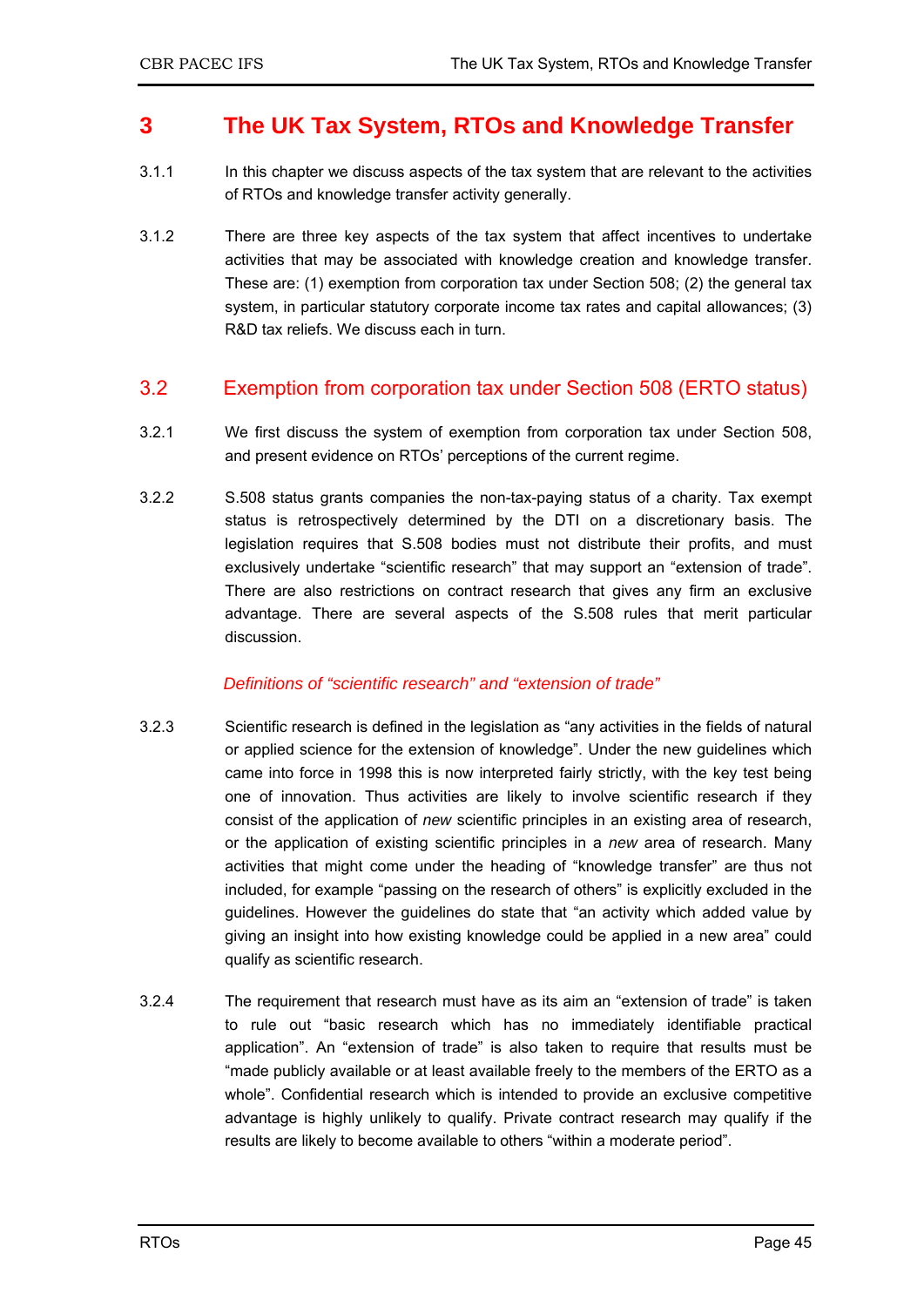### *Wholly-owned subsidiaries of S.508 organisations*

- 3.2.5 The DTI told us that when the revised Guidance Notes were introduced in 1998 the Department recognised that some ERTOs would have difficulty meeting the requirements and that some would need to restructure to sustain approval. Annex B to the Guidance Notes, modelled on charity requirements, sets out one way in which ERTOs could adjust to meet the revised rules by establishing wholly owned subsidiaries to carry out non-qualifying activities. Annex B requires that an ERTO should only invest in a subsidiary after evaluation of all other investment options (taking into account dividend yield, capital growth and liquidity) has shown that the investment is likely to produce at least comparable returns; and to maintain the investment only if it delivers expected returns in practice.
- 3.2.6 The DTI had encountered difficulties in administering the "reasonable return" condition. For example, at the moment, due to pension fund deficits some organisations weren't paying anything to the S.508 parent. The extent to which this condition is enforced will have implications for how restrictive the S.508 regime is in practice.
- 3.2.7 Wholly-owned subsidiaries are able to undertake activities including single-client research and applying for government grants (e.g. SMART). They are also able to receive Research Council funding. Most ERTOs find this an important aspect of the S.508 regime.

### *Contrast of S.508 status with charitable status*

- 3.2.8 The tax treatment of ERTOs is similar to that of a charity. However, an ERTO's assets are not ring-fenced for scientific research in the way that a registered charity's assets are circumscribed and assigned exclusively for charitable purposes should charitable status ever be lost. In administering the provision the DTI is concerned to protect against the possibility of the loss of scientific research assets built up on the back of tax exemption over many years. There has been at least one recent case where the DTI has been especially concerned.
- 3.2.9 Charitable status has the advantage over S.508 because there is less uncertainty over yearly renewal of SRA status and there is more flexibility over permissible activities. At least two former section 508 bodies have recently sought and secured registered charity status. While this means that the bodies concerned will now be subject to full charity regulation, it also provides a more certain tax environment and allows them to undertake a wider range of activities provided the public benefit test is met. In the context of the current review of charity law, and in particular the proposal to set down a more broadly based list of charitable purposes, the DTI has suggested that one option for consideration might be to accommodate more specifically scientific activities carried out for public benefit.
- 3.2.10 The Inland Revenue questioned whether the Charity Commission would be ideally suited to making decisions in this area.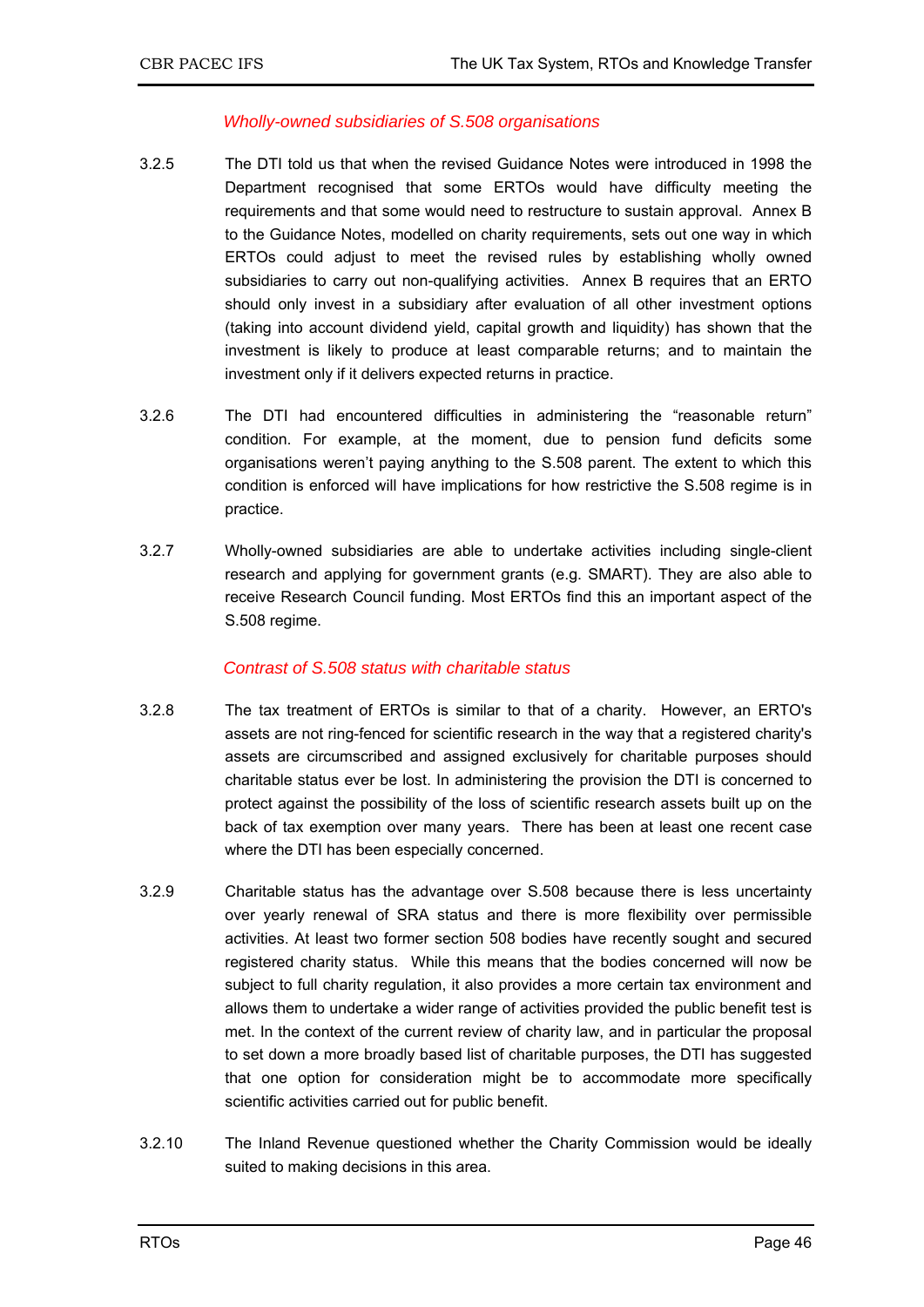3.2.11 AIRTO said that their members preferred S.508 to charitable status because members did not want to lose the 'SRA' label (although it was noted that there might be dissenting views within AIRTO on this point).

### *Evidence of RTOs' views on charitable status*

3.2.12 In the survey of RTOs discussed in the previous chapter, one ERTO thought it would be eligible for charitable status, one thought it would not be, and the rest did not know. All NERTOs thought they would not be eligible.

| Table 3.1 |  |  | Do you think you would be eligible for charitable status? |
|-----------|--|--|-----------------------------------------------------------|
|           |  |  |                                                           |

|                       | Percentage of all respondents (by<br>S508 Status) |              |     |
|-----------------------|---------------------------------------------------|--------------|-----|
|                       | Total                                             | <b>NERTO</b> |     |
| Yes                   |                                                   | 13           | 0   |
| No                    | 53                                                | 13           | 100 |
| Don't know            | 10                                                | 75           | 0   |
| Number of respondents | 15                                                | 8            |     |

A number is shown in bold where, taking into account the margin of error due to sampling, we are 95% certain that it is different from the number in the left hand total column (using a Chi-Squared statistical test) Source: PACEC Survey (q57a)

3.2.13 Several RTOs, including two ERTOs, said charitable status would not fit with their corporate culture. Other cited drawbacks of having charitable status included further costly restructuring and being subject to the control of the Charity Commission.

### *Compliance and administrative costs of the S.508 regime*

- 3.2.14 According to the DTI, in 1996 the total size of relief under S.508 was about £7-8m. Following the introduction of the new DTI guidelines it is much less, probably more like £2-3m. The Inland Revenue estimate that the total cost of the relief may be even less than this. They have records for 11 ERTOs in 2001, for which the total cost was £417,022. They have the names of a further 17 organisations that may be or have been ERTOs, but for which they have no tax records for 2001.
- 3.2.15 Currently, following the introduction of the new guidelines in 1998, the DTI told us that there are at present 15 bodies which have secured or are actively securing S508 approval. It should be noted that for the purposes of the PACEC survey of RTOs we have only been able to identify 10 ERTOs, and the Inland Revenue were only able to find records for 11 ERTOs for the most recent available tax year. However, several bodies who dropped out after 1998 in order to restructure are expected to come back in. Currently the administrative cost involves about 1.5 full time DTI employees and perhaps 10% of the time of one Inland Revenue tax inspector. DTI considered the costs were of the order of £10,000 per successful applicant.
- 3.2.16 AIRTO estimated the initial cost for applicants to obtain S.508 status as £60,000, with £15,000 per annum continuing costs of compliance. The main cost was simply man-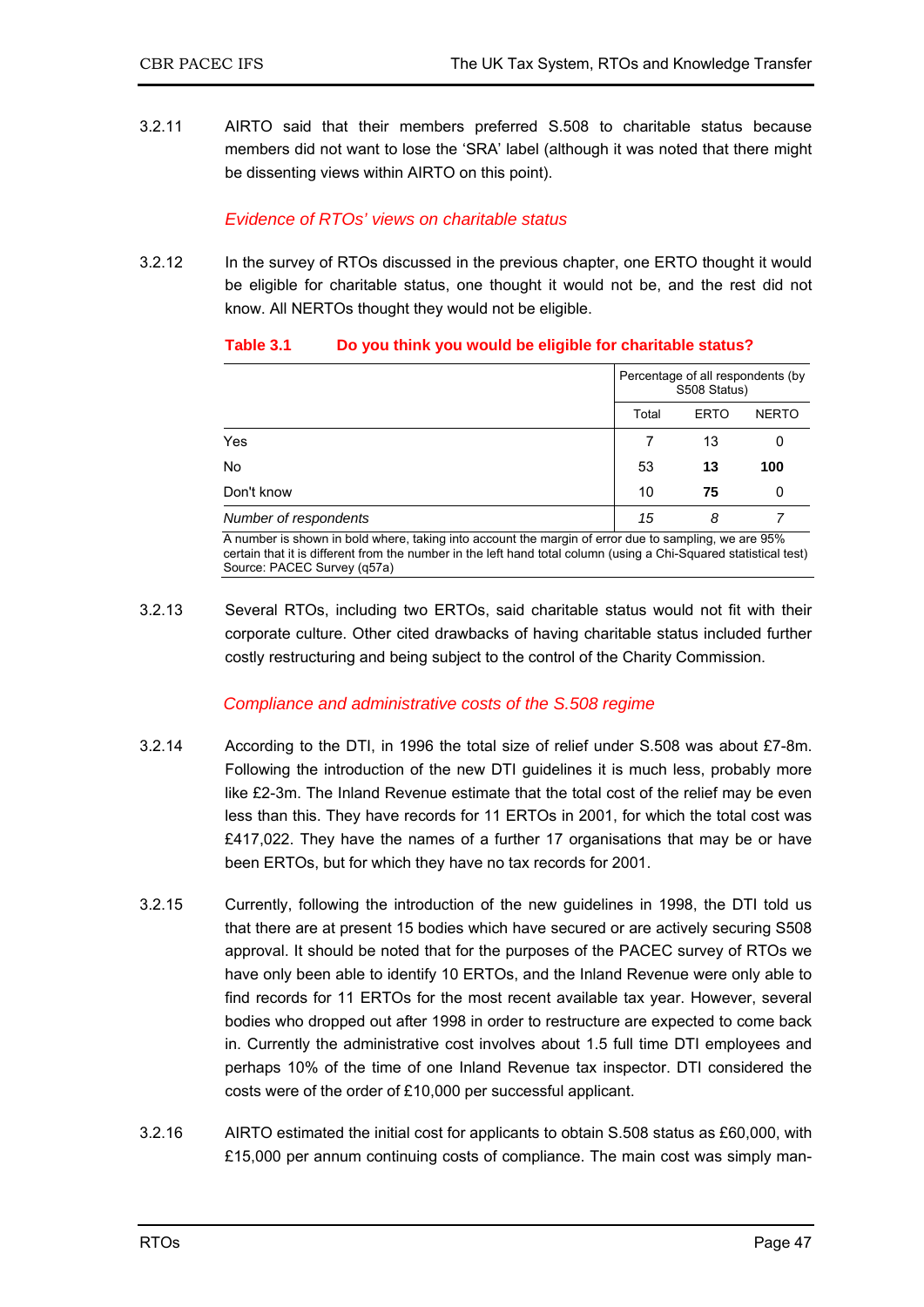hours of complying with requirements. The average surplus of an AIRTO member is £650,000 so often it is not worth the trouble of obtaining SRA status.

3.2.17 In the interviews with RTOs discussed in Section 2, the cost of complying with S.508 was estimated at some £20,000 - £35,000 for restructuring at the start of the process (i.e. post 1998) with annual application and project audit costs of  $£20,000 - £45,000$ depending on the RTO (with a mean of £28k). The estimated tax benefits depended on the profits made and ranged from zero up to £300k per annum.

### *Interactions of S.508 with other policies*

- 3.2.18 S.508 rules prohibit ERTOs from making grant applications with industry partners which would give an exclusive advantage, although ERTOs (and their wholly-owned subsidiaries) can apply for Research Council funding. However, it seems that this does not apply to wholly-owned subsidiaries of NERTOs. As shown in the previous chapter, most ERTOs are involved with government-sponsored technology transfer programmes such as Faraday partnerships and LINK. AIRTO told us that ERTOs get more money collectively from sources such as DEFRA and the EU than from DTI support schemes.
- 3.2.19 S.508 interacts with the R&D tax credits in several important ways. These are discussed below in the section on R&D tax credits.

### *Other issues raised in interviews about S.508 status*

- 3.2.20 In discussion with DTI the key issues and perceived shortcomings of S.508 status were as follows:
- 3.2.21 Perceived shortcomings of the legislation stem from the fact that it was written in the 1950s to deal with industry-funded bodies. The current interpretation is as flexible as possible within the law. Even so, it would appear that some valuable scientific organisations are unable to benefit. The DTI's view is that the legislation was moulded to accommodate trade related scientific research associations as they were in 1950 when the law was first introduced. Changes in the structures and activities of those bodies since then mean that many are now not well placed to secure section S.508 status
- 3.2.22 The 1998 DTI guidelines stipulate that ERTOs must undertake *exclusively* scientific research. This excludes many bodies who undertake activities such as technology transfer and technology consulting, and there are thus far fewer bodies with S.508 status than there were before 1998. In fact, even the broader definition of R&D used for the R&D tax credits would not include many of these bodies because of this exclusivity rule. The results of the survey of RTOs reported in the next chapter show that R&D accounts for on average only 26% of ERTOs' activity and only 17% of NERTOs' activity, with a maximum of 50%.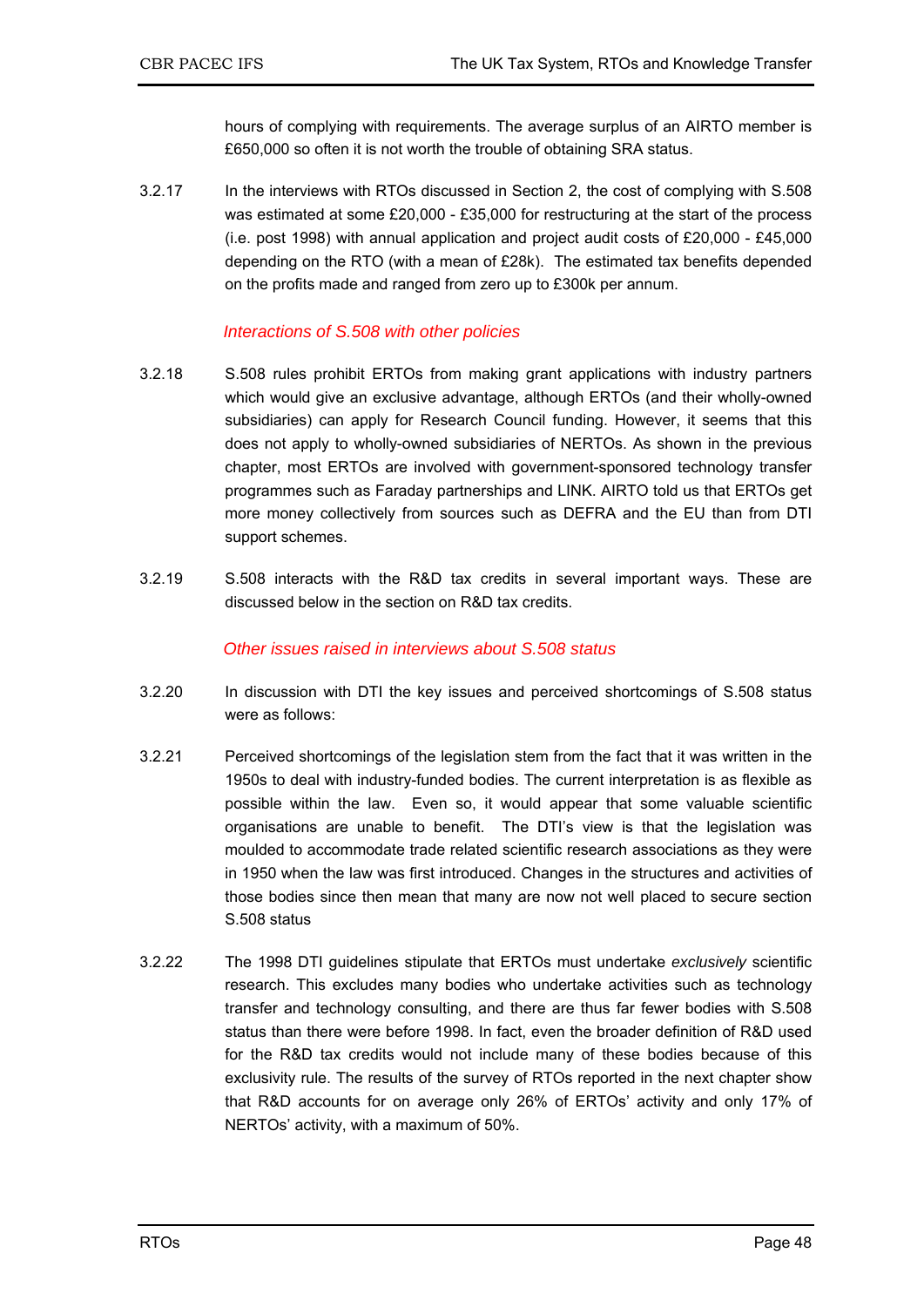- 3.2.23 The S.508 guidelines allow "ancillary expenditure" on activities that support the main objective of undertaking scientific research, although this cannot be a very large part of total expenditure. The example offered in the Guidance Notes is where an ERTO runs educational open-days for schools.
- 3.2.24 Another key limitation of current legislation is that it stipulates that scientific activity must support "an extension of any class or classes of trade". This means that pure blue-skies research which has no immediately identifiable practical application will not qualify nor will research which, even though it has a public benefit, will not be capable of extending trade.
- 3.2.25 ERTO status is renewed retrospectively every year. This introduces a significant amount of uncertainty for firms.

### *The RTOs' views on the benefits and disadvantages of Section 508*

- 3.2.26 All of the ERTOs and half of the NERTOs reported that they had been affected by changes to section 508 mainly because of the need to restructure and comply with the S.508 requirements.
- 3.2.27 Table 3.2 shows RTOs' responses on the benefits of having ERTO status. We should note that only 6 out of the 10 ERTOs answered this question, and only 6 NERTOs. In addition to exemption from corporation tax, the main benefits of S.508 status identified in interviews by those who are eligible included:
	- Ability to fund / raise money for own research / R&D
	- Status/image/branding and conveys quality of research
	- Allows access to research council funds
	- Capacity for scientific research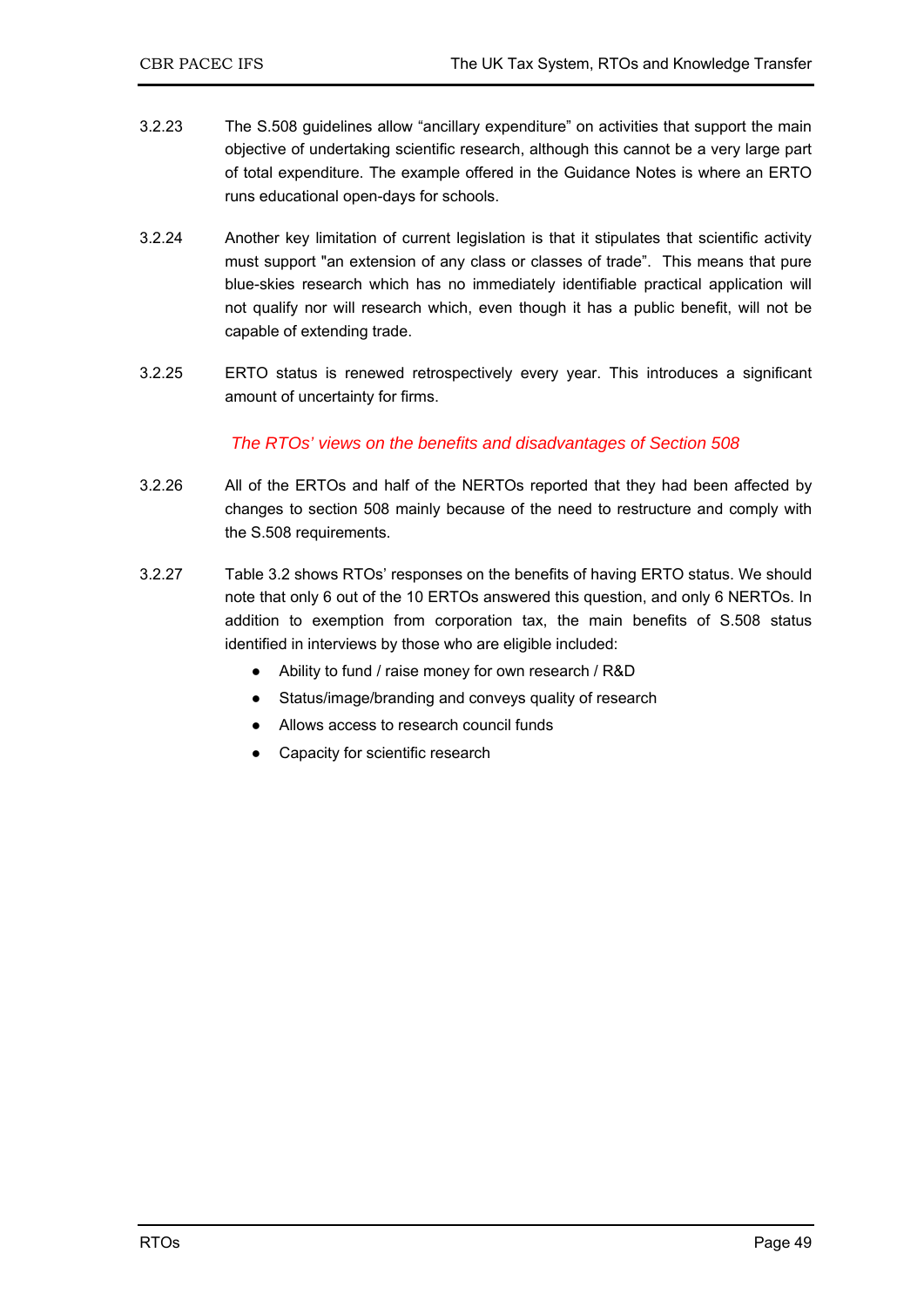|                                  | Percentage of all respondents (by<br>S508 Status) |             |              |
|----------------------------------|---------------------------------------------------|-------------|--------------|
|                                  | Total                                             | <b>ERTO</b> | <b>NERTO</b> |
| Corporation Tax advantage        | 92                                                | 83          | 100          |
| Able to fund own R&D             | 25                                                | 33          | 17           |
| Raise money for research         | 25                                                | 33          | 17           |
| Conveys quality of research      | 25                                                | 50          | 0            |
| <b>Research Councils</b>         | 25                                                | 50          | 0            |
| Provides a focus                 | 17                                                | 33          | 0            |
| Capacity for scientific research | 17                                                | 33          | 0            |
| Not for profit status            | 8                                                 | 0           | 17           |
| Status/image/branding            | 8                                                 | 17          | 0            |
| Capital gains tax advantage      | 8                                                 | 0           | 17           |
| Other                            | 8                                                 | 0           | 17           |
| Number of respondents            | 12                                                | 6           | 6            |

### **Table 3.2 What are the benefits of having S.508 status?**

A number is shown in bold where, taking into account the margin of error due to sampling, we are 95% certain that it is different from the number in the left hand total column (using a Chi-Squared statistical test) Source: PACEC Survey (q53a)

3.2.28 Table 3.3 shows RTOs' responses on the disadvantages of having ERTO status. We should note here that only 5 out of the 10 ERTOs answered this question, and only 4 NERTOs. The main disadvantages of S.508 reported in interviews included:

- the cost and complexity of the "artificial" 'parent and subsidiary structure'
- the administrative burden of the yearly application
- the uncertainty of the retrospective application
- uncertainty of the changing rules
- not seen as commercial
- 3.2.29 These were also amongst the reasons for formerly S.508 organisations ceasing to apply since 1998, along with:
	- a recognition that activities would no longer qualify
	- the need to refocus the organisation to more commercial aims
	- transition to management buy out / employee benefit trust companies
	- a perception that tax exemption under section 508 would be fully phased out in the medium term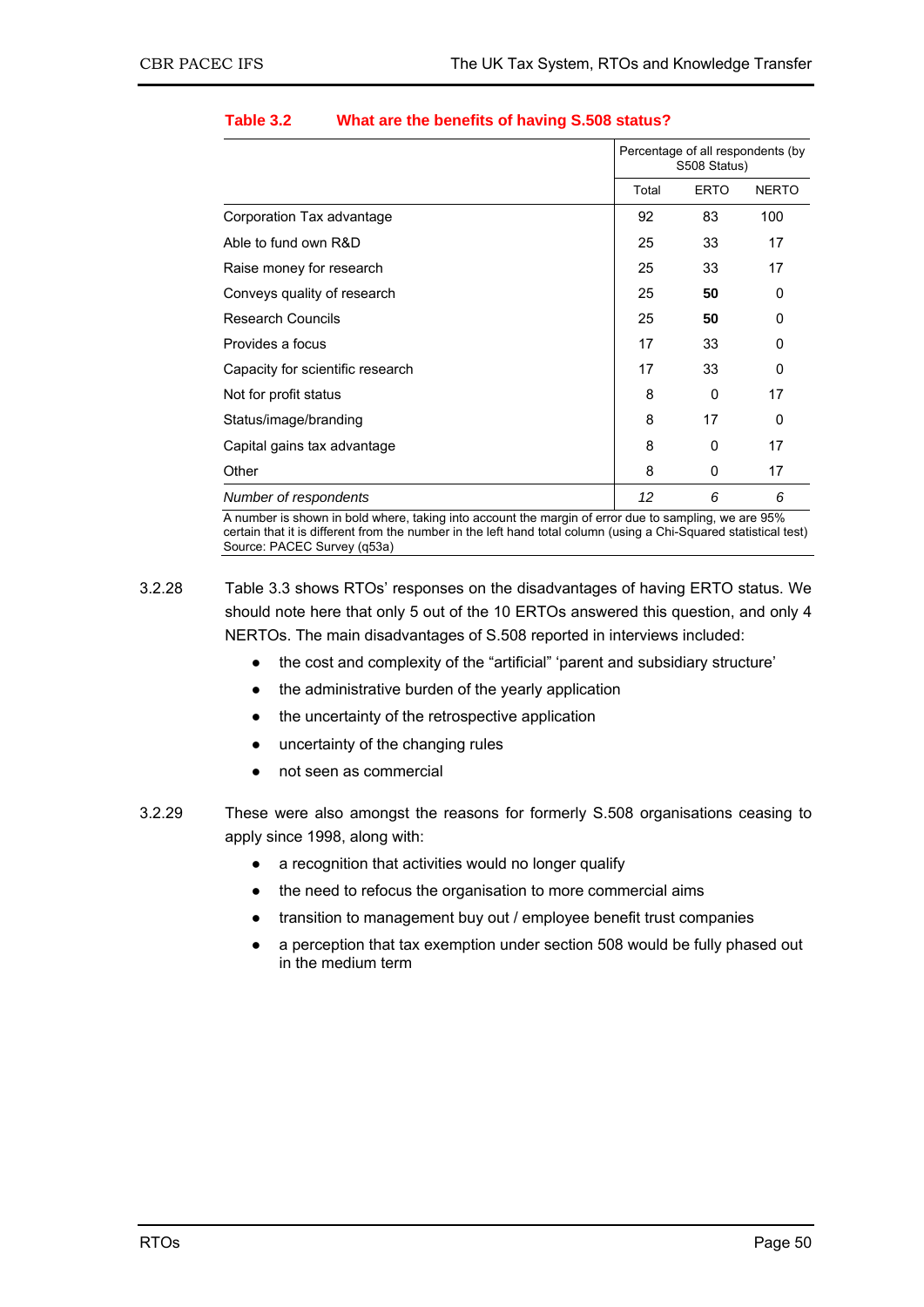|                                                | Percentage of all respondents (by<br>S508 Status) |             |              |
|------------------------------------------------|---------------------------------------------------|-------------|--------------|
|                                                | Total                                             | <b>ERTO</b> | <b>NERTO</b> |
| Cost, complexity                               | 89                                                | 100         | 75           |
| Uncertainty of retrospective application       | 67                                                | 100         | 25           |
| Artificial structure to company                | 56                                                | 60          | 50           |
| Uncertainty of changing rules                  | 33                                                | 60          | 0            |
| Not seen as commercial                         | 33                                                | 40          | 25           |
| Considered 508 would be removed in medium term | 22                                                | 20          | 25           |
| Number of respondents                          | 9                                                 | 5           | 4            |

### **Table 3.3 What are the disadvantages of having S.508 status?**

A number is shown in bold where, taking into account the margin of error due to sampling, we are 95% certain that it is different from the number in the left hand total column (using a Chi-Squared statistical test) Source: PACEC Survey (q54a)

- 3.2.30 For the firms who had previously had S.508 status it was not renewed primarily because of the costs, together with uncertainty over retrospective applications (to the DTI), and because it would mean an artificial structure to the company.
- 3.2.31 Just over half of the Non-S.508 organisations have previously claimed tax exemption. A significant minority of these retain the structure and profile of activities that would allow them to claim, and mostly don't apply for exemption at the moment because of a recent history of forecast losses.

### *Final comments on tax exemption under S.508*

- 3.2.32 It is important to note that ERTOs are not constrained in the activities they can carry out, since any activities that do not qualify under the S.508 requirements can be carried out by a wholly-owned subsidiary. The only condition is that the S.508 parent must obtain a reasonable rate of return from its subsidiary. However, the tax exemption only benefits the S.508 parent that carries out the qualifying activities. Surpluses generated by subsidiaries can only be exempt from corporation tax if they are gift-aided to the parent. Otherwise they are subject to corporation tax in the normal way.
- 3.2.33 A key feature of the current system is that the number of ERTOs has dropped significantly in recent years following the introduction of the new DTI guidelines in 1998. A number of NERTOs that were formally ERTOs may not find it worthwhile to obtain ERTO status, even if they undertake activities that would qualify. One reason for this could be the introduction of the R&D tax credits, which are discussed below. In addition, as mentioned in paragraph 3.2.31 above, several NERTOs have a recent history of and forecast losses, which means that ERTO status would not benefit them from a tax point of view (there may be benefits associated with Research Council funding etc). As discussed further below, loss-making NERTOs could still benefit from the SME R&D tax credit.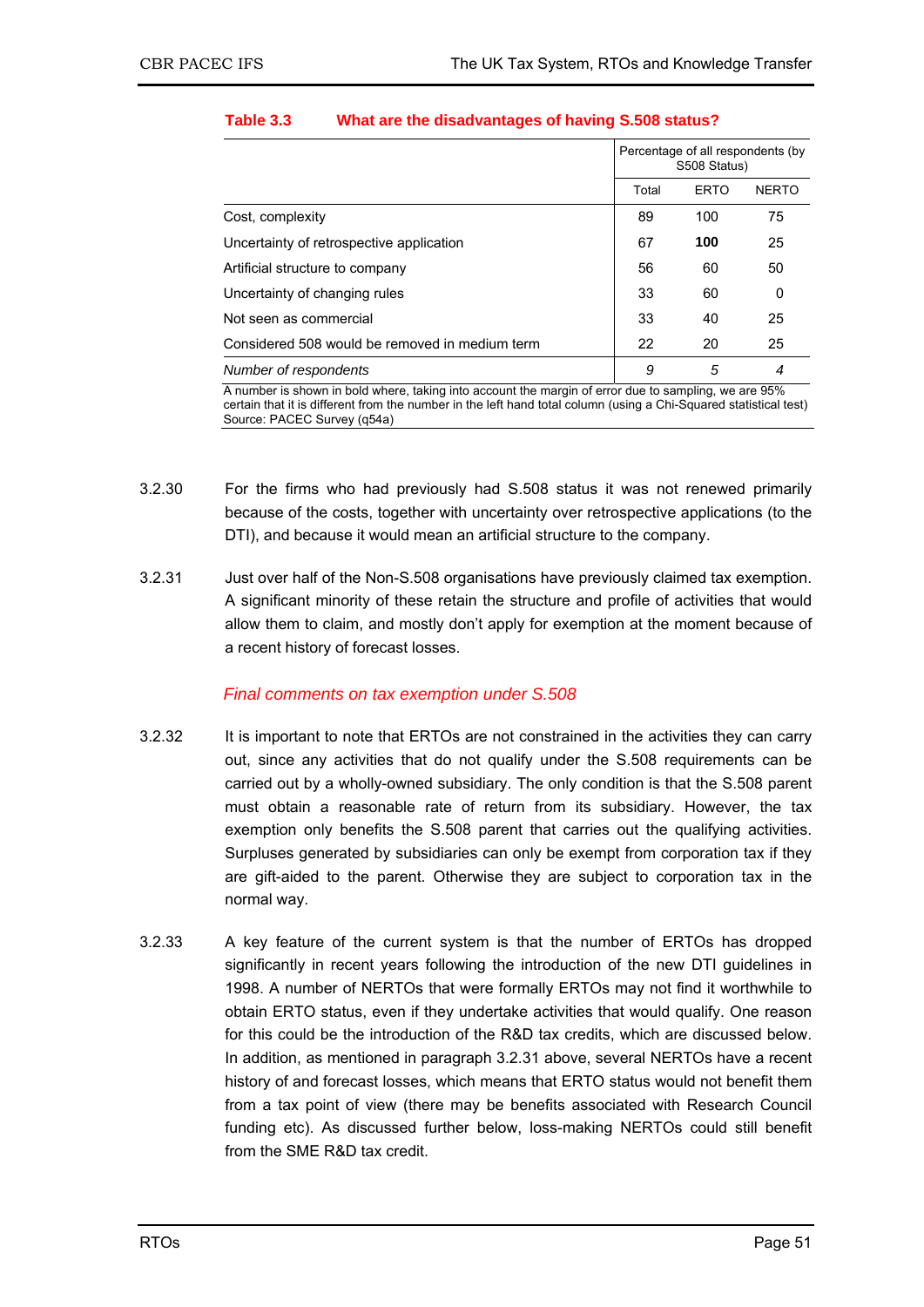### 3.3 General tax system - corporation income taxes and capital allowances

3.3.1 Statutory rates of corporation tax vary with the level of pre-tax profits. Table 3.3 shows how the marginal and average corporation tax rates vary with pre-tax profits. This variation will introduce additional complexity to the tax-modelling as described in the next chapter.

| Profits (£ p.a.)        | Marginal tax rate (%) | Average tax rate (%) |
|-------------------------|-----------------------|----------------------|
|                         |                       |                      |
| < 10,000                | 0                     | 0                    |
| $10,001 - 50,000$       | 23.75                 | $10 - 19$            |
| $50,001 - 300,000$      | 19                    | 19                   |
| $300,001 - 1,500,000$   | 32.75                 | $19 - 30$            |
| > 1,500,000             | 30                    | 30                   |
|                         |                       |                      |
| Source: IFS and Tolleys |                       |                      |

### **Table 3.4 Statutory corporation tax rates**

- 3.3.2 The tax system distinguishes three types of expenditure for the purposes of capital allowances.<sup>6</sup> All current expenditure can be deducted from taxable profits at a rate of 100% in the year that it is incurred. As discussed below, the rate is higher than 100% for current expenditure on R&D. Current expenditure includes wages and salaries, and materials and intermediate inputs. Evidence suggests that together these make up about 90% of a typical R&D project.
- 3.3.3 Expenditure on Plant and Machinery can be deducted from taxable profits on a 25% declining balance basis. Thus 25% of expenditure can be deducted in the year it is incurred, 25% of the remaining balance in the next year and so on. For SMEs there is an enhanced rate of 40% in the first year.
- 3.3.4 Expenditure on Buildings and Land can be deducted at a rate of 4% of the initial expenditure each year.
- 3.3.5 The exception to these capital allowances is that under the R&D Allowance, 100% of capital expenditure on R&D can be deducted from taxable profits in the year it is incurred. This is considerably more generous than the normal capital allowances.

## 3.4 R&D tax relief

3.4.1 Enhanced tax relief for R&D is one of the most important aspects of the tax system in relation to innovation and knowledge transfer. There are two forms of tax relief for R&D available in the UK, one introduced in 2000 for SMEs, and another introduced in

<sup>&</sup>lt;sup>6</sup> A special allowances for investment in ICT is currently available to SMEs. This is not modeled here.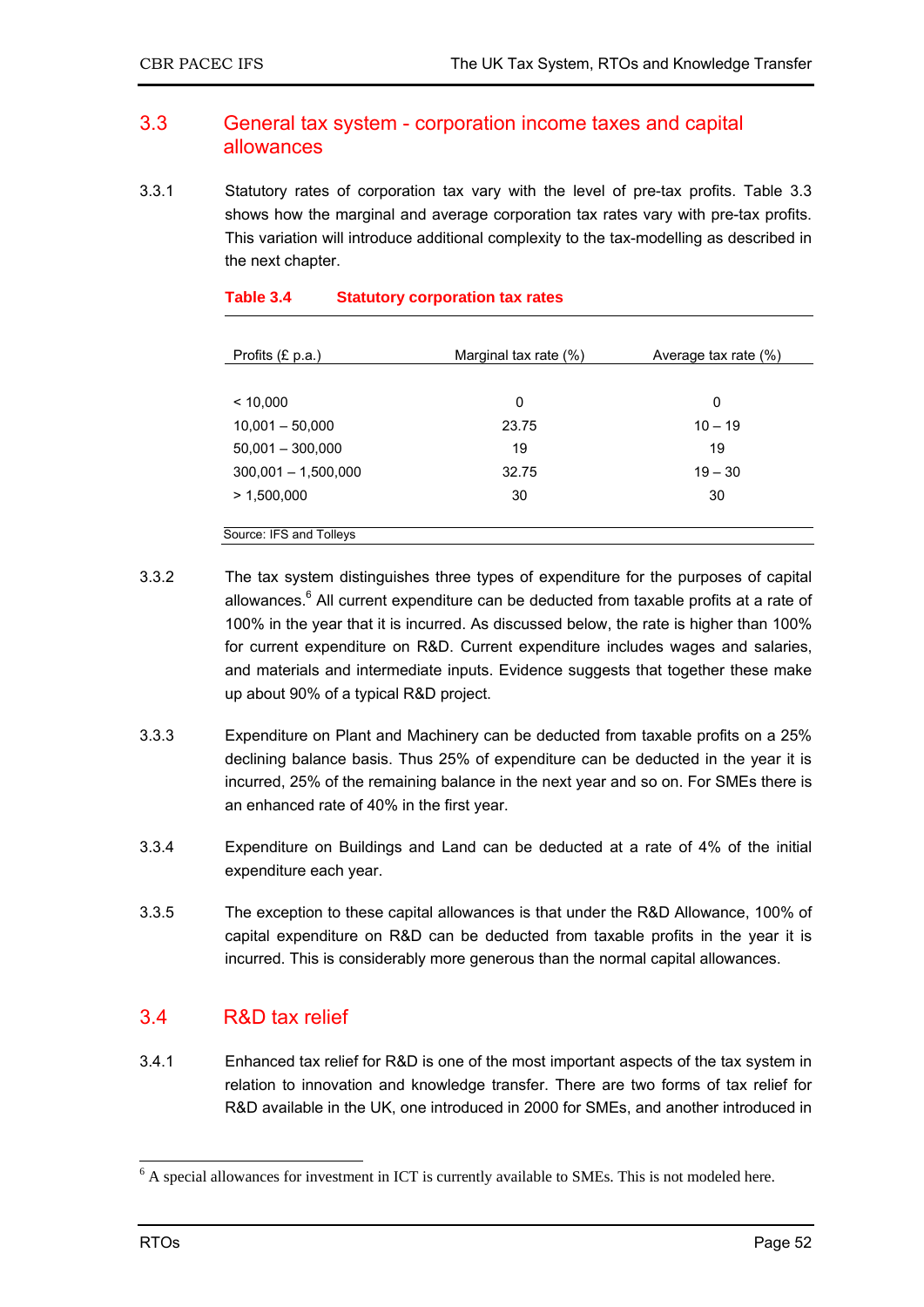2002 for large firms. Both operates as an extra deduction on current expenditure on R&D.

- 3.4.2 Under the SME relief a firm can deduct 150% of qualifying expenditure from its taxable profits. The benefit of the relief to the firm thus depends on the tax rate it pays. There is also a repayable aspect, such that a SME that makes a "surrenderable loss" during the period (i.e. makes negative profits) is able to surrender this to the Inland Revenue in exchange for a payment of 16% of the qualifying expenditure. This amounts to 24% of its current expenditure on R&D, since qualifying expenditure is equal to 150% of eligible R&D expenditure (or total trading losses if that is smaller). Projects that receive funding from government under another scheme are not eligible for the relief. There are further complexities to this repayable credit which we consider below.
- 3.4.3 The large firm relief allows firms to deduct 125% of qualifying expenditure.
- 3.4.4 A key aspect of the system for our purposes is the impact of the tax system on R&D sub-contracted by one firm to another. Table 3.5 shows the system of R&D tax relief for different combinations of principal and sub-contractor. Apart from the rate, the key difference between the SME tax relief and the Large Firms' relief is that with the former the relief is claimed by the principal, while in the latter it is claimed by the subcontractor. The exception to this is that a large firm can claim for R&D that it subcontracts to a "qualifying organisation", as defined under the terms of the legislation. These are generally tax-exempt organisations, including ERTOs, who would not be able to claim the relief themselves. Another key aspect of the system is that when a SME performs R&D contracted to it by a large firm or a non-profit organisation it claims relief under the terms of the large firms' relief.
- 3.4.5 The SME scheme also differs from the large firms scheme in that the rules for the SME scheme depend on whether the (SME) principal and the sub-contractor are "connected". If they are connected then the principal can claim R&D tax relief on the lower of the payment it makes to the sub-contractor or the amount the sub-contractor actually spends on qualifying R&D expenditure. If they are not connected then the principal can claim R&D tax relief on 65% of the payment it makes to the subcontractor, reflecting the fact that the payment will cover an element of profit for the sub-contractor as well as some non-qualifying expenditure. This acts to reduce the generosity of R&D tax relief in this case. However, the principal and sub-contractor may make a joint election to be treated as if they were connected at any time within two years of the end of the principal's accounting period in which the payment is made. For this reason we assume for the purposes of the tax modelling that the full relief applies to all sub-contracted R&D in the same way to own R&D. In the case where the principal and sub-contractor are connected or choose to treated as if they were connected this will be a very close approximation.
- 3.4.6 In Table 3.5 the "non-profit" category includes ERTOs exempt from tax under Section 508. However, in most cases an ERTO would be excluded from carrying out private contract R&D as this would fall outside the dissemination requirements in the relevant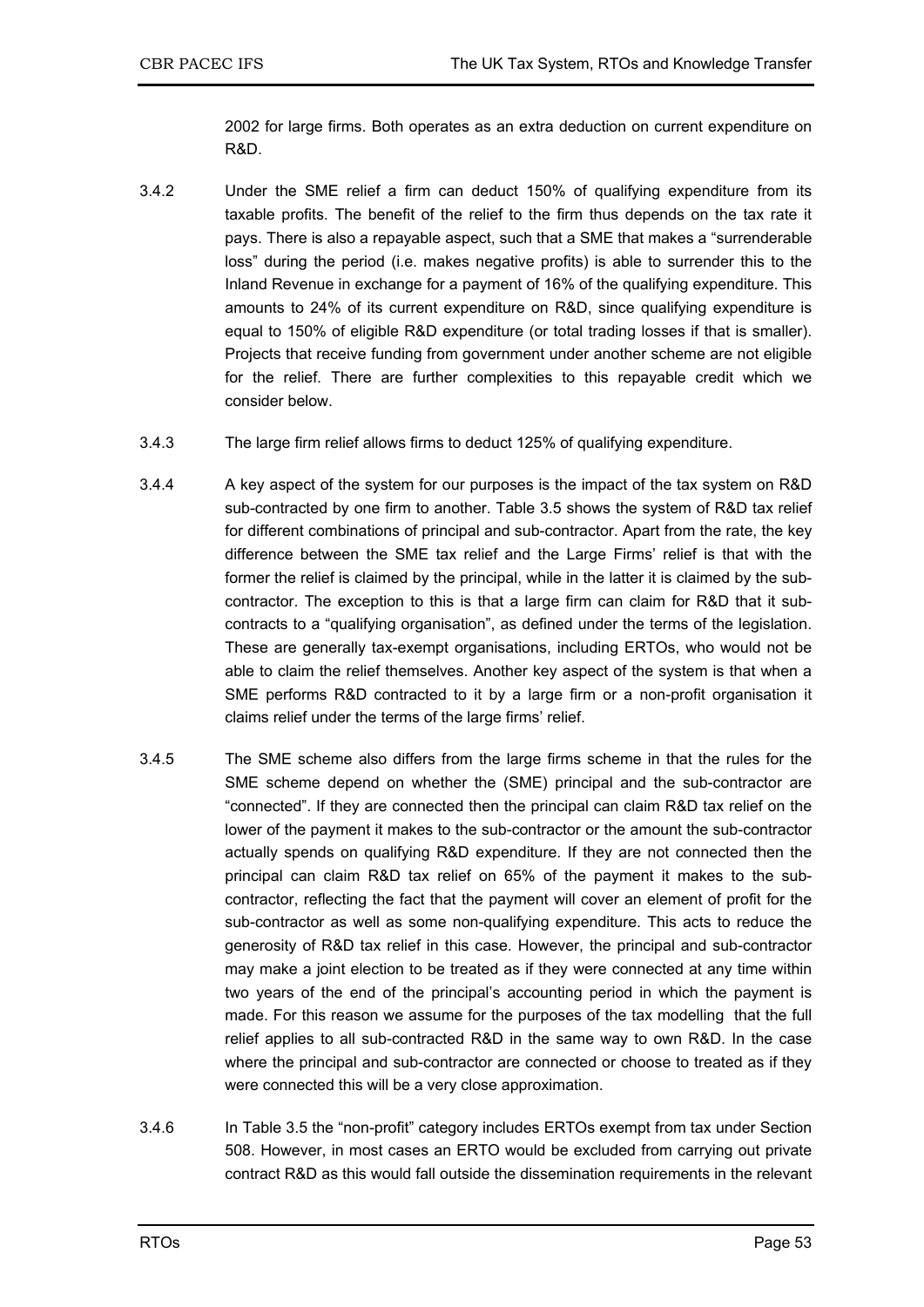legislation (of course they could do it through a wholly-owned subsidiary). The exception to this is if the contract explicitly states that the results of the research will be widely disseminated. Situations where an ERTO does contract R&D through a subsidiary will be discussed below.

**Table 3.5 Rates of R&D tax relief for different combinations of principal and sub-contractor** 

|            | Sub-contractor: | Self  | <b>SME</b> | Large firm | Non-profit    |
|------------|-----------------|-------|------------|------------|---------------|
| Principal: |                 |       |            |            |               |
|            | SME*            | 50%   | $[50\%]$   | $[50\%]$   | [50%]         |
|            | Large firm      | 25%   | 25%        | 25%        | $[25\%^{**}]$ |
|            | Non-profit      | $0\%$ | 25%        | 25%        | 0%            |

Notes: numbers in [ ] indicate that the principal claims the relief, otherwise the sub-contractor claims. The SME claiming the credit must retain at least some of the IP created by the R&D. In addition, no tax relief is available for any project that has received funding that is a notified "state aid", and only the unsubsidised part is eligible if the funding is not a state aid.

\*\* Under certain circumstances this includes payments that fall outside of a contractual framework, for example donations to an ERTO or university department. The R&D performed must not be contracted out by anyone else, and the firm claiming the tax relief must not be connected with anyone receiving the payments for R&D. See discussion in the main text.

### *Contributions towards independent R&D*

- 3.4.7 There is a potentially important difference between the SME R&D tax relief and the large firms relief when it comes to contributions to independent R&D carried out by "qualifying bodies". These are contributions that fall outside of a contractual framework. These kinds of payments do not qualify under the SME tax relief but do qualify under the large firms scheme as long as the R&D is relevant to the firm and the firm is not "connected" to anyone receiving the payments.<sup>7</sup> In addition there is no provision for SMEs to claim relief under the large firms rules in this case. This contrasts for example with R&D subcontracted by a large firm to a SME, in which case there is a specific statutory provision allowing the SME to claim under the large firm rules.
- 3.4.8 It should also be noted that the SME R&D tax credit requires the SME claiming the credit to retain at least some of the Intellectual Property (IP) produced by the R&D. This is not true of the (less generous) large firms credit. The Inland Revenue guidelines state that this IP can take the form of "know-how", and that the IP can be jointly held, so it is not clear whether this condition imposes very restrictive conditions in practice. For example, collaborative R&D where the resulting IP was jointly held would be eligible for tax relief. However, a strict interpretation could have further

 $\overline{a}$  Note that any change to the SME scheme to include contributions to independent R&D would interact with the SME rules on sub-contracting. If a SME chose to make independent contributions to an organisation on which it claimed R&D tax relief, it could then only claim for 65% of any R&D subcontracted to the same organisation, since they could not be connected for the contributions to eligible for the relief.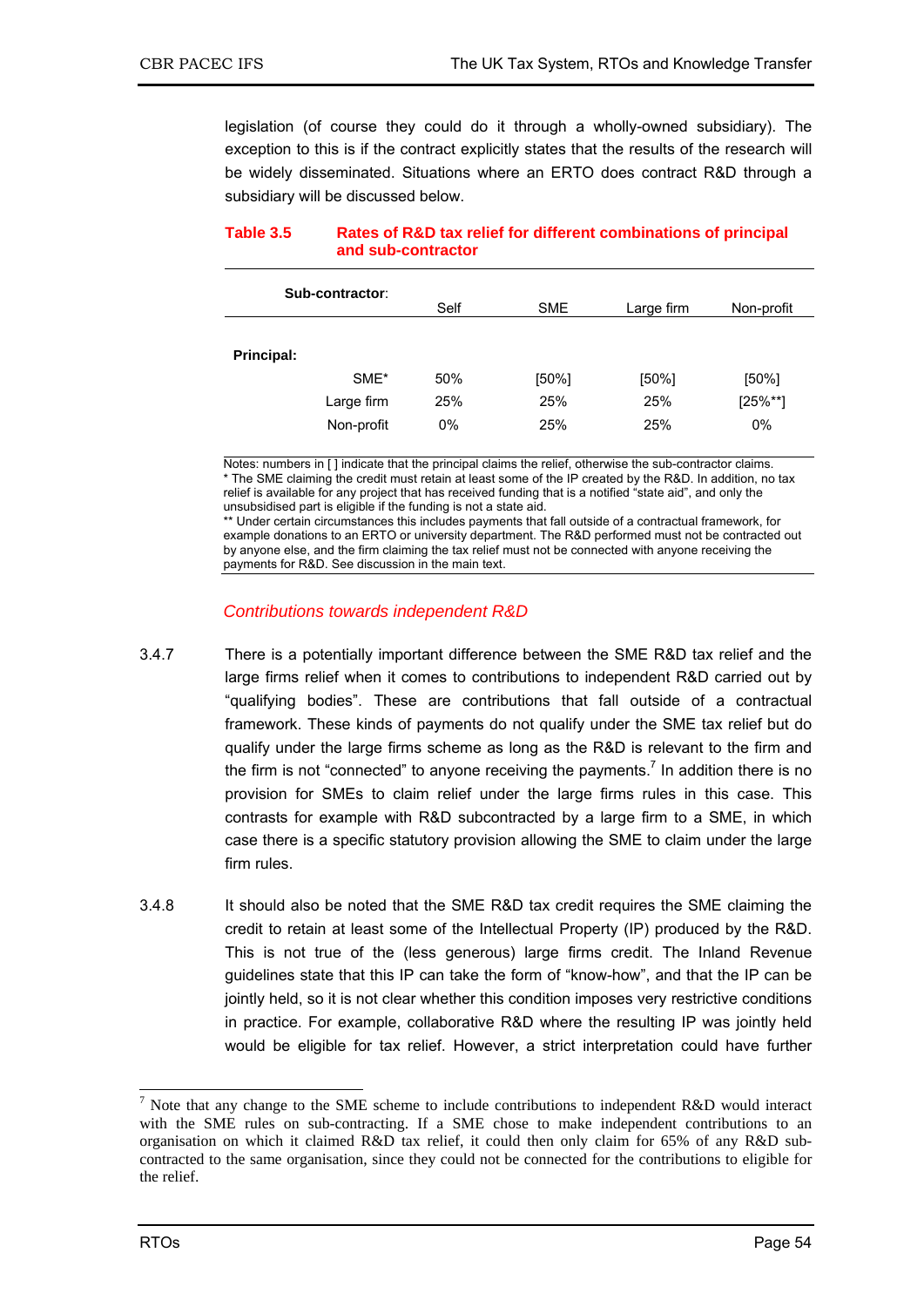negative consequences for a SME's incentives to pay towards some forms of collaborative R&D where the results were widely disseminated.

### *The definition of R&D for tax purposes*

- 3.4.9 The current definition of R&D for tax purposes distinguishes R&D from other activities by the "presence or absence of an appreciable element of innovation". As well as this focus on innovation, the Inland Revenue guidelines are similar to those for the interpretation of "scientific research" in that they refer to the application of new principles in an existing area of investigation and the application of existing principles in a new area. R&D does not include "activities based upon the use of wellestablished products or processes, which may be new to the user but do not represent any departure from common knowledge or practice for the industry sector concerned".
- 3.4.10 In his December 2003 Pre-Budget Report the Chancellor announced proposed changes to the definition of R&D for tax purposes. These are in response to the consultative document issued in July 2003 and their main aim is to make the definition more predictable and easier for firms to interpret. The main proposed change is to replace the current requirements for 'novelty' and 'innovation' with the need to show an "advance in science or technology" through the resolution of "scientific or technological uncertainty". As before this includes the "adaptation of knowledge or capability from another field of science or technology in order to make such an advance". The Government's response to the consultation considers the case for an extension of the R&D tax credit to all commercial development, but rejects this in favour of continuing to focus support on the riskiest part of the development cycle, i.e. where the technological uncertainties remain.
- 3.4.11 The definition of R&D for tax purposes is generally broader than that of "scientific research" at both ends of the spectrum from basic research to experimental development. Basic research is included in R&D even if it has no clearly identifiable commercial application, and experimental development and testing of a new product is included as long as all scientific or technological uncertainty has not already been resolved. Thus standard testing for quality control or pre-production planning does not count as R&D. The Inland Revenue used the example of a 3-D software engine for computer graphics to describe the differences between "scientific research", R&D and commercial development. The initial development of the software engine was judged to be R&D for tax purposes, but the subsequent integration of the engine into various computer games was not. Neither the initial development of the software engine nor the subsequent commercial development would have counted as scientific research.

### *Interactions between S.508 and the R&D tax credits*

3.4.12 R&D tax relief is not beneficial to ERTOs parent organisations since they are exempt from corporation tax. Their subsidiaries can claim R&D tax relief. However, this does not affect the overall post-tax price of the R&D from the parent ERTO's point of view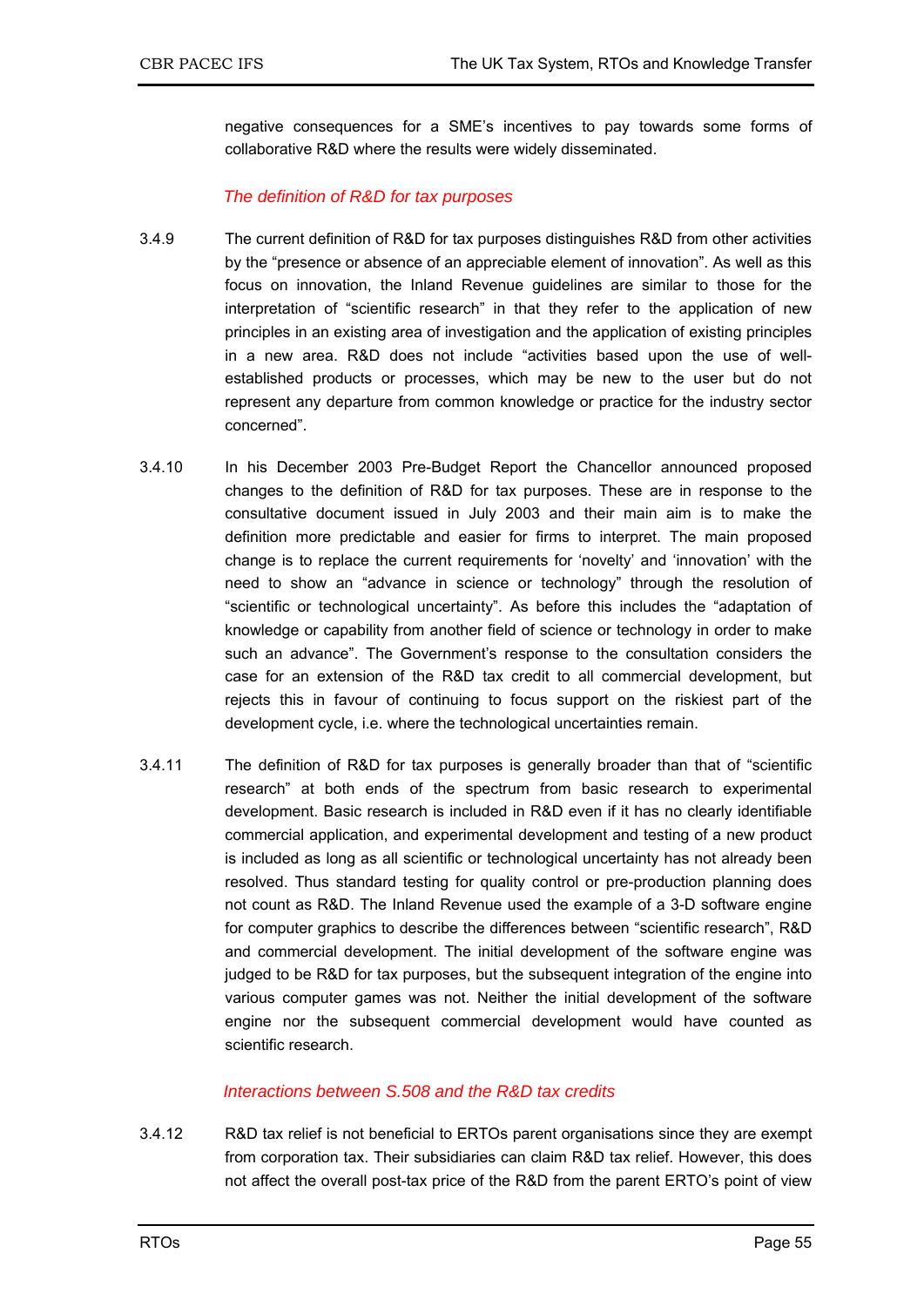if the subsidiary gift-aids its profits to the parent ERTO. In this case the only effect of the tax relief is to allow the subsidiary to accumulate more funds than it otherwise would. If the subsidiary does not gift-aid all of its profits to the parent ERTO then the relief changes the tax price of the R&D in the normal way.

### *An example*

- 3.4.13 An example helps to illustrate this point. Consider as a base case a subsidiary that makes a surplus of £10m and gift-aids all of it to the ERTO parent. The subsidiary is a SME and spends £1m of current expenditure on R&D, but there is no R&D tax relief. No corporation tax is paid, and the £10m surplus goes towards scientific research carried out by the parent. Suppose now that R&D tax relief is introduced so that the subsidiary's £1m of current R&D expenditure is eligible for the SME R&D tax relief. The R&D tax relief allows the subsidiary to deduct an extra £500,000 from its taxable profits, leaving a surplus of £9.5m instead of £10m. As before, this surplus is gift aided to the ERTO parent, and, as before, no corporation tax is paid. The tax price of the R&D has not changed because the same tax is paid as before on the same activity (i.e. none), and the only effect of the R&D tax relief is to allow the subsidiary to accumulate an extra £500,000 free of tax – money which before went towards scientific research carried out by the ERTO parent.
- 3.4.14 Now consider a second base case. A subsidiary makes a surplus of £20m, £10m of which it gift-aids to the ERTO parent as a "reasonable return". It pays corporation tax at 30% on the remaining £10m, so £3m in corporation tax. Suppose now that R&D tax relief is available on the subsidiary's £1m current expenditure on R&D, allowing it as above to deduct an extra £500,000 from its taxable profits, leaving a surplus of £19.5m instead of £20m. As before, £10m is gift-aided to the parent, leaving £9.5m of taxable profits instead of £10m. Thus it pays 30% of £9.5m in corporation tax, which is only £2.85m. Thus the tax price of the R&D is changed in the usual way.

### *Interactions between S.508 and the R&D tax credits when R&D is subcontracted*

- 3.4.15 As shown in Table 3.5, SMEs can claim R&D tax relief for R&D that they sub-contract to an ERTO or its subsidiary, as long as the IP conditions in the SME scheme are satisfied. However, ERTOs are generally not allowed to undertake private contract R&D, unless there are specific provisions governing the dissemination of results. Their subsidiaries are allowed to undertake contract R&D. As discussed above, SMEs are not able to claim relief on contributions to independent R&D, or any noncontractual payments towards collaborative R&D performed by an ERTO.
- 3.4.16 ERTOs are "qualifying bodies" for the purposes of the large firms R&D tax credit, allowing large firms to claim relief on R&D sub-contracted to an ERTO. However, ERTOs are generally not permitted to undertake this kind of private contract R&D. Subsidiaries are allowed to undertake contract R&D, but are not "qualifying bodies", so they can claim the relief rather than the commissioning large firm. This means that tax relief does not change the tax price of R&D sub-contracted by a large firm to the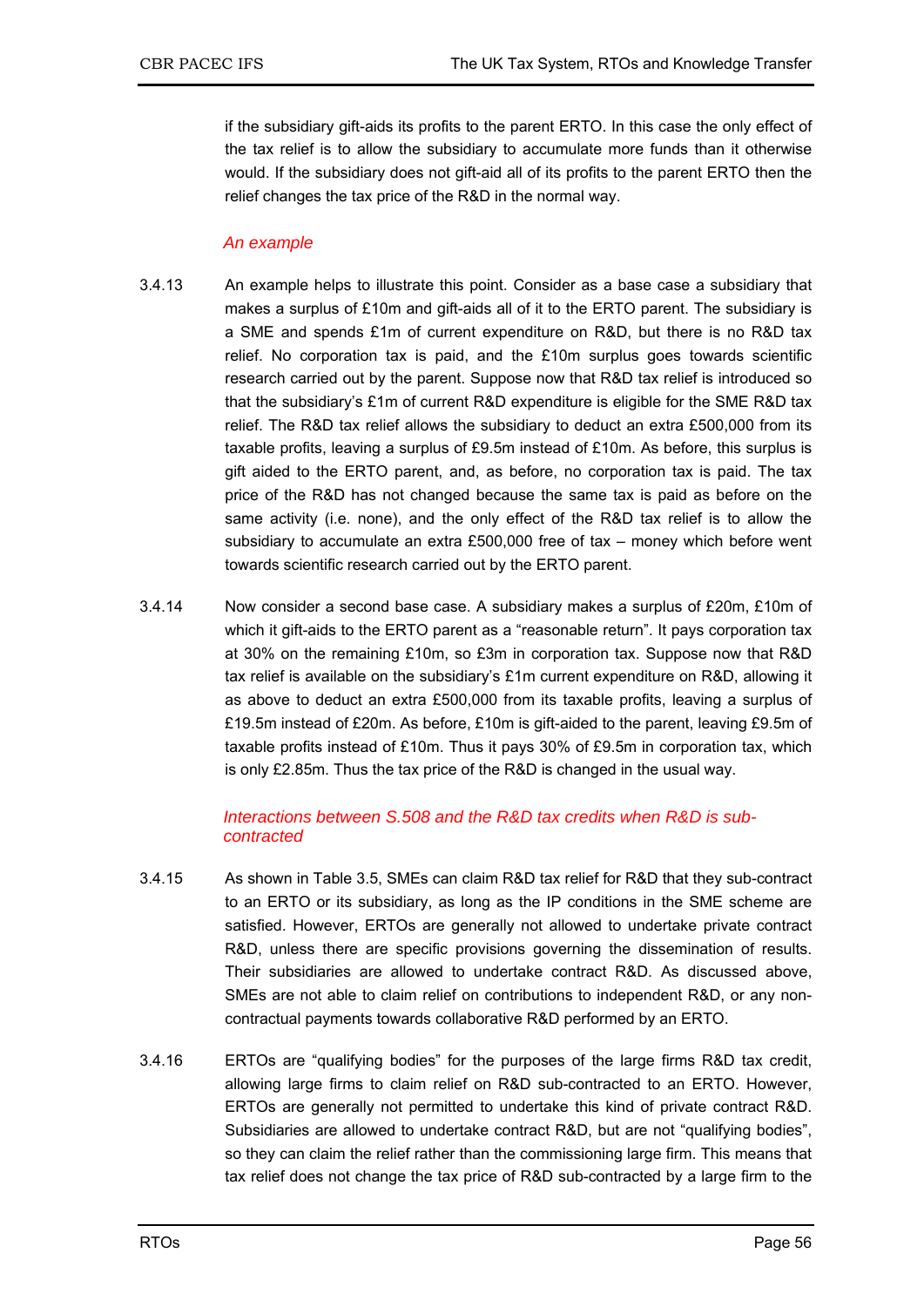subsidiary of an ERTO, unless the subsidiary does not gift-aid all of its profits to the parent ERTO. The potential impact on these arrangements of applying the tax definition of R&D to the rules for ERTO status is discussed below. The main point is that the most important restriction on large firms' ability to claim relief on R&D subcontracted to ERTOs is probably not the narrow "scientific research" definition of eligible activities, but the conditions on dissemination of results.

- 3.4.17 The large firms relief allows large firms to claim tax relief on payments for independent R&D that fall outside of a contractual framework. The example given in the IR guidelines is contributions to a university department, but this category is likely to include some membership fees paid to ERTOs, as well as some non-contractual payments for collaborative R&D performed by ERTOs. To be eligible for relief, the R&D performed must be "relevant" and not contracted out by someone else. In addition, the firm claiming the relief must not be connected with anyone receiving the payments for R&D.
- 3.4.18 Universities also come under the "qualifying bodies" category for contract research under the large firms tax credit. The Inland Revenue pointed out that, similarly to ERTOs, universities should not technically perform this kind of contract R&D other than through a subsidiary. However, universities normally charge for contract R&D at a rate that is not profit generating (i.e. they usually do contract R&D to fill empty lab time, cover fixed costs etc). In the absence of potentially taxable profits, the IR does not normally pursue the issue. This is in contrast to the strict enforcement of the Section 508 conditions by the DTI. The difference stems from the DTI being concerned with wider regulation of S.508 bodies while the IR is only concerned with the tax liabilities of universities.
- 3.4.19 AIRTO claimed that the Inland Revenue is not consistent in its application of the R&D tax reliefs, and that AIRTO members have found it hard to get the relief for contract research. However, no examples were provided to illustrate this.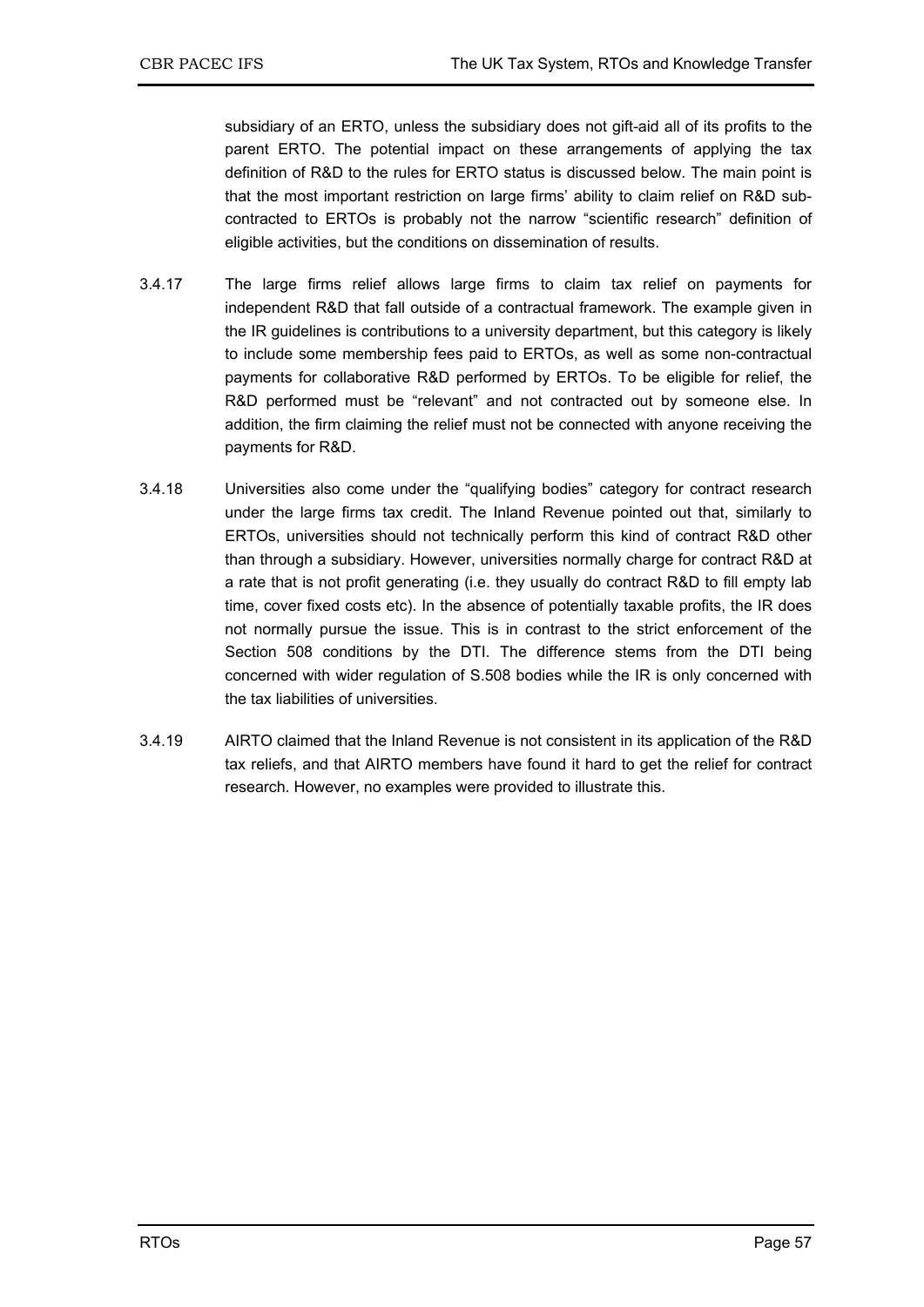# **4 Modelling the Impact of the Tax System on RTO Incentives**

# 4.1 Introduction

- 4.1.1 In this chapter we describe the activities that RTOs undertake, particularly in relation to the way in which these activities will be treated by the tax system. Broadly there are two groups of activities - those that qualify for the R&D tax reliefs and those that do not. In addition, the organisational form of the body financing and the body undertaking the R&D matter.
- 4.1.2 In considering how taxation will affect behaviour we need to ask: (i) how taxation will change the cost (price) of undertaking the activity, and (ii) how individuals will respond to a change in the cost. The bulk of our analysis is on the first question. In section 4.4 we describe how we do this and in sections 4.6-4.8 we present the results with respect to R&D activities. In section 4.9 we discuss the results from our survey of RTOs asking how they perceive the tax system as affecting their R&D activities. In section 4.10 we discuss the impact of tax on non-R&D activities, which is minimal.
- 4.1.3 A summary and our conclusions from this chapter are presented in section 5.

# 4.2 Activities of RTOs

4.2.1 In this section we present information on the activities of RTOs taken from the survey of RTOs and of firms using RTOs that are relevant to the tax-modelling. Key factors include: size (especially SME status); profitability; sources of income, including the nature of contractual relationships; and types of activity undertaken, in particular the amount of R&D. We first discuss evidence on the relevant characteristics of RTOs themselves and then evidence on the relevant characteristics of firms that currently use RTOs.

### *Characteristics of RTOs*

- 4.2.2 As shown in Chapter 2, about two-thirds of ERTOs and NERTOs are SMEs under the employment and turnover definitions, and the rest are large firms.
- 4.2.3 As shown in Tables 4.1 and 4.2, of those who answered the question, most NERTOs and both ERTOs have profits/surpluses well in excess of £1.5m, meaning that the marginal corporation tax rate that would face if they were NERTOs is 30%. Of those answering, five NERTOs made losses in the current year and six in the previous year, and neither of the two ERTOs did. However, there are clearly some concerns over the representativeness of these results given the low number of responses.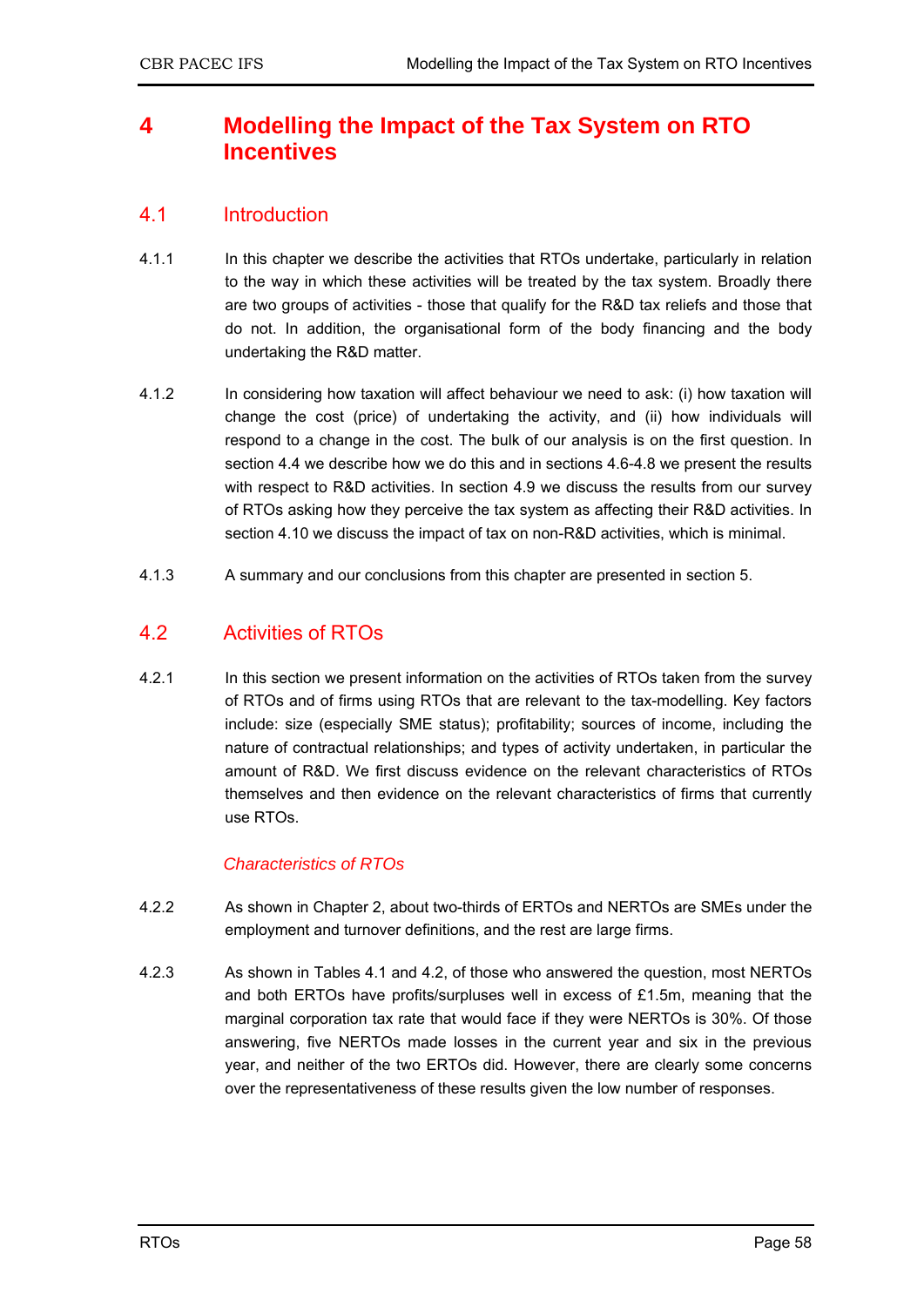|                                 | Percentage of all respondents (by<br>S508 Status) |                |              |
|---------------------------------|---------------------------------------------------|----------------|--------------|
|                                 | Total                                             | <b>ERTO</b>    | <b>NERTO</b> |
| Loss                            | 31                                                | 0              | 38           |
| Under £1M                       | 13                                                | 0              | 15           |
| £1M to £10M                     | 0                                                 | 0              | 0            |
| £10M to £25M                    | 0                                                 | 0              | 0            |
| £25M to £50M                    | 6                                                 | 0              | 8            |
| £250M to £500M                  | 19                                                | 0              | 23           |
| £500M to £1B                    | 6                                                 | 50             | 0            |
| Over £1B                        | 19                                                | 50             | 8            |
| Number of respondents           | 15                                                | $\overline{c}$ | 13           |
| Source: PACEC Survey (q109abnd) |                                                   |                |              |

### **Table 4.1 Can you say what your group profit / surpluses has been in the most recent operating year?**

### **Table 4.2 Can you say what your group profit / surpluses has been in the most recent operating year bar one?**

|                                 | Percentage of all respondents (by<br>S508 Status) |             |              |
|---------------------------------|---------------------------------------------------|-------------|--------------|
|                                 | Total                                             | <b>ERTO</b> | <b>NERTO</b> |
| Loss                            | 46                                                | 0           | 55           |
| Under £1M                       | 0                                                 | 0           | 0            |
| £1M to £10M                     | 0                                                 | 0           | 0            |
| £10M to £25M                    | 8                                                 | 0           | 9            |
| £250M to £500M                  | 15                                                | $\mathbf 0$ | 18           |
| £500M to £1B                    | 23                                                | 100         | 9            |
| Over £1B                        | 8                                                 | 0           | 9            |
| Number of respondents           | 13                                                | 2           | 11           |
| Source: PACEC Survey (q109bbnd) |                                                   |             |              |

- 4.2.4 Table 4.3 shows the main sources of income in the most recent year for the RTOs surveyed. This includes income of subsidiaries. Membership fees make up only about 6% of income for both ERTOs and NERTOs. Collaborative research with private sector funds makes up a further 7.3% of ERTOs income on average, and private contract research a further 15.2%. Research of all kinds makes up an average of 33% of ERTOs' income, and 29% of NERTOs' income. Research activities are those that are most likely to create spillover benefits, and especially those of a collaborative nature. Activities such as consultancy and testing are less likely to provide spillover benefits to other firms. This is important when we consider what types of activity should be targeted by the tax system.
- 4.2.5 Looking at Table 4.3 we see that if we add together Collaborative research from public and private sector funds these make up 14.6% for ERTOs and 14.4% for NERTOs. So in total ERTOs and NERTOs do the same amount of collaborative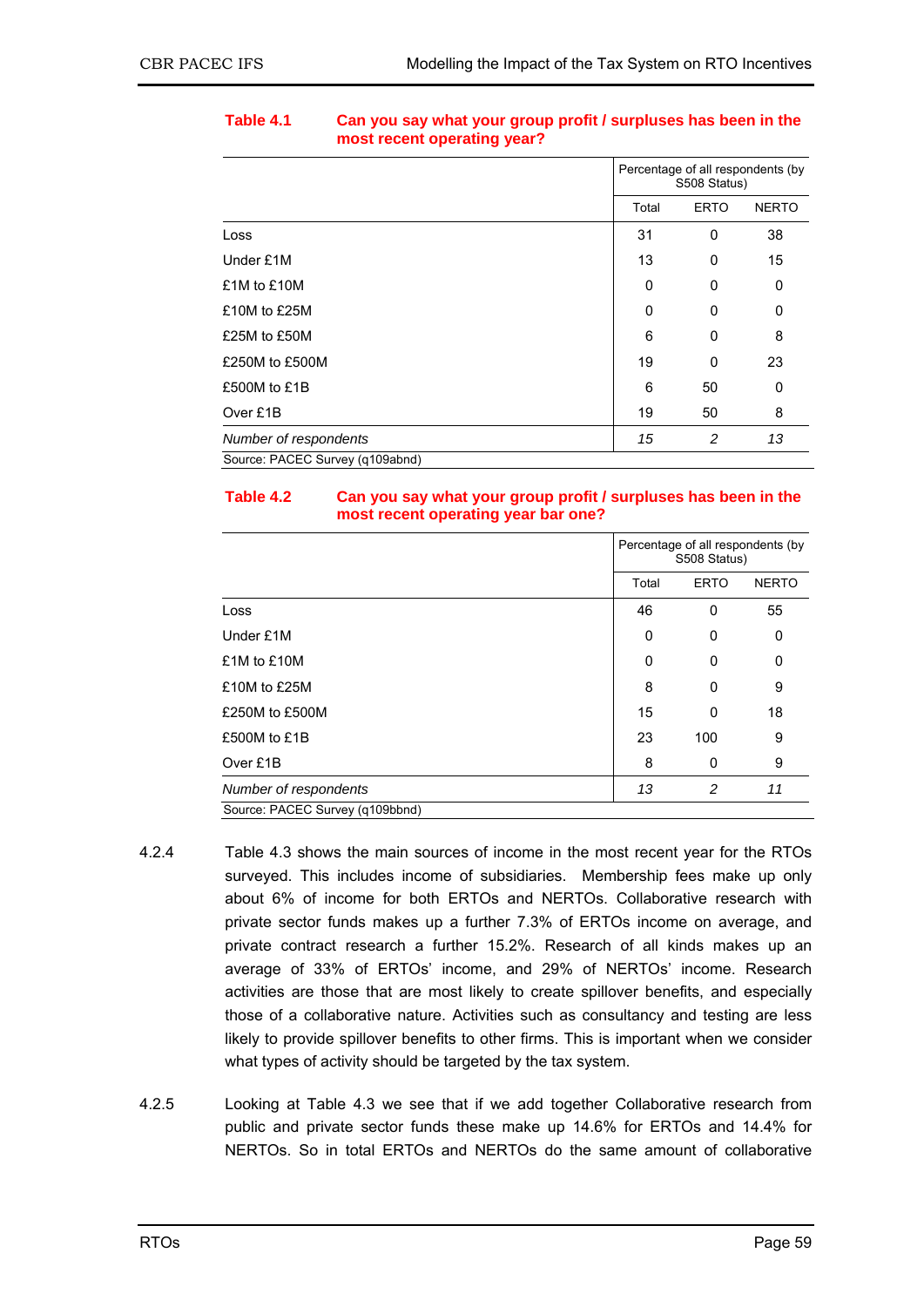research, but NERTOs use more public sector grants. ERTOs use more private sector funding, but get public sector support through their tax exempt status.

4.2.6 In addition, ERTOs and NERTOs do similar amount of contract research, but for ERTOs more is private sector funded. This raises the question of whether tax exempt status has an appreciable impact on the activities of ERTOs, or whether it leads to similar activities being undertaken with similar levels of government support, but using a different structure. The data available to us is not sufficient to answer this question.

|                                                    |       | Average (mean) of all respondents.<br>(by S508 Status) |              |  |
|----------------------------------------------------|-------|--------------------------------------------------------|--------------|--|
|                                                    | Total | <b>ERTO</b>                                            | <b>NERTO</b> |  |
| Consultancy                                        | 21.6  | 14.7                                                   | 26.2         |  |
| providing facilities / prototyping / testing       | 19.1  | 14.0                                                   | 22.6         |  |
| Collaborative research (with public sector funds)  | 9.3   | 7.3                                                    | 10.7         |  |
| Collaborative research (with private sector funds) | 5.1   | 7.3                                                    | 3.7          |  |
| Contract research (private sector)                 | 8.4   | 15.2                                                   | 3.9          |  |
| Contract research (public sector)                  | 8.3   | 4.1                                                    | 11.1         |  |
| Exploitation of products / processes               | 6.8   | 16.1                                                   | 0.7          |  |
| Membership fees                                    | 6.2   | 6.4                                                    | 6.1          |  |
| Training                                           | 3.1   | 4.9                                                    | 1.9          |  |
| <b>Publications</b>                                | 2.4   | 0.3                                                    | 3.7          |  |
| Conferences / Networks                             | 2.3   | 1.1                                                    | 3.1          |  |
| Other                                              | 7.5   | 8.7                                                    | 6.7          |  |
| Number of respondents                              | 25    | 10                                                     | 15           |  |
| Source: PACEC Survey (q49)                         |       |                                                        |              |  |

#### **Table 4.3 If we take the most recent year can you say what the sources of income have been?**

- 4.2.7 80% of ERTOs do private contract research. As discussed in chapter 3, this is done through subsidiaries, apart from one case. $8<sup>8</sup>$
- 4.2.8 Table 4.4 shows that all of the surveyed ERTOs undertake at least some scientific research which is not funded by public sector grants and is not privately contracted. This is mainly collaborative research done with or for members, but also within ERTOs' own research and development programme. Less than half of the NERTOs engage in this activity. The NERTOs tend to concentrate on applied or commercial research such as consumer research and market trends.

<sup>&</sup>lt;sup>8</sup> The exception is the Aircraft Research Association where special factors arise.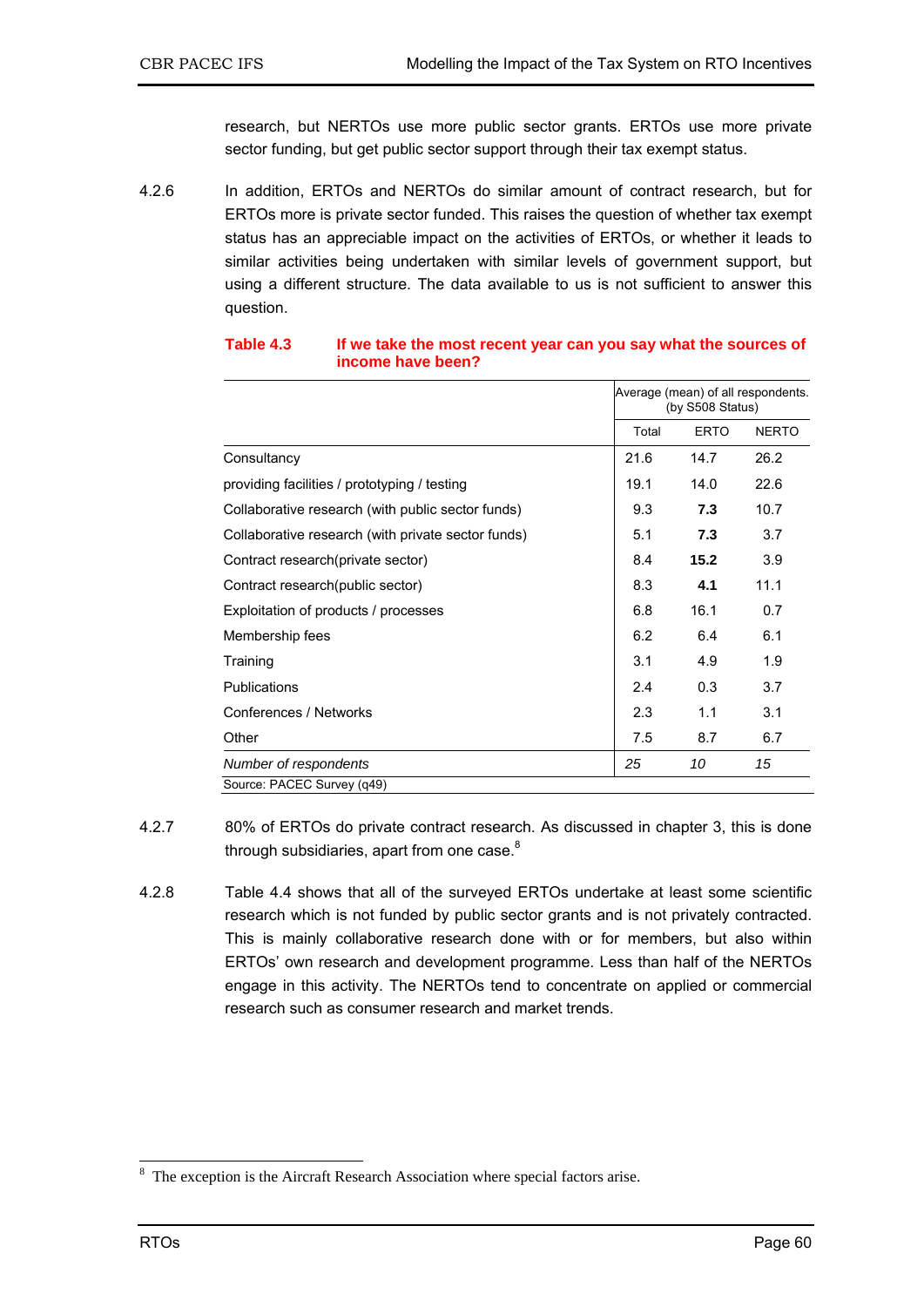#### **Table 4.4 Do you undertake any scientific research which is not funded by public sector grants (and is not privately contracted)?**

|                                                                                                      | Percentage of all respondents (by<br>S508 Status) |             |              |  |
|------------------------------------------------------------------------------------------------------|---------------------------------------------------|-------------|--------------|--|
|                                                                                                      |                                                   | <b>ERTO</b> | <b>NERTO</b> |  |
| Yes                                                                                                  | 64                                                | 100         | 44           |  |
| No.                                                                                                  | 36                                                | o           | 56           |  |
| Number of respondents                                                                                | 25                                                | 9           | 16           |  |
| A number is shown in bold where, taking into account the margin of error due to sampling, we are 95% |                                                   |             |              |  |

certain that it is different from the number in the left hand total column (using a Chi-Squared statistical test) Source: PACEC Survey (q89a)

#### **Table 4.5 How much of your current expenditure would you say is on R&D?**

|                             | Statistics of all respondents. (by<br>S508 Status) |      |      |
|-----------------------------|----------------------------------------------------|------|------|
|                             | <b>ERTO</b><br><b>NERTO</b><br>Total               |      |      |
| Median                      | 17.5                                               | 22   | 10.5 |
| Mean                        | 18.7                                               | 23.3 | 16.1 |
| Min                         | 1.5                                                | 2.0  | 1.5  |
| Max                         | 50                                                 | 40   | 50   |
| Number of respondents       | 22<br>14<br>8                                      |      |      |
| Source: PACEC Survey (Q67b) |                                                    |      |      |

- 4.2.10 Of the 11 RTOs who answered the question about how much of this R&D expenditure was eligible for R&D tax reliefs, the average was between 40% and 50% of total R&D expenditure, with little difference between ERTOs and NERTOs. For two ERTOs (half of the four who answered) and two NERTOs (half of the four who answered) this included expenditure sub-contracted to them by a large firm. Again we might be concerned about the representativeness of these results given the low number of responses. There was no indication of why RTOs thought that most of their R&D expenditure would not be eligible for R&D tax relief.
- 4.2.11 As shown in Table 4.6, just over half of the RTOs have used R&D tax credits, these are mainly NERTOs, but 4 of the ERTOs have also used them through their subsidiary companies.

<sup>4.2.9</sup> Table 4.5 shows the proportion of expenditure that responding RTOs reported was on R&D. While ERTOs do more over most of the distribution (except at the maximum) the proportions are not statistically significantly different.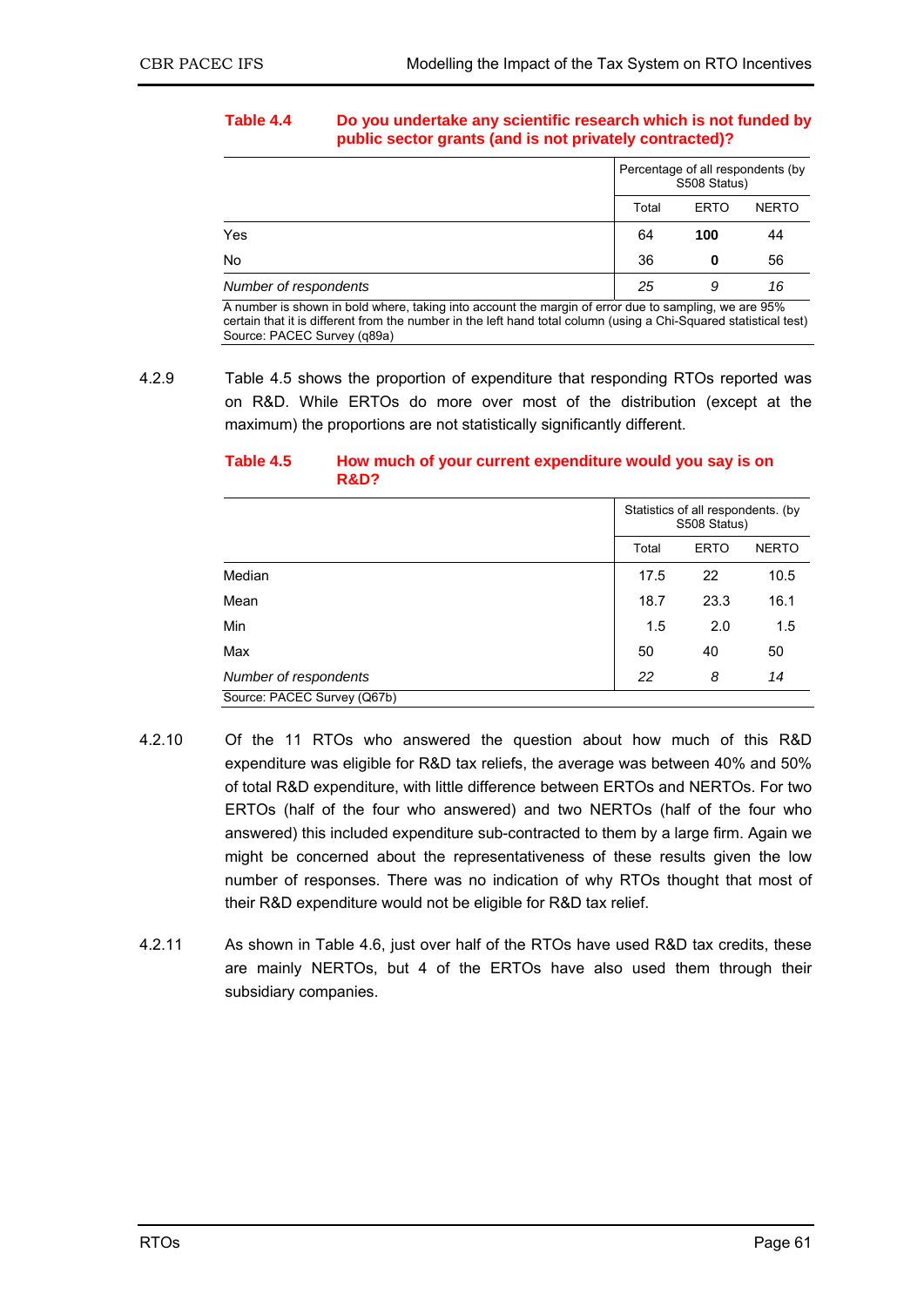|                             |  | Percentage of all respondents (by<br>S508 Status) |             |              |  |
|-----------------------------|--|---------------------------------------------------|-------------|--------------|--|
|                             |  |                                                   | <b>ERTO</b> | <b>NERTO</b> |  |
| Yes                         |  | 52                                                | 40          | 59           |  |
| No                          |  | 48                                                | 60          | 41           |  |
| Number of respondents       |  | 27                                                | 10          | 17           |  |
| Source: PACEC Survey (q62a) |  |                                                   |             |              |  |

### **Table 4.6 Have you claimed R&D tax credits?**

### *Relevant characteristics of firms currently using RTOs*

4.2.12 Table 4.7 shows that a majority of responding RTOs (both ERTOs and NERTOs) report that their UK membership consists mainly of small or medium sized firms (SMEs). This is not reflected in the separate survey of firms using RTOs, where only 20% (17 firms) are SMEs. As we discussed in chapter 2, the survey of firms using RTOs is not representative of RTOs' overall membership, and this should be borne in mind when interpreting the discussion which follows.

| Does your UK membership consist mainly of small, medium or<br>Table 4.7<br>large firms? |  |                                   |
|-----------------------------------------------------------------------------------------|--|-----------------------------------|
|                                                                                         |  | Percentage of all respondents (by |

|                             | Percentage of all respondents (by<br>S508 Status) |             |              |  |
|-----------------------------|---------------------------------------------------|-------------|--------------|--|
|                             | Total                                             | <b>ERTO</b> | <b>NERTO</b> |  |
| Small                       | 17                                                | 29          | 0            |  |
| Medium                      | 42                                                | 29          | 60           |  |
| Large                       | 42                                                | 43          | 40           |  |
| Number of respondents       | 12                                                |             | 5            |  |
| Source: PACEC Survey (q113) |                                                   |             |              |  |

4.2.13 Table 4.8 shows how the surveyed firms have been involved with RTOs. The most common forms of involvement are collaborative research projects and membership. Next most common are consultancy and training/conferences/events.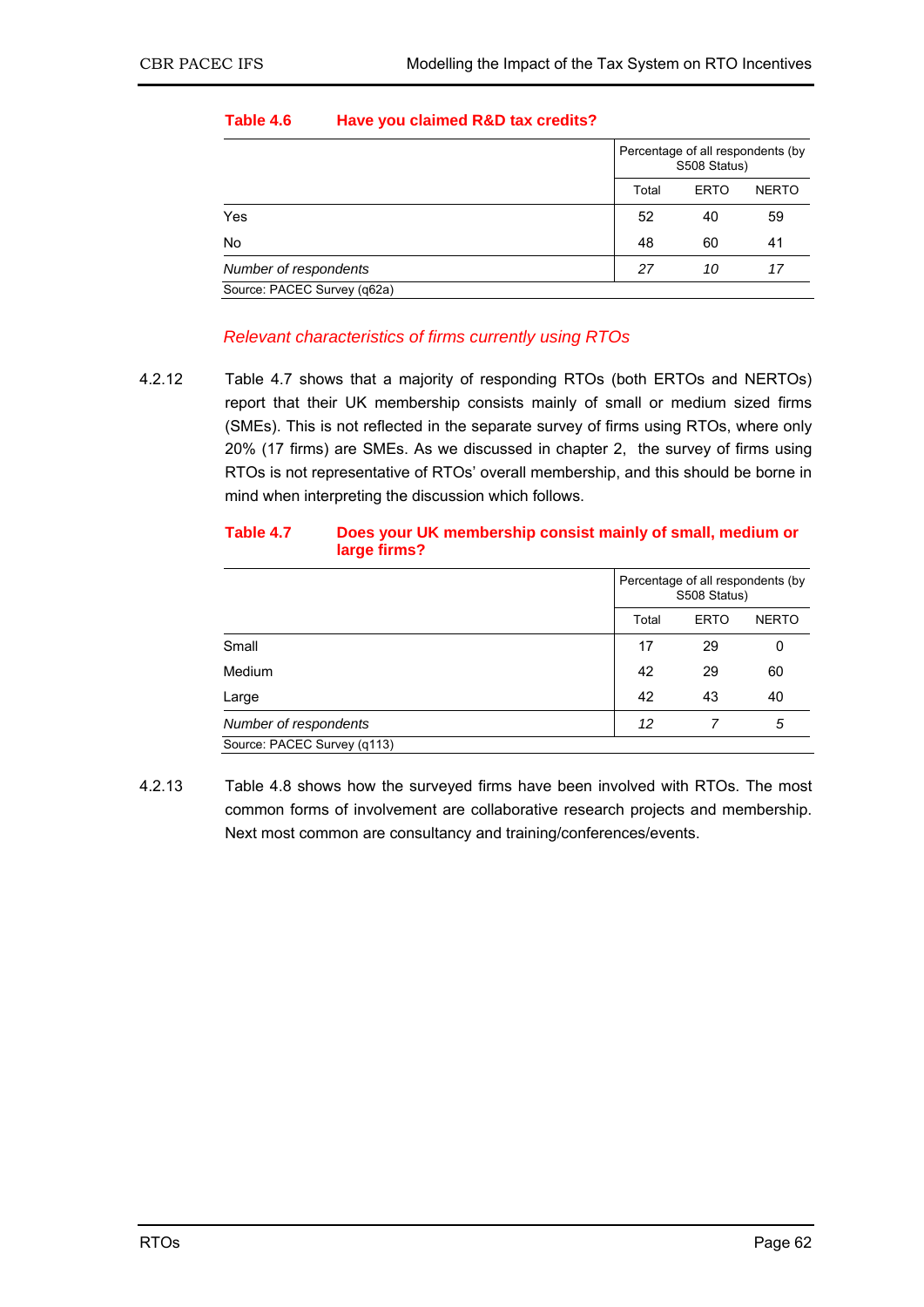|                                               | Percentage of all respondents (by number of<br>employees) |         |           |          |  |  |
|-----------------------------------------------|-----------------------------------------------------------|---------|-----------|----------|--|--|
|                                               | Total                                                     | 1 to 50 | 51 to 250 | over 250 |  |  |
| Collaborative research project                | 70                                                        | 57      | 69        | 71       |  |  |
| Member                                        | 65                                                        | 50      | 62        | 64       |  |  |
| Consultancy                                   | 55                                                        | 64      | 69        | 55       |  |  |
| Training/conferences/Events                   | 55                                                        | 43      | 69        | 47       |  |  |
| <b>Networks</b>                               | 49                                                        | 36      | 62        | 44       |  |  |
| Contract research                             | 26                                                        | 21      | 38        | 29       |  |  |
| Commercial application / exploitation support | 20                                                        | 29      | 23        | 20       |  |  |
| Strategic Partnerships/Ventures               | 16                                                        | 29      | 15        | 15       |  |  |
| Other                                         | 13                                                        | 7       | 15        | 15       |  |  |
| Number of respondents                         | 91                                                        | 14      | 13        | 55       |  |  |
| Source: PACEC Survey (q17a)                   |                                                           |         |           |          |  |  |

#### **Table 4.8 How have you been involved with the RTO?**

4.2.14 Table 4.9 shows that 79% of surveyed firms do in house R&D, and 65% do R&D collaboratively with a university, indicating that they are a highly innovative sample of UK firms. The numbers are fairly similar for SMEs and large firms.

#### **Table 4.9 What other methods do you use to undertake R&D?**

|                                                  | Percentage of all respondents (by number of<br>employees) |         |           |          |
|--------------------------------------------------|-----------------------------------------------------------|---------|-----------|----------|
|                                                  | Total                                                     | 1 to 50 | 51 to 250 | over 250 |
| In house                                         | 79                                                        | 69      | 83        | 81       |
| Work collaboratively with RTO                    | 66                                                        | 54      | 83        | 62       |
| Work collaboratively with university             | 65                                                        | 54      | 67        | 66       |
| Contract out to RTO                              | 51                                                        | 54      | 75        | 49       |
| Contract out to University                       | 42                                                        | 31      | 42        | 51       |
| Contract out to consultancy company              | 31                                                        | 15      | 33        | 38       |
| Work collaboratively with Consultancy<br>Company | 25                                                        | 15      | 33        | 25       |
| Work collaboratively with other organisation     | 22                                                        | 8       | 17        | 28       |
| Contract out to other organisation               | 19                                                        | 8       | 17        | 25       |
| Other                                            | 9                                                         | 8       | 17        | 9        |
| Number of respondents                            | 85                                                        | 13      | 12        | 53       |

A number is shown in bold where, taking into account the margin of error due to sampling, we are 95% certain that it is different from the number in the left hand total column (using a Chi-Squared statistical test) Source: PACEC Survey (q44a)

4.2.15 Table 4.10 shows that 25% of surveyed firms have used R&D tax relief and 41% do not know if they have or not. There is no significant variation between SMEs and large firms, although slightly more large firms do not know if they have used R&D tax relief. This may reflect the more recent introduction of the large firms' scheme.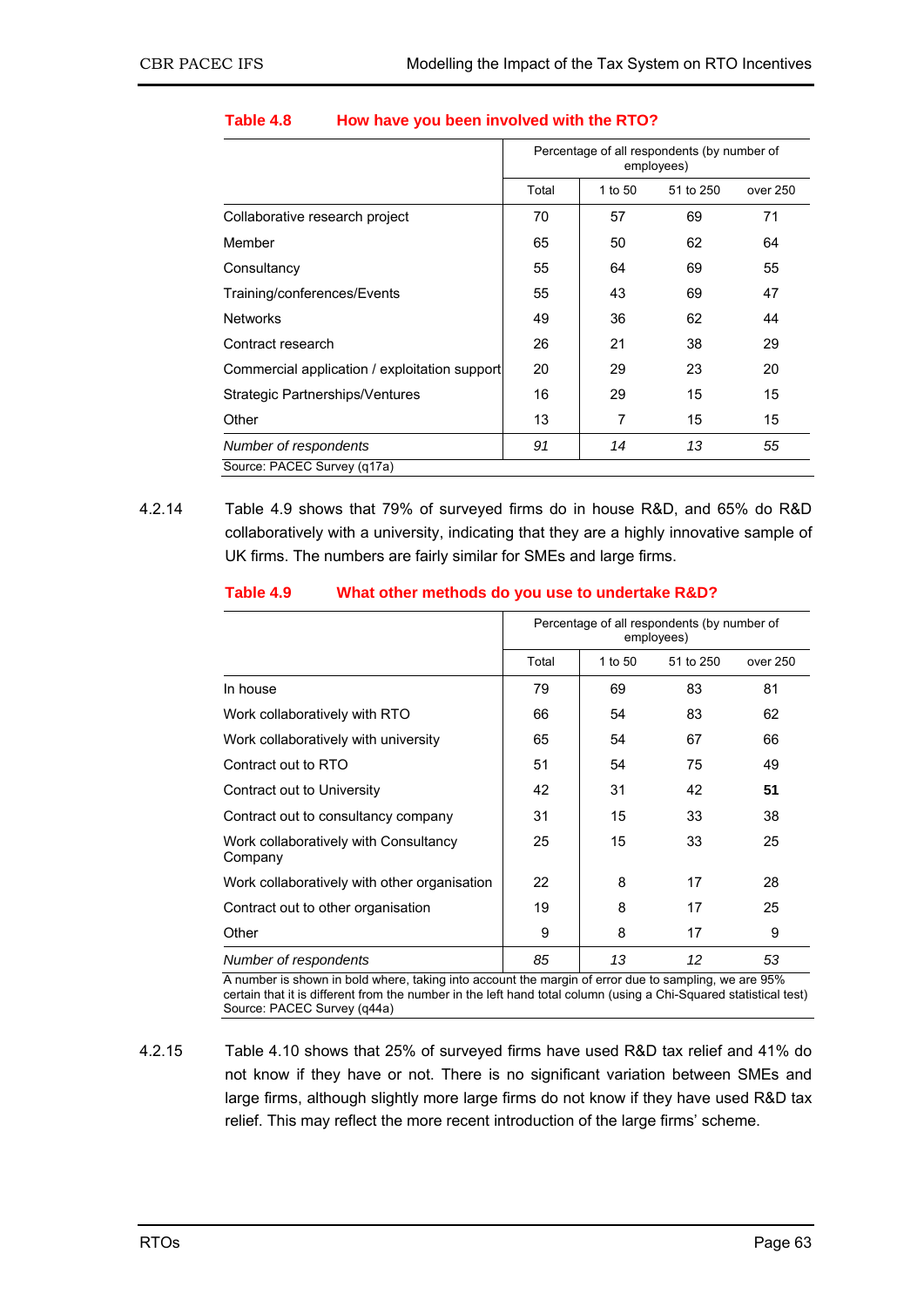| Table 4.10 | relief? | Has your firm used Research and Development Tax Credits / tax |
|------------|---------|---------------------------------------------------------------|
|            |         | Descended and of all according to the floor according of      |

|                       |       | Percentage of all respondents (by number of<br>employees) |           |          |  |  |  |
|-----------------------|-------|-----------------------------------------------------------|-----------|----------|--|--|--|
|                       | Total | 1 to 50                                                   | 51 to 250 | over 250 |  |  |  |
| No                    | 34    | 58                                                        | 42        | 27       |  |  |  |
| Yes                   | 25    | 33                                                        | 25        | 25       |  |  |  |
| Don't know            | 41    | 8                                                         | 33        | 47       |  |  |  |
| Number of respondents | 80    | 12<br>12                                                  |           |          |  |  |  |

A number is shown in bold where, taking into account the margin of error due to sampling, we are 95% certain that it is different from the number in the left hand total column (using a Chi-Squared statistical test) Source: PACEC Survey (q45b)

4.2.16 However, less than 5% of the firms (both SMEs and large firms) thought that the scale or nature of their R&D had been influenced by the introduction of R&D tax relief. At the same time, 63% of firms thought that lack of finance was the main constraint on R&D. In addition, 30% of SMEs and 15% of large firms thought there should be more tax incentives for R&D.

# 4.3 Taxation and incentives

- 4.3.1 In considering how taxation will affect behaviour we need to ask: (i) how taxation will change the cost (price) of undertaking the activity, and (ii) how individuals will respond to a change in the cost. What we consider below is the impact of taxation on the cost of undertaking the various activities that are undertaken by RTOs. Data is not available to estimate the responsive of RTOs specifically to changes in the cost of their various activities. Therefore, we look to estimates of price responsiveness in the existing literature. Estimates of the own price elasticity of R&D centre around -1.0, suggesting that there is a more or less one for one response to changes in the cost of conducting R&D.<sup>9</sup>
- 4.3.2 These elasticities have generally been estimated using data on large firms or at the industry level. We asked RTOs how responsive they would be to price changes and their survey responses suggest that they are very unresponsive to price (see paragraph 4.9.1 below). There do not seem to be any obvious reasons why RTOs should be less price sensitive, and it may be that the responses to these questions do not accurately reflect their behaviour. For example, it may be that members and clients decisions on participating in R&D activities are influenced by the cost in ways that are not reflected in the answers given by the RTOs.

 9 See, inter alia, Hall (1993) "R&D tax policy during the 1980s: success of failure" *Tax Policy and The Economy*, 1-35; Hines (1994) "No place like home: tax incentives and the location of R&D by American multinationals" *Tax Policy and the Economy* 8 65-104*;* Baily and Lawrence (1992) "Tax incentives for R&D: what do the data tell us?" Study commissioned by the Council on Research and Technology, Washington DC; Mamuneas and Nadiri (1996) "Public R&D policies and cost behaviour of the US manufacturing industries" *Journal of Public* Economics 63, 57-81;nd Bloom, Griffith and Van Reenen (2002) "Do R&D tax credits work? Evidence form a panel of countries 1979-1997" *Journal of Public Economics* 85, 1-31.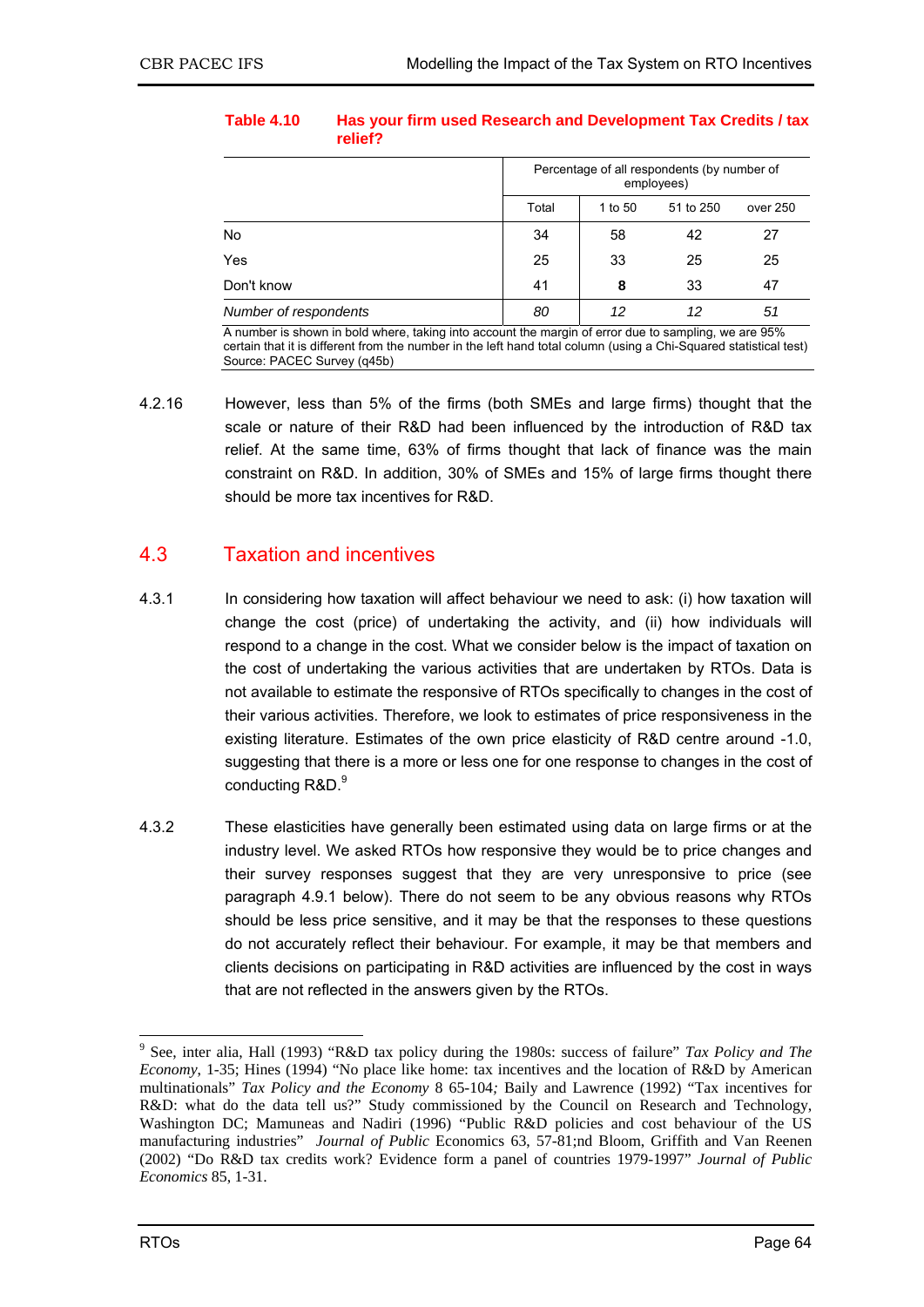# 4.4 Description of the tax model

- 4.4.1 Our modelling of the impact of S.508, the R&D tax reliefs and other aspects of the tax system on the impact of RTO activities is based on the standard Jorgensen/ King-Fullerton methodology for measuring the impact of tax on the price of investment the user cost or effective tax rate. This measures how the tax system affects the cost of carrying out a particular activity – specifically it compares the minimum required rate of return for a specific activity in the absence of tax (or in the absence of any part of the tax system) with the minimum required rate of return in the presence of tax.
- 4.4.2 The standard methodology considers a marginal investment, in other words an investment that just earns the minimum required rate of return, i.e. earns no economic rents. In addition, it is based on the assumption that firms are profitmaximising and that there is perfect competition in product and factor markets. In addition, we assume that investment is financed from retained earnings<sup>10</sup> and that investments are entirely domestic. One way of thinking about this in relation to the behaviour of RTOs is that member firms have a portfolio of projects which they can carry out in a number of different ways - e.g. with in house research facilities, contracting out to a private sector firm, or through involvement in an RTO. One factor affecting this decision, among others, will be the cost. The effective tax rates here give an indication of the way that the tax system affects the variation in cost between the main organisational forms.
- 4.4.3 The standard expression for the user cost is

$$
p = \frac{1-A}{1-\tau} \big( \rho + \delta \big)
$$

where  $A$  is the net present value of all allowances and credits,  $\tau$  is the statutory tax rate on corporate income,  $\rho$  is the real interest rate and  $\delta$  is the economic depreciation rate of the asset being investment in. $11$ 

- 4.4.4 The key factors affecting the return on the investments we are considering are the value of *A* and the statutory tax rate.
- 4.4.5 The value of *A* will depend on the type of investment and the organisational form of the body undertaking the investment. It is composed of at least two parts

$$
A = A^C + A^D
$$

where  $A^C$  is the net present value of the tax credit and  $A^D$  is the net present value of tax depreciation allowances. The statutory tax rate varies with the level of profits of the body undertaking the investment (which may be related to organisational form).

 $10$  We do not consider the impact of the tax system of the cost of raising finance on the equity market or through debt.

<sup>&</sup>lt;sup>11</sup> The standard King-Fullerton expression subtracts  $\delta$  from this expression.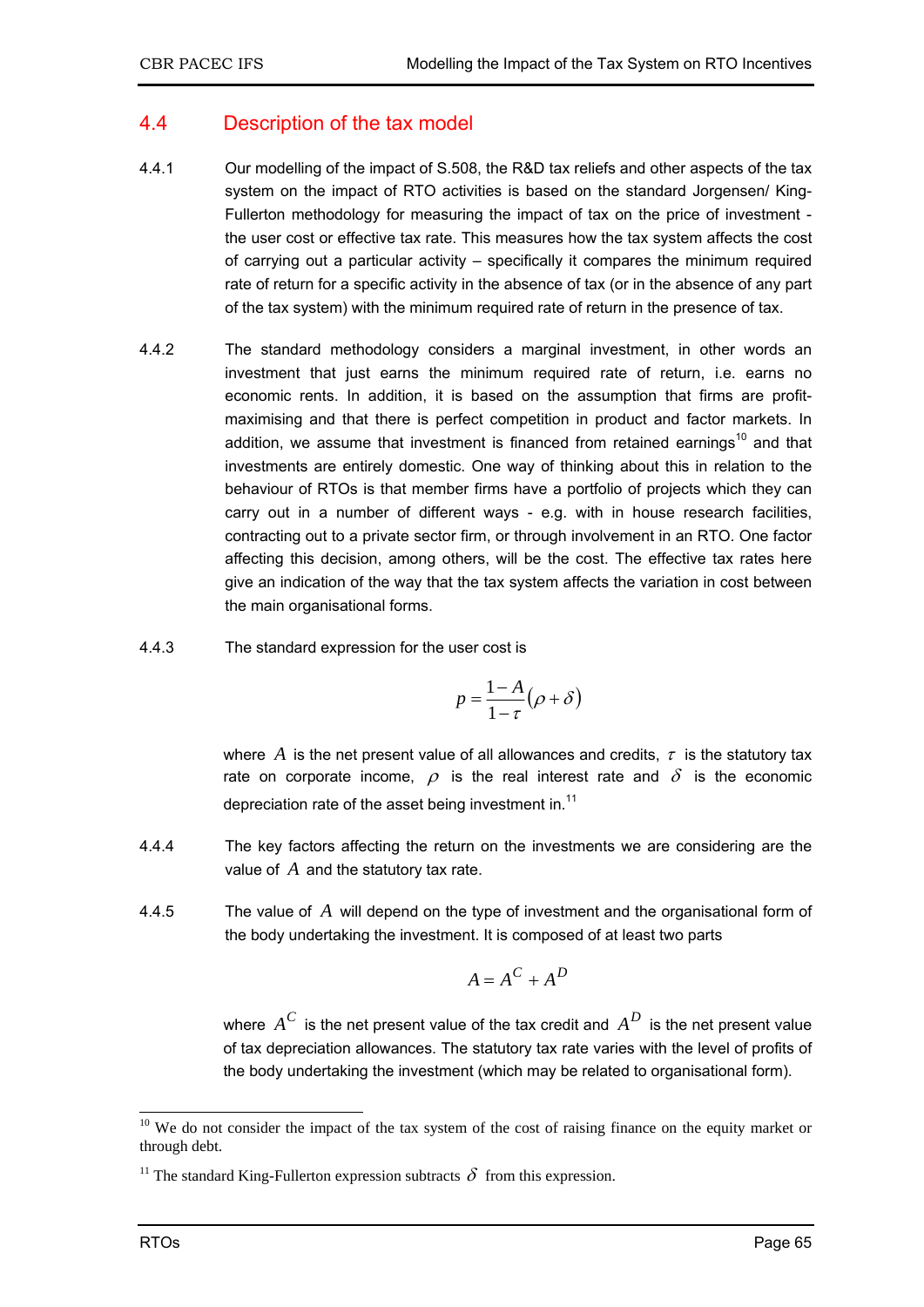- 4.4.6 The user cost combines a measure of the net present value of allowances and credits with information about other features of the tax system to tell us about how the tax system changes the price of investing an additional pound in that particular asset.
- 4.4.7 Below we report the 'tax exclusive' effective marginal tax rate, which is

$$
\frac{p-r}{r} = \frac{\frac{1-A}{1-\tau}(\rho+\delta)-(\rho+\delta)}{(\rho+\delta)}.
$$

- 4.4.8 A negative EMTR suggests that the tax system provides a subsidy for the activity.
- 4.4.9 Recent developments in measuring effective tax rates<sup>12</sup> allow for rent earning investments. The measures shown below are based on the assumption of perfect competition in product markets, so it is assumed that a project would only just break even. In order to calculate effective tax rates for rent earning activities a number of further assumptions needs to be made, for example, about the rate of return on investment. We do not believe that we have sufficient information to make meaningful comparisons. However, without doing the full calculations we can comment on the way in which the effective tax rates would change, and we do that below for the rates on large firms' investment decisions. The basic difference in considering the impact of tax on rent earning activities is that, as a project becomes more profitable the costs become smaller relative to profits, so any relief given on costs becomes less important. In the limit, as a project becomes very profitable the effective tax rate tends towards the statutory tax rate.

# 4.5 Economic parameters

- 4.5.1 There are two variables that enter the calculation of the user cost that are not driven by the tax system - the assumed economic depreciation rates and the real interest rate (or the investors discount rate).
- 4.5.2 We consider three main assets: current expenditure, plant and machinery, and buildings and land. A specific investment can be made up of all three of these, for example, ONS statistics suggest that a typical investment in R&D comprises around 90% current expenditure (around half on salaries and around half on consumables) and the other 10% on plant and machinery and buildings and land. These assets will depreciate at different rates. We use a real interest rate of 10%.

# 4.6 Effective tax rates

4.6.1 We present the effective marginal tax rates (EMTRs) for a variety of activities and organisational forms. We first present EMTRs for R&D activity carried out directly by

 $12$  See, inter alia, Devereux and Griffith (2002).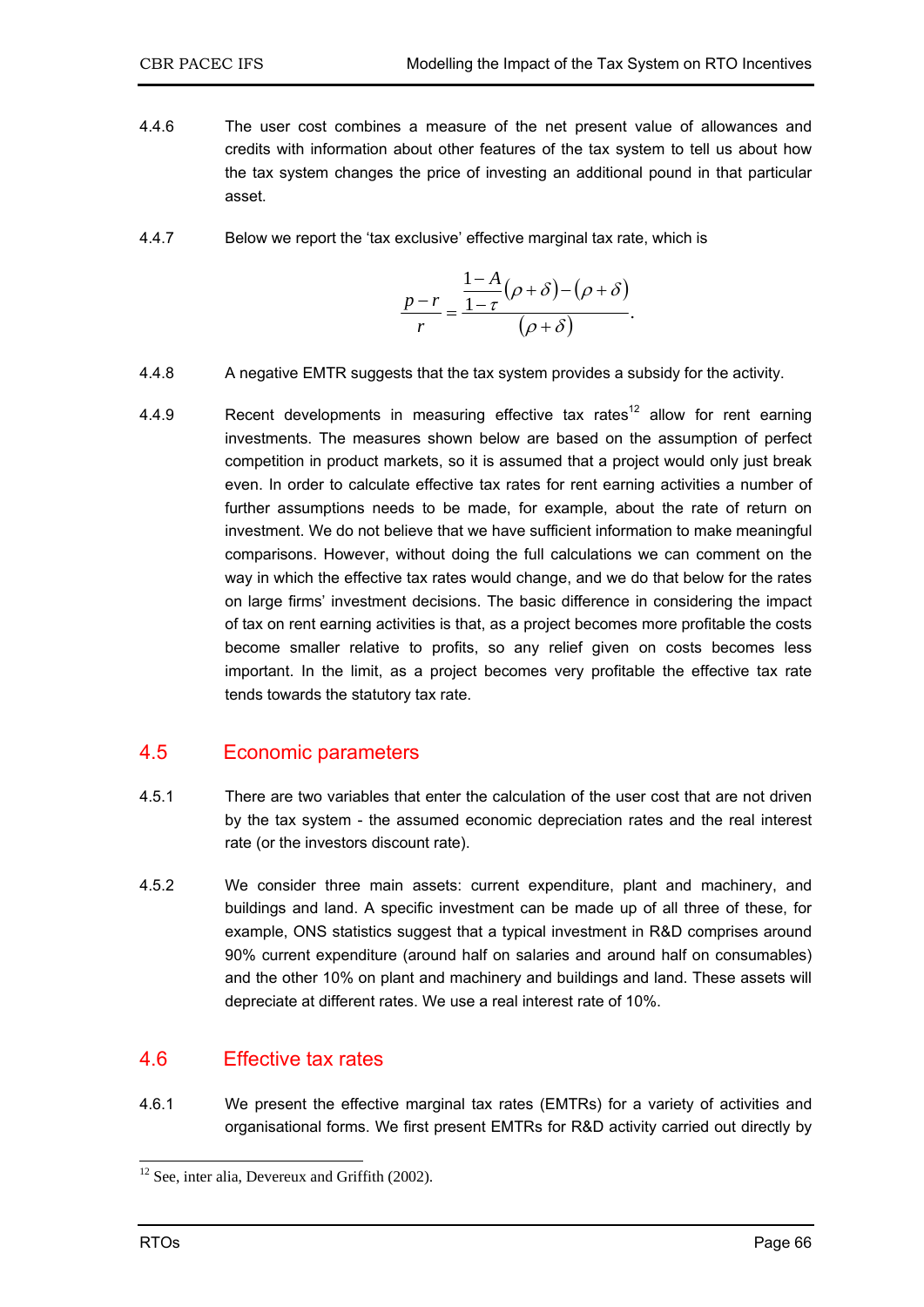a firm or when sub-contracted to a single other firm. We then consider R&D activity funded through non-contractual contributions. This includes members' payments to ERTOs to undertake R&D of common interest. Finally we consider non-R&D activity. In the next section we discuss the implications of the results for incentives to engage in various types of knowledge transfer activity and after that provide direct answers to the questions outlined in the tender document.

# 4.7 EMTRs on R&D activity

- 4.7.1 Table 4.11 shows the EMTR for R&D for each principal-subcontractor combination and for each profit band. For simplicity the profit band applies to any profit-making firm involved in the transaction, whether sub-contractor or principal.
- 4.7.2 The fact that there is substantial variation in the marginal corporation tax rate that depends on the level of profit adds complexity to our modelling strategy. For example a firm making positive profits that are less than £10,000 p.a. would not gain from offsetting further expenditure against tax since its marginal tax rate is zero.<sup>13</sup> This has a particularly marked effect in the context of the SME R&D tax credit, where only a firm with a "surrenderable loss" is able to benefit from the payable aspect of the credit. We discuss this in more detail below.
- 4.7.3 The first column shows the effects of the tax system on the marginal price to a firm of carrying out its own R&D. For the top profit band, the tax system gives a roughly 20% subsidy to SMEs, a 10% subsidy to large firms, and has no effect on the marginal price of R&D for non-profit bodies. The second column shows the effects of the tax system on the price of R&D subcontracted to a SME, and the third column shows the effects of the tax system on the price of R&D subcontracted to a large firm. The final column shows the effects of the tax system on the price of R&D subcontracted to a non-profit organisation (which includes ERTOs). The EMTRs are the same for subcontracted R&D as for own R&D except when the principal is a non-profit organisation that is not able to benefit from the R&D tax relief itself.

<sup>&</sup>lt;sup>13</sup> There are further complications related to the carrying over of allowances to other years.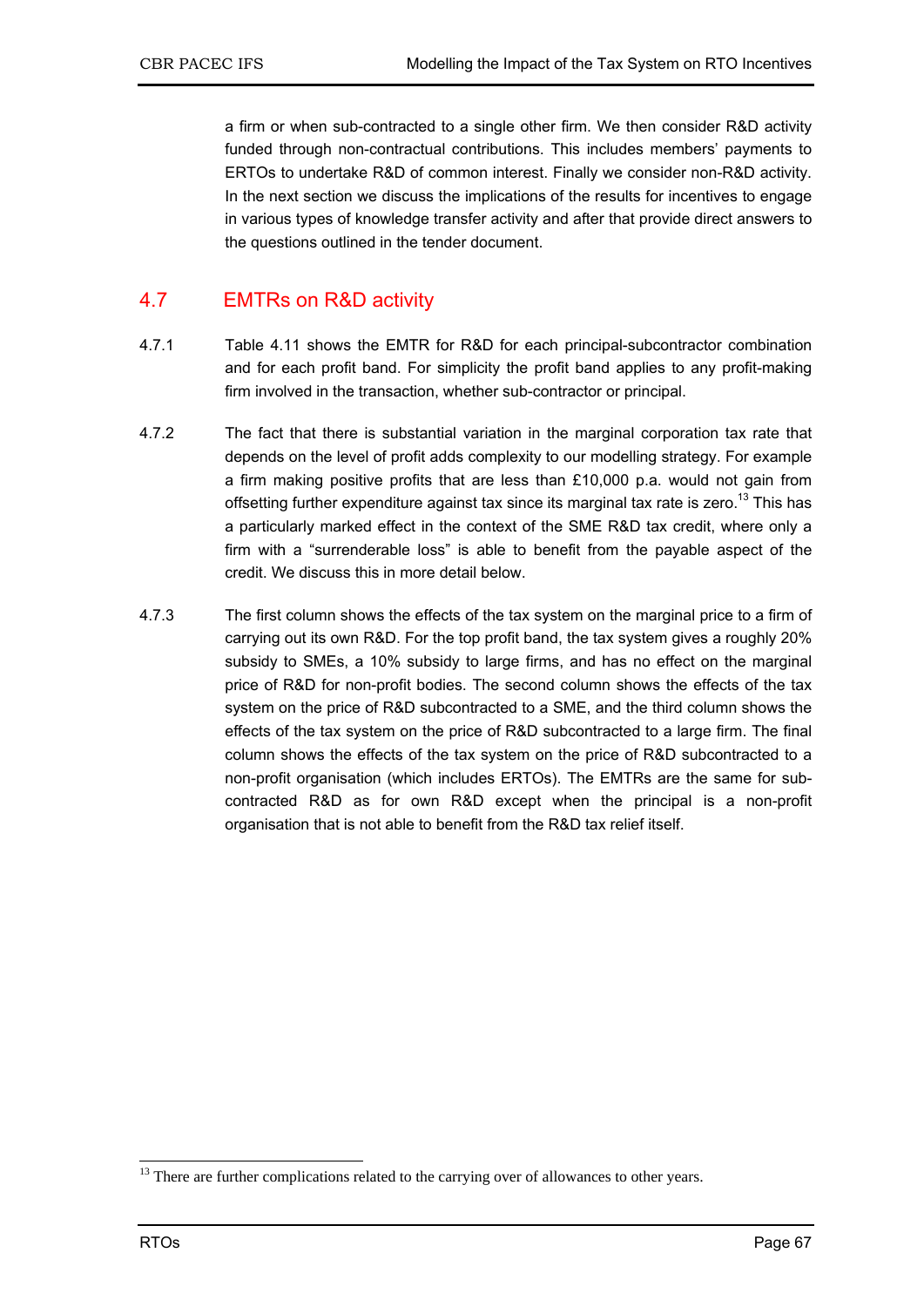| Sub-contractor::                                       | Self     | <b>SME</b> | Large firm | Non-profit |  |  |
|--------------------------------------------------------|----------|------------|------------|------------|--|--|
| profit >£1,500,000, 30% marginal tax rate              |          |            |            |            |  |  |
| <b>Principal:</b>                                      |          |            |            |            |  |  |
| <b>SME</b>                                             | $-0.204$ | $-0.204$   | $-0.204$   | $-0.204$   |  |  |
| Large firm                                             | $-0.102$ | $-0.102$   | $-0.102$   | $-0.102$   |  |  |
| Non-profit                                             | 0.000    | $-0.102$   | $-0.102$   | 0.000      |  |  |
| profit £300,001 - £1,500,000, 32.75% marginal tax rate |          |            |            |            |  |  |
| <b>Principal:</b>                                      |          |            |            |            |  |  |
| <b>SME</b>                                             | $-0.231$ | $-0.231$   | $-0.231$   | $-0.231$   |  |  |
| Large firm                                             | $-0.116$ | $-0.116$   | $-0.116$   | $-0.116$   |  |  |
| Non-profit                                             | 0.000    | $-0.116$   | $-0.116$   | 0.000      |  |  |
| profit £50,001 - £300,000, 19% marginal tax rate       |          |            |            |            |  |  |
| Principal:                                             |          |            |            |            |  |  |
| <b>SME</b>                                             | $-0.111$ | $-0.111$   | $-0.111$   | $-0.111$   |  |  |
| Large firm                                             | $-0.056$ | $-0.056$   | $-0.056$   | $-0.056$   |  |  |
| Non-profit                                             | 0.000    | $-0.056$   | $-0.056$   | 0.000      |  |  |
| profit £10,001 - £50,000, 23.75% marginal tax rate     |          |            |            |            |  |  |
| <b>Principal:</b>                                      |          |            |            |            |  |  |
| <b>SME</b>                                             | $-0.148$ | $-0.148$   | $-0.148$   | $-0.148$   |  |  |
| Large firm                                             | $-0.074$ | $-0.074$   | $-0.074$   | $-0.074$   |  |  |
| Non-profit                                             | 0.000    | $-0.074$   | $-0.074$   | 0.000      |  |  |
| profit £0 - £10,000, 0% marginal tax rate              |          |            |            |            |  |  |
| <b>Principal:</b>                                      |          |            |            |            |  |  |
| <b>SME</b>                                             | 0.000    | 0.000      | 0.000      | 0.000      |  |  |
| Large firm                                             | 0.000    | 0.000      | 0.000      | 0.000      |  |  |
| Non-profit                                             | 0.000    | 0.000      | 0.000      | 0.000      |  |  |
| profit $<$ £0                                          |          |            |            |            |  |  |
| <b>Principal:</b>                                      |          |            |            |            |  |  |
| <b>SME</b>                                             | $-0.228$ | $-0.228$   | $-0.228$   | $-0.228$   |  |  |
| Large firm                                             | 0.000    | 0.000      | 0.000      | 0.000      |  |  |
| Non-profit                                             | 0.000    | 0.000      | 0.000      | 0.000      |  |  |
| Source: IFS                                            |          |            |            |            |  |  |

### **Table 4.11 Effective marginal tax rate by profit band**

- 4.7.4 The subsequent panels of Table 4.11 show the same values for different profit rates. The same patterns hold when we look across the rows (at different sub-contractors) and when we look down the columns within a profit band. However, when we compare across profit bands the numbers vary due to the different marginal rates of corporation tax.
- 4.7.5 Figures A1 and A2 in Appendix A show the EMTR for own R&D by profit band and type of organisation. It is clear that the EMTR varies substantially with taxable profits, becoming zero when taxable profits are less than £10,000. The large subsidy for SMEs making negative profits is due to the repayable aspect of the SME credit. (see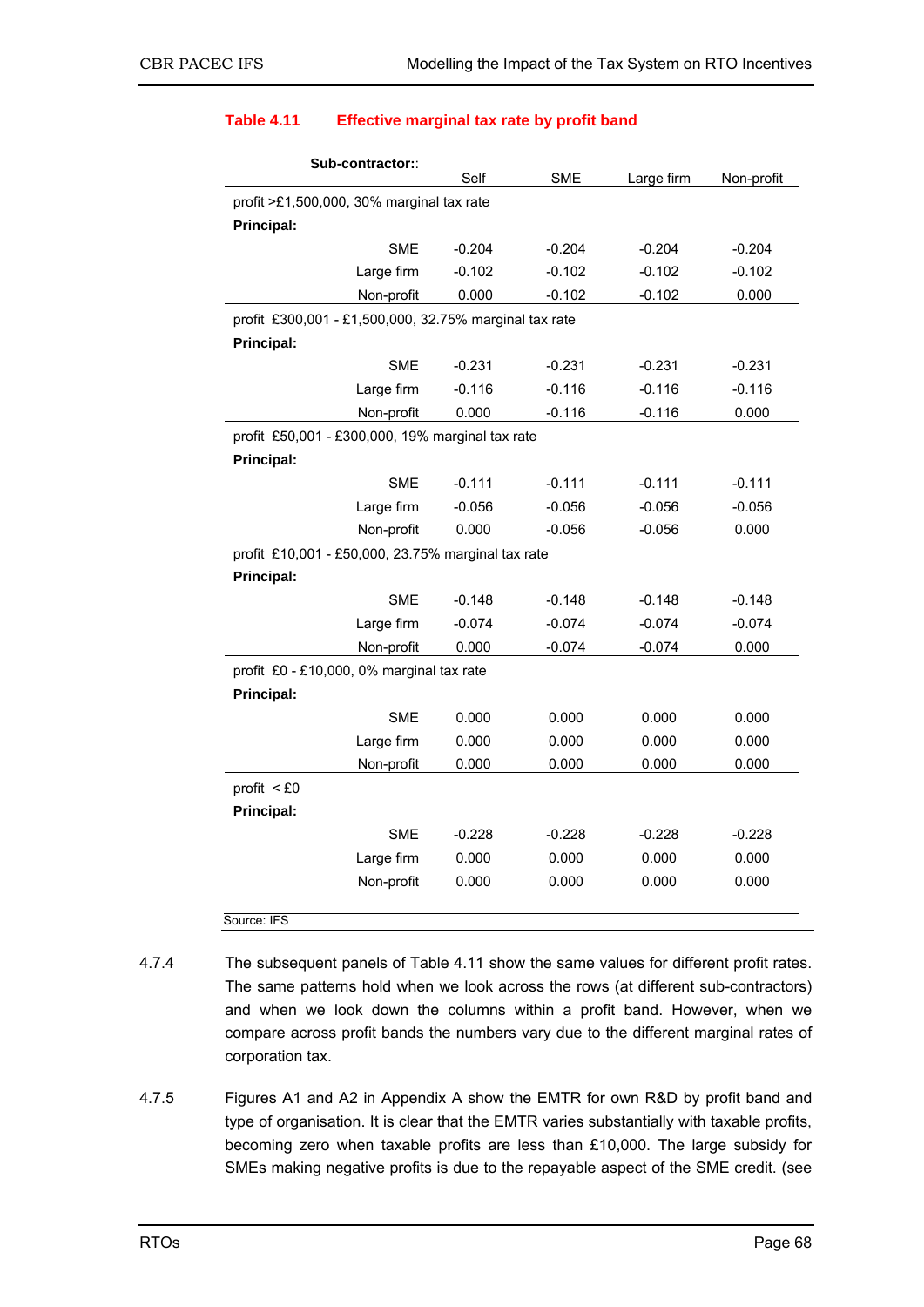Figures A1 and A2, Appendix A). The bottom panel of Table 4.1 shows the EMTR when the relevant firm is making negative profits. It should be noted that the negative numbers are the maximum possible subsidy, since the repayable SME tax credit applies to the lower of the firm's eligible R&D expenditure and its "surrenderable loss". The numbers in the figures and the table thus apply to the situation when the amount of eligible R&D expenditure is smaller than the surrenderable loss.

4.7.6 As explained above, the basic difference in considering the impact of tax on rent earning activities is that, as a project becomes more profitable costs become less important and so the impact of tax relief on costs becomes small and the effective tax rate tends towards the statutory tax rate. If we consider what this would mean for the top panel of Table 4.11, in the limit for a very profitable project the effective average tax rates are given in Table 4.12 under the assumption that all rents go to the principal. In this case non-profit making organisations pay no tax, while others pay tax at the statutory tax rate.

### **Table 4.12 Effective tax rate in the limit for infinitely profitable R&D project**

| Sub-contractor:                       | Self  | <b>SME</b> | Large firm | Non-profit |
|---------------------------------------|-------|------------|------------|------------|
| profit $\geq 1,500,000,30\%$ tax rate |       |            |            |            |
| Principal:                            |       |            |            |            |
| <b>SME</b>                            | 0.300 | 0.300      | 0.300      | 0.300      |
| Large firm                            | 0.300 | 0.300      | 0.300      | 0.300      |
| Non-profit                            | 0.000 | 0.000      | 0.000      | 0.000      |
| Source: IFS                           |       |            |            |            |

# 4.8 Independent R&D activity funded through non-contractual contributions

- 4.8.1 We now consider the impact of the tax system on firms' incentives to fund independent R&D through non-contractual contributions. This includes R&D performed by a university or by an ERTO through members' contributions. The table below shows the EMTR for R&D for different combinations of the type of firm commissioning the R&D, the type of organisation doing the R&D, and whether the R&D is done under contract or through contributions. For simplicity we also assume that all profit-making firms have positive profits greater than £1,500,000.
- 4.8.2 The key aspect of the tax system for this analysis is the distinction between the SME R&D tax credit and the large firms credit when it comes to payments to non-profit organisations that fall outside of a contractual framework. These kinds of payments do not qualify for relief under the small firms credit but do qualify under the large firms credit, as long as the R&D is relevant to the firm and the firm is not "connected" to anyone receiving the payments. In addition there is no provision for SMEs to claim relief under the large firms rules in this case. This contrasts for example with R&D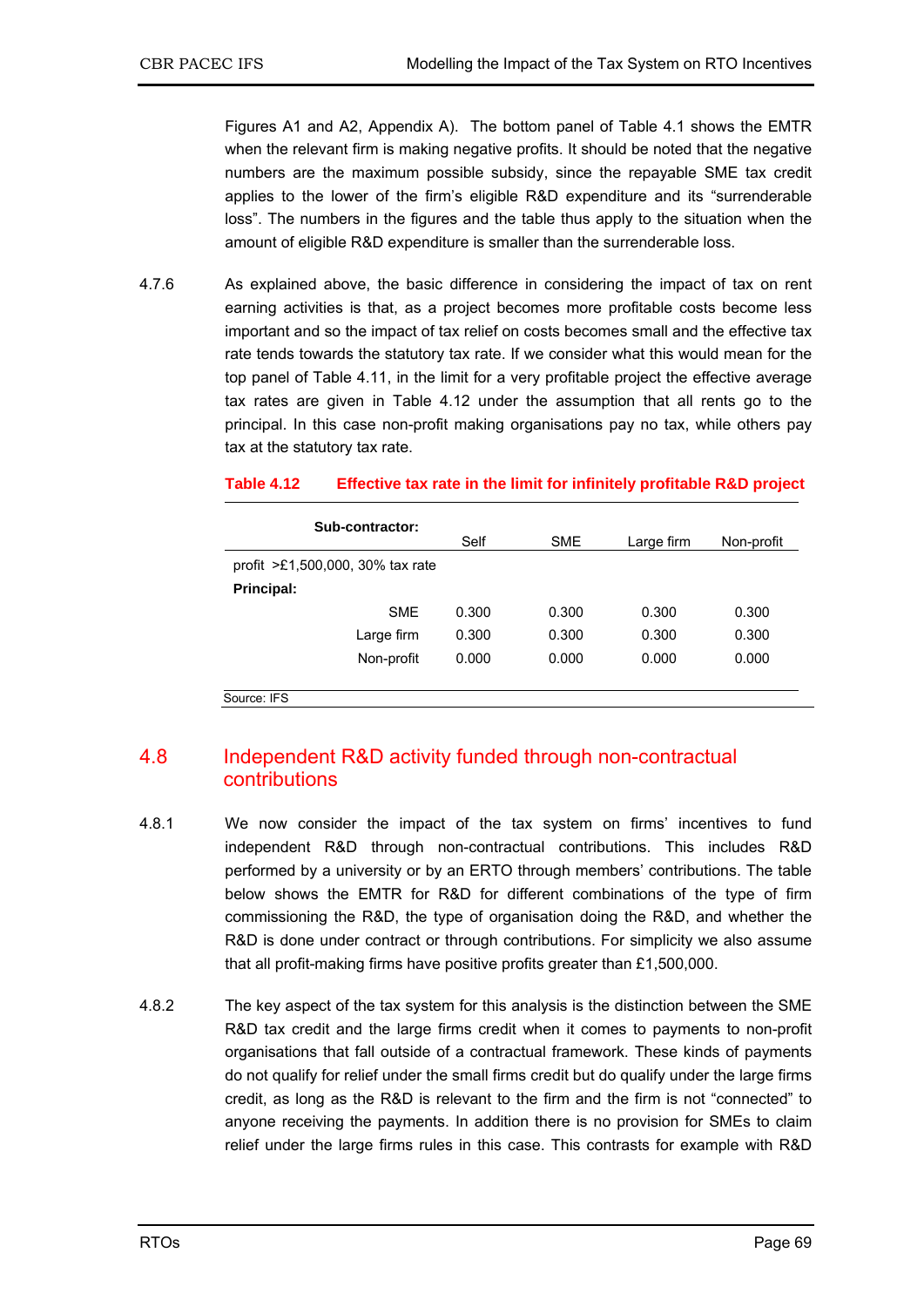subcontracted by a large firm to a SME, in which case there is a specific statutory provision allowing the SME to claim under the large firm rules.

| Type of firm<br>commissioning the<br>R&D | Type of organisation<br>doing the R&D | Is the R&D done<br>under contract or<br>through | <b>EMTR</b> |
|------------------------------------------|---------------------------------------|-------------------------------------------------|-------------|
|                                          |                                       |                                                 |             |
| <b>SME</b>                               | Profit                                | Contract                                        | $-0.204$    |
| <b>SME</b>                               | Non-profit                            | Contract                                        | $-0.204$    |
| <b>SME</b>                               | Non-profit                            | Contributions                                   | 0.000       |
| *Large firm                              | Profit                                | Contract                                        | $-0.102$    |
| Large firm                               | Non-profit                            | Contract                                        | $-0.102$    |
|                                          |                                       |                                                 |             |
| Large firm                               | Non-profit                            | Contributions                                   | $-0.102$    |

#### **Table 4.13 EMTRs for R&D done under contract and through contributions**

Notes: We assume all profit-making firms have taxable profits greater than £1,500,000. \* in this case the firm doing the R&D claims the relief. As discussed above, if this is the subsidiary of an SRA that gift-aids its profits to the parent then the tax price of R&D is not affected.

- 4.8.3 The results show that for SMEs the tax system provides a subsidy for R&D that is done under contract but not for independent R&D funded by non-contractual contributions. For large firms the tax system does not discriminate between the different types of R&D. Thus the tax system currently provides less incentives for SMEs to support independent R&D through contributions than it does for large firms.
- 4.8.4 At first sight there seems no reason why this anomaly could not be rectified simply by changing the rules of the SME R&D tax relief to be the same as those for large firms in this respect. Thus contributions to independent R&D could be made eligible for R&D tax relief under the SME scheme under the same conditions as in the large firms scheme. The Inland Revenue suggested that the current difference between the two schemes was more likely to be an accidental result of their different histories than the result of a deliberate policy choice.
- 4.8.5 The intended aim of changing the rules as described in the above paragraph would be both to increase the scale of contributions for R&D by SMEs already making them, and to encourage more SMEs to make such contributions than do at present. Without any evidence on the responsiveness of SMEs to this kind of incentive it is impossible to say what the scale of any such effect would be. However, it seems likely that the latter effect (i.e. increasing the number of SMEs making such contributions) is unlikely to be large without some kind of policy to increase awareness by SMEs of the possibility of making tax-efficient contributions to RTOs in this way. This is because there are likely to be significant information and coordination barriers to increasing the scope of such activity.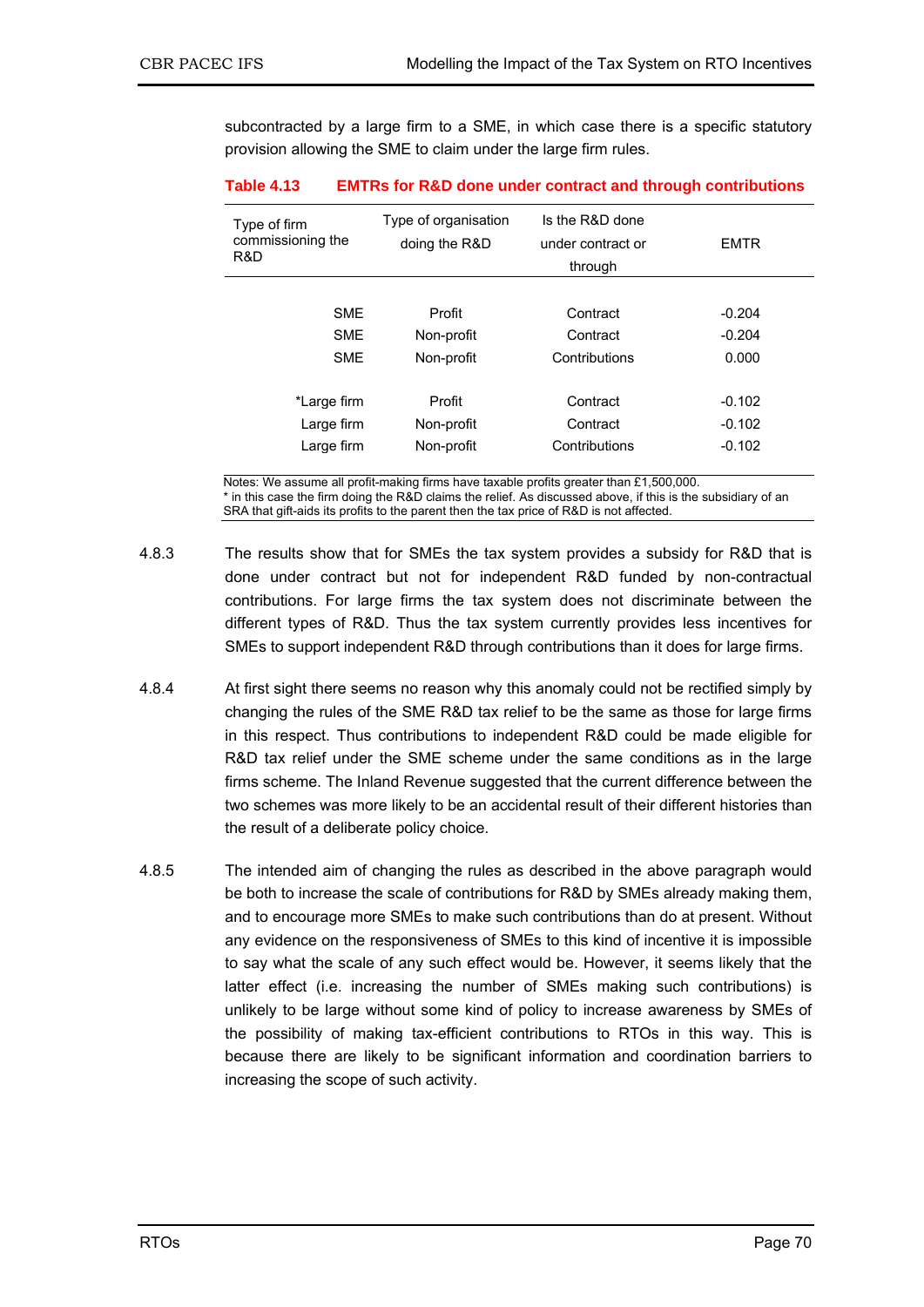### 4.9 Evidence from the survey of RTOs

### *R&D tax credits*

- 4.9.1 We now consider the results from the RTOs survey with reference to RTOs selfreported sensitivity to changes in the cost of R&D. As noted above, estimates of the own price elasticity of R&D centre around -1.0, suggesting that there is a more or less one for one response to changes in the cost of conducting R&D. In contrast, most RTOs reported that if the cost of R&D were to increase by 10% (for example because of the removal of a government subsidy) there would be little impact on their R&D activity. A quarter thought it would be zero with a mean of 2-3% less activity (for half of those who estimated it). It was considered that higher costs could in part be passed on over time and/or other cost savings made, and appropriate projects selected more rigorously. Most RTO's were, however, unsure of the expenditure criteria used by other firms. There do not seem to be any obvious reasons why RTOs should be less price sensitive, and it may be that the responses to these questions do not accurately reflect their behaviour, as discussed above.
- 4.9.2 Although Table 4.14 shows that the use of tax credits among the RTOs is relatively widespread, they report that it has had a very limited effect on the activities of the RTOs.

|                               | Percentage of all respondents (by<br>S508 Status) |             |              |
|-------------------------------|---------------------------------------------------|-------------|--------------|
|                               | Total                                             | <b>ERTO</b> | <b>NERTO</b> |
| Not at all                    | 50                                                | 71          | 38           |
| To a limited extent           | 15                                                | 14          | 15           |
| To some extent                | 5                                                 | 0           | 8            |
| Don't know/Too early          | 30                                                | 14          | 38           |
| Number of respondents         | 20                                                | 7           | 13           |
| Source: PACEC Survey (q63q65) |                                                   |             |              |

**Table 4.14 Has the introduction in 2000/2 of new R&D tax credits affected your own R&D activity?** 

- 4.9.3 Where ERTOs report that tax credits have increased their activity this has been because tax credits have made it easier to convince the board to bear the cost or risk of the activity - by reducing the tax-price of R&D the policy results in more marginal projects being undertaken. This corresponds closely to the assumptions underlying the tax modelling.
- 4.9.4 Use of tax credits by RTO members and clients is felt by RTOs to be very low and to have had a very limited effect on the work RTOs undertake for clients. The higher uncertainty in the case of large firms may reflect the more recent introduction of the large firms scheme.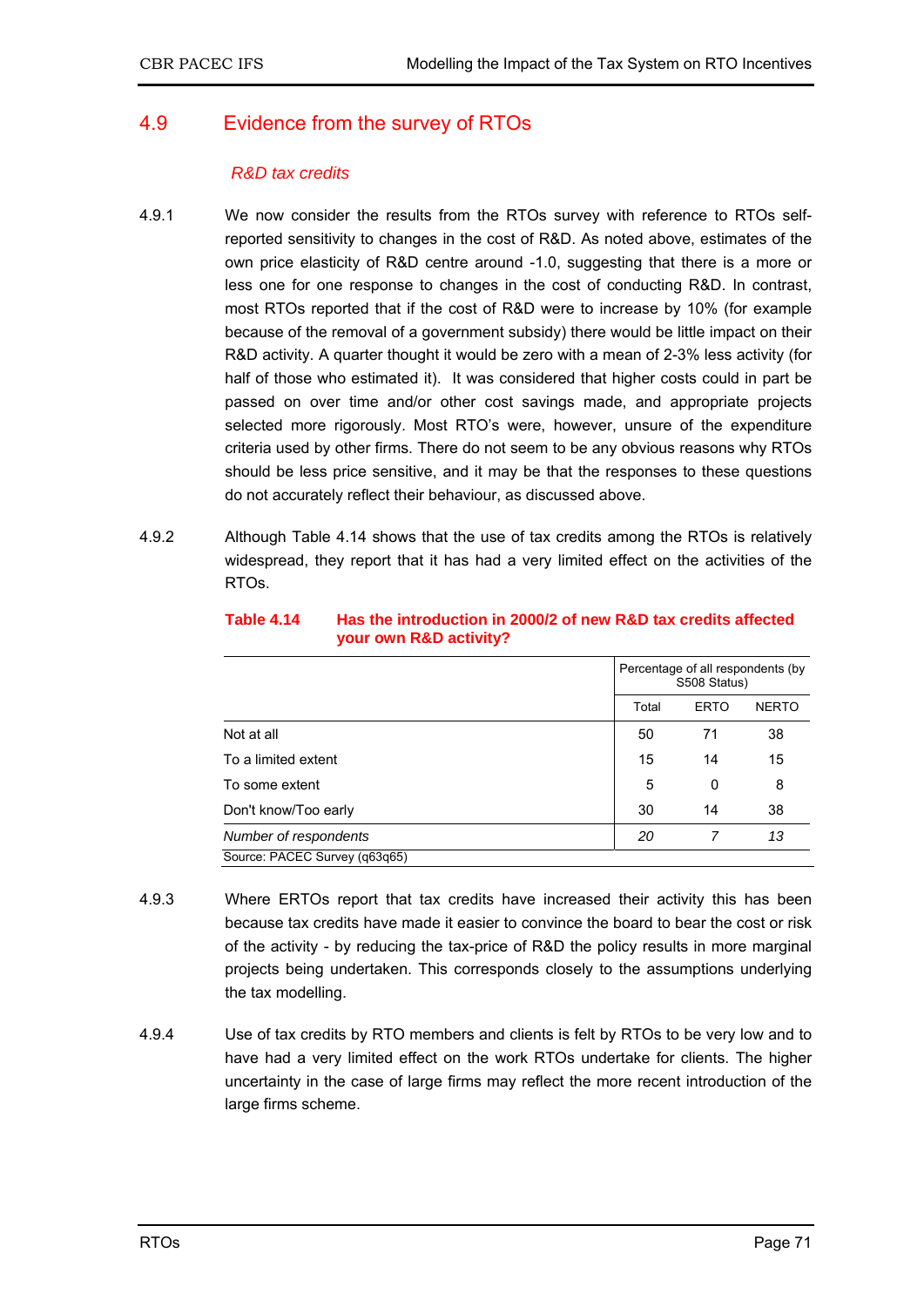#### **Table 4.15 Has the introduction in 2000 of new R&D tax credits for SMEs affected the R&D activity you undertake for SMEs?**

|                             | Percentage of all respondents (by<br>S508 Status) |             |              |
|-----------------------------|---------------------------------------------------|-------------|--------------|
|                             | Total                                             | <b>ERTO</b> | <b>NERTO</b> |
| Not at all                  | 67                                                | 75          | 62           |
| To a limited extent         | 5                                                 | 13          | 0            |
| Don't know/Too early        | 29                                                | 13          | 38           |
| Number of respondents       | 21                                                | 8           | 13           |
| Source: PACEC Survey (q64a) |                                                   |             |              |

#### **Table 4.16 Has the introduction in 2002 of tax relief for large companies affected activity you undertake for large companies?**

|                             | Percentage of all respondents (by<br>S508 Status) |             |              |
|-----------------------------|---------------------------------------------------|-------------|--------------|
|                             | Total                                             | <b>ERTO</b> | <b>NERTO</b> |
| Not at all                  | 53                                                | 71          | 42           |
| To some extent              | 5                                                 | 0           | 8            |
| Don't know/Too early        | 42                                                | 29          | 50           |
| Number of respondents       | 19                                                |             | 12           |
| Source: PACEC Survey (q66a) |                                                   |             |              |

4.9.5 The reasons cited for limited take up of tax credits are:

- a Using 508 / not compatible with 508 / 508 give greater benefits
- b Poor understanding of eligible costs and activities
- c Cost / complexity of administration
- d Insufficient benefit
- 4.9.6 Overall the results from the survey of RTOs do not provide sufficient evidence either to support or contradict the results of the tax-modelling. One possibility for the low reported effects is that the introduction of R&D tax relief is still too recent to have had a significant impact on the pattern of firms' interactions with RTOs.

### *Comparisons between Section 508 and R&D tax credits*

4.9.7 The survey of RTOs asks the following question: "If you use S508 and tax credits, which provide the greatest tax benefit?" Since ERTOs can only benefit from R&D tax relief through their subsidiaries as discussed above, it is essentially former ERTOs who could answer this question appropriately. They mainly say 508 provides the greatest benefit, but in practice this is usually a comparison with the less restrictive pre-1998 arrangements. The fact that they have chosen to stop being ERTOs under the current arrangements suggests that the benefits are not enough to outweigh the disadvantages. If they have chosen not to be ERTOs because they are making losses then if they are SMEs they could potentially benefit from the repayable aspect of the SME R&D tax credit. We have no information on whether they do this.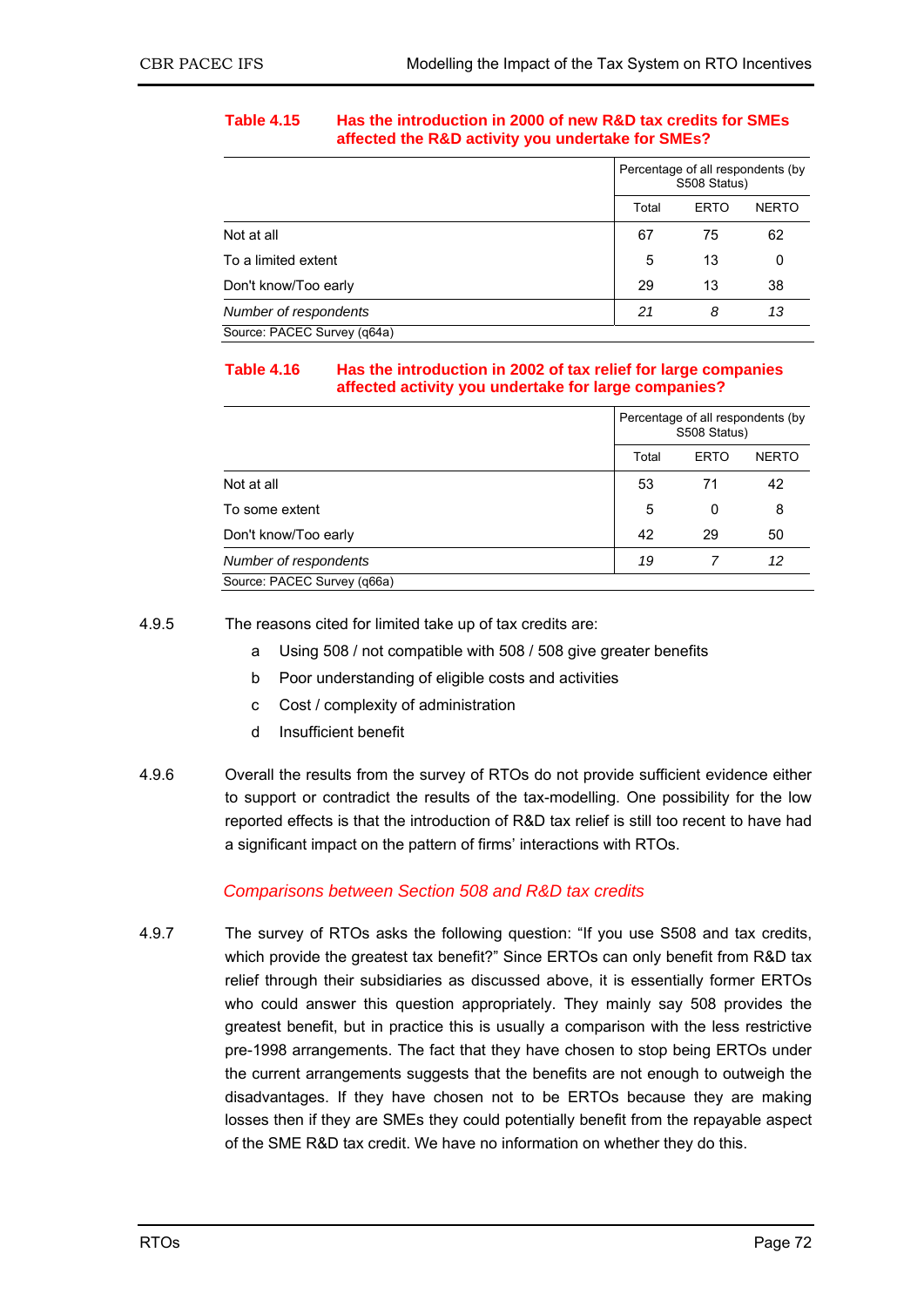4.9.8 Section 508 organisations were asked to what extent they thought their involvement in some key activities would change if tax exemption under section 508 did not exist. These were scientific research, other research and development, collaboration, and membership services. For the most part it was felt that the other research, collaboration and membership services would continue at the same level. However, all but one of the respondents felt they would undertake less scientific research in the absence of S 508. Scientific research is the main activity that we would expect to be eligible for R&D tax relief in the absence of S.508.

### *Other aspects of Government Policy towards R&D*

4.9.9 The main other aspects of government policy which RTOs reported as affecting their R&D activity (apart from the tax regime) were the overall policy on innovation and procurement policies.

|                                             |       | Percentage of all respondents (by<br>S508 Status) |              |  |
|---------------------------------------------|-------|---------------------------------------------------|--------------|--|
|                                             | Total | <b>ERTO</b>                                       | <b>NERTO</b> |  |
| Overall policy /strategy on innovation      | 100   | 100                                               | 100          |  |
| Government Procurement policies             | 91    | 100                                               | 80           |  |
| Government stimulating the demand side      |       | 45<br>50                                          | 40           |  |
| Skills and Labour Supply                    | 45    | 50                                                | 40           |  |
| Purchasing Consortia (eg manage EU project) | 9     | 0                                                 | 20           |  |
| <b>Bureaucratic</b>                         | 9     | 0                                                 | 20           |  |
| Number of respondents                       |       | 6<br>11                                           | 5            |  |
| Source: CBR/PACEC Survey (q77a)             |       |                                                   |              |  |

#### **Table 4.17 Are there any aspects of government policy which affect the R&D activity you undertake?**

4.9.10 In terms of other comments on improving incentives and funding for R&D, the main suggestions were broadening the scope of activities and eligibility and including formal dissemination activity. However, as discussed above, these activities are less likely to generate spillover benefits than research activities.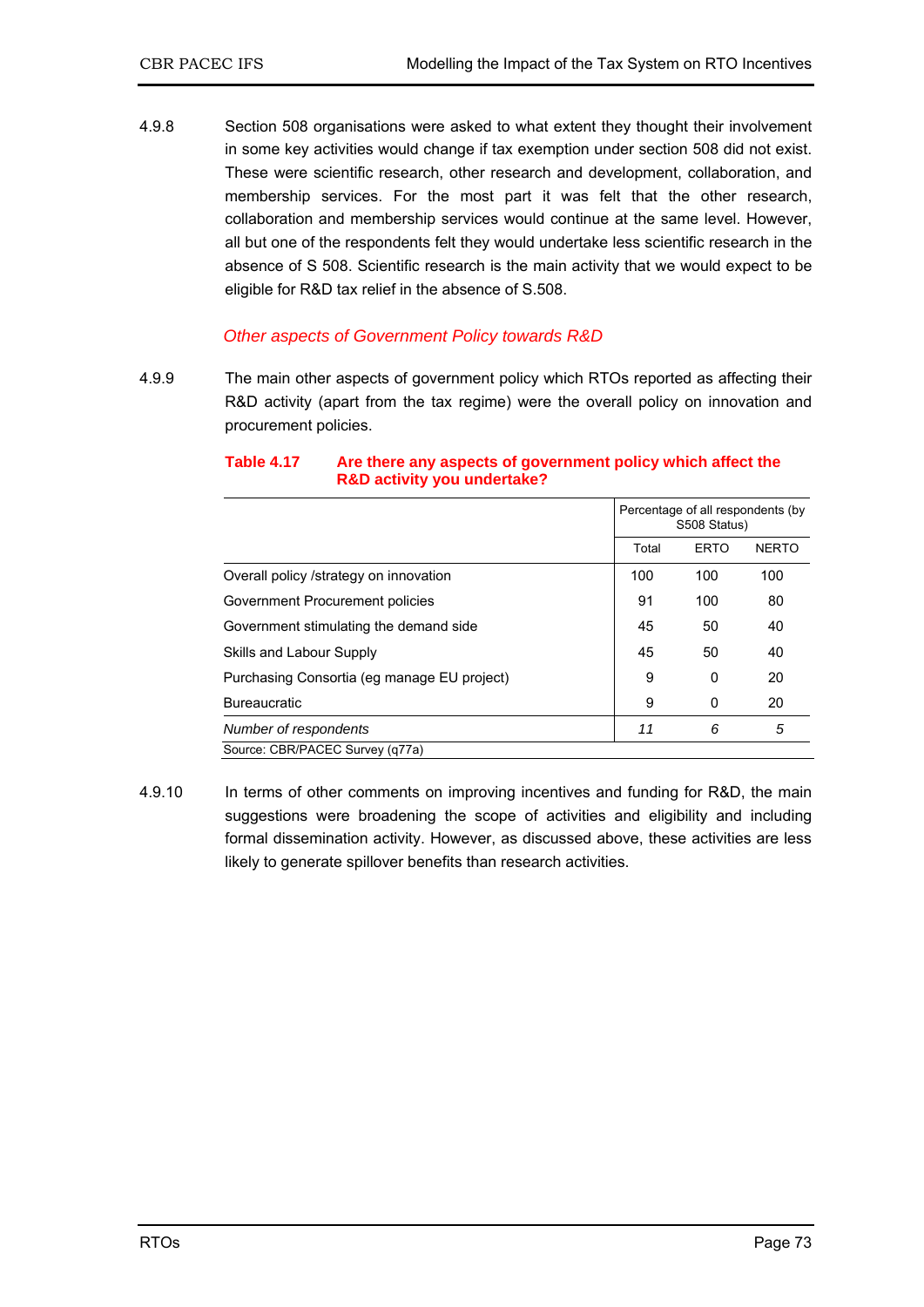|                                                     |       | Percentage of all respondents (by<br>S508 Status) |              |
|-----------------------------------------------------|-------|---------------------------------------------------|--------------|
|                                                     | Total | <b>ERTO</b>                                       | <b>NERTO</b> |
| Broaden scope/eligibility for funding               | 57    | 75                                                | 47           |
| Include formal dissemination and knowledge transfer |       | 63                                                | 33           |
| Simplify procedures                                 | 26    | 13                                                | 33           |
| Greater transparency and stability of support       | 26    | 38                                                | 20           |
| Strengthen supply side                              | 26    | 50                                                | 13           |
| Increase the tax relief rates                       | 22    | 13                                                | 27           |
| Stimulate more collaborative research               | 22    | 38                                                | 13           |
| Other                                               | 30    | 25                                                | 33           |
| Number of respondents                               | 23    | 8                                                 | 15           |
| Source: PACEC Survey (q82a)                         |       |                                                   |              |

#### **Table 4.18 Do you have any other comments and suggestions for stimulating R&D?**

### 4.10 Non-R&D activities

- 4.10.1 RTOs engage in a number of activities besides directly conducting R&D, as shown in Table 4.3. In this section we show how tax affects the cost of undertaking these non-R&D activities (i.e. all activities that are not eligible for the R&D reliefs). Note, however, that for many of these activities there will be less of a rationale for subsidies. From a tax point of view there is no distinction between these activities, except to the extent that costs represent varying proportions of current expenditure, plant and machinery, and buildings and land. We do not have detailed information on the cost structure of these activities, so we present marginal effective tax rates for each of these types of expenditure separately. The marginal effective tax rate on any specific activity would then simply be the weighted average of these assets (where the weights were the share of each asset in costs).
- 4.10.2 The table below shows how the effects of the tax system vary across organisational form. We discuss the implications of these results for incentives to undertake knowledge transfer activity, in the final chapter of this report.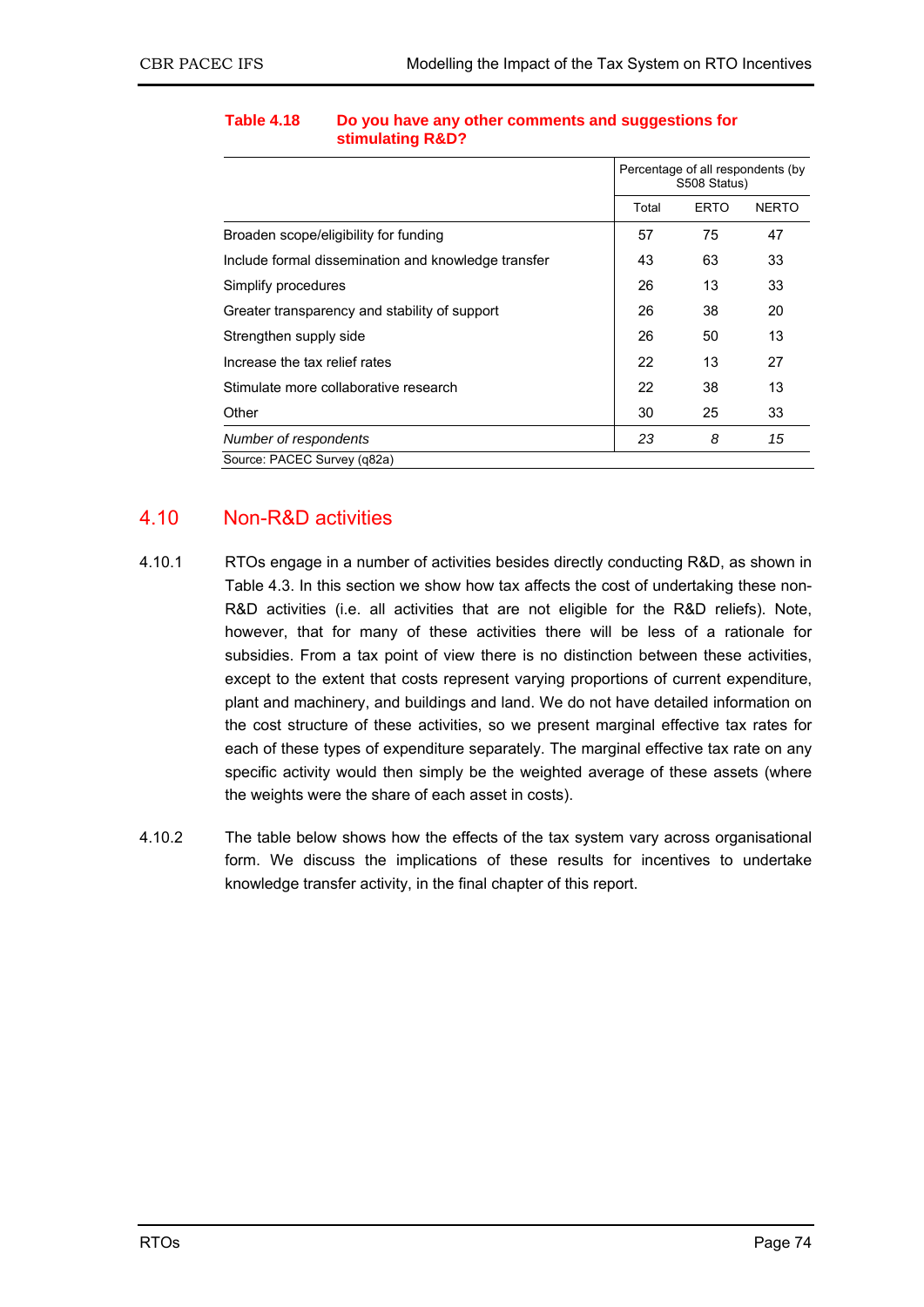| Table 4.19<br><b>Current expenditure: EMTR</b> |            |                                                                                                                                                                                                   |           |               |  |  |
|------------------------------------------------|------------|---------------------------------------------------------------------------------------------------------------------------------------------------------------------------------------------------|-----------|---------------|--|--|
|                                                |            | Current                                                                                                                                                                                           | Plant and | Buildings and |  |  |
| <b>Type of asset:</b>                          |            | expenditure                                                                                                                                                                                       | machinery | land          |  |  |
|                                                |            |                                                                                                                                                                                                   |           |               |  |  |
| Type of organisation:                          |            |                                                                                                                                                                                                   |           |               |  |  |
|                                                | <b>SME</b> | 0.000                                                                                                                                                                                             | 0.073     | 0.259         |  |  |
|                                                | Large firm | 0.000                                                                                                                                                                                             | 0.092     | 0.259         |  |  |
|                                                | Non-profit | 0.000                                                                                                                                                                                             | 0.000     | 0.000         |  |  |
|                                                |            | Notes: all firms are assumed to have taxable profits greater than £1,500,000. The results differ according<br>to the marginal tax rate faced by the firm in a similar to those shown in Table 3.1 |           |               |  |  |

## **Table 4.19 Current expenditure: EMTR**

4.10.3 The tax system does not affect the marginal price of current non-R&D expenditure for any type of organisation, since profit-making firms are able to deduct 100% of current expenditure from taxable profits. This contrasts with a negative EMTR (i.e. a subsidy) for current expenditure on R&D due to the R&D tax credits as discussed above. The tax system results in a 7% increase in the price of marginal investments in plant and machinery for SMEs, and 9% for larger firms. The difference is due to the 40% first year SME allowance. Non-profit organisations are not affected. The same is true of buildings and land, where all profit-making firms face an EMTR of about 26%. These positive EMTRs for non-R&D capital investments contrast with an EMTR of zero on R&D capital investments, which can be entirely deducted from taxable profits in the first year under the R&D allowance.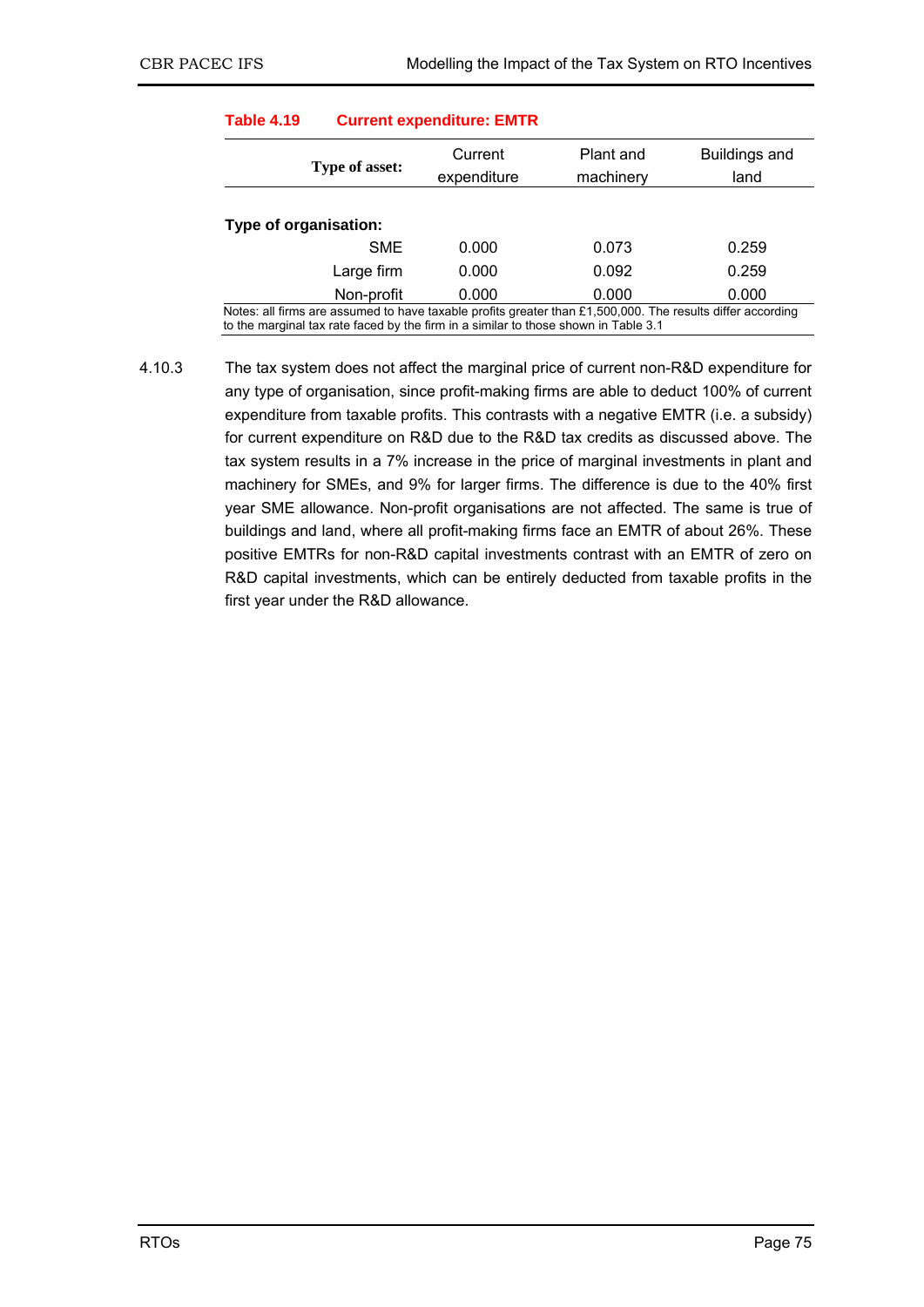## **5 Conclusions on Specific Aims of the Project**

5.1.1 In this final chapter we briefly address the specific questions arising from the study brief as set out in the introduction. The discussion draws out the results of the research set out in the chapters above which examine the role ad impact of RTOs, the impact of the tax incentives and results of the tax modelling. The final section discusses the specific issues raised in the brief.

### 5.2 The Role of the RTOs

- 5.2.1 The research shows that the aims of the RTOs, as technology intermediaries, are concerned in broad terms with the development of knowledge and technology, its application and commercial exploitation. The development of knowledge and technology is usually through undertaking pure or scientific research (usually in collaboration), with a more significant input by a minority of RTOs, through to research and development (under contract or through collaboration) for all of the RTOs. Application and exploitation is linked to the R&D and underpinned by a range of consulting, testing, brokerage, and prototyping services. Dissemination occurs at one level through these activities, in the short term via the collaboration activities, through consultancy and the programme of events and publications (including dissemination of knowledge developed by other organisations). Hence RTOs aim to offer services, insights, and ideas, at all stages of the value chain. The majority of RTOs usually provide services for specific or related groups of industrial sectors or in terms of technologies which cut across a range of sectors.
	- a Sector Coverage. Half of RTOs interviewed have a sector focus. Examples of the main sectors are food and drink, construction, ceramics, clothing and textiles, footwear, motor vehicles and aerospace.
	- b Technologies. Half of RTOs interviewed have a technology focus. There are usually numerous related technologies. Examples of the technologies are related to joining, chemicals, security systems / software, measurement, testing, and modelling.
- 5.2.2 The linkages with the research base claimed by all RTOs, including the universities and the Research Councils and institutes, are primarily formed through collaborative research with the use of public sector funds such as Faraday and the LINK programmes. The RTOs usually take the lead in collaborative programmes with the other organisations acting as partners. Linkages also develop through the dissemination of research either publicly or where the universities form part of the RTO membership.
- 5.2.3 The linkages with companies take several forms. By and large the focus is on large and medium-sized firms. Few have a small firm focus. Membership services, for the 70% of RTOs who provide them usually cover some 400 firms. Collaborative research is undertaken to meet the needs of members (i.e. scientific and R&D) which is disseminated regularly to them. The corporate sector is also significantly involved in the public sector collaborative programmes and the larger EU Framework projects. There are strong links with companies (both members and non members) to shape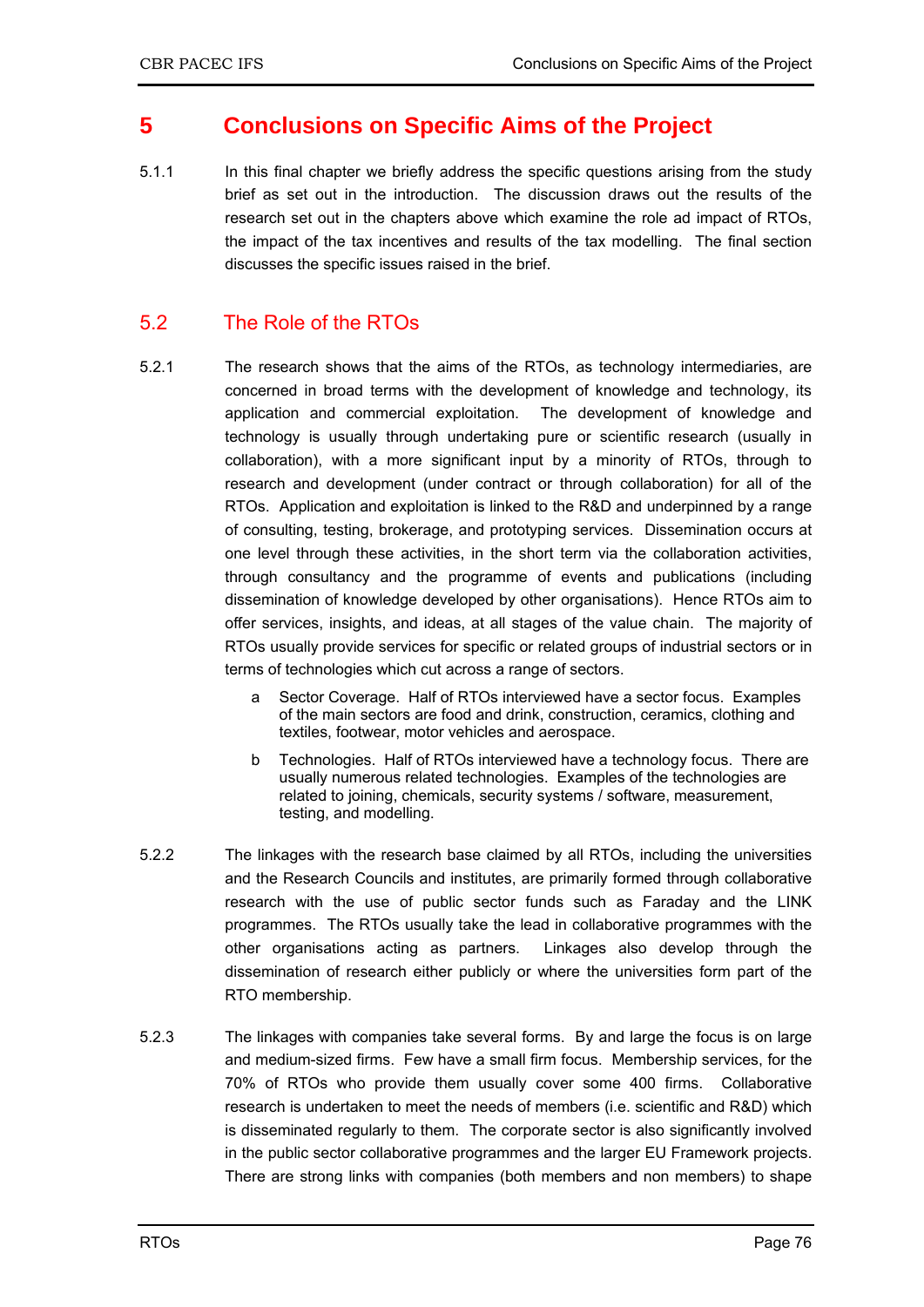and develop services for sub-contract R&D, consulting, brokerage, and testing. This provides a direct link to exploitation. By and large the RTOs exploit their own intellectual property directly through spin-outs and subsidiaries rather than in partnership.

5.2.4 Research with firms shows the RTOs play an important role in facilitating firms to keep abreast of technology and industry developments, network with other firms in the sector or users of technology, and to strengthen technical skills and R&D capabilities. A significant minority of the firms also use RTOs to get new ideas and develop new products/services/processes/materials.

### 5.3 The Nature of Impact

- 5.3.1 The impact of the RTOs on commercial innovation comes through the mechanisms of collaborative research (with public and private funds), dissemination of knowledge, and sub-contract research and consultancy leading to exploitation by contracting firms and the RTOs themselves.
	- a **Collaborative Research**. This avenue via the main public sector funds supports R&D which is relatively close to market. The partnerships involve the public and private sectors who benefit directly. The RTOs claim wider beneficiaries and spillover effects to the wider commercial community. RTOs, because of their relative uniqueness, claim that these activities on which they lead would only occur to a limited extent without their involvement.

The collaborative research primarily for members and the private sector combines scientific research with R&D with the results usually disseminated. RTOs claim that it would be unlikely that the outputs would occur at all without their lead role in the research.

In terms of collaborative research the ERTOs on balance undertook more with private sector funds (including revenue from membership fees) and place greater emphasis on pure/scientific research.

The ERTOs consider that the scientific research they carry out (usually in collaboration) leads to greater R&D collaboration. Without the scientific research they would conduct less R&D and have fewer collaborative activities.

- b **Knowledge/Technology Dissemination**. The RTOs play a significant role in dissemination in different ways. In terms of methods a wide range of events and publications are organised. RTOs claim that without their lead role this dissemination would be very limited. The ERTOs tend to organise a greater range of dissemination activities (for members and non-members) and are generally involved in formal dissemination more compared to the NERTOs.
- c **Commercial Exploitation**. A significant proportion of the RTOs claim to be involved in commercial exploitation directly themselves. Where they are, the main forms are via spin-offs and subsidiary companies or licensing agreements. The NERTOs used these modes together with joint ventures. One in five of the RTOs recognise that without their involvement the exploitation would probably occur to the same extent. However for most it would be to a limited extent and some of the NERTOs claim it would not happen at all.
- d The other form of exploitation where RTOs have a role is where other firms take the lead. Here almost all RTOs maintain that the knowledge and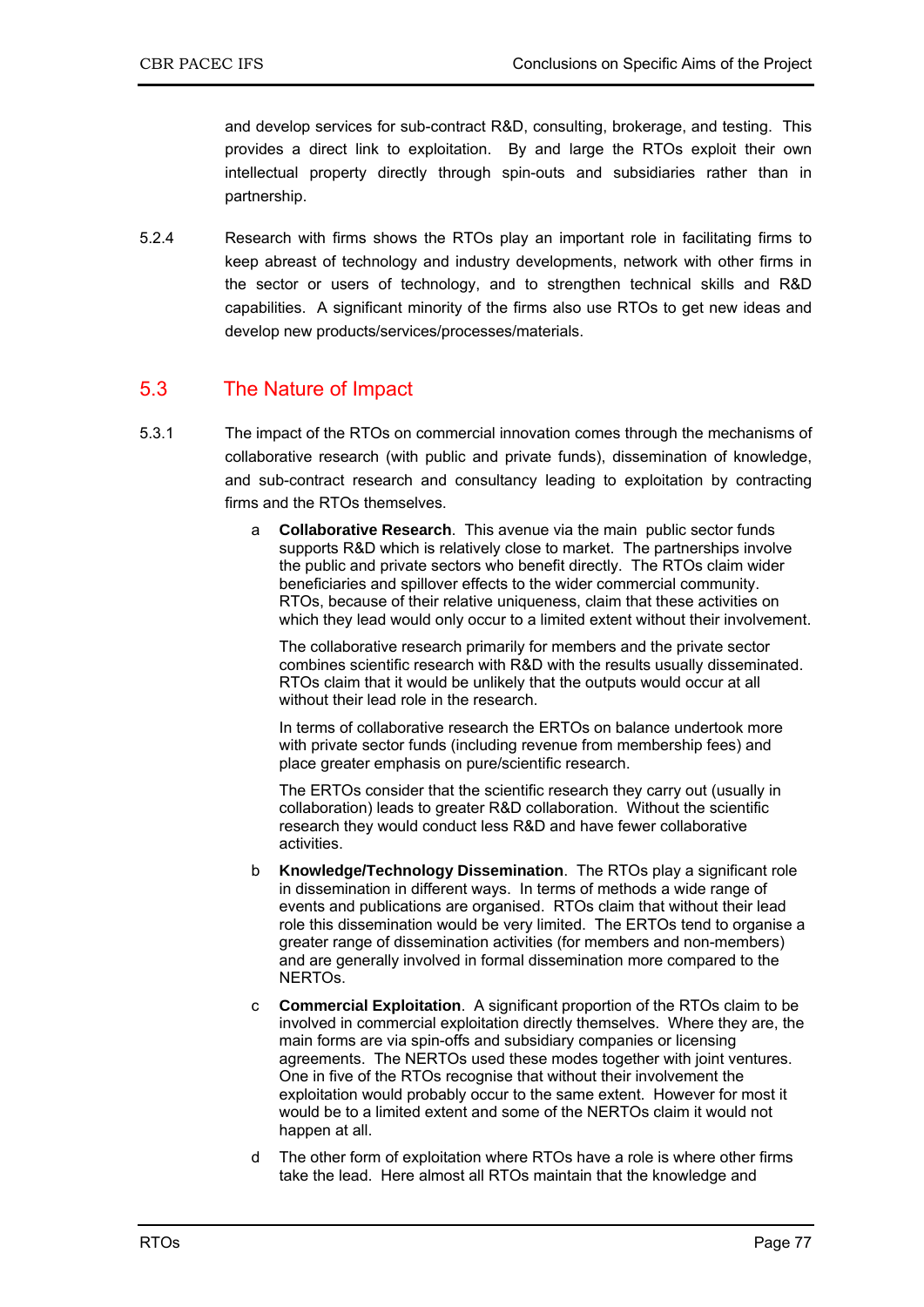technology they develop (especially via contract R&D, and consulting) is used in exploitation in some form over time, albeit adapted, if not always successfully. They consider that there are ultimately wider beneficiaries and spill-over effects. This exploitation would not occur to the same extent without RTO involvement or to a limited extent.

5.3.2 For the firms involved, the RTOs are perceived to have a positive impact on technical skills and capabilities and on the firms ability to innovate and adopt new technology. For some firms this has also led to innovation within the firm to the extent that new products/ services or processes have been introduced or existing products/ services and processes have been improved.

### 5.4 The current system of exemption under Section 508

- 5.4.1 The current system of tax exemption for ERTOs under Section 508 has a number of disadvantages, which are highlighted by the discussion in Chapter 3. The most obvious are the discretionary nature of the scheme and the associated high administrative and compliance costs. The administrative costs are especially high relative to the reduced size of the scheme following the more restrictive approach taken after 1998. A further disadvantage is the focus on organisational form as well as the nature of activity undertaken. This has resulted in possibly inefficient organisational changes on the part of ERTOs in order to benefit from the tax exemption. In addition, as shown by the tax modelling, following the introduction of the R&D tax credits marginal incentives for investment in R&D are higher for SMEs and large firms than for ERTOs. However, this result is reversed for extremely profitable projects.
- 5.4.2 In the current context there are potentially two issues relating to ERTO status: first is there any justification for the current arrangements as compared to offering a choice between charitable status or a profit-making firm eligible for R&D tax credits, especially considering the high administrative costs? Secondly, if there is a justification for continuing ERTO status in some form, is there any argument for relaxing the requirements to include a wider range of activities, for example along the lines of the current definition of R&D for tax purposes? We discuss these questions below.

### 5.5 Results from the tax modelling

- 5.5.1 The main part of the tax modelling considers the decision of a firm over whether to undertake a marginal pound of spending within an ERTO as compared to within other organisational forms. Another marginal over which we could think about decisions being taken is to consider the group of projects that make up an RTO and consider how the tax system affects the decision over whether to be an ERTO or NERTO. This is addressed in paragraph 5.5.9.
- 5.5.2 Our conclusions here focus on the effective tax rates for organisations with larger profits since chapter 4 suggested that most current RTOs fall into this category. We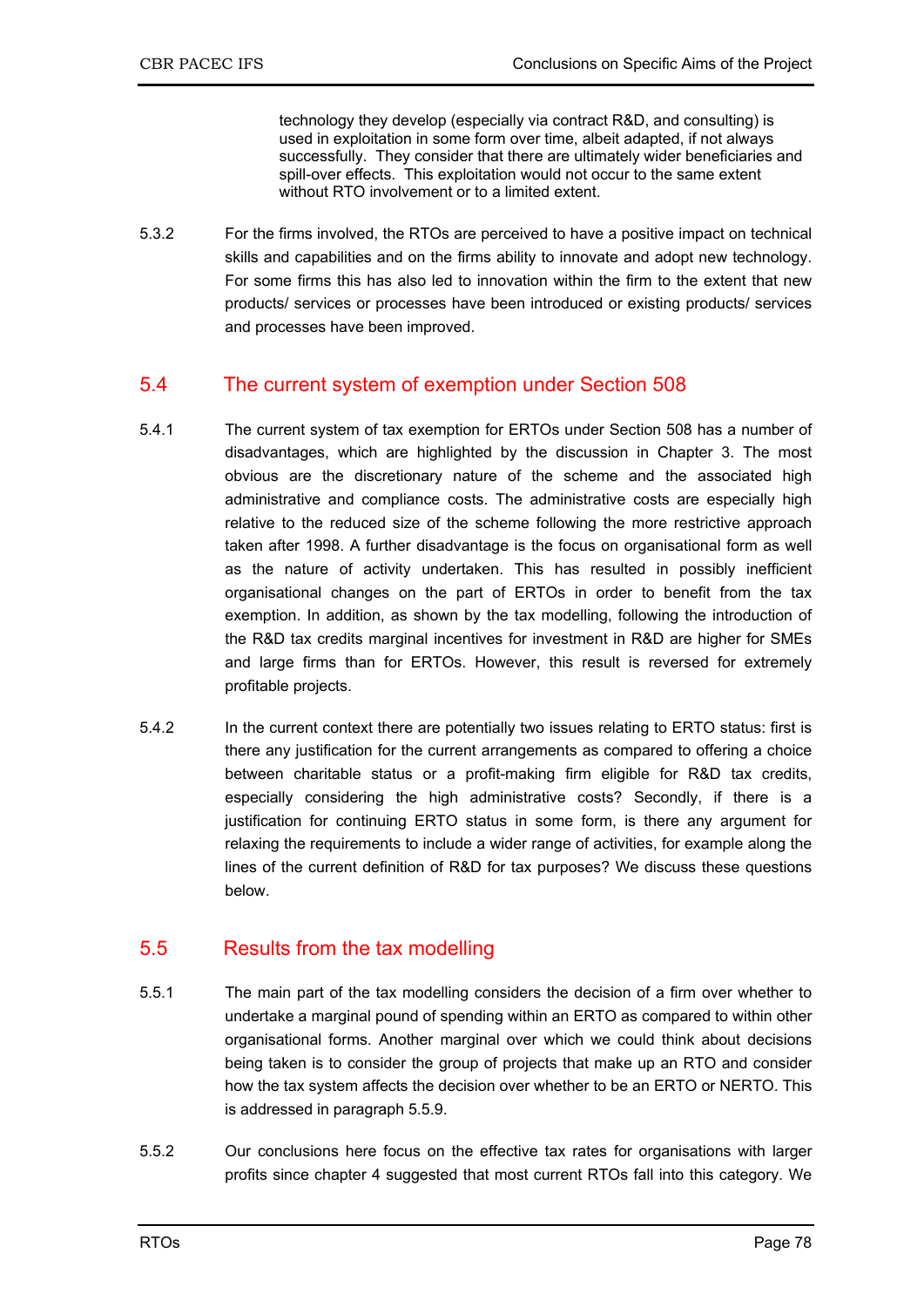separately consider loss making RTOs. We distinguish between R&D and non-R&D activities as this is the only aspect of tax system that generates substantial variation.

- 5.5.3 RTO activities can broadly be classified into those that would qualify for R&D tax relief (at most around 20% of their activities), and those activities that would not. The activities of most interest to us are the R&D related activities, as these are the ones where the rationale for government support is greatest. Chapter 4 suggested that research activities were fairly similar across ERTOs and NERTOs, with NERTOs using greater amounts of public sector grant funding. There was some indication that ERTOs have more SME members, although the sample sizes were not sufficient to show a significant difference.
- 5.5.4 In terms of the impact of the tax system on the cost of carrying out R&D related activities, for projects that are near to just breaking even the tax system provides a subsidy to all forms except those where a non-profit making body (e.g. an ERTO) carries out the R&D itself or subcontracts to another non-profit making body. For projects that are very profitable this comparison would be reversed - non-profits would pay no tax while all other organisational forms would pay tax at the statutory tax rate. This is because the costs become very small in relation to the size of profits and therefore any subsidy on costs becomes trivial in relation to the tax the firm pays on the rents earned.
- 5.5.5 For loss making RTOs that are SMEs there are substantial advantages to being a NERTO, as the tax reliefs are repayable in the form of the R&D tax credit. In addition, there is no benefit from being an ERTO since they pay no corporate income tax in any case.
- 5.5.6 The impact of tax on the cost of R&D depends crucially on the marginal rate of corporation tax organisations face, as highlighted in the graphs in the Appendix.
- 5.5.7 The tax system does not affect the cost of R&D sub-contracted by a large firm to the subsidiary of a non-profit organisation, such as an ERTO, if the subsidiary gift-aids all its profits to the parent. This is not the case for R&D sub-contracted by a SME, in which case the SME claims R&D tax relief. This means that large firms have lower incentives to sub-contract R&D to subsidiaries of ERTOs than SMEs do. We discuss below the likely effects on this conclusion of aligning the S.508 definition of scientific research with that for R&D.
- 5.5.8 For large firms the impact of tax on the cost of sub-contracted R&D does not depend on whether the R&D is done through a contractual agreement or through contributions to independent R&D. This latter case includes membership payments to an ERTO. The same is not true for SMEs who face a higher cost for R&D done through contributions than for R&D done through a contractual agreement. This reduces SMEs' incentives to contribute to certain forms of collaborative R&D. The IP requirements in the SME R&D tax relief scheme may also reduce SMEs' incentives to fund collaborative R&D where the results will be widely disseminated, although the extent of this effect depends on how the requirements are interpreted in practice.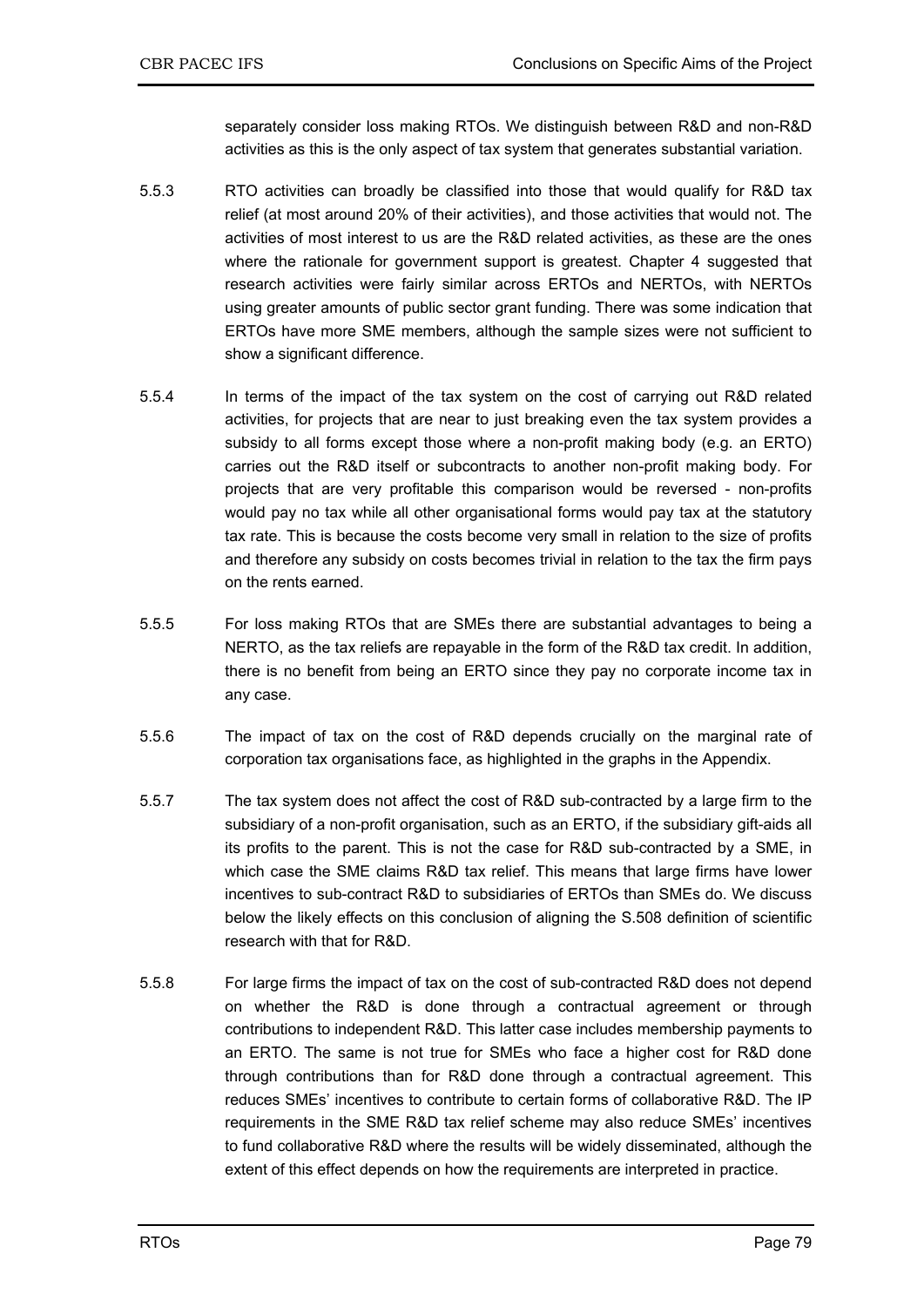5.5.9 The framework used to evaluate the impact of taxation on RTOs, which is based on profit-maximising behaviour, may seem at odds with the objectives of some RTOs. However, we can equivalently think of organisations as being cost-minimising. As described above, most ERTOs are structured as an ERTO parent and a NERTO subsidiary. If the requirement to remit a "reasonable profit" to the parent is nonbinding, then each individual ERTO faces the decision on each pound spent on scientific research of whether to carry it out in the ERTO, and thus be exempt from tax, or in the NERTO, and be eligible for the tax credit.<sup>14</sup> If, on the other hand the requirement to remit a "reasonable profit" to the parent is binding then the incentives will depend on the level of taxable surplus (profits) generated by the activities (as explained in para 4.4.9). If we consider a set of projects with low rates of return then the tax consequences of being an ERTO will be zero tax compared to a tax subsidy if the firm is a NERTO. On the other hand if the set of projects earn reasonably high rates of return then being an ERTO will still mean no tax liability while being a NERTO will mean being taxed at or near the statutory tax rate.<sup>15</sup>

### 5.6 Answers to specific questions

### *"To what extent do current tax exemption/relief measures encourage knowledge transfer?"*

- 5.6.1 We consider a narrow definition of knowledge transfer that includes contract and collaborative research, particularly that involving participants from different industrial sectors and where the results are widely disseminated, at least amongst the collaborators. The current system of exemption from corporation tax under Section 508 encourages some forms of knowledge transfer through the activities of ERTOs. In particular the system encourages the undertaking of "scientific research" that is widely disseminated amongst members. This is narrower than all activities that could be interpreted as knowledge transfer.
- 5.6.2 For direct contract R&D the tax system does not distinguish between own R&D and R&D contracted to any other organisation. The exception to this is when large firms sub-contract R&D to the subsidiary of an ERTO, in which case R&D tax relief does not change the tax price of the R&D unless the subsidiary does not gift-aid all of its profits to the parent ERTO.
- 5.6.3 The large firms' R&D tax credit enhances large firms' incentives to contribute to ERTOs' R&D through non-contractual contributions, but this is not true of the SME scheme. We have discussed how this apparent anomaly might be removed. In addition, the IP conditions in the SME scheme could conceivably provide incentives against funding research projects whose results were too widely disseminated.

-

 $14$  The ability to withdraw surplus earnings from the organisation will of course also be affected by this decision.

<sup>&</sup>lt;sup>15</sup> Again, there are clearly implications for the ability to withdraw surplus earnings from the organisation.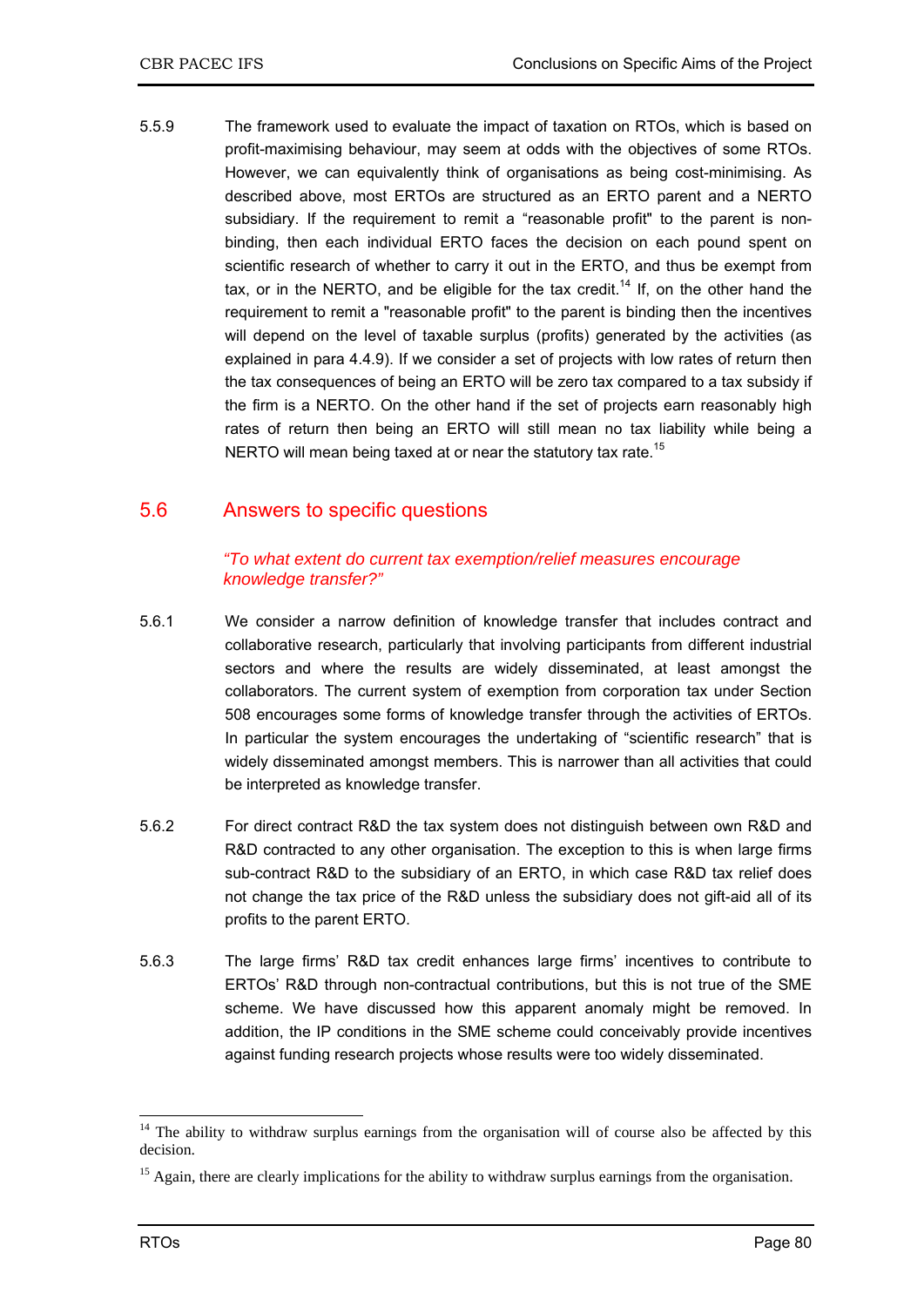5.6.4 Activities such as technology consultancy that could be regarded as constituting knowledge transfer are not specifically encouraged by current measures. In the light of above discussions about the justification for government intervention in knowledge transfer, these types of activities seem less appropriate targets for government support than the research-based activities described above.

> **"***What are the interactions between the tax exemption/relief measures based on the nature of the organisation undertaking the activity and those based on the type of activity undertaken?***"**

5.6.5 ERTOs cannot benefit from tax relief through the R&D tax credits since they are exempt from corporation tax, but SMEs and large firms can claim under the large firms' scheme for R&D contracted to them by an ERTO. SMEs can claim under the SME scheme for R&D that they sub-contract to an ERTO or its subsidiary, but large firms can only claim relief for R&D sub-contracted directly to an ERTO and not to its subsidiary. For the ERTO to be able to undertake this form of R&D there must be specific conditions in the contract that specify how the results will be disseminated. The subsidiary of an ERTO can claim relief under the large firms' scheme for R&D sub-contracted to it by a large firm, but this does not affect the tax price of the R&D if the subsidiary gift-aids all of its profits to the parent SRA. Large firms can claim relief for contributions to independent R&D performed by an ERTO, but SMEs cannot. This reduces SMEs' incentives to contribute towards this kind of collaborative research compared to large firms.

### *"What would be the impact of using the definition of R&D used for tax purposes for all R&D exemption/relief measures?"*

5.6.6 Using the definition of R&D used for tax purposes to grant S.508 status would reduce complexity by harmonising the different definitions and would lead to a slightly broader class of activities being carried out by ERTOs. However, it is likely to have only a small effect without accompanying changes to the other aspects of the S.508 regime. If the conditions on contractual R&D and dissemination of results were also relaxed there might be quite a large increase in the amount of private contract R&D done for large firms within ERTOs, in order to benefit from R&D tax relief under the large firms' scheme. However, it is not clear that this is the intended purpose of the exemption.

#### *"What are the economically valid boundaries for the use of R&D tax exemption/relief measures?*

5.6.7 We have discussed the rationales for government intervention in R&D and knowledge transfer based around the concepts of knowledge spillovers and network spillovers. For collaborative R&D, and especially R&D where the results are widely disseminated, the spillover rationale for intervention is especially relevant. Further rationales apply for some forms of knowledge transfer. For example, collaborative R&D may involve coordination and information failures associated with establishing collaboration arrangements in the first place. This may be particularly true of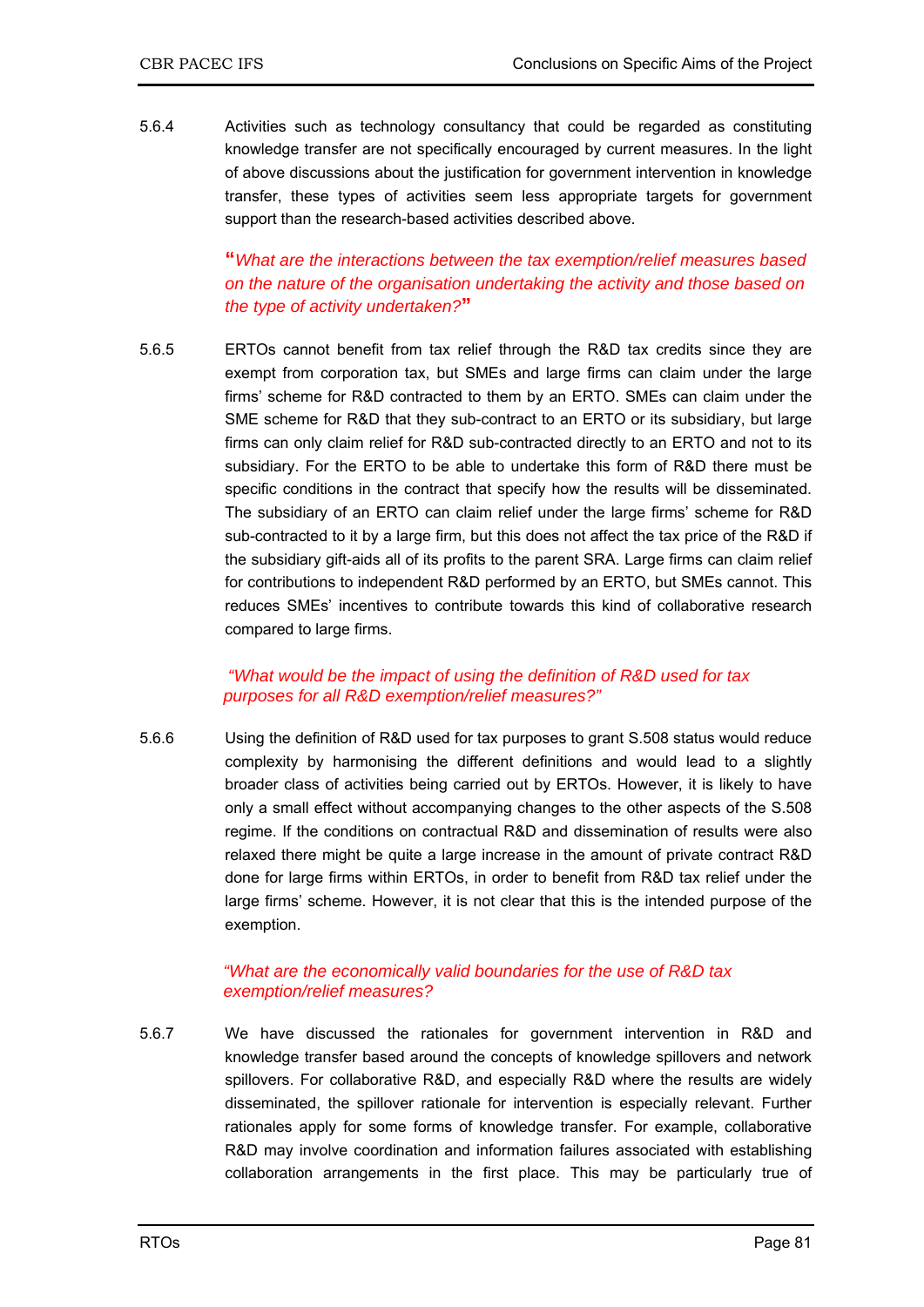collaborations between firms in different industries who share similar technological needs, but who may not naturally meet in the market place. Further network spillovers may justify ongoing support. In contrast, knowledge transfer activities that simply involve testing under existing standards or paying for access to existing information are less likely to be subject to market failures other than inadequate provision of information.

- 5.6.8 Evidence from the survey of RTOs and firms using RTOs suggests that R&D and collaborative R&D constitute a significant part of RTOs' activities, and that RTOs consider there to be significant spillovers from their activities.
- 5.6.9 Knowledge spillovers arising from a particular activity justify support for that activity, irrespective of the type of organisation undertaking it. Network spillovers arising from RTOs' activities may justify support for the establishment and upkeep of the relevant network. However, the current arrangements under Section 508 appear to target an activity (scientific research) through a particular organisational form. The aspects of RTOs' activities that most contribute to the establishment of networks may not correspond exactly to those associated with scientific research.

### *"How valid is the research "spillover" rationale for the application of tax*  exemption/relief in the value chain from idea to application, with the aim of *improving wealth creation through innovation in the UK economy?"*

- 5.6.10 This report has shown that RTOs occupy an important intermediation role in the UK innovation system. They are involved at each of the stages which one might consider in the range of activities from pure research to the management of product and process innovation. We have described the changes in the structure of the organisations in the RTO sector that have been associated with the changes in the interpretation of exemption for section 508 purposes. We have also demonstrated that the interaction between the various components of the tax regime and R&D activity have incentive effects which are compatible with reducing some of the problems that arise from the presence of R&D spillovers generally. We identified more specifically arguments associated with the set up costs for collaborative organisations such as RTOs which could justify seedcorn funding to overcome the gap between the private set up costs and benefits which accrue beyond the set up group. Each of these rationales for exemption will have implications for the 'value chain' since they affect the scale of R&D and interaction between parties at each of its stages. Since RTOs are both sector and technology specialised these effects may be associated with network spillovers where innovative advances require simultaneous developments in disparate sectors or fields.
- 5.6.11 The nature of the value chain is however variable across sectors and across the application of different technologies. It is also affected by a very wide range of government policies ranging from the funding streams for universities to the system of intellectual property rights and the taxation of capital gains. A full discussion is therefore clearly beyond the scope of this report. It is worth noting however that the use of the tax system in relation to value chain issues is best seen as providing an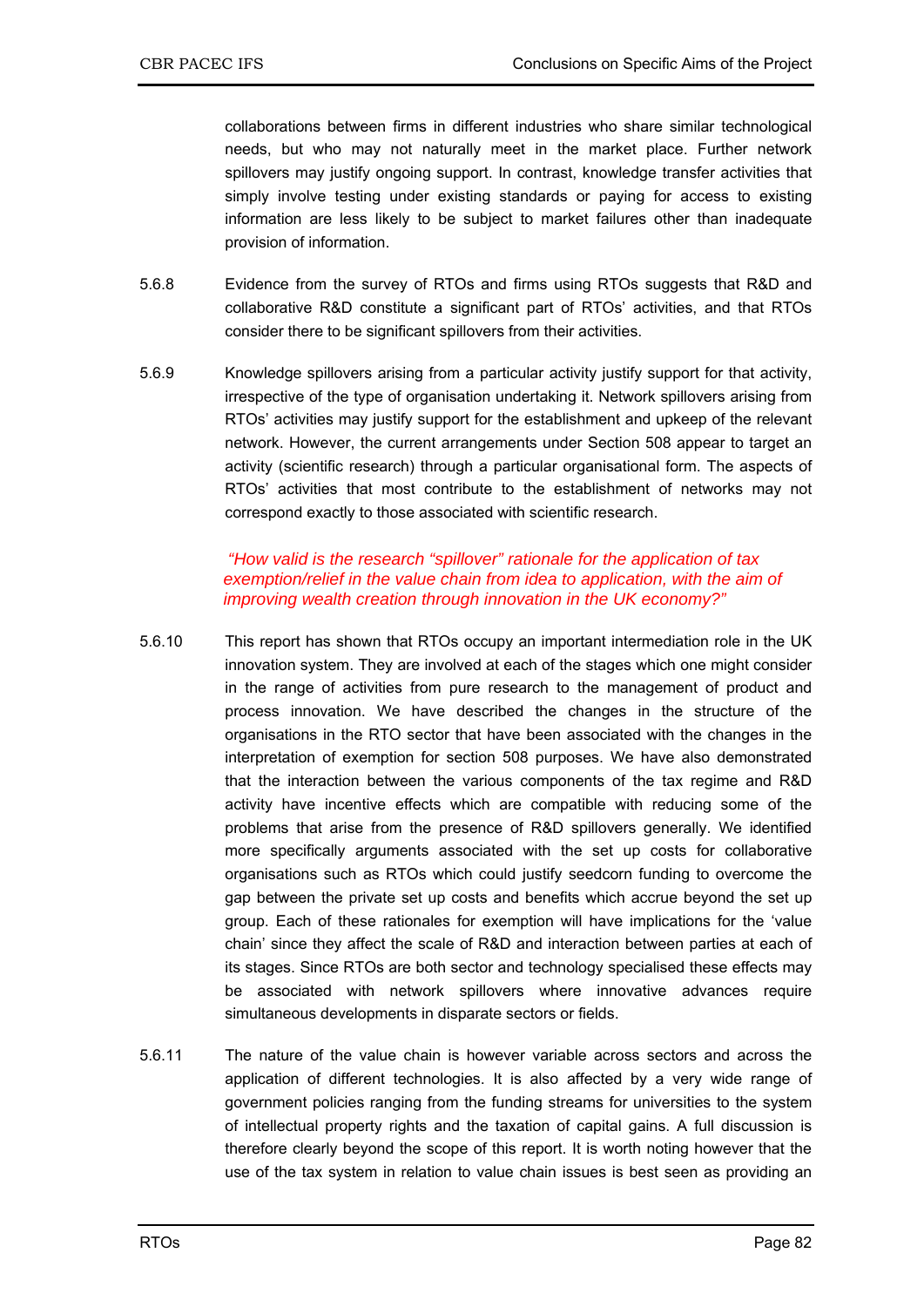essentially overarching but complementary backdrop against which more specific innovation policy instruments could be targeted. These would include the five main 'products' around which future DTI policy in this area is to be developed. These products include in particular 'Collaborative R&D' which builds on the LINK programme where we have demonstrated extensive RTO involvement and 'Knowledge Transfer Networks' based on the existing Faraday partnerships where we have also shown positive RTO activity. Value chain impacts arising from the current tax system will therefore be affected by the way in which these products and the other three products (Grant for R&D, Grant for investigating an innovative idea and Knowledge Transfer Partnerships which builds on the Company Teaching Scheme ) are developed.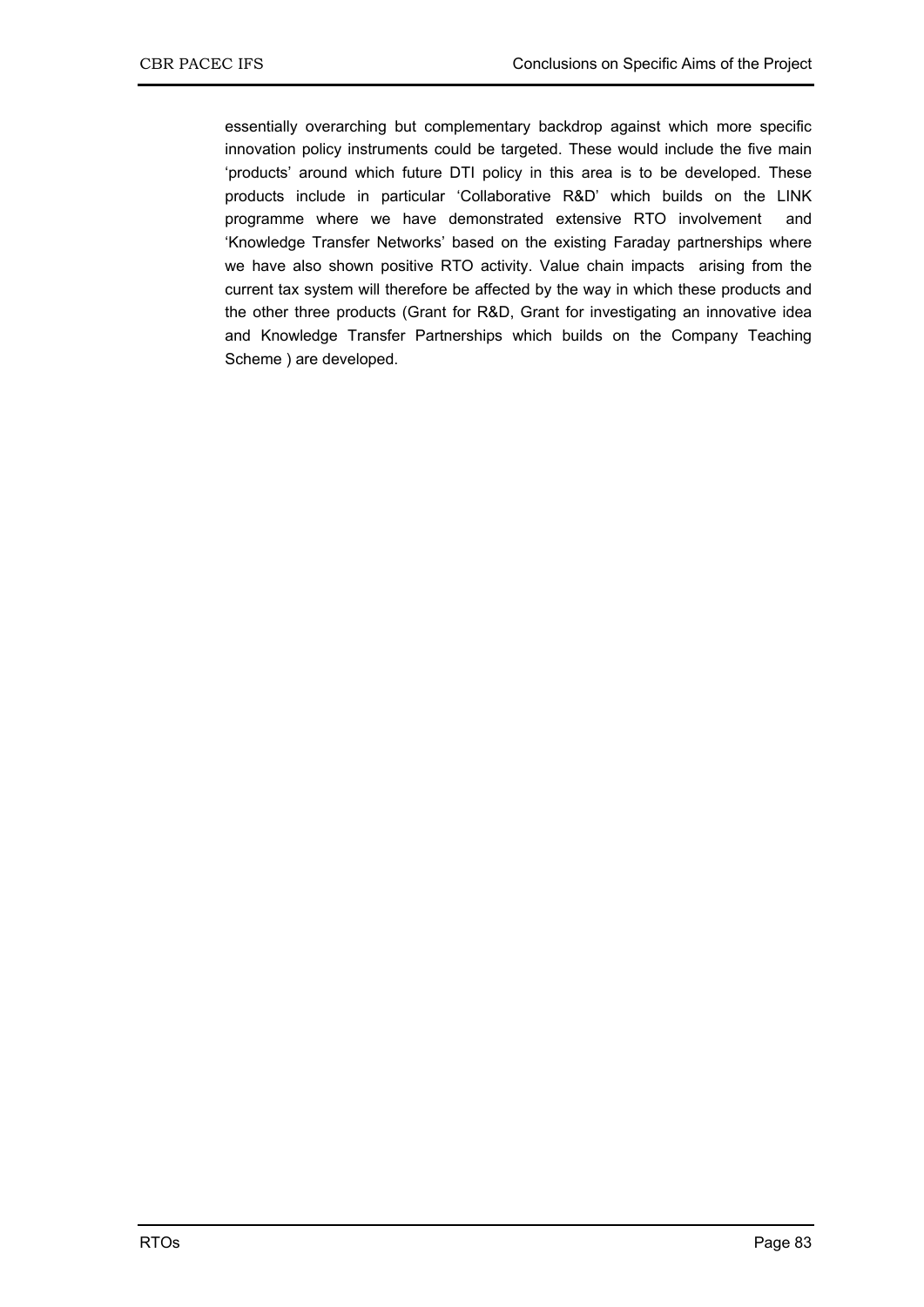## **Appendix A Effective Marginal Tax Rates by Firm Types and Profit Band**

A1 Figure 1

**Figure 1: EMTR for own R&D investment by profit band**



**SME** Large firm **Non-profit**